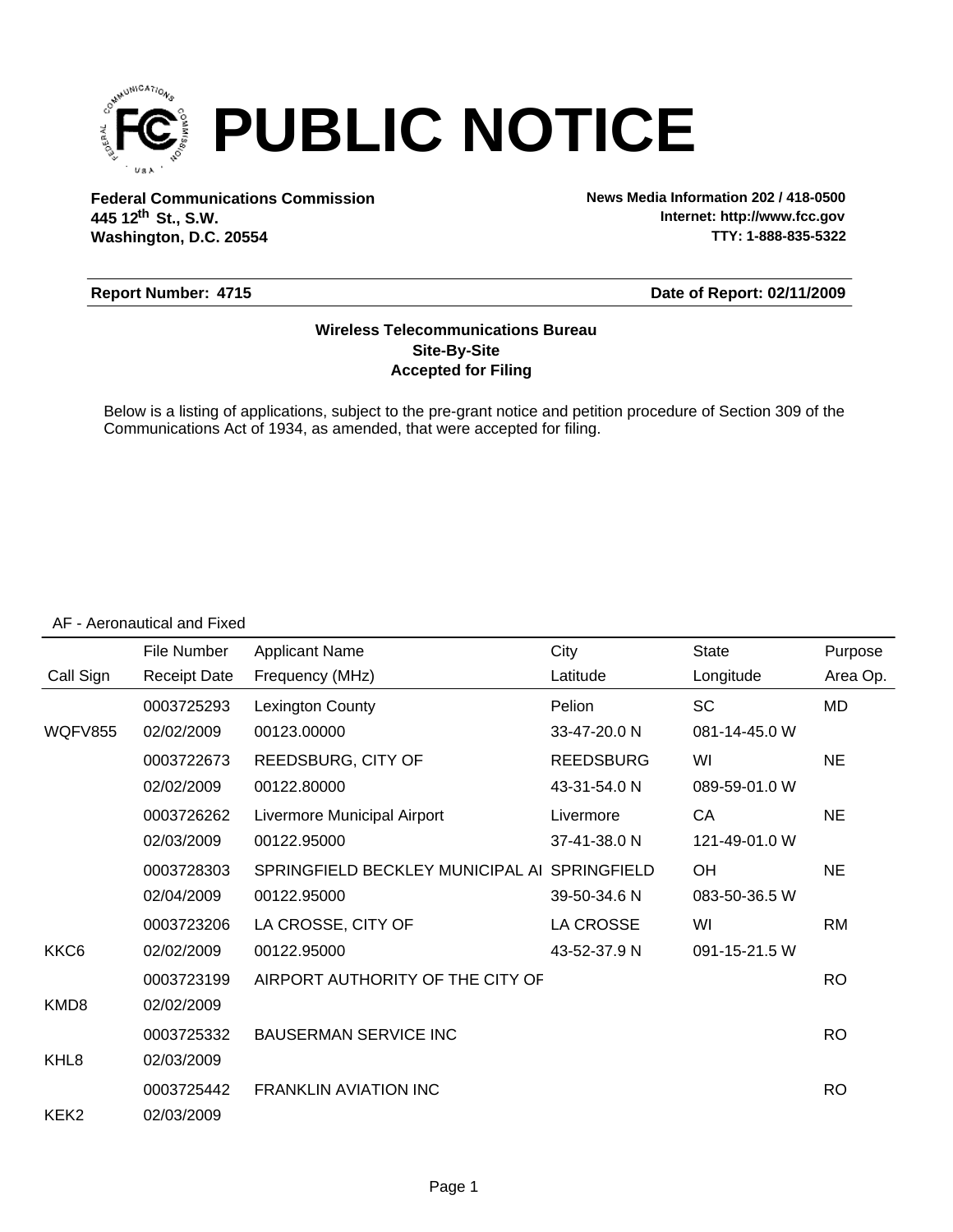## AF - Aeronautical and Fixed

|           | File Number              | <b>Applicant Name</b>             | City     | <b>State</b> | Purpose   |
|-----------|--------------------------|-----------------------------------|----------|--------------|-----------|
| Call Sign | <b>Receipt Date</b>      | Frequency (MHz)                   | Latitude | Longitude    | Area Op.  |
| WPZX772   | 0003726154<br>02/03/2009 | COOK INLET PIPE LINE COMPANY      |          |              | <b>RO</b> |
| WGY5      | 0003726583<br>02/04/2009 | Chevron USA Inc.                  |          |              | <b>RO</b> |
| WJD7      | 0003726584<br>02/04/2009 | Chevron USA Inc.                  |          |              | <b>RO</b> |
| WWU8      | 0003726585<br>02/04/2009 | Chevron USA Inc.                  |          |              | <b>RO</b> |
| WYF9      | 0003726586<br>02/04/2009 | Chevron USA Inc.                  |          |              | <b>RO</b> |
| KSF8      | 0003727864<br>02/04/2009 | BURNETT, COUNTY OF                |          |              | <b>RO</b> |
| WGE7      | 0003728494<br>02/05/2009 | SHELBYVILLE AVIATION INC          |          |              | <b>RO</b> |
| KRL7      | 0003728908<br>02/05/2009 | <b>CITY OF GARDNER AIRPORT</b>    |          |              | <b>RO</b> |
| WXG5      | 0003729068<br>02/05/2009 | MILBANK, CITY OF                  |          |              | <b>RO</b> |
| KQA4      | 0003729091<br>02/05/2009 | <b>Fairbury Airport Authority</b> |          |              | <b>RO</b> |

### AS - Aural Studio Transmitter Link

|                | File Number         | <b>Applicant Name</b>                         | City               | <b>State</b>   | Purpose   |
|----------------|---------------------|-----------------------------------------------|--------------------|----------------|-----------|
| Call Sign      | <b>Receipt Date</b> | Frequency (MHz)                               | Latitude           | Longitude      | Area Op.  |
|                | 0003665597          | WAY-FM MEDIA GROUP, INC.                      | New Albany         | IN             | AM        |
| WQJX916        | 02/05/2009          | 00944.50000                                   | 38-19-34.2 N       | 085-49-11.9 W  |           |
|                | 0003725407          | KANZA SOCIETY, INC.                           | <b>GARDEN CITY</b> | KS             | MD        |
| <b>WGR825</b>  | 02/03/2009          | 00947.00000                                   | 37-57-52.0 N       | 100-52-46.5 W  |           |
|                | 0003726321          | VISIONARY RELATED ENTERTAINMEN                | Wailuku            | HI             | MD.       |
| <b>WPYW895</b> | 02/03/2009          | 00948.50000                                   | 20-53-28.0 N       | 156-30-15.7 W  |           |
|                | 0003729905          | MIDWEST TELEVISION, INC.                      | San Diego          | CA             | <b>MD</b> |
| WPXQ581        | 02/05/2009          | 00951.50000                                   | 32-41-48.9 N       | 116-56-09.1 W  |           |
|                | 0003725929          | <b>CUMULUS LICENSING LLC</b>                  | Sioux Falls        | <b>SD</b>      | <b>NE</b> |
|                | 02/03/2009          | 00945.00000                                   | 43-29-56.4 N       | 096-46-02.8 W  |           |
|                | 0003726317          | VISIONARY RELATED ENTERTAINMEN Wailuku        |                    | H <sub>l</sub> | <b>NE</b> |
|                | 02/03/2009          | 00950.50000                                   | 20-53-28.0 N       | 156-30-15.7 W  |           |
|                | 0003728464          | <b>VISIONARY RELATED ENTERTAINMEN Wailuku</b> |                    | H <sub>l</sub> | <b>NE</b> |
|                | 02/05/2009          | 00951.50000                                   | 20-53-28.0 N       | 156-30-15.7 W  |           |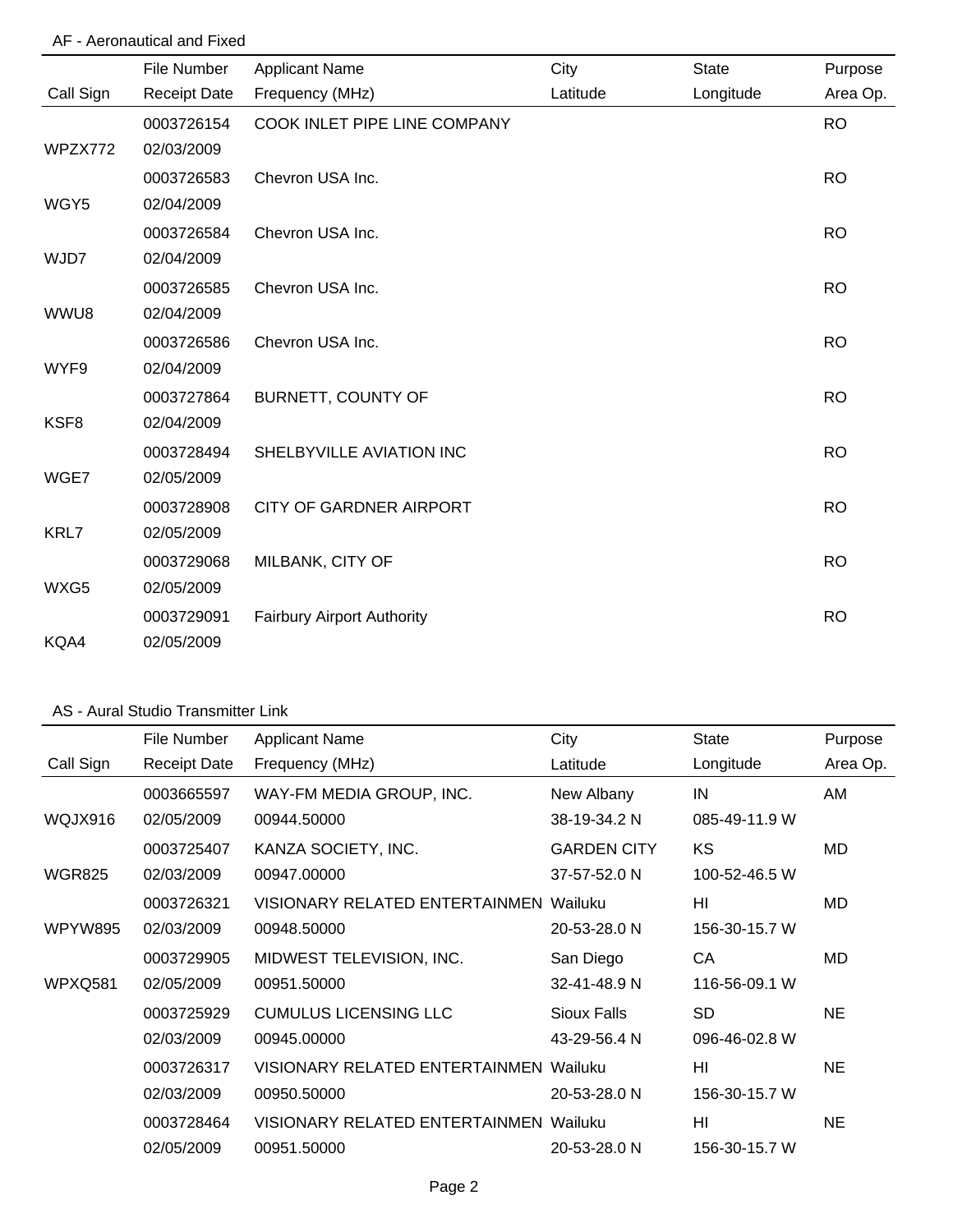## AS - Aural Studio Transmitter Link

|           | File Number         | <b>Applicant Name</b>                       | City         | <b>State</b>  | Purpose  |
|-----------|---------------------|---------------------------------------------|--------------|---------------|----------|
| Call Sign | <b>Receipt Date</b> | Frequency (MHz)                             | Latitude     | Longitude     | Area Op. |
|           | 0003729045          | NORTHWEST INDIANA PUBLIC BROAD CROWN POINT  |              | ΙN            | ΝE       |
|           | 02/05/2009          | 00951.50000                                 | 41-19-24.0 N | 087-21-22.0 W |          |
|           | 0003729051          | NORTHWEST INDIANA PUBLIC BROAD Merrillville |              | ΙN            | NE.      |
|           | 02/05/2009          | 00945.50000                                 | 41-27-43.0 N | 087-19-03.0 W |          |

## CD - Paging and Radiotelephone

|               | File Number         | <b>Applicant Name</b>                   | City     | <b>State</b> | Purpose   |
|---------------|---------------------|-----------------------------------------|----------|--------------|-----------|
| Call Sign     | <b>Receipt Date</b> | Frequency (MHz)                         | Latitude | Longitude    | Area Op.  |
|               | 0003723379          | Mathews Answering Service, Inc. dba Mat |          |              | <b>RO</b> |
| <b>KGI274</b> | 02/02/2009          |                                         |          |              |           |
|               | 0003723555          | Wavecomm                                |          |              | <b>RO</b> |
| WPOL327       | 02/02/2009          |                                         |          |              |           |
|               | 0003723556          | Jacobson, Bob                           |          |              | <b>RO</b> |
| KNKM373       | 02/02/2009          |                                         |          |              |           |
|               | 0003723649          | D & L SPECIALTIES                       |          |              | <b>RO</b> |
| KNKJ642       | 02/02/2009          |                                         |          |              |           |
|               | 0003724048          | WESTSIDE PAGING, INC.                   |          |              | <b>RO</b> |
| KNKL944       | 02/02/2009          |                                         |          |              |           |
|               | 0003724062          | WESTSIDE PAGING, INC.                   |          |              | <b>RO</b> |
| <b>KOP298</b> | 02/02/2009          |                                         |          |              |           |
|               | 0003724082          | WESTSIDE PAGING, INC.                   |          |              | <b>RO</b> |
| <b>KRS650</b> | 02/02/2009          |                                         |          |              |           |
|               | 0003724092          | <b>WESTSIDE PAGING, INC</b>             |          |              | <b>RO</b> |
| <b>KUD205</b> | 02/02/2009          |                                         |          |              |           |
|               | 0003724106          | <b>WESTSIDE PAGING, INC</b>             |          |              | <b>RO</b> |
| <b>WQZ588</b> | 02/02/2009          |                                         |          |              |           |
|               | 0003724109          | WESTSIDE PAGING, INC.                   |          |              | <b>RO</b> |
| <b>WSI651</b> | 02/02/2009          |                                         |          |              |           |
|               | 0003724190          | TELE-BEEP PAGING COMPANY                |          |              | <b>RO</b> |
| <b>KUC999</b> | 02/02/2009          |                                         |          |              |           |
|               | 0003724340          | <b>GRANBURY COMMUNICATIONS Inc</b>      |          |              | <b>RO</b> |
| KNKC622       | 02/02/2009          |                                         |          |              |           |
|               | 0003724344          | ALPHA MESSAGE CENTER, INC.              |          |              | <b>RO</b> |
| <b>KEC744</b> | 02/02/2009          |                                         |          |              |           |
|               | 0003724350          | ALPHA MESSAGE CENTER, INC.              |          |              | <b>RO</b> |
| KEC746        | 02/02/2009          |                                         |          |              |           |
|               | 0003724351          | ALPHA MESSAGE CENTER, INC.              |          |              | <b>RO</b> |
| <b>KGA800</b> | 02/02/2009          |                                         |          |              |           |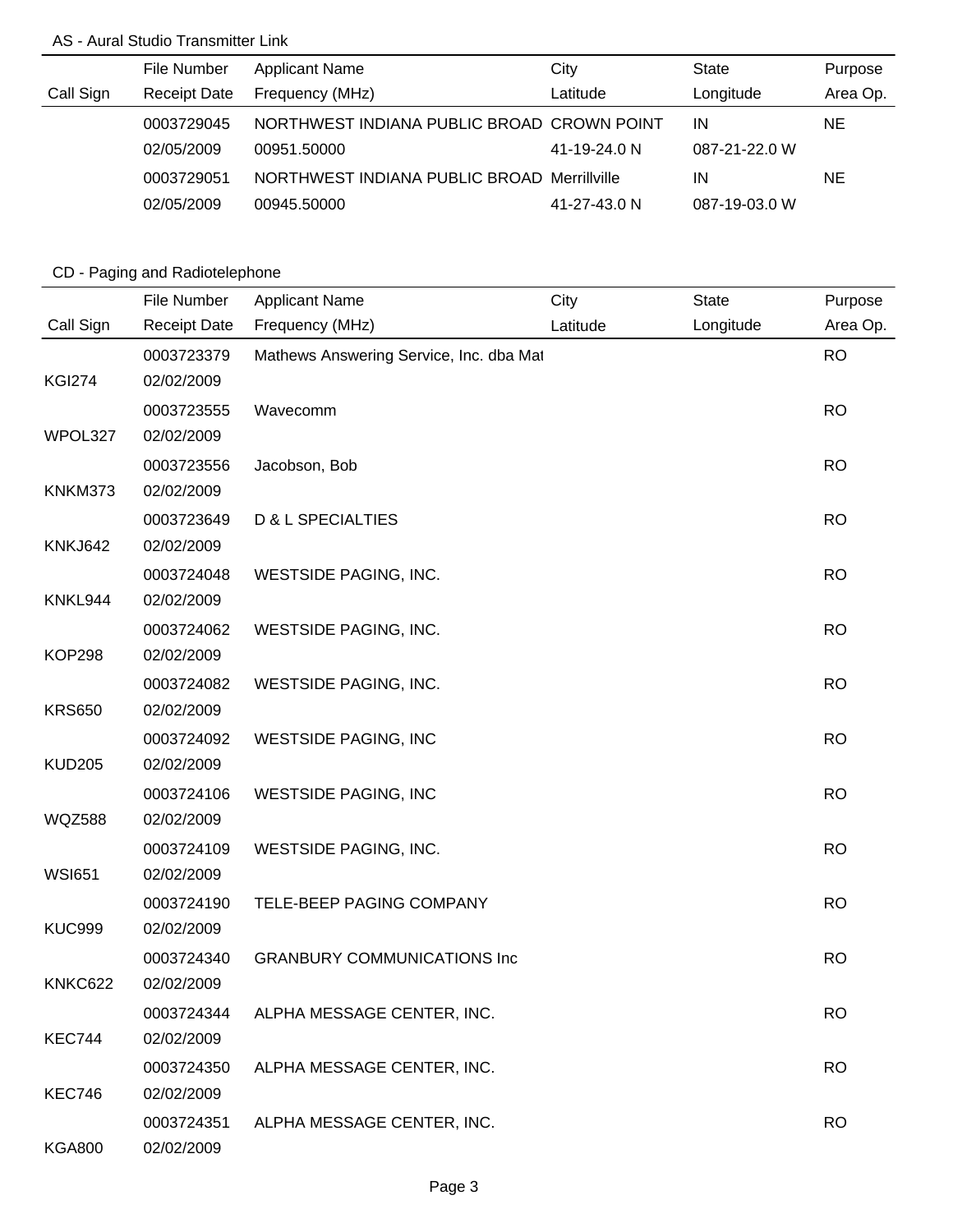# CD - Paging and Radiotelephone

|                | File Number         | <b>Applicant Name</b>           | City     | State     | Purpose   |
|----------------|---------------------|---------------------------------|----------|-----------|-----------|
| Call Sign      | <b>Receipt Date</b> | Frequency (MHz)                 | Latitude | Longitude | Area Op.  |
|                | 0003724356          | ALPHA MESSAGE CENTER, INC.      |          |           | <b>RO</b> |
| <b>KUO615</b>  | 02/02/2009          |                                 |          |           |           |
|                | 0003724370          | <b>CSSI</b>                     |          |           | <b>RO</b> |
| WPQX650        | 02/02/2009          |                                 |          |           |           |
|                | 0003724371          | Beeper One Inc.                 |          |           | <b>RO</b> |
| KNKB658        | 02/02/2009          |                                 |          |           |           |
|                | 0003724372          | <b>CSSI</b>                     |          |           | <b>RO</b> |
| <b>KNKC895</b> | 02/02/2009          |                                 |          |           |           |
|                | 0003724373          | <b>CSSI</b>                     |          |           | <b>RO</b> |
| KNKC994        | 02/02/2009          |                                 |          |           |           |
|                | 0003724374          | <b>CSSI</b>                     |          |           | <b>RO</b> |
| KNKD280        | 02/02/2009          |                                 |          |           |           |
|                | 0003724375          | Beeper One Inc.                 |          |           | <b>RO</b> |
| KNKD346        | 02/02/2009          |                                 |          |           |           |
|                | 0003724376          | <b>CSSI</b>                     |          |           | <b>RO</b> |
| <b>KNKI457</b> | 02/02/2009          |                                 |          |           |           |
|                | 0003724377          | <b>CSSI</b>                     |          |           | <b>RO</b> |
| <b>KNKJ908</b> | 02/02/2009          |                                 |          |           |           |
|                | 0003724378          | <b>CSSI</b>                     |          |           | <b>RO</b> |
| <b>KNKK321</b> | 02/02/2009          |                                 |          |           |           |
|                | 0003724379          | <b>CSSI</b>                     |          |           | <b>RO</b> |
| KNKK325        | 02/02/2009          |                                 |          |           |           |
|                | 0003724380          | <b>CSSI</b>                     |          |           | <b>RO</b> |
| <b>KNKK515</b> | 02/02/2009          |                                 |          |           |           |
|                | 0003724381          | <b>CSSI</b>                     |          |           | <b>RO</b> |
| <b>KWT852</b>  | 02/02/2009          |                                 |          |           |           |
|                | 0003724382          | <b>CSSI</b>                     |          |           | <b>RO</b> |
| <b>KWU376</b>  | 02/02/2009          |                                 |          |           |           |
|                | 0003724383          | Beeper One Inc.                 |          |           | <b>RO</b> |
| <b>KKB416</b>  | 02/02/2009          |                                 |          |           |           |
|                | 0003724384          | <b>CSSI</b>                     |          |           | <b>RO</b> |
| <b>WXR966</b>  | 02/02/2009          |                                 |          |           |           |
|                | 0003724385          | Beeper One Inc.                 |          |           | <b>RO</b> |
| <b>KKB451</b>  | 02/02/2009          |                                 |          |           |           |
|                | 0003725326          | Milwaukee Repeater Service Inc. |          |           | <b>RO</b> |
| <b>KDS450</b>  | 02/03/2009          |                                 |          |           |           |
|                | 0003725374          | Milwaukee Repeater Service Inc. |          |           | <b>RO</b> |
| KNKD484        | 02/03/2009          |                                 |          |           |           |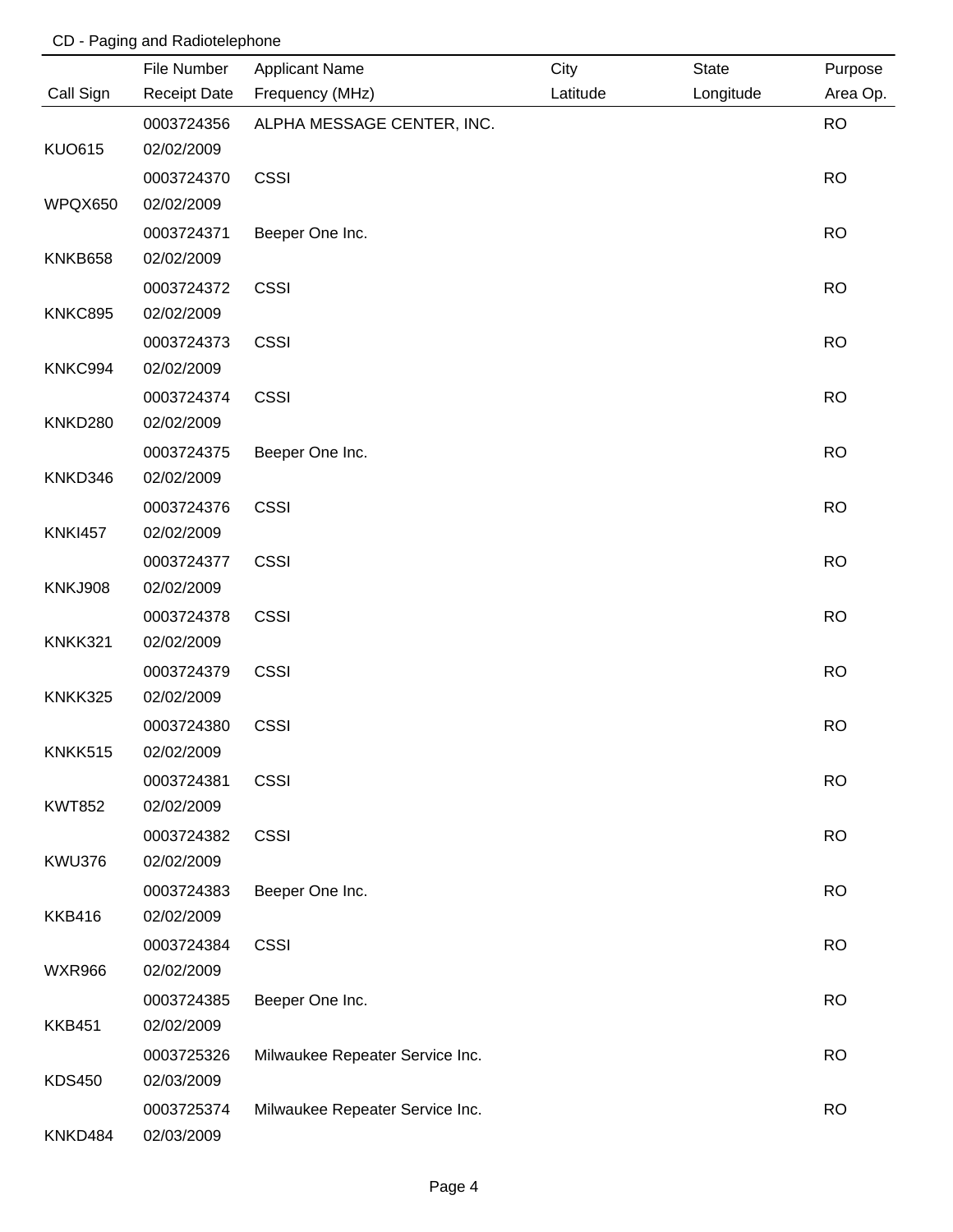## CD - Paging and Radiotelephone

|                | File Number         | <b>Applicant Name</b>              | City     | <b>State</b> | Purpose   |
|----------------|---------------------|------------------------------------|----------|--------------|-----------|
| Call Sign      | <b>Receipt Date</b> | Frequency (MHz)                    | Latitude | Longitude    | Area Op.  |
|                | 0003725670          | PATRICK, ARTHUR                    |          |              | <b>RO</b> |
| KNKG730        | 02/03/2009          |                                    |          |              |           |
|                | 0003726228          | ACADIAN AMBULANCE SERVICE, INC.    |          |              | <b>RO</b> |
| <b>KNKO809</b> | 02/03/2009          |                                    |          |              |           |
|                | 0003727685          | JACKSON MOBILPHONE COMPANY, IN     |          |              | <b>RO</b> |
| <b>KWU383</b>  | 02/04/2009          |                                    |          |              |           |
|                | 0003727841          | JACKSON MOBILPHONE COMPANY, IN     |          |              | <b>RO</b> |
| KNKP791        | 02/04/2009          |                                    |          |              |           |
|                | 0003728844          | Supreme Radio Communications, Inc. |          |              | <b>RO</b> |
| WQCE738        | 02/05/2009          |                                    |          |              |           |
|                | 0003729293          | Denowh, Lawrence E                 |          |              | <b>RO</b> |
| <b>WXR923</b>  | 02/05/2009          |                                    |          |              |           |
|                | 0003729432          | Denowh, Lawrence E                 |          |              | <b>RO</b> |
| <b>KKB709</b>  | 02/05/2009          |                                    |          |              |           |
|                | 0003729770          | Schuylkill Mobile Fone, Inc        |          |              | <b>RO</b> |
| <b>KUS265</b>  | 02/05/2009          |                                    |          |              |           |
|                | 0003730366          | <b>J. DOERING COMMUNICATIONS</b>   |          |              | <b>RO</b> |
| <b>KNKJ395</b> | 02/05/2009          |                                    |          |              |           |
|                | 0003730367          | DOERING, JIM                       |          |              | <b>RO</b> |
| <b>KNKJ516</b> | 02/05/2009          |                                    |          |              |           |
|                | 0003730368          | <b>J. DOERING COMMUNICATIONS</b>   |          |              | <b>RO</b> |
| <b>KNKJ520</b> | 02/05/2009          |                                    |          |              |           |
|                | 0003730369          | Doering, Jim                       |          |              | <b>RO</b> |
| KNKP397        | 02/05/2009          |                                    |          |              |           |

|               | File Number         | <b>Applicant Name</b>                             | City         | <b>State</b>  | Purpose  |
|---------------|---------------------|---------------------------------------------------|--------------|---------------|----------|
| Call Sign     | <b>Receipt Date</b> | Frequency (MHz)                                   | Latitude     | Longitude     | Area Op. |
|               | 0003642934          | Southern Illinois RSA Partnership d/b/a AI MARION |              | IL            | AM       |
| <b>WMS900</b> | 02/06/2009          | 05974.85000                                       | 37-47-34.3 N | 088-51-59.1 W |          |
|               | 0003642934          | Southern Illinois RSA Partnership d/b/a AI MARION |              | IL            | AM.      |
| <b>WMS900</b> | 02/06/2009          | 06004.50000                                       | 37-47-34.3 N | 088-51-59.1 W |          |
|               | 0003642934          | Southern Illinois RSA Partnership d/b/a AI MARION |              | IL            | AM       |
| <b>WMS900</b> | 02/06/2009          | 06755.00000                                       | 37-47-34.3 N | 088-51-59.1 W |          |
|               | 0003644654          | Southern Illinois RSA Partnership d/b/a AI BENTON |              | IL            | AM.      |
| <b>WMK706</b> | 02/05/2009          | 06197.24000                                       | 38-02-14.1 N | 089-00-49.2 W |          |
|               | 0003644654          | Southern Illinois RSA Partnership d/b/a AI BENTON |              | IL            | AM.      |
| <b>WMK706</b> | 02/05/2009          | 06226.89000                                       | 38-02-14.1 N | 089-00-49.2 W |          |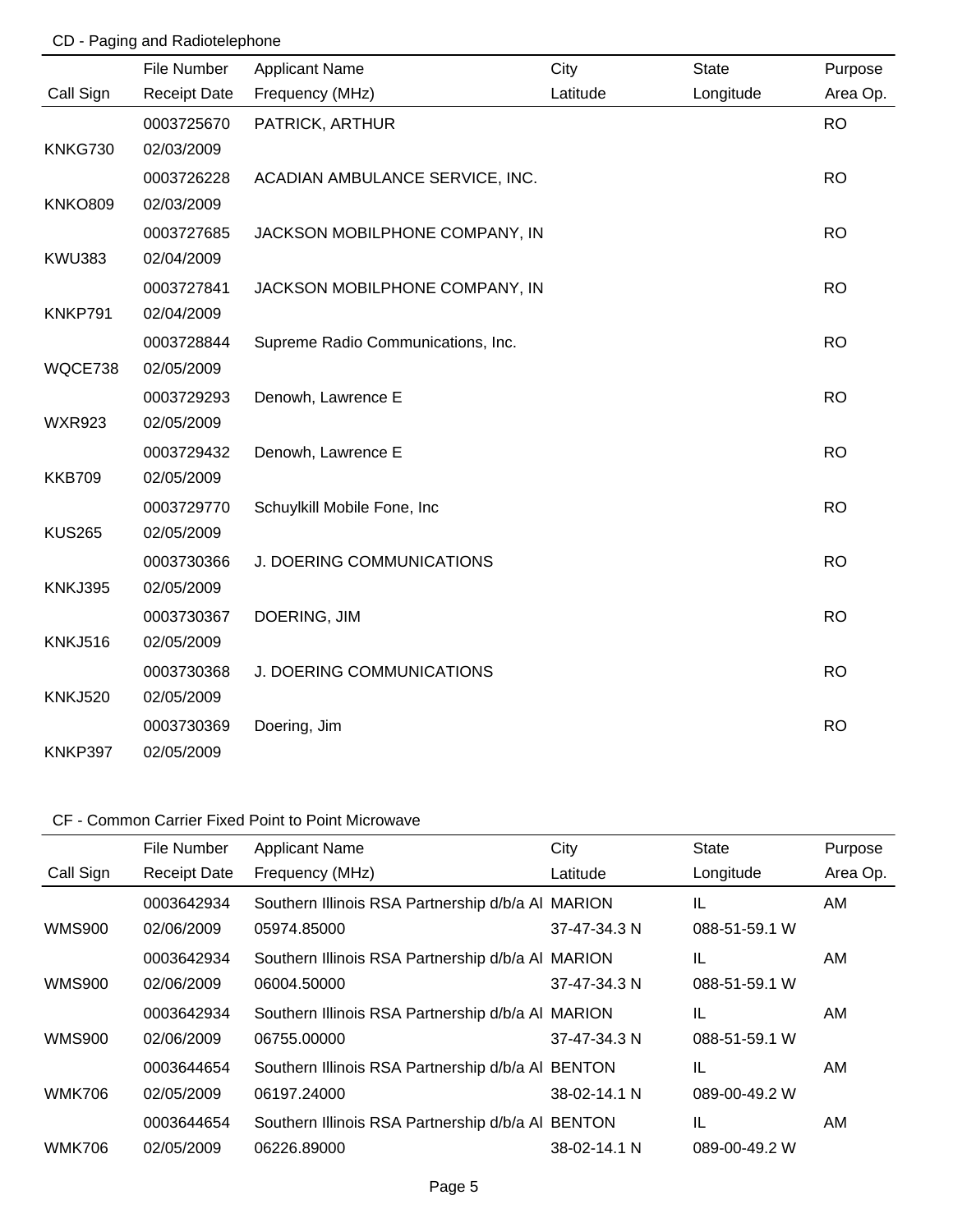|                | File Number         | <b>Applicant Name</b>                             | City         | <b>State</b>  | Purpose  |
|----------------|---------------------|---------------------------------------------------|--------------|---------------|----------|
| Call Sign      | <b>Receipt Date</b> | Frequency (MHz)                                   | Latitude     | Longitude     | Area Op. |
|                | 0003644654          | Southern Illinois RSA Partnership d/b/a AI BENTON |              | IL            | AM       |
| <b>WMK706</b>  | 02/05/2009          | 06256.54000                                       | 38-02-14.1 N | 089-00-49.2 W |          |
|                | 0003644654          | Southern Illinois RSA Partnership d/b/a AI BENTON |              | IL            | AM       |
| <b>WMK706</b>  | 02/05/2009          | 06286.19000                                       | 38-02-14.1 N | 089-00-49.2 W |          |
|                | 0003644654          | Southern Illinois RSA Partnership d/b/a AI BENTON |              | IL            | AM       |
| <b>WMK706</b>  | 02/05/2009          | 06315.84000                                       | 38-02-14.1 N | 089-00-49.2 W |          |
|                | 0003644654          | Southern Illinois RSA Partnership d/b/a AI BENTON |              | IL            | AM       |
| <b>WMK706</b>  | 02/05/2009          | 06345.49000                                       | 38-02-14.1 N | 089-00-49.2 W |          |
|                | 0003644654          | Southern Illinois RSA Partnership d/b/a AI BENTON |              | IL            | AM       |
| <b>WMK706</b>  | 02/05/2009          | 06375.14000                                       | 38-02-14.1 N | 089-00-49.2 W |          |
|                | 0003644654          | Southern Illinois RSA Partnership d/b/a AI BENTON |              | IL.           | AM       |
| <b>WMK706</b>  | 02/05/2009          | 06404.79000                                       | 38-02-14.1 N | 089-00-49.2 W |          |
|                | 0003644654          | Southern Illinois RSA Partnership d/b/a AI BENTON |              | IL            | AM       |
| <b>WMK706</b>  | 02/05/2009          | 06546.87500                                       | 38-02-14.1 N | 089-00-49.2 W |          |
|                | 0003644654          | Southern Illinois RSA Partnership d/b/a AI BENTON |              | IL            | AM       |
| <b>WMK706</b>  | 02/05/2009          | 06595.00000                                       | 38-02-14.1 N | 089-00-49.2 W |          |
|                | 0003644654          | Southern Illinois RSA Partnership d/b/a AI BENTON |              | IL            | AM       |
| <b>WMK706</b>  | 02/05/2009          | 06625.62500                                       | 38-02-14.1 N | 089-00-49.2 W |          |
|                | 0003681025          | Nextlink Wireless, Inc.                           | Dallas       | <b>TX</b>     | AM       |
| WQIY218        | 02/02/2009          | 11525.00000                                       | 32-56-06.0 N | 096-48-51.0 W |          |
|                | 0003681025          | Nextlink Wireless, Inc.                           | Dallas       | <b>TX</b>     | AM       |
| WQIY218        | 02/02/2009          | 17845.00000                                       | 32-56-06.0 N | 096-48-51.0 W |          |
|                | 0003681025          | Nextlink Wireless, Inc.                           | Dallas       | <b>TX</b>     | AM       |
| <b>WQIY218</b> | 02/02/2009          | 17900.00000                                       | 32-56-06.0 N | 096-48-51.0 W |          |
|                | 0003681025          | Nextlink Wireless, Inc.                           | Dallas       | TX.           | AM       |
| <b>WQIY218</b> | 02/02/2009          | 17980.00000                                       | 32-56-06.0 N | 096-48-51.0 W |          |
|                | 0003681025          | Nextlink Wireless, Inc.                           | Dallas       | TX            | AM       |
| WQIY218        | 02/02/2009          | 18060.00000                                       | 32-56-06.0 N | 096-48-51.0 W |          |
|                | 0003702384          | FARMERS CELLULAR TELEPHONE CO MORAVIA             |              | IA            | AM       |
| <b>WMP222</b>  | 02/03/2009          | 06197.24000                                       | 40-55-32.0 N | 092-43-42.0 W |          |
|                | 0003702384          | FARMERS CELLULAR TELEPHONE CO MORAVIA             |              | IA            | AM       |
| <b>WMP222</b>  | 02/03/2009          | 06605.00000                                       | 40-55-32.0 N | 092-43-42.0 W |          |
|                | 0003702384          | FARMERS CELLULAR TELEPHONE CO MORAVIA             |              | IA            | AM       |
| <b>WMP222</b>  | 02/03/2009          | 06645.00000                                       | 40-55-32.0 N | 092-43-42.0 W |          |
|                | 0003702384          | FARMERS CELLULAR TELEPHONE CO MORAVIA             |              | IA            | AM       |
| <b>WMP222</b>  | 02/03/2009          | 06665.00000                                       | 40-55-32.0 N | 092-43-42.0 W |          |
|                | 0003717465          | SAN JUAN CELLULAR TELEPHONE CO CAGUAS             |              | <b>PR</b>     | AM       |
| WQIK471        | 02/04/2009          | 06605.00000                                       | 18-12-37.9 N | 066-03-40.5 W |          |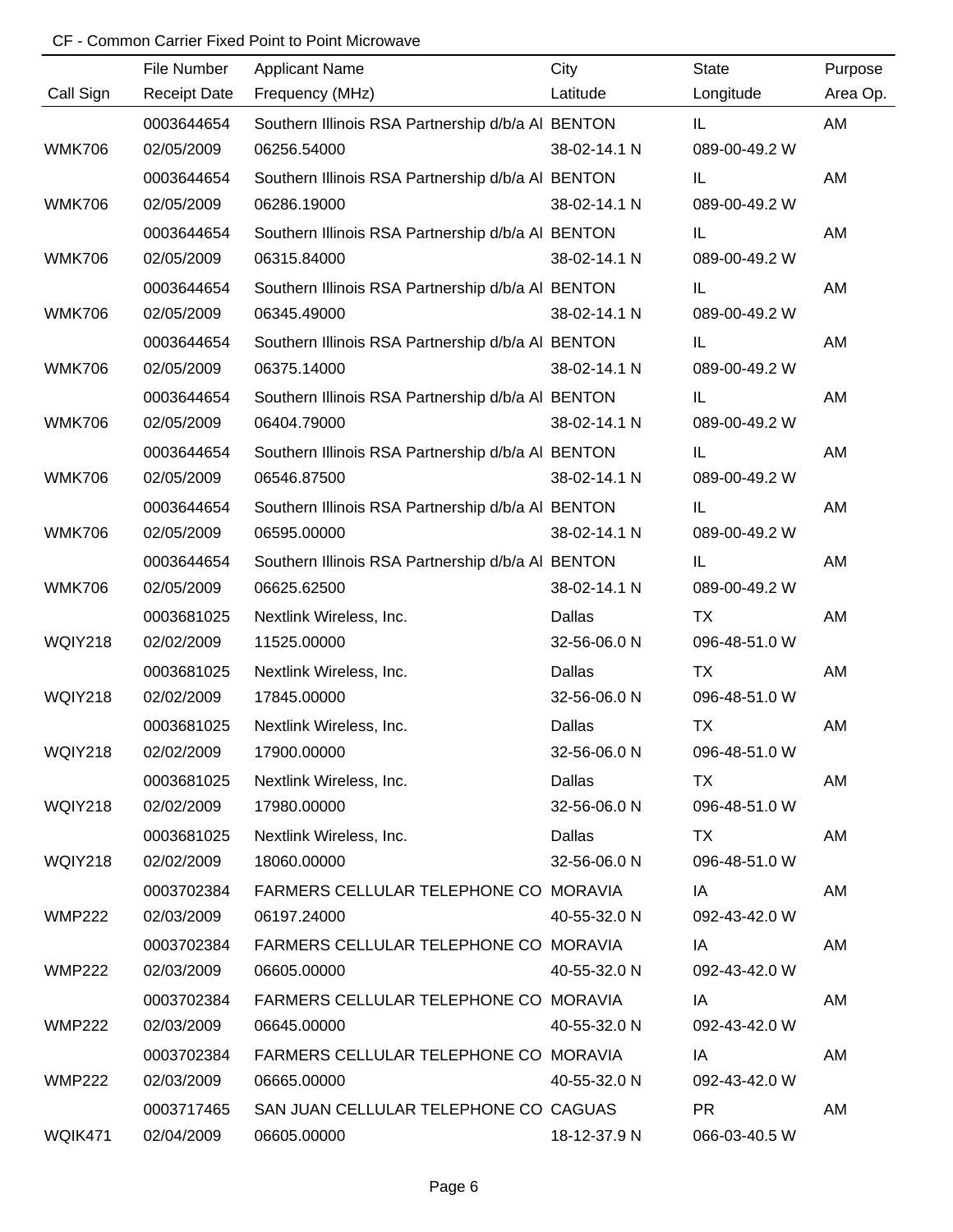|                | File Number         | <b>Applicant Name</b>                    | City                      | <b>State</b>  | Purpose   |
|----------------|---------------------|------------------------------------------|---------------------------|---------------|-----------|
| Call Sign      | <b>Receipt Date</b> | Frequency (MHz)                          | Latitude                  | Longitude     | Area Op.  |
|                | 0003717465          | SAN JUAN CELLULAR TELEPHONE CO CAGUAS    |                           | <b>PR</b>     | AM        |
| WQIK471        | 02/04/2009          | 11637.50000                              | 18-12-37.9 N              | 066-03-40.5 W |           |
|                | 0003717478          | <b>CCPR SERVICES INC.</b>                | <b>CAGUAS</b>             | <b>PR</b>     | AM        |
|                | 02/04/2009          | 11147.50000                              | 18-13-48.7 N              | 066-03-21.3 W |           |
|                | 0003720579          | airBand Communications, Inc.             | Huntington Beach, CCA     |               | AM        |
| WQJK934        | 02/04/2009          | 18010.00000                              | 33-44-05.6 N              | 117-59-41.8 W |           |
|                | 0003720666          | airBand Communications, Inc.             | Los Alamitos              | CA            | AM        |
|                | 02/04/2009          | 19570.00000                              | 33-48-12.7 N              | 118-03-50.3 W |           |
|                | 0003724054          | USCOC OF VIRGINIA RSA #3, INC.           | <b>FOREST</b>             | VA            | AM        |
| WPOU753        | 02/06/2009          | 05945.20000                              | 37-19-47.5 N              | 079-18-36.1 W |           |
|                | 0003724054          | USCOC OF VIRGINIA RSA #3, INC.           | <b>FOREST</b>             | VA            | AM        |
| WPOU753        | 02/06/2009          | 06123.10000                              | 37-19-47.5 N              | 079-18-36.1 W |           |
|                | 0003724054          | USCOC OF VIRGINIA RSA #3, INC.           | <b>FOREST</b>             | VA            | AM        |
| WPOU753        | 02/06/2009          | 11622.50000                              | 37-19-47.5 N              | 079-18-36.1 W |           |
|                | 0003726225          | San Antonio MTA, L.P.                    | Victoria                  | TX            | AM        |
|                | 02/06/2009          | 05974.85000                              | 28-50-25.9 N              | 097-01-01.5 W |           |
|                | 0003726225          | San Antonio MTA, L.P.                    | Victoria                  | TX            | AM        |
|                | 02/06/2009          | 06063.80000                              | 28-50-25.9 N              | 097-01-01.5 W |           |
|                | 0003717465          | SAN JUAN CELLULAR TELEPHONE CO CAGUAS    |                           | <b>PR</b>     | MD        |
| WQIK471        | 01/27/2009          | 06605.00000                              | 18-12-37.9 N              | 066-03-40.5 W |           |
|                | 0003717465          | SAN JUAN CELLULAR TELEPHONE CO CAGUAS    |                           | <b>PR</b>     | MD        |
| WQIK471        | 01/27/2009          | 11637.50000                              | 18-12-37.9 N              | 066-03-40.5 W |           |
|                | 0003723147          | Nextlink Wireless, Inc.                  | Addison                   | <b>TX</b>     | <b>MD</b> |
| <b>WQIW481</b> | 02/02/2009          | 19460.00000                              | 32-57-17.3 N              | 096-49-22.1 W |           |
|                | 0003723216          | <b>WWC Texas RSA Limited Partnership</b> | <b>GREENVILLE</b>         | TX            | MD        |
| <b>WMM988</b>  | 02/02/2009          | 05945.20000                              | 33-06-44.4 N              | 096-07-37.9 W |           |
|                | 0003723288          | <b>WWC Texas RSA Limited Partnership</b> | <b>COMMERCE</b>           | TX            | MD        |
| <b>WMM989</b>  | 02/02/2009          | 06197.24000                              | 33-14-43.0 N              | 095-56-01.0 W |           |
|                | 0003723350          | USCOC OF VIRGINIA RSA #2, INC.           | <b>RUSTBURG</b>           | VA            | MD        |
| WPNC999        | 02/02/2009          | 06725.00000                              | 37-17-07.5 N              | 079-05-24.1 W |           |
|                | 0003723350          | USCOC OF VIRGINIA RSA #2, INC.           | <b>RUSTBURG</b>           | VA            | MD        |
| WPNC999        | 02/02/2009          | 06730.00000                              | 37-17-07.5 N              | 079-05-24.1 W |           |
|                | 0003723350          | USCOC OF VIRGINIA RSA #2, INC.           | <b>RUSTBURG</b>           | VA            | MD        |
| WPNC999        | 02/02/2009          | 06775.00000                              | 37-17-07.5 N              | 079-05-24.1 W |           |
|                | 0003724003          | USCOC OF VIRGINIA RSA #2, INC.           | <b>MADISON HEIGHT: VA</b> |               | MD        |
| WPOT357        | 02/02/2009          | 06197.24000                              | 37-25-21.7 N              | 079-07-01.6 W |           |
|                | 0003724003          | USCOC OF VIRGINIA RSA #2, INC.           | <b>MADISON HEIGHT: VA</b> |               | MD        |
| WPOT357        | 02/02/2009          | 10618.12500                              | 37-25-21.7 N              | 079-07-01.6 W |           |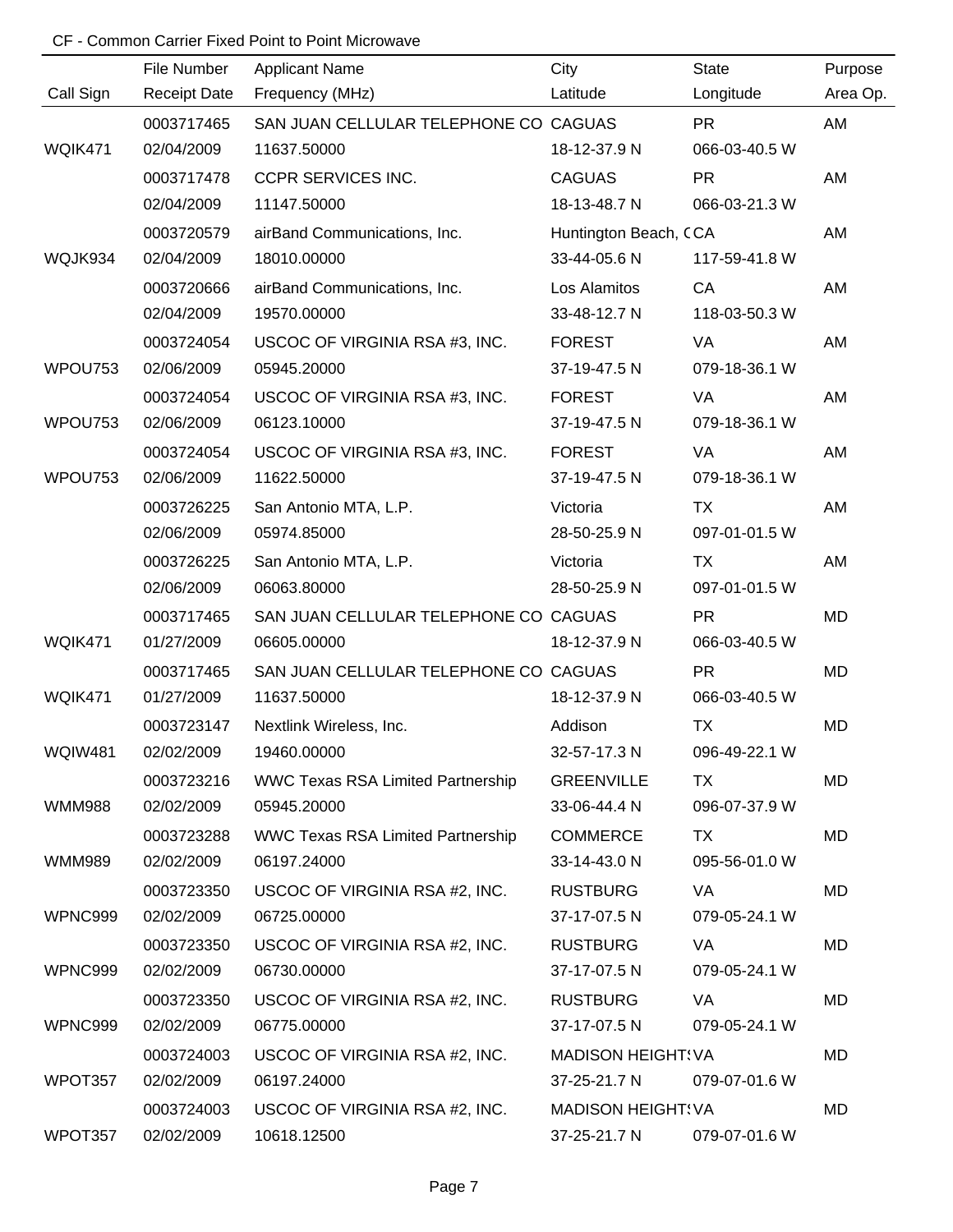|                | File Number         | <b>Applicant Name</b>          | City                      | <b>State</b>  | Purpose   |
|----------------|---------------------|--------------------------------|---------------------------|---------------|-----------|
| Call Sign      | <b>Receipt Date</b> | Frequency (MHz)                | Latitude                  | Longitude     | Area Op.  |
|                | 0003724003          | USCOC OF VIRGINIA RSA #2, INC. | <b>MADISON HEIGHT: VA</b> |               | MD        |
| WPOT357        | 02/02/2009          | 10715.00000                    | 37-25-21.7 N              | 079-07-01.6 W |           |
|                | 0003724003          | USCOC OF VIRGINIA RSA #2, INC. | <b>MADISON HEIGHT: VA</b> |               | MD        |
| WPOT357        | 02/02/2009          | 10875.00000                    | 37-25-21.7 N              | 079-07-01.6 W |           |
|                | 0003724003          | USCOC OF VIRGINIA RSA #2, INC. | <b>MADISON HEIGHT: VA</b> |               | MD        |
| WPOT357        | 02/02/2009          | 19320.00000                    | 37-25-21.7 N              | 079-07-01.6 W |           |
|                | 0003724003          | USCOC OF VIRGINIA RSA #2, INC. | <b>MADISON HEIGHT: VA</b> |               | <b>MD</b> |
| WPOT357        | 02/02/2009          | 19355.00000                    | 37-25-21.7 N              | 079-07-01.6 W |           |
|                | 0003724054          | USCOC OF VIRGINIA RSA #3, INC. | <b>FOREST</b>             | VA            | <b>MD</b> |
| WPOU753        | 02/02/2009          | 05945.20000                    | 37-19-47.5 N              | 079-18-36.1 W |           |
|                | 0003724054          | USCOC OF VIRGINIA RSA #3, INC. | <b>FOREST</b>             | VA            | <b>MD</b> |
| WPOU753        | 02/02/2009          | 06063.80000                    | 37-19-47.5 N              | 079-18-36.1 W |           |
|                | 0003724054          | USCOC OF VIRGINIA RSA #3, INC. | <b>FOREST</b>             | VA            | <b>MD</b> |
| WPOU753        | 02/02/2009          | 11622.50000                    | 37-19-47.5 N              | 079-18-36.1 W |           |
|                | 0003724252          | Verizon Wireless (VAW) LLC     | <b>SAN DIEGO</b>          | CA            | <b>MD</b> |
| <b>WLV761</b>  | 02/02/2009          | 06034.15000                    | 32-41-50.0 N              | 116-56-14.0 W |           |
|                | 0003725248          | Verizon Wireless (VAW) LLC     | Escondido                 | CA            | <b>MD</b> |
| <b>WPYV721</b> | 02/03/2009          | 11245.00000                    | 33-05-23.0 N              | 117-01-23.0 W |           |
|                | 0003725387          | <b>CELLCO PARTNERSHIP</b>      | <b>WORCESTER</b>          | MA            | <b>MD</b> |
| <b>WMT890</b>  | 02/03/2009          | 05945.20000                    | 42-13-18.3 N              | 071-46-26.3 W |           |
|                | 0003725387          | <b>CELLCO PARTNERSHIP</b>      | <b>WORCESTER</b>          | MA            | <b>MD</b> |
| <b>WMT890</b>  | 02/03/2009          | 05974.85000                    | 42-13-18.3 N              | 071-46-26.3 W |           |
|                | 0003725387          | <b>CELLCO PARTNERSHIP</b>      | <b>WORCESTER</b>          | MA            | <b>MD</b> |
| WMT890         | 02/03/2009          | 06034.15000                    | 42-13-18.3 N              | 071-46-26.3 W |           |
|                | 0003725387          | <b>CELLCO PARTNERSHIP</b>      | <b>WORCESTER</b>          | МA            | MD        |
| <b>WMT890</b>  | 02/03/2009          | 06093.45000                    | 42-13-18.3 N              | 071-46-26.3 W |           |
|                | 0003725387          | <b>CELLCO PARTNERSHIP</b>      | <b>WORCESTER</b>          | MA            | MD        |
| <b>WMT890</b>  | 02/03/2009          | 06590.00000                    | 42-13-18.3 N              | 071-46-26.3 W |           |
|                | 0003725387          | <b>CELLCO PARTNERSHIP</b>      | <b>WORCESTER</b>          | MA            | MD        |
| <b>WMT890</b>  | 02/03/2009          | 06695.00000                    | 42-13-18.3 N              | 071-46-26.3 W |           |
|                | 0003725387          | <b>CELLCO PARTNERSHIP</b>      | <b>WORCESTER</b>          | МA            | MD        |
| <b>WMT890</b>  | 02/03/2009          | 10627.50000                    | 42-13-18.3 N              | 071-46-26.3 W |           |
|                | 0003725387          | <b>CELLCO PARTNERSHIP</b>      | <b>WORCESTER</b>          | МA            | MD        |
| <b>WMT890</b>  | 02/03/2009          | 10632.50000                    | 42-13-18.3 N              | 071-46-26.3 W |           |
|                | 0003725387          | <b>CELLCO PARTNERSHIP</b>      | <b>WORCESTER</b>          | МA            | MD.       |
| <b>WMT890</b>  | 02/03/2009          | 10652.50000                    | 42-13-18.3 N              | 071-46-26.3 W |           |
|                | 0003725387          | <b>CELLCO PARTNERSHIP</b>      | <b>WORCESTER</b>          | МA            | MD        |
| <b>WMT890</b>  | 02/03/2009          | 11245.00000                    | 42-13-18.3 N              | 071-46-26.3 W |           |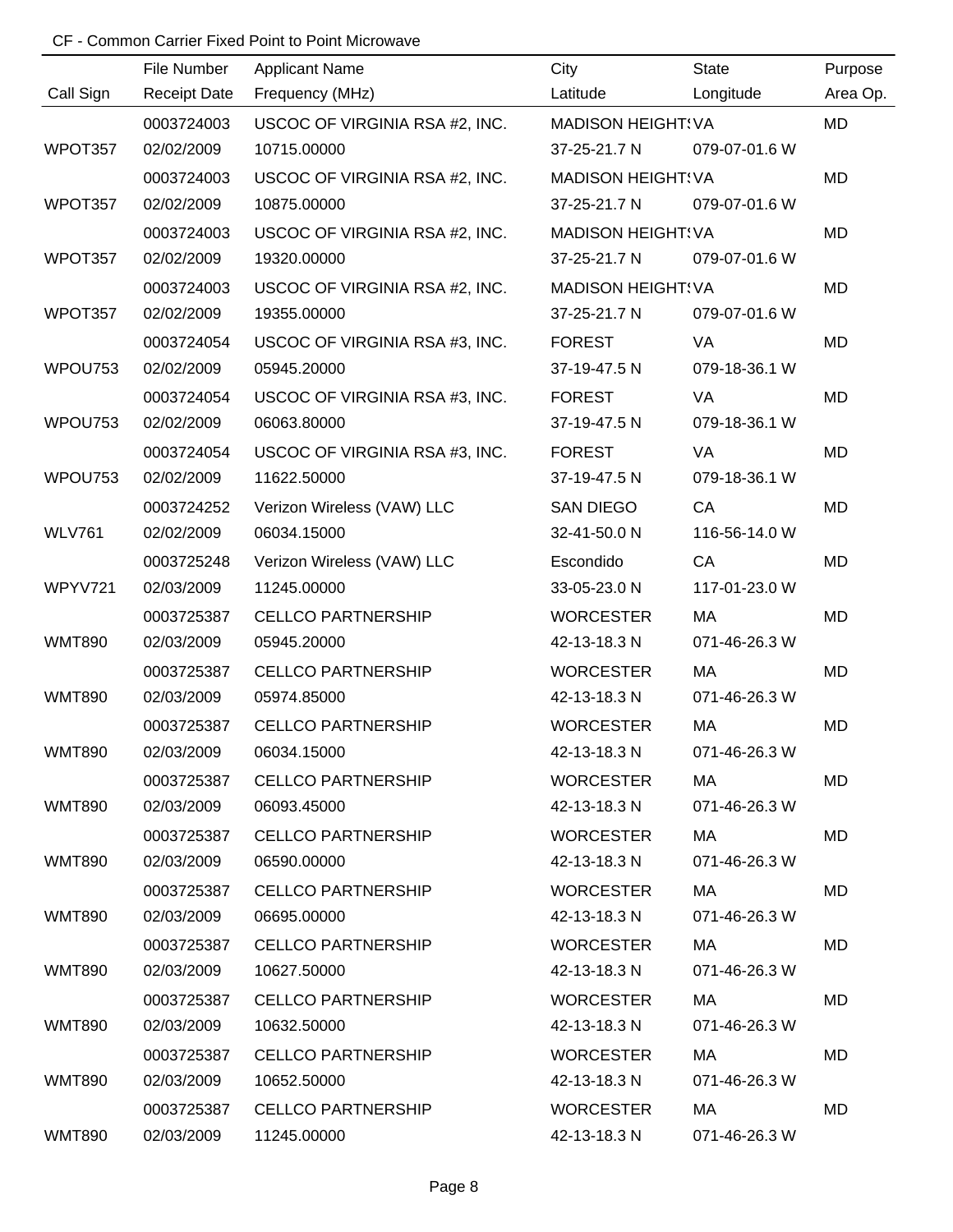|               | File Number         | <b>Applicant Name</b>                                          | City               | State         | Purpose   |
|---------------|---------------------|----------------------------------------------------------------|--------------------|---------------|-----------|
| Call Sign     | <b>Receipt Date</b> | Frequency (MHz)                                                | Latitude           | Longitude     | Area Op.  |
|               | 0003725387          | <b>CELLCO PARTNERSHIP</b>                                      | <b>WORCESTER</b>   | МA            | <b>MD</b> |
| <b>WMT890</b> | 02/03/2009          | 11325.00000                                                    | 42-13-18.3 N       | 071-46-26.3 W |           |
|               | 0003725387          | <b>CELLCO PARTNERSHIP</b>                                      | <b>WORCESTER</b>   | МA            | <b>MD</b> |
| <b>WMT890</b> | 02/03/2009          | 11405.00000                                                    | 42-13-18.3 N       | 071-46-26.3 W |           |
|               | 0003725387          | <b>CELLCO PARTNERSHIP</b>                                      | <b>WORCESTER</b>   | МA            | <b>MD</b> |
| <b>WMT890</b> | 02/03/2009          | 11525.00000                                                    | 42-13-18.3 N       | 071-46-26.3 W |           |
|               | 0003725395          | <b>CELLCO PARTNERSHIP</b>                                      | <b>NORTHBRIDGE</b> | МA            | <b>MD</b> |
| <b>WMT891</b> | 02/03/2009          | 10567.50000                                                    | 42-09-54.3 N       | 071-39-32.2 W |           |
|               | 0003725395          | <b>CELLCO PARTNERSHIP</b>                                      | <b>NORTHBRIDGE</b> | МA            | MD        |
| <b>WMT891</b> | 02/03/2009          | 11035.00000                                                    | 42-09-54.3 N       | 071-39-32.2 W |           |
|               | 0003725398          | USCOC OF GREATER IOWA, INC.                                    | <b>NIOTA</b>       | IL.           | MD        |
| WPJB560       | 02/03/2009          | 06615.00000                                                    | 40-35-20.0 N       | 091-18-28.0 W |           |
|               | 0003725398          | USCOC OF GREATER IOWA, INC.                                    | <b>NIOTA</b>       | IL            | MD        |
| WPJB560       | 02/03/2009          | 10552.50000                                                    | 40-35-20.0 N       | 091-18-28.0 W |           |
|               | 0003725401          | USCOC OF GREATER IOWA, INC.                                    | MOUNT PLEASAN1IA   |               | <b>MD</b> |
| WPJD347       | 02/03/2009          | 06004.50000                                                    | 40-58-55.0 N       | 091-33-19.0 W |           |
|               | 0003725401          | USCOC OF GREATER IOWA, INC.                                    | MOUNT PLEASAN1IA   |               | MD        |
| WPJD347       | 02/03/2009          | 06197.24000                                                    | 40-58-55.0 N       | 091-33-19.0 W |           |
|               | 0003725401          | USCOC OF GREATER IOWA, INC.                                    | MOUNT PLEASAN1IA   |               | MD        |
| WPJD347       | 02/03/2009          | 06315.84000                                                    | 40-58-55.0 N       | 091-33-19.0 W |           |
|               | 0003725408          | USCOC OF GREATER IOWA, INC.                                    | <b>DONNELLSON</b>  | IA            | MD        |
| WPJB559       | 02/03/2009          | 06197.24000                                                    | 40-41-29.0 N       | 091-33-39.0 W |           |
|               | 0003725408          | USCOC OF GREATER IOWA, INC.                                    | <b>DONNELLSON</b>  | IA            | MD        |
| WPJB559       | 02/03/2009          | 06256.54000                                                    | 40-41-29.0 N       | 091-33-39.0 W |           |
|               | 0003725408          | USCOC OF GREATER IOWA, INC.                                    | <b>DONNELLSON</b>  | IA            | MD        |
| WPJB559       | 02/03/2009          | 06755.00000                                                    | 40-41-29.0 N       | 091-33-39.0 W |           |
|               | 0003725408          | USCOC OF GREATER IOWA, INC.                                    | <b>DONNELLSON</b>  | IA            | MD        |
| WPJB559       | 02/03/2009          | 06765.00000                                                    | 40-41-29.0 N       | 091-33-39.0 W |           |
|               | 0003725408          | USCOC OF GREATER IOWA, INC.                                    | <b>DONNELLSON</b>  | IA            | MD        |
| WPJB559       | 02/03/2009          | 06775.00000                                                    | 40-41-29.0 N       | 091-33-39.0 W |           |
|               | 0003725408          | USCOC OF GREATER IOWA, INC.                                    | <b>DONNELLSON</b>  | IA            | MD        |
| WPJB559       | 02/03/2009          | 06785.00000                                                    | 40-41-29.0 N       | 091-33-39.0 W |           |
|               | 0003725440          | NE Colorado Wireless Technologies, Inc. Fort Morgan (South) CO |                    |               | MD        |
| WQJK226       | 02/03/2009          | 06034.15000                                                    | 40-00-06.9 N       | 103-50-15.9 W |           |
|               | 0003725440          | NE Colorado Wireless Technologies, Inc. Fort Morgan (South) CO |                    |               | MD        |
| WQJK226       | 02/03/2009          | 06152.75000                                                    | 40-00-06.9 N       | 103-50-15.9 W |           |
|               | 0003726011          | FARMERS CELLULAR TELEPHONE CO MORAVIA                          |                    | IA            | MD        |
| WPWD433       | 02/03/2009          | 06820.00000                                                    | 40-50-31.2 N       | 092-51-07.6 W |           |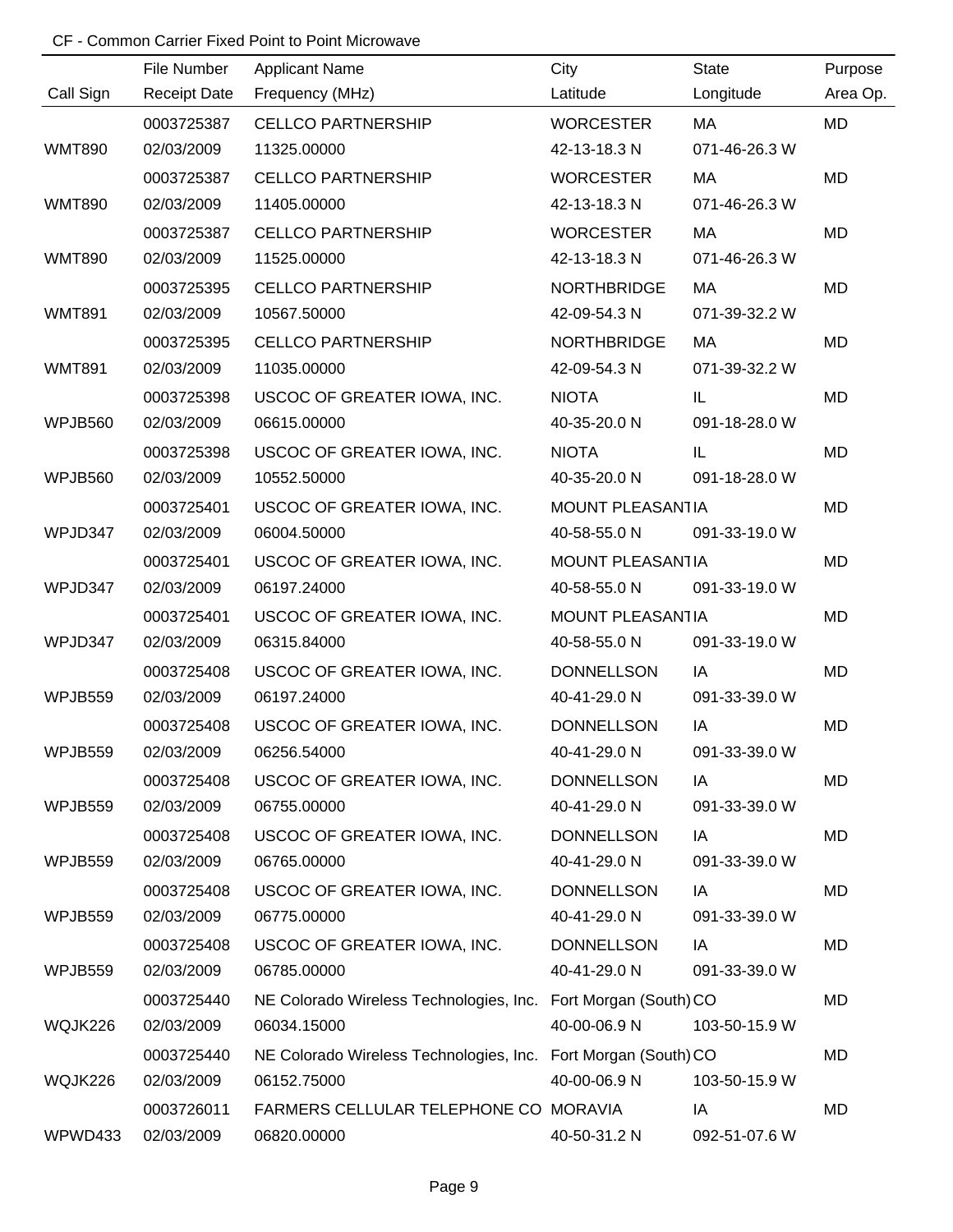|               | File Number         | <b>Applicant Name</b>                            | City            | <b>State</b>  | Purpose   |
|---------------|---------------------|--------------------------------------------------|-----------------|---------------|-----------|
| Call Sign     | <b>Receipt Date</b> | Frequency (MHz)                                  | Latitude        | Longitude     | Area Op.  |
|               | 0003726011          | FARMERS CELLULAR TELEPHONE CO MORAVIA            |                 | IA            | MD        |
| WPWD433       | 02/03/2009          | 06825.00000                                      | 40-50-31.2 N    | 092-51-07.6 W |           |
|               | 0003726240          | CCPR of the Virgin Islands, Inc.                 | <b>ST CROIX</b> | VI            | <b>MD</b> |
| WPNG917       | 02/03/2009          | 10552.50000                                      | 17-43-46.0 N    | 064-41-15.7 W |           |
|               | 0003726240          | CCPR of the Virgin Islands, Inc.                 | <b>ST CROIX</b> | VI            | MD        |
| WPNG917       | 02/03/2009          | 11167.50000                                      | 17-43-46.0 N    | 064-41-15.7 W |           |
|               | 0003726479          | GTE Mobilnet of Texas RSA #17 Limited I SEABROOK |                 | TX            | <b>MD</b> |
| WQJC377       | 02/04/2009          | 06256.54000                                      | 29-33-53.8 N    | 095-01-25.7 W |           |
|               | 0003726479          | GTE Mobilnet of Texas RSA #17 Limited I SEABROOK |                 | TX            | MD        |
| WQJC377       | 02/04/2009          | 06286.19000                                      | 29-33-53.8 N    | 095-01-25.7 W |           |
|               | 0003726479          | GTE Mobilnet of Texas RSA #17 Limited I SEABROOK |                 | TX            | MD        |
| WQJC377       | 02/04/2009          | 06315.84000                                      | 29-33-53.8 N    | 095-01-25.7 W |           |
|               | 0003726479          | GTE Mobilnet of Texas RSA #17 Limited I SEABROOK |                 | TX            | MD        |
| WQJC377       | 02/04/2009          | 06345.49000                                      | 29-33-53.8 N    | 095-01-25.7 W |           |
|               | 0003726479          | GTE Mobilnet of Texas RSA #17 Limited I SEABROOK |                 | <b>TX</b>     | <b>MD</b> |
| WQJC377       | 02/04/2009          | 06375.14000                                      | 29-33-53.8 N    | 095-01-25.7 W |           |
|               | 0003726479          | GTE Mobilnet of Texas RSA #17 Limited I SEABROOK |                 | <b>TX</b>     | MD        |
| WQJC377       | 02/04/2009          | 06404.79000                                      | 29-33-53.8 N    | 095-01-25.7 W |           |
|               | 0003726493          | GTE Mobilnet of Texas RSA #17 Limited I HOUSTON  |                 | <b>TX</b>     | MD        |
| WQJC382       | 02/04/2009          | 05945.20000                                      | 29-35-36.0 N    | 095-03-13.0 W |           |
|               | 0003726493          | GTE Mobilnet of Texas RSA #17 Limited I HOUSTON  |                 | <b>TX</b>     | MD        |
| WQJC382       | 02/04/2009          | 05974.85000                                      | 29-35-36.0 N    | 095-03-13.0 W |           |
|               | 0003726493          | GTE Mobilnet of Texas RSA #17 Limited I HOUSTON  |                 | <b>TX</b>     | MD        |
| WQJC382       | 02/04/2009          | 06093.45000                                      | 29-35-36.0 N    | 095-03-13.0 W |           |
|               | 0003726493          | GTE Mobilnet of Texas RSA #17 Limited I HOUSTON  |                 | TX            | MD        |
| WQJC382       | 02/04/2009          | 06123.10000                                      | 29-35-36.0 N    | 095-03-13.0 W |           |
|               | 0003726493          | GTE Mobilnet of Texas RSA #17 Limited I HOUSTON  |                 | <b>TX</b>     | MD        |
| WQJC382       | 02/04/2009          | 06152.75000                                      | 29-35-36.0 N    | 095-03-13.0 W |           |
|               | 0003726627          | NEW CINGULAR WIRELESS PCS, LLC                   | <b>PHOENIX</b>  | AZ            | MD        |
| WQBT420       | 02/04/2009          | 21980.00000                                      | 33-30-29.8 N    | 112-13-11.0 W |           |
|               | 0003726662          | Cellco Partnership                               | <b>CORNWALL</b> | PA            | MD        |
| <b>WLS826</b> | 02/04/2009          | 05945.20000                                      | 40-14-27.3 N    | 076-22-29.8 W |           |
|               | 0003726662          | Cellco Partnership                               | <b>CORNWALL</b> | PA            | MD        |
| <b>WLS826</b> | 02/04/2009          | 06315.84000                                      | 40-14-27.3 N    | 076-22-29.8 W |           |
|               | 0003726662          | Cellco Partnership                               | <b>CORNWALL</b> | <b>PA</b>     | MD        |
| <b>WLS826</b> | 02/04/2009          | 10552.50000                                      | 40-14-27.3 N    | 076-22-29.8 W |           |
|               | 0003726663          | New Cingular Wireless PCS, LLC                   | <b>GLENDALE</b> | AZ            | MD        |
| WQDK678       | 02/04/2009          | 23130.00000                                      | 33-31-31.2 N    | 112-10-19.2 W |           |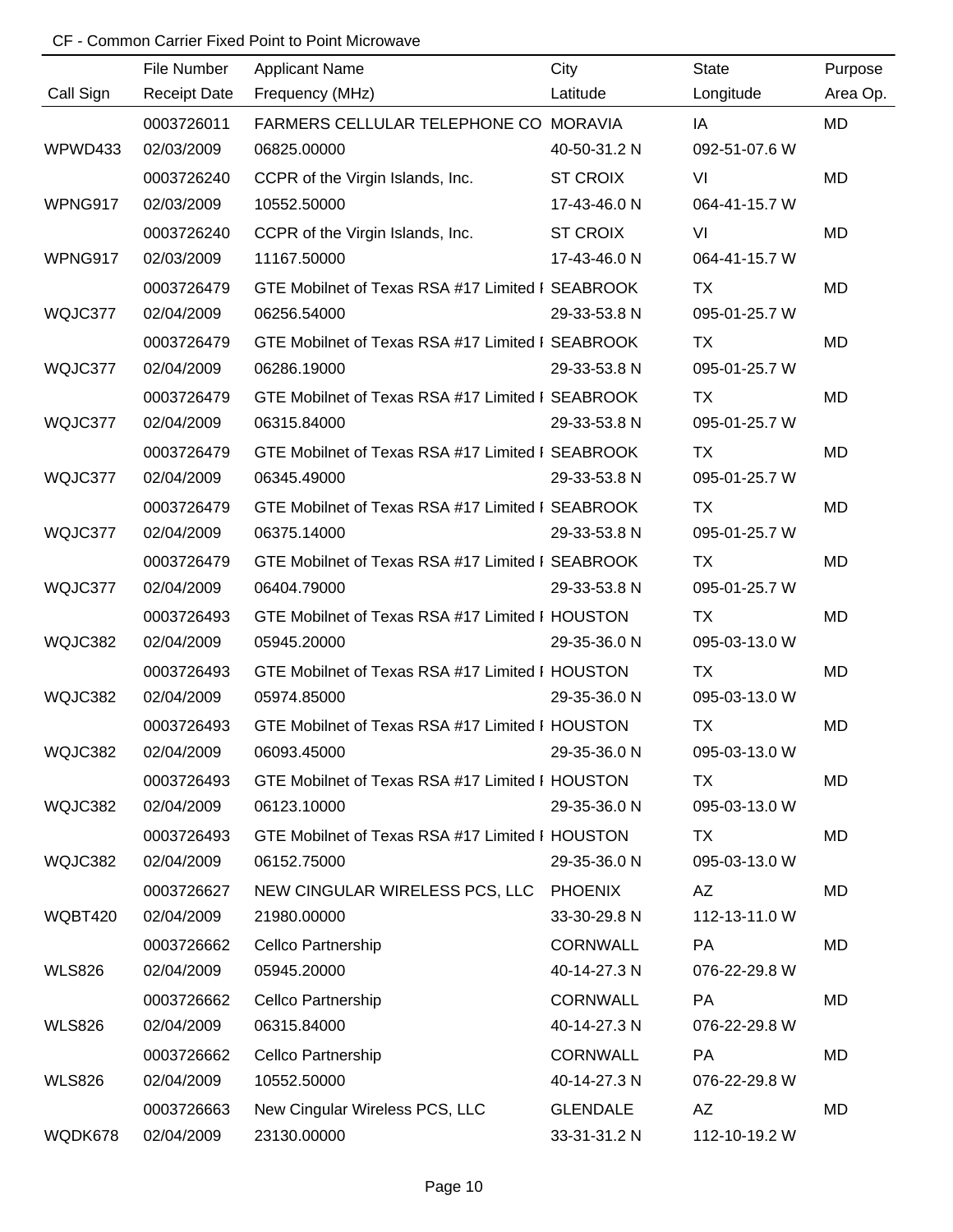|                | File Number         | <b>Applicant Name</b>                      | City            | <b>State</b>  | Purpose   |
|----------------|---------------------|--------------------------------------------|-----------------|---------------|-----------|
| Call Sign      | <b>Receipt Date</b> | Frequency (MHz)                            | Latitude        | Longitude     | Area Op.  |
|                | 0003726663          | New Cingular Wireless PCS, LLC             | <b>GLENDALE</b> | AZ            | <b>MD</b> |
| WQDK678        | 02/04/2009          | 23180.00000                                | 33-31-31.2 N    | 112-10-19.2 W |           |
|                | 0003726832          | NEW CINGULAR WIRELESS PCS, LLC             | <b>PEORIA</b>   | <b>AZ</b>     | <b>MD</b> |
| WQCU371        | 02/04/2009          | 17810.00000                                | 33-35-10.2 N    | 112-14-32.4 W |           |
|                | 0003726885          | Cellco Partnership                         | <b>PALMYRA</b>  | PA            | MD        |
| <b>WMW422</b>  | 02/04/2009          | 06197.24000                                | 40-19-25.3 N    | 076-35-41.8 W |           |
|                | 0003726885          | Cellco Partnership                         | <b>PALMYRA</b>  | PA            | MD        |
| <b>WMW422</b>  | 02/04/2009          | 06226.89000                                | 40-19-25.3 N    | 076-35-41.8 W |           |
|                | 0003726937          | New Cingular Wireless PCS, LLC             | <b>GLENDALE</b> | AZ            | MD        |
| <b>WQEV578</b> | 02/04/2009          | 19370.00000                                | 33-34-58.0 N    | 112-09-13.3 W |           |
|                | 0003726937          | New Cingular Wireless PCS, LLC             | <b>GLENDALE</b> | <b>AZ</b>     | MD        |
| WQEV578        | 02/04/2009          | 19510.00000                                | 33-34-58.0 N    | 112-09-13.3 W |           |
|                | 0003726937          | New Cingular Wireless PCS, LLC             | <b>GLENDALE</b> | AZ            | MD        |
| WQEV578        | 02/04/2009          | 19620.00000                                | 33-34-58.0 N    | 112-09-13.3 W |           |
|                | 0003726937          | New Cingular Wireless PCS, LLC             | <b>GLENDALE</b> | AZ            | MD        |
| WQEV578        | 02/04/2009          | 19670.00000                                | 33-34-58.0 N    | 112-09-13.3 W |           |
|                | 0003726937          | New Cingular Wireless PCS, LLC             | <b>GLENDALE</b> | AZ            | MD        |
| WQEV578        | 02/04/2009          | 21880.00000                                | 33-34-58.0 N    | 112-09-13.3 W |           |
|                | 0003727163          | USCOC OF GREATER IOWA, LLC                 | <b>SIDNEY</b>   | IA            | MD        |
| <b>WMR267</b>  | 02/04/2009          | 06226.89000                                | 40-40-50.0 N    | 095-40-24.0 W |           |
|                | 0003727163          | USCOC OF GREATER IOWA, LLC                 | <b>SIDNEY</b>   | IA            | MD        |
| <b>WMR267</b>  | 02/04/2009          | 06286.19000                                | 40-40-50.0 N    | 095-40-24.0 W |           |
|                | 0003727163          | USCOC OF GREATER IOWA, LLC                 | <b>SIDNEY</b>   | IA            | MD        |
| <b>WMR267</b>  | 02/04/2009          | 06765.00000                                | 40-40-50.0 N    | 095-40-24.0 W |           |
|                | 0003727163          | USCOC OF GREATER IOWA, LLC                 | <b>SIDNEY</b>   | IA            | MD        |
| <b>WMR267</b>  | 02/04/2009          | 06785.00000                                | 40-40-50.0 N    | 095-40-24.0 W |           |
|                | 0003727354          | USCOC OF GREATER IOWA, LLC                 | SHENANDOAH      | IA            | MD        |
| WQBP864        | 02/04/2009          | 06585.00000                                | 40-44-37.0 N    | 095-20-00.0 W |           |
|                | 0003727354          | USCOC OF GREATER IOWA, LLC                 | SHENANDOAH      | IA            | MD        |
| WQBP864        | 02/04/2009          | 06605.00000                                | 40-44-37.0 N    | 095-20-00.0 W |           |
|                | 0003727749          | GTE MOBILNET OF SOUTH TEXAS LIMI Galveston |                 | TX.           | MD        |
| WLK448         | 02/04/2009          | 06197.24000                                | 29-17-56.3 N    | 094-48-20.4 W |           |
|                | 0003727749          | GTE MOBILNET OF SOUTH TEXAS LIMI Galveston |                 | TX            | MD        |
| WLK448         | 02/04/2009          | 06315.84000                                | 29-17-56.3 N    | 094-48-20.4 W |           |
|                | 0003727749          | GTE MOBILNET OF SOUTH TEXAS LIMI Galveston |                 | TX            | MD        |
| WLK448         | 02/04/2009          | 06775.00000                                | 29-17-56.3 N    | 094-48-20.4 W |           |
|                | 0003727810          | FiberTower Network Services Corp.          | <b>COPPEL</b>   | TX            | MD        |
| <b>WPXI498</b> | 02/04/2009          | 10795.00000                                | 32-56-53.0 N    | 096-59-21.0 W |           |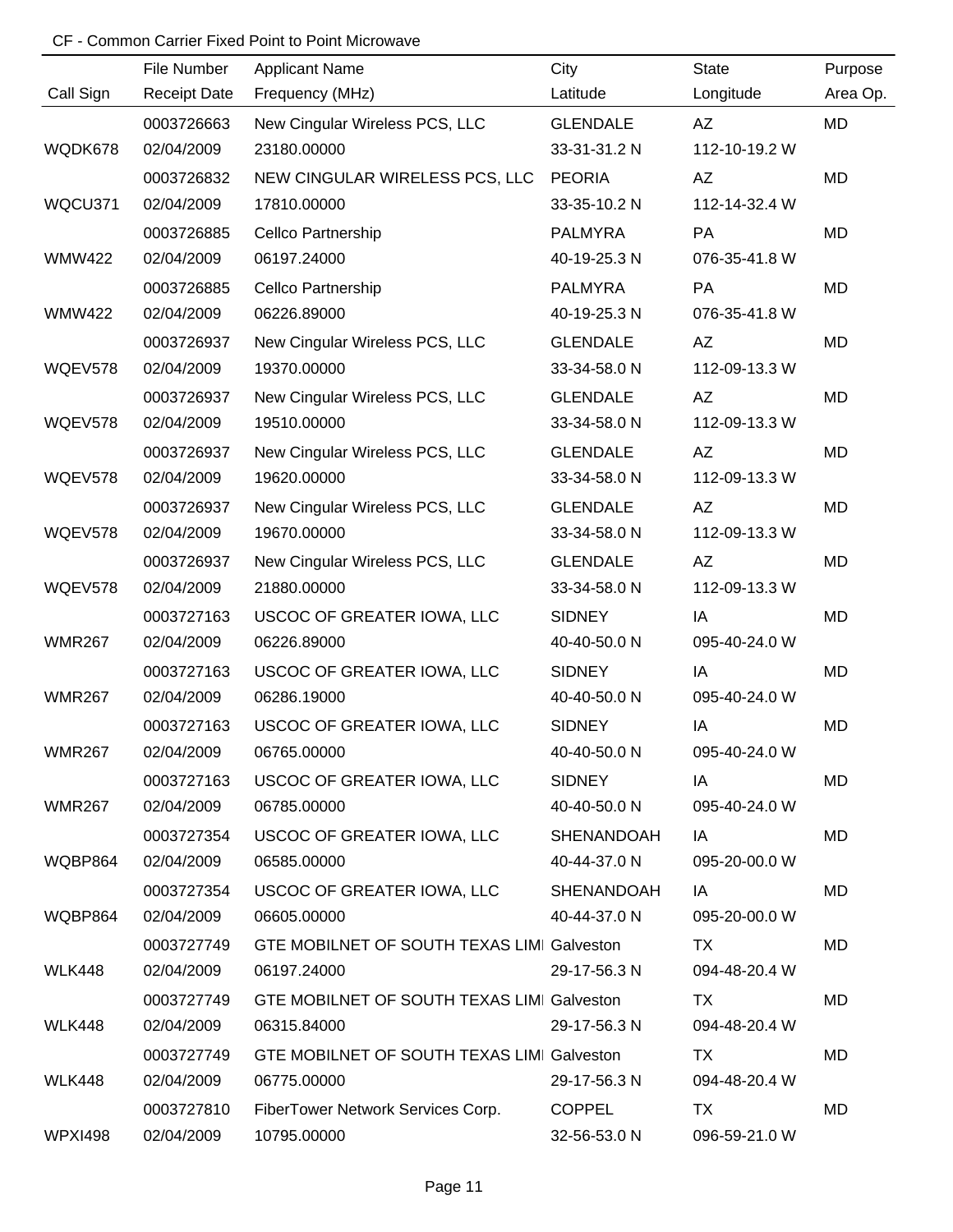|                | File Number         | <b>Applicant Name</b>                      | City             | <b>State</b>  | Purpose   |
|----------------|---------------------|--------------------------------------------|------------------|---------------|-----------|
| Call Sign      | <b>Receipt Date</b> | Frequency (MHz)                            | Latitude         | Longitude     | Area Op.  |
|                | 0003727810          | FiberTower Network Services Corp.          | <b>COPPEL</b>    | <b>TX</b>     | MD        |
| <b>WPXI498</b> | 02/04/2009          | 19380.00000                                | 32-56-53.0 N     | 096-59-21.0 W |           |
|                | 0003727810          | FiberTower Network Services Corp.          | <b>COPPEL</b>    | TX            | <b>MD</b> |
| <b>WPXI498</b> | 02/04/2009          | 19620.00000                                | 32-56-53.0 N     | 096-59-21.0 W |           |
|                | 0003727812          | FiberTower Network Services Corp.          | <b>ALLEN</b>     | <b>TX</b>     | MD        |
| WPYG331        | 02/04/2009          | 10597.50000                                | 33-07-29.0 N     | 096-44-24.0 W |           |
|                | 0003727812          | FiberTower Network Services Corp.          | <b>ALLEN</b>     | TX            | MD        |
| WPYG331        | 02/04/2009          | 17900.00000                                | 33-07-29.0 N     | 096-44-24.0 W |           |
|                | 0003727815          | FiberTower Network Services Corp.          | <b>IRVING</b>    | TX            | MD        |
| WPXG422        | 02/04/2009          | 11245.00000                                | 32-55-01.0 N     | 097-00-30.0 W |           |
|                | 0003727815          | FiberTower Network Services Corp.          | <b>IRVING</b>    | TX            | MD        |
| WPXG422        | 02/04/2009          | 11285.00000                                | 32-55-01.0 N     | 097-00-30.0 W |           |
|                | 0003727815          | FiberTower Network Services Corp.          | <b>IRVING</b>    | <b>TX</b>     | MD        |
| WPXG422        | 02/04/2009          | 11325.00000                                | 32-55-01.0 N     | 097-00-30.0 W |           |
|                | 0003727815          | FiberTower Network Services Corp.          | <b>IRVING</b>    | TX            | MD        |
| WPXG422        | 02/04/2009          | 11385.00000                                | 32-55-01.0 N     | 097-00-30.0 W |           |
|                | 0003727815          | FiberTower Network Services Corp.          | <b>IRVING</b>    | TX            | MD        |
| WPXG422        | 02/04/2009          | 11405.00000                                | 32-55-01.0 N     | 097-00-30.0 W |           |
|                | 0003727815          | FiberTower Network Services Corp.          | <b>IRVING</b>    | <b>TX</b>     | MD        |
| WPXG422        | 02/04/2009          | 11445.00000                                | 32-55-01.0 N     | 097-00-30.0 W |           |
|                | 0003727815          | FiberTower Network Services Corp.          | <b>IRVING</b>    | <b>TX</b>     | <b>MD</b> |
| WPXG422        | 02/04/2009          | 17760.00000                                | 32-55-01.0 N     | 097-00-30.0 W |           |
|                | 0003727815          | FiberTower Network Services Corp.          | <b>IRVING</b>    | <b>TX</b>     | MD        |
| WPXG422        | 02/04/2009          | 17900.00000                                | 32-55-01.0 N     | 097-00-30.0 W |           |
|                | 0003727815          | FiberTower Network Services Corp.          | <b>IRVING</b>    | TX            | MD        |
| WPXG422        | 02/04/2009          | 17980.00000                                | 32-55-01.0 N     | 097-00-30.0 W |           |
|                | 0003727815          | FiberTower Network Services Corp.          | <b>IRVING</b>    | TX            | MD        |
| WPXG422        | 02/04/2009          | 18060.00000                                | 32-55-01.0 N     | 097-00-30.0 W |           |
|                | 0003727815          | FiberTower Network Services Corp.          | <b>IRVING</b>    | TX            | MD        |
| WPXG422        | 02/04/2009          | 18120.00000                                | 32-55-01.0 N     | 097-00-30.0 W |           |
|                | 0003727816          | FiberTower Network Services Corp.          | <b>ALLEN</b>     | TX            | MD        |
| WPYG248        | 02/04/2009          | 19460.00000                                | 33-05-44.0 N     | 096-43-59.0 W |           |
|                | 0003727816          | FiberTower Network Services Corp.          | <b>ALLEN</b>     | TX            | MD        |
| WPYG248        | 02/04/2009          | 19540.00000                                | 33-05-44.0 N     | 096-43-59.0 W |           |
|                | 0003727837          | GTE MOBILNET OF SOUTH TEXAS LIMI LA MARQUE |                  | <b>TX</b>     | MD        |
| <b>WLR670</b>  | 02/04/2009          | 06063.80000                                | 29-21-55.8 N     | 094-57-04.7 W |           |
|                | 0003727875          | Cellco Partnership                         | <b>TROUT RUN</b> | PA            | MD        |
| <b>WLR378</b>  | 02/04/2009          | 02174.80000                                | 41-24-15.8 N     | 077-03-15.9 W |           |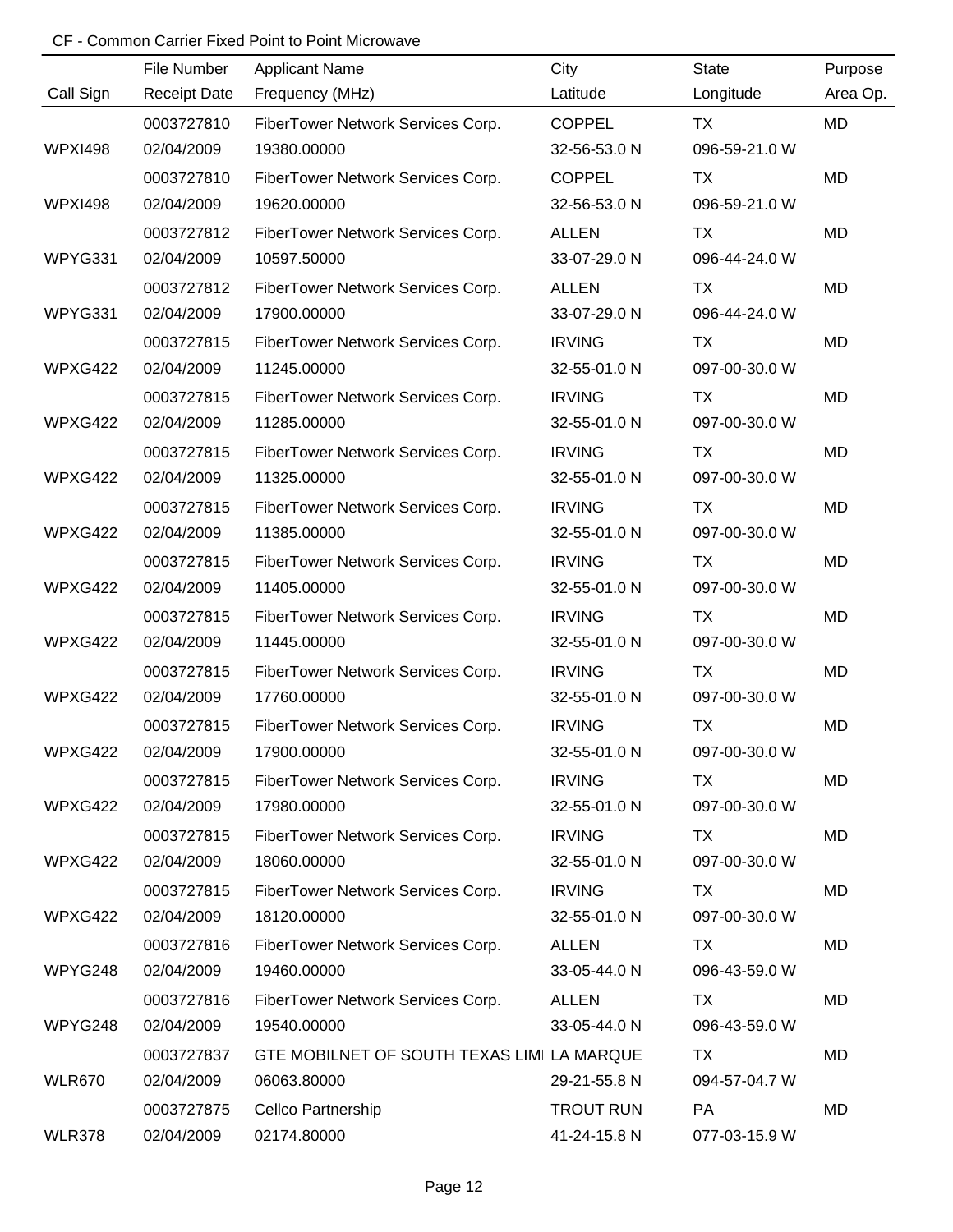|               | File Number         | <b>Applicant Name</b>     | City                | State         | Purpose   |
|---------------|---------------------|---------------------------|---------------------|---------------|-----------|
| Call Sign     | <b>Receipt Date</b> | Frequency (MHz)           | Latitude            | Longitude     | Area Op.  |
|               | 0003727875          | Cellco Partnership        | <b>TROUT RUN</b>    | <b>PA</b>     | MD        |
| <b>WLR378</b> | 02/04/2009          | 02178.00000               | 41-24-15.8 N        | 077-03-15.9 W |           |
|               | 0003727875          | Cellco Partnership        | <b>TROUT RUN</b>    | PA            | MD        |
| <b>WLR378</b> | 02/04/2009          | 06120.63000               | 41-24-15.8 N        | 077-03-15.9 W |           |
|               | 0003727889          | Cellco Partnership        | <b>HUGHESVILLE</b>  | PA            | MD        |
| <b>WLU915</b> | 02/04/2009          | 02115.20000               | 41-13-59.0 N        | 076-40-30.2 W |           |
|               | 0003727889          | Cellco Partnership        | <b>HUGHESVILLE</b>  | PA            | <b>MD</b> |
| <b>WLU915</b> | 02/04/2009          | 02124.80000               | 41-13-59.0 N        | 076-40-30.2 W |           |
|               | 0003727889          | Cellco Partnership        | <b>HUGHESVILLE</b>  | PA            | MD        |
| <b>WLU915</b> | 02/04/2009          | 06372.67000               | 41-13-59.0 N        | 076-40-30.2 W |           |
|               | 0003727967          | San Antonio MTA, L.P.     | <b>HARWOOD</b>      | TX            | MD        |
| WPOR214       | 02/04/2009          | 05974.85000               | 29-37-51.8 N        | 097-27-28.0 W |           |
|               | 0003727967          | San Antonio MTA, L.P.     | <b>HARWOOD</b>      | <b>TX</b>     | MD        |
| WPOR214       | 02/04/2009          | 06004.50000               | 29-37-51.8 N        | 097-27-28.0 W |           |
|               | 0003727967          | San Antonio MTA, L.P.     | <b>HARWOOD</b>      | <b>TX</b>     | MD        |
| WPOR214       | 02/04/2009          | 06665.62500               | 29-37-51.8 N        | 097-27-28.0 W |           |
|               | 0003728112          | Cellco Partnership        | <b>WRIGHTSVILLE</b> | PA            | MD        |
| <b>WMQ416</b> | 02/04/2009          | 02162.00000               | 40-02-15.4 N        | 076-35-34.6 W |           |
|               | 0003728112          | Cellco Partnership        | <b>WRIGHTSVILLE</b> | PA            | MD        |
| <b>WMQ416</b> | 02/04/2009          | 11627.50000               | 40-02-15.4 N        | 076-35-34.6 W |           |
|               | 0003728114          | USCOC OF CUMBERLAND, INC. | <b>HANCOCK</b>      | <b>MD</b>     | MD        |
| <b>WMT231</b> | 02/04/2009          | 06226.89000               | 39-41-12.3 N        | 078-18-06.0 W |           |
|               | 0003728114          | USCOC OF CUMBERLAND, INC. | <b>HANCOCK</b>      | <b>MD</b>     | MD        |
| <b>WMT231</b> | 02/04/2009          | 06315.84000               | 39-41-12.3 N        | 078-18-06.0 W |           |
|               | 0003728114          | USCOC OF CUMBERLAND, INC. | <b>HANCOCK</b>      | MD            | MD        |
| <b>WMT231</b> | 02/04/2009          | 06404.79000               | 39-41-12.3 N        | 078-18-06.0 W |           |
|               | 0003728114          | USCOC OF CUMBERLAND, INC. | <b>HANCOCK</b>      | MD            | MD        |
| <b>WMT231</b> | 02/04/2009          | 06795.00000               | 39-41-12.3 N        | 078-18-06.0 W |           |
|               | 0003728114          | USCOC OF CUMBERLAND, INC. | <b>HANCOCK</b>      | <b>MD</b>     | MD        |
| <b>WMT231</b> | 02/04/2009          | 06815.00000               | 39-41-12.3 N        | 078-18-06.0 W |           |
|               | 0003728114          | USCOC OF CUMBERLAND, INC. | <b>HANCOCK</b>      | <b>MD</b>     | MD        |
| <b>WMT231</b> | 02/04/2009          | 10622.50000               | 39-41-12.3 N        | 078-18-06.0 W |           |
|               | 0003728117          | Cellco Partnership        | <b>Bittersville</b> | <b>PA</b>     | MD        |
| <b>WLV736</b> | 02/04/2009          | 02112.00000               | 39-56-05.4 N        | 076-32-56.2 W |           |
|               | 0003728117          | Cellco Partnership        | <b>Bittersville</b> | <b>PA</b>     | MD        |
| <b>WLV736</b> | 02/04/2009          | 02123.20000               | 39-56-05.4 N        | 076-32-56.2 W |           |
|               | 0003728117          | Cellco Partnership        | <b>Bittersville</b> | <b>PA</b>     | MD        |
| <b>WLV736</b> | 02/04/2009          | 11137.50000               | 39-56-05.4 N        | 076-32-56.2 W |           |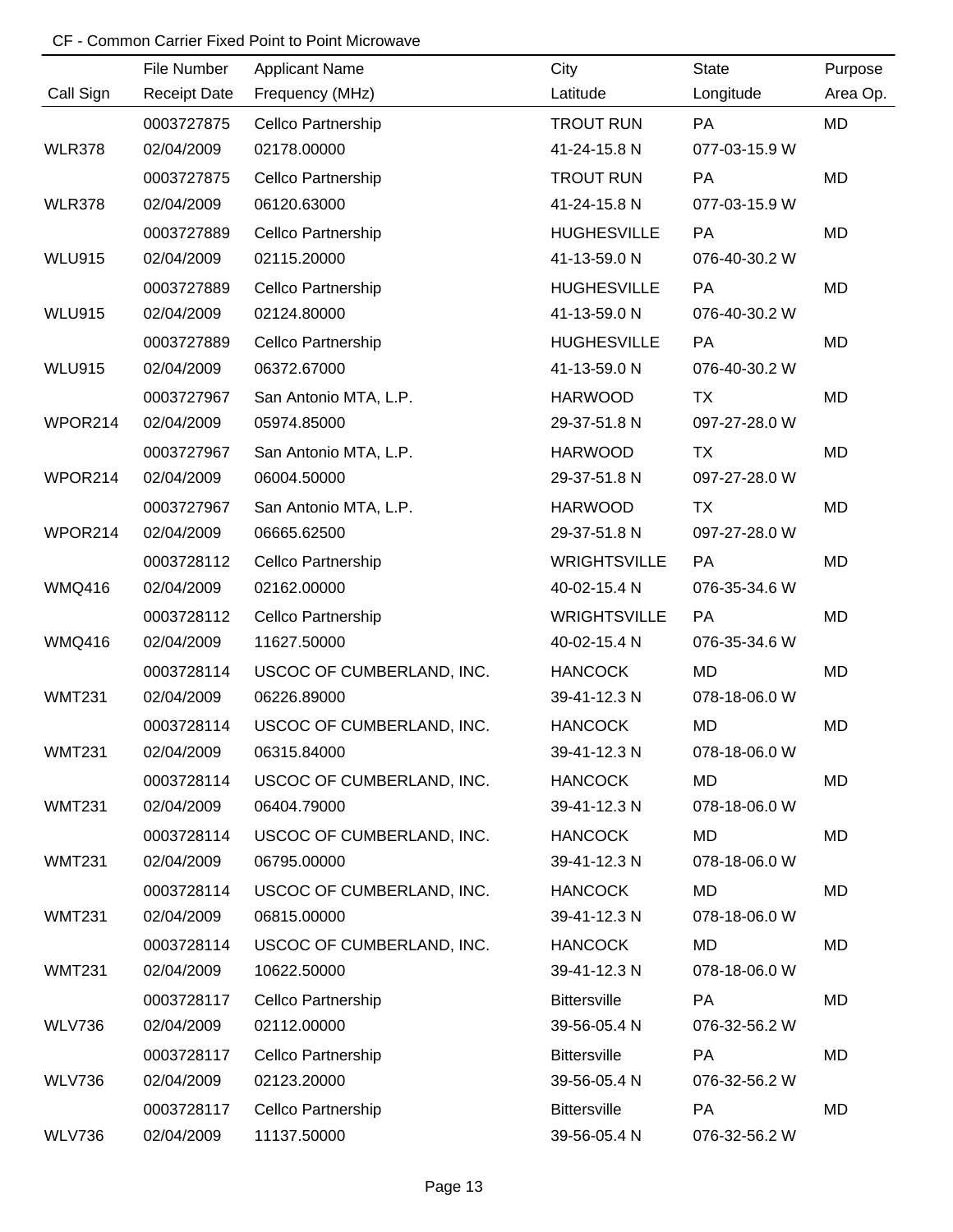|               | File Number         | <b>Applicant Name</b>        | City                 | <b>State</b>  | Purpose  |
|---------------|---------------------|------------------------------|----------------------|---------------|----------|
| Call Sign     | <b>Receipt Date</b> | Frequency (MHz)              | Latitude             | Longitude     | Area Op. |
|               | 0003728119          | USCOC OF CUMBERLAND, INC.    | <b>CLEAR SPRINGS</b> | MD            | MD       |
| <b>WLV264</b> | 02/04/2009          | 05974.85000                  | 39-38-42.7 N         | 077-58-09.4 W |          |
|               | 0003728119          | USCOC OF CUMBERLAND, INC.    | <b>CLEAR SPRINGS</b> | <b>MD</b>     | MD       |
| <b>WLV264</b> | 02/04/2009          | 06034.15000                  | 39-38-42.7 N         | 077-58-09.4 W |          |
|               | 0003728119          | USCOC OF CUMBERLAND, INC.    | <b>CLEAR SPRINGS</b> | MD            | MD       |
| <b>WLV264</b> | 02/04/2009          | 06152.75000                  | 39-38-42.7 N         | 077-58-09.4 W |          |
|               | 0003728119          | USCOC OF CUMBERLAND, INC.    | <b>CLEAR SPRINGS</b> | <b>MD</b>     | MD       |
| <b>WLV264</b> | 02/04/2009          | 11133.12500                  | 39-38-42.7 N         | 077-58-09.4 W |          |
|               | 0003728158          | San Antonio MTA, L.P.        | <b>WAELDER</b>       | <b>TX</b>     | MD       |
| WPOR213       | 02/04/2009          | 06226.89000                  | 29-40-34.8 N         | 097-18-00.0 W |          |
|               | 0003728158          | San Antonio MTA, L.P.        | <b>WAELDER</b>       | TX            | MD       |
| WPOR213       | 02/04/2009          | 06286.19000                  | 29-40-34.8 N         | 097-18-00.0 W |          |
|               | 0003728158          | San Antonio MTA, L.P.        | <b>WAELDER</b>       | TX            | MD       |
| WPOR213       | 02/04/2009          | 06825.62500                  | 29-40-34.8 N         | 097-18-00.0 W |          |
|               | 0003728587          | StarTouch Inc.               | Ferndale             | <b>WA</b>     | MD       |
| WQHA754       | 02/05/2009          | 11465.00000                  | 48-49-40.7 N         | 122-33-13.9 W |          |
|               | 0003728591          | StarTouch Inc                | Bellingham           | WA            | MD       |
| <b>WLM665</b> | 02/05/2009          | 10735.00000                  | 48-42-29.5 N         | 122-23-34.9 W |          |
|               | 0003728591          | StarTouch Inc                | Bellingham           | <b>WA</b>     | MD       |
| <b>WLM665</b> | 02/05/2009          | 10975.00000                  | 48-42-29.5 N         | 122-23-34.9 W |          |
|               | 0003728613          | Business Only Broadband, LLC | Chicago              | IL            | MD       |
| WQHA555       | 02/05/2009          | 19375.00000                  | 41-59-14.4 N         | 087-50-42.3 W |          |
|               | 0003728613          | Business Only Broadband, LLC | Chicago              | IL            | MD       |
| WQHA555       | 02/05/2009          | 19475.00000                  | 41-59-14.4 N         | 087-50-42.3 W |          |
|               | 0003728613          | Business Only Broadband, LLC | Chicago              | IL.           | MD       |
| WQHA555       | 02/05/2009          | 19575.00000                  | 41-59-14.4 N         | 087-50-42.3 W |          |
|               | 0003728613          | Business Only Broadband, LLC | Chicago              | IL.           | MD       |
| WQHA555       | 02/05/2009          | 19675.00000                  | 41-59-14.4 N         | 087-50-42.3 W |          |
|               | 0003728676          | Business Only Broadband, LLC | Elmwood Park         | IL            | MD       |
| WQHA556       | 02/05/2009          | 11465.00000                  | 41-55-36.0 N         | 087-48-24.0 W |          |
|               | 0003728676          | Business Only Broadband, LLC | Elmwood Park         | IL.           | MD       |
| WQHA556       | 02/05/2009          | 11545.00000                  | 41-55-36.0 N         | 087-48-24.0 W |          |
|               | 0003728676          | Business Only Broadband, LLC | Elmwood Park         | IL.           | MD       |
| WQHA556       | 02/05/2009          | 17815.00000                  | 41-55-36.0 N         | 087-48-24.0 W |          |
|               | 0003728676          | Business Only Broadband, LLC | Elmwood Park         | IL            | MD       |
| WQHA556       | 02/05/2009          | 17915.00000                  | 41-55-36.0 N         | 087-48-24.0 W |          |
|               | 0003728676          | Business Only Broadband, LLC | Elmwood Park         | IL            | MD       |
| WQHA556       | 02/05/2009          | 18015.00000                  | 41-55-36.0 N         | 087-48-24.0 W |          |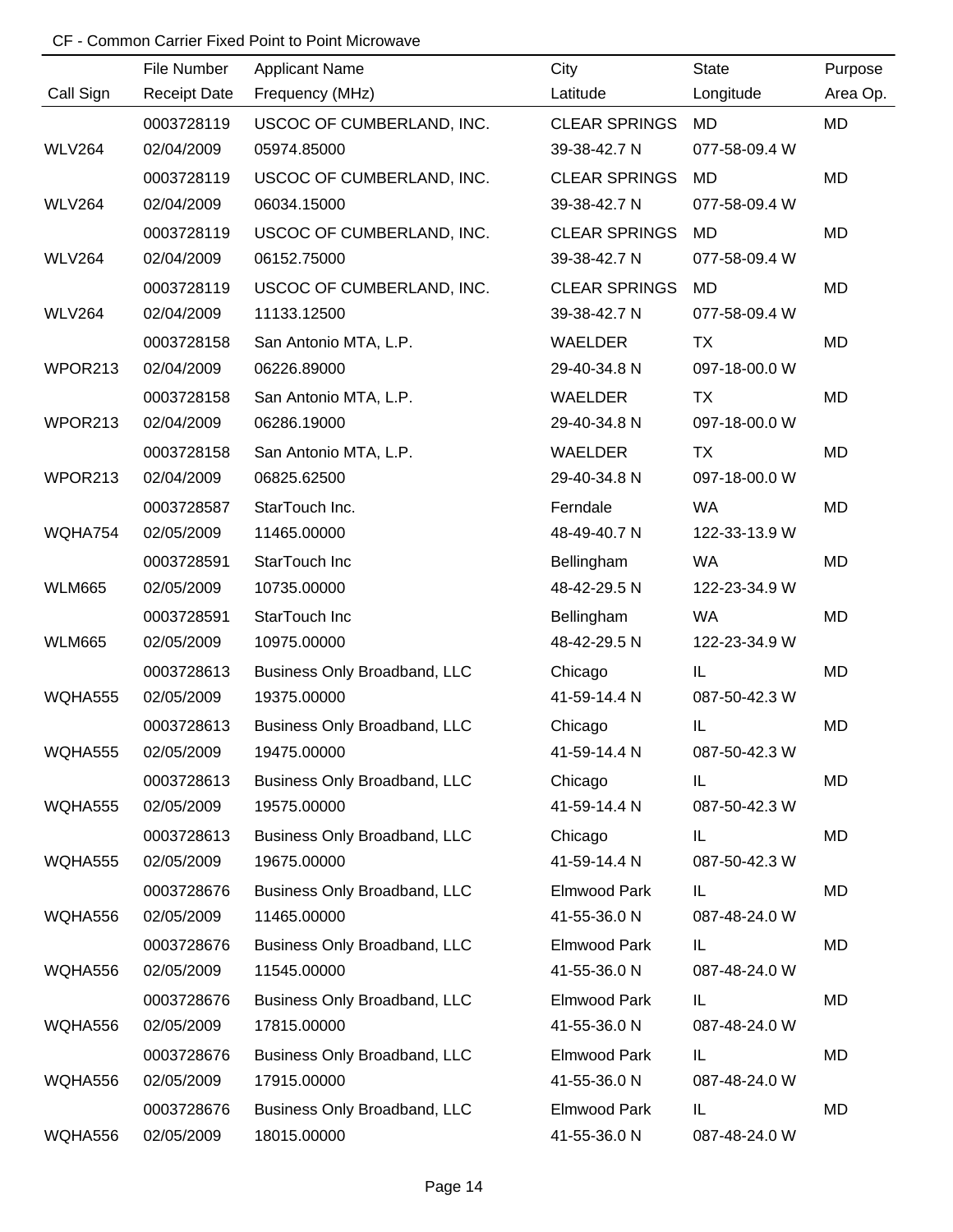|                | File Number         | <b>Applicant Name</b>        | City              | <b>State</b>  | Purpose   |
|----------------|---------------------|------------------------------|-------------------|---------------|-----------|
| Call Sign      | <b>Receipt Date</b> | Frequency (MHz)              | Latitude          | Longitude     | Area Op.  |
|                | 0003728676          | Business Only Broadband, LLC | Elmwood Park      | IL.           | MD        |
| WQHA556        | 02/05/2009          | 18115.00000                  | 41-55-36.0 N      | 087-48-24.0 W |           |
|                | 0003728775          | AP&T Wireless, Inc.          | <b>KETCHIKAN</b>  | AK            | MD        |
| <b>WQFX755</b> | 02/05/2009          | 10755.00000                  | 55-22-43.4 N      | 131-43-36.8 W |           |
|                | 0003728775          | AP&T Wireless, Inc.          | <b>KETCHIKAN</b>  | AK            | MD        |
| <b>WQFX755</b> | 02/05/2009          | 10835.00000                  | 55-22-43.4 N      | 131-43-36.8 W |           |
|                | 0003728775          | AP&T Wireless, Inc.          | <b>KETCHIKAN</b>  | AK            | MD        |
| <b>WQFX755</b> | 02/05/2009          | 10915.00000                  | 55-22-43.4 N      | 131-43-36.8 W |           |
|                | 0003728776          | AP&T Wireless, Inc.          | Ketchikan         | AK            | MD        |
| WQFX757        | 02/05/2009          | 05945.20000                  | 55-21-39.4 N      | 131-47-45.8 W |           |
|                | 0003728776          | AP&T Wireless, Inc.          | Ketchikan         | AK            | MD        |
| WQFX757        | 02/05/2009          | 06004.50000                  | 55-21-39.4 N      | 131-47-45.8 W |           |
|                | 0003728776          | AP&T Wireless, Inc.          | Ketchikan         | AK            | MD        |
| WQFX757        | 02/05/2009          | 06063.80000                  | 55-21-39.4 N      | 131-47-45.8 W |           |
|                | 0003728776          | AP&T Wireless, Inc.          | Ketchikan         | AK            | MD        |
| WQFX757        | 02/05/2009          | 11245.00000                  | 55-21-39.4 N      | 131-47-45.8 W |           |
|                | 0003728776          | AP&T Wireless, Inc.          | Ketchikan         | AK            | MD        |
| WQFX757        | 02/05/2009          | 11325.00000                  | 55-21-39.4 N      | 131-47-45.8 W |           |
|                | 0003728776          | AP&T Wireless, Inc.          | Ketchikan         | AK            | MD        |
| WQFX757        | 02/05/2009          | 11405.00000                  | 55-21-39.4 N      | 131-47-45.8 W |           |
|                | 0003728777          | Business Only Broadband, LLC | Brooklyn          | <b>NY</b>     | MD        |
| <b>WQIQ546</b> | 02/05/2009          | 11055.00000                  | 40-39-27.9 N      | 074-00-17.3 W |           |
|                | 0003728777          | Business Only Broadband, LLC | Brooklyn          | <b>NY</b>     | <b>MD</b> |
| <b>WQIQ546</b> | 02/05/2009          | 11095.00000                  | 40-39-27.9 N      | 074-00-17.3 W |           |
|                | 0003728777          | Business Only Broadband, LLC | <b>Brooklyn</b>   | <b>NY</b>     | MD        |
| <b>WQIQ546</b> | 02/05/2009          | 17760.00000                  | 40-39-27.9 N      | 074-00-17.3 W |           |
|                | 0003728779          | Business Only Broadband, LLC | Mount Prospect    | IL.           | MD        |
| WQIJ366        | 02/05/2009          | 21825.00000                  | 42-04-42.5 N      | 087-54-56.4 W |           |
|                | 0003728779          | Business Only Broadband, LLC | Mount Prospect    | IL.           | MD        |
| WQIJ366        | 02/05/2009          | 21875.00000                  | 42-04-42.5 N      | 087-54-56.4 W |           |
|                | 0003728780          | Business Only Broadband, LLC | Elk Grove Village | IL            | MD        |
| WQIM300        | 02/05/2009          | 17965.00000                  | 42-00-03.0 N      | 087-57-17.3 W |           |
|                | 0003728780          | Business Only Broadband, LLC | Elk Grove Village | IL            | MD        |
| WQIM300        | 02/05/2009          | 18015.00000                  | 42-00-03.0 N      | 087-57-17.3 W |           |
|                | 0003728780          | Business Only Broadband, LLC | Elk Grove Village | IL            | MD        |
| <b>WQIM300</b> | 02/05/2009          | 18065.00000                  | 42-00-03.0 N      | 087-57-17.3 W |           |
|                | 0003728780          | Business Only Broadband, LLC | Elk Grove Village | IL            | MD        |
| <b>WQIM300</b> | 02/05/2009          | 18115.00000                  | 42-00-03.0 N      | 087-57-17.3 W |           |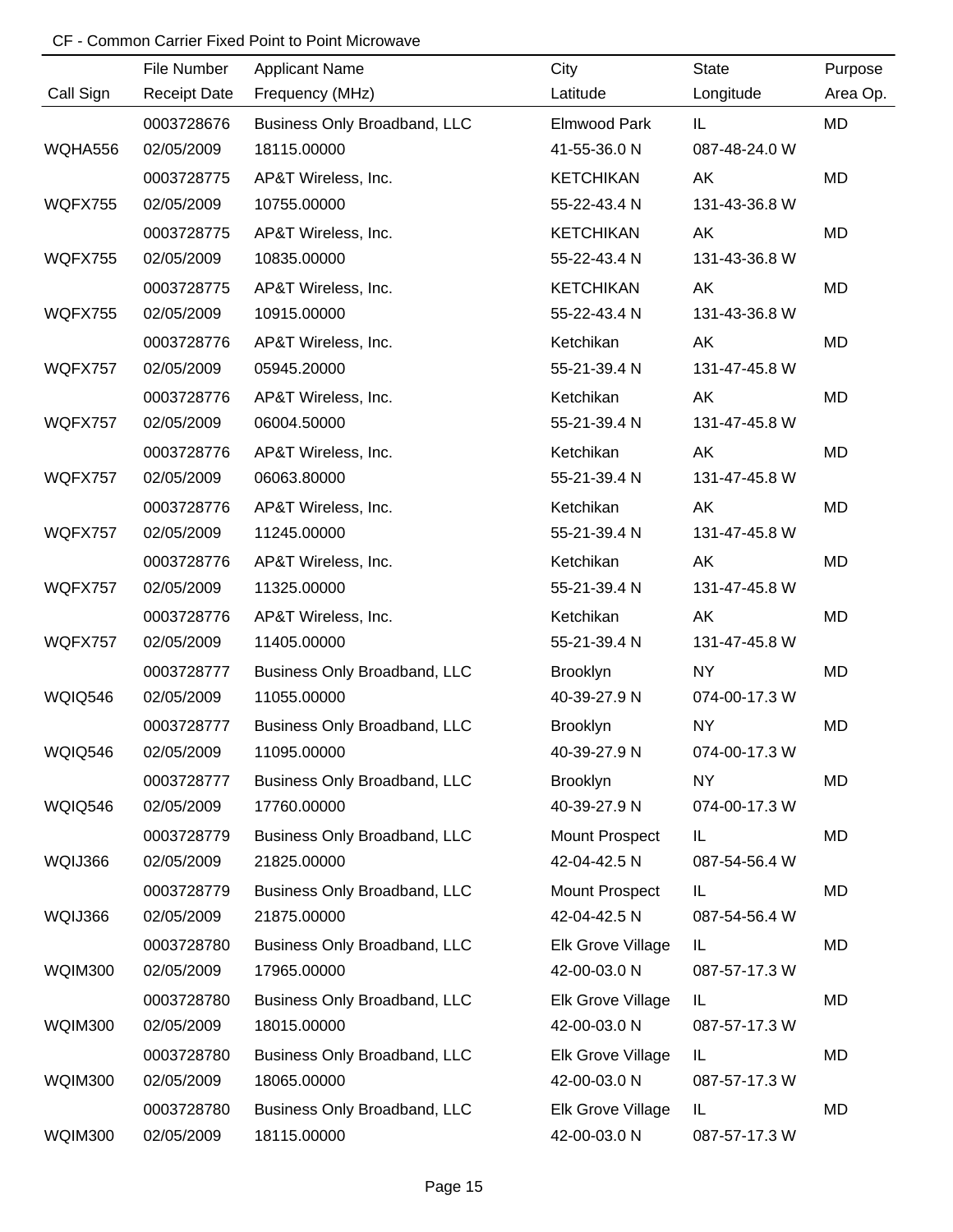|                | File Number         | <b>Applicant Name</b>                               | City              | <b>State</b>  | Purpose   |
|----------------|---------------------|-----------------------------------------------------|-------------------|---------------|-----------|
| Call Sign      | <b>Receipt Date</b> | Frequency (MHz)                                     | Latitude          | Longitude     | Area Op.  |
|                | 0003728780          | Business Only Broadband, LLC                        | Elk Grove Village | IL.           | MD        |
| <b>WQIM300</b> | 02/05/2009          | 23025.00000                                         | 42-00-03.0 N      | 087-57-17.3 W |           |
|                | 0003728780          | Business Only Broadband, LLC                        | Elk Grove Village | IL            | MD        |
| <b>WQIM300</b> | 02/05/2009          | 23075.00000                                         | 42-00-03.0 N      | 087-57-17.3 W |           |
|                | 0003728782          | Business Only Broadband, LLC                        | Mount Prospect    | IL            | MD        |
| WQIJ298        | 02/05/2009          | 17765.00000                                         | 42-04-09.9 N      | 087-55-16.9 W |           |
|                | 0003728782          | Business Only Broadband, LLC                        | Mount Prospect    | IL            | <b>MD</b> |
| WQIJ298        | 02/05/2009          | 17865.00000                                         | 42-04-09.9 N      | 087-55-16.9 W |           |
|                | 0003728782          | Business Only Broadband, LLC                        | Mount Prospect    | IL.           | <b>MD</b> |
| WQIJ298        | 02/05/2009          | 23025.00000                                         | 42-04-09.9 N      | 087-55-16.9 W |           |
|                | 0003728782          | Business Only Broadband, LLC                        | Mount Prospect    | IL.           | <b>MD</b> |
| WQIJ298        | 02/05/2009          | 23075.00000                                         | 42-04-09.9 N      | 087-55-16.9 W |           |
|                | 0003728782          | Business Only Broadband, LLC                        | Mount Prospect    | IL            | <b>MD</b> |
| WQIJ298        | 02/05/2009          | 23125.00000                                         | 42-04-09.9 N      | 087-55-16.9 W |           |
|                | 0003728782          | Business Only Broadband, LLC                        | Mount Prospect    | IL            | <b>MD</b> |
| WQIJ298        | 02/05/2009          | 23175.00000                                         | 42-04-09.9 N      | 087-55-16.9 W |           |
|                | 0003728820          | HARDY CELLULAR TELEPHONE COMP MABSCOTT              |                   | WV            | <b>MD</b> |
| <b>WMW948</b>  | 02/05/2009          | 05945.20000                                         | 37-45-25.5 N      | 081-12-19.4 W |           |
|                | 0003728820          | HARDY CELLULAR TELEPHONE COMP MABSCOTT              |                   | WV            | <b>MD</b> |
| <b>WMW948</b>  | 02/05/2009          | 06004.50000                                         | 37-45-25.5 N      | 081-12-19.4 W |           |
|                | 0003728820          | HARDY CELLULAR TELEPHONE COMP MABSCOTT              |                   | WV            | <b>MD</b> |
| <b>WMW948</b>  | 02/05/2009          | 06063.80000                                         | 37-45-25.5 N      | 081-12-19.4 W |           |
|                | 0003728820          | HARDY CELLULAR TELEPHONE COMP MABSCOTT              |                   | WV            | <b>MD</b> |
| WMW948         | 02/05/2009          | 11132.50000                                         | 37-45-25.5 N      | 081-12-19.4 W |           |
|                | 0003728820          | HARDY CELLULAR TELEPHONE COMP MABSCOTT              |                   | <b>WV</b>     | MD        |
| <b>WMW948</b>  | 02/05/2009          | 11142.50000                                         | 37-45-25.5 N      | 081-12-19.4 W |           |
|                | 0003728845          | United States Cellular Telephone of Great Big Cabin |                   | OK.           | MD        |
| WPXF812        | 02/05/2009          | 06615.00000                                         | 36-33-17.0 N      | 095-13-27.0 W |           |
|                | 0003728858          | UNITED STATES CELLULAR TELEPHOI VINITA              |                   | OK.           | MD        |
| WMW911         | 02/05/2009          | 06345.49000                                         | 36-37-47.0 N      | 095-06-07.0 W |           |
|                | 0003728858          | UNITED STATES CELLULAR TELEPHOI VINITA              |                   | OK.           | MD        |
| WMW911         | 02/05/2009          | 06404.79000                                         | 36-37-47.0 N      | 095-06-07.0 W |           |
|                | 0003728858          | UNITED STATES CELLULAR TELEPHOI VINITA              |                   | OK            | MD        |
| <b>WMW911</b>  | 02/05/2009          | 06755.00000                                         | 36-37-47.0 N      | 095-06-07.0 W |           |
|                | 0003728858          | UNITED STATES CELLULAR TELEPHOI VINITA              |                   | OK            | MD        |
| <b>WMW911</b>  | 02/05/2009          | 06775.00000                                         | 36-37-47.0 N      | 095-06-07.0 W |           |
|                | 0003728941          | USCOC OF GREATER OKLAHOMA, LLC WYNNEWOOD            |                   | OK            | MD        |
| <b>WML209</b>  | 02/05/2009          | 06585.00000                                         | 34-39-09.0 N      | 097-15-34.0 W |           |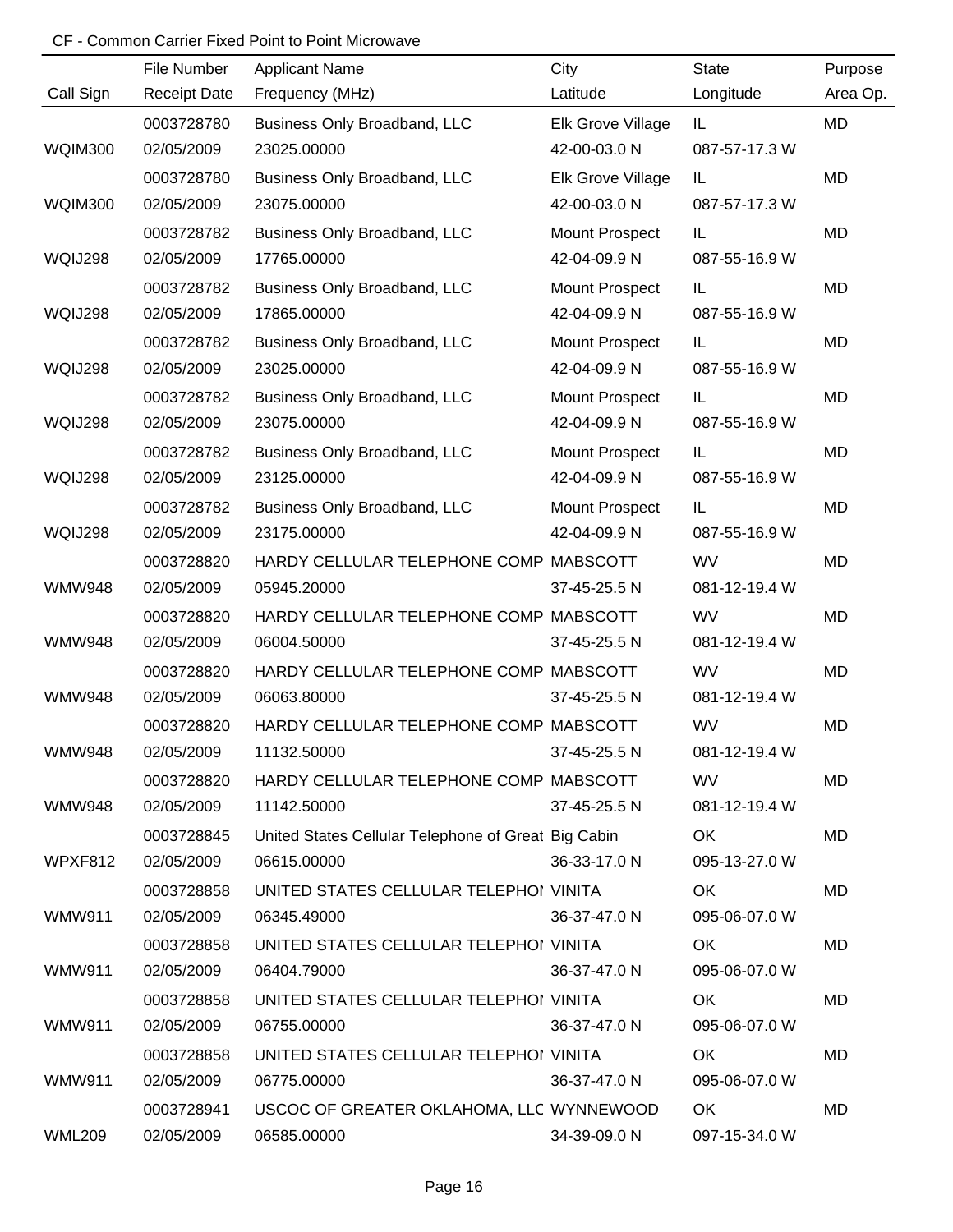|               | File Number         | <b>Applicant Name</b>                       | City              | <b>State</b>  | Purpose   |
|---------------|---------------------|---------------------------------------------|-------------------|---------------|-----------|
| Call Sign     | <b>Receipt Date</b> | Frequency (MHz)                             | Latitude          | Longitude     | Area Op.  |
|               | 0003728941          | USCOC OF GREATER OKLAHOMA, LLC WYNNEWOOD    |                   | OK            | MD        |
| <b>WML209</b> | 02/05/2009          | 06635.00000                                 | 34-39-09.0 N      | 097-15-34.0 W |           |
|               | 0003728941          | USCOC OF GREATER OKLAHOMA, LLC WYNNEWOOD    |                   | OK            | <b>MD</b> |
| <b>WML209</b> | 02/05/2009          | 06665.00000                                 | 34-39-09.0 N      | 097-15-34.0 W |           |
|               | 0003728949          | USCOC OF GREATER OKLAHOMA, LLC PAULS VALLEY |                   | OK            | MD        |
| WPXD276       | 02/05/2009          | 06745.00000                                 | 34-46-40.0 N      | 097-13-16.0 W |           |
|               | 0003729040          | Business Only Broadband, LLC                | Bensenville       | IL.           | MD        |
| WQIN963       | 02/05/2009          | 10815.00000                                 | 41-57-22.9 N      | 087-56-35.5 W |           |
|               | 0003729040          | Business Only Broadband, LLC                | Bensenville       | IL.           | MD        |
| WQIN963       | 02/05/2009          | 10895.00000                                 | 41-57-22.9 N      | 087-56-35.5 W |           |
|               | 0003729040          | Business Only Broadband, LLC                | Bensenville       | IL.           | MD        |
| WQIN963       | 02/05/2009          | 10975.00000                                 | 41-57-22.9 N      | 087-56-35.5 W |           |
|               | 0003729040          | Business Only Broadband, LLC                | Bensenville       | IL.           | MD        |
| WQIN963       | 02/05/2009          | 11055.00000                                 | 41-57-22.9 N      | 087-56-35.5 W |           |
|               | 0003729040          | Business Only Broadband, LLC                | Bensenville       | IL            | MD        |
| WQIN963       | 02/05/2009          | 19575.00000                                 | 41-57-22.9 N      | 087-56-35.5 W |           |
|               | 0003729040          | Business Only Broadband, LLC                | Bensenville       | IL            | MD        |
| WQIN963       | 02/05/2009          | 19625.00000                                 | 41-57-22.9 N      | 087-56-35.5 W |           |
|               | 0003729040          | Business Only Broadband, LLC                | Bensenville       | IL            | MD        |
| WQIN963       | 02/05/2009          | 19675.00000                                 | 41-57-22.9 N      | 087-56-35.5 W |           |
|               | 0003730452          | WHIDBEY TELEPHONE COMPANY                   | <b>FREELAND</b>   | <b>WA</b>     | MD        |
| WPNC313       | 02/06/2009          | 06226.89000                                 | 48-03-59.3 N      | 122-34-41.5 W |           |
|               | 0003730452          | WHIDBEY TELEPHONE COMPANY                   | <b>FREELAND</b>   | <b>WA</b>     | MD        |
| WPNC313       | 02/06/2009          | 06345.49000                                 | 48-03-59.3 N      | 122-34-41.5 W |           |
|               | 0003730453          | WHIDBEY TELEPHONE COMPANY                   | BELLINGHAM        | WA            | MD        |
| <b>WLL520</b> | 02/06/2009          | 02162.00000                                 | 48-41-19.3 N      | 122-21-40.5 W |           |
|               | 0003730453          | WHIDBEY TELEPHONE COMPANY                   | <b>BELLINGHAM</b> | WA .          | MD        |
| <b>WLL520</b> | 02/06/2009          | 05974.85000                                 | 48-41-19.3 N      | 122-21-40.5 W |           |
|               | 0003730453          | WHIDBEY TELEPHONE COMPANY                   | <b>BELLINGHAM</b> | WA.           | MD        |
| <b>WLL520</b> | 02/06/2009          | 06034.15000                                 | 48-41-19.3 N      | 122-21-40.5 W |           |
|               | 0003730453          | WHIDBEY TELEPHONE COMPANY                   | <b>BELLINGHAM</b> | WA.           | MD        |
| <b>WLL520</b> | 02/06/2009          | 06093.45000                                 | 48-41-19.3 N      | 122-21-40.5 W |           |
|               | 0003730453          | WHIDBEY TELEPHONE COMPANY                   | <b>BELLINGHAM</b> | WA.           | MD        |
| <b>WLL520</b> | 02/06/2009          | 06152.75000                                 | 48-41-19.3 N      | 122-21-40.5 W |           |
|               | 0003730454          | WHIDBEY TELEPHONE COMPANY                   | MAPLE BEACH       | WA.           | MD        |
| <b>WLK850</b> | 02/06/2009          | 06197.24000                                 | 48-59-39.3 N      | 123-02-52.7 W |           |
|               | 0003730454          | WHIDBEY TELEPHONE COMPANY                   | MAPLE BEACH       | WA.           | MD        |
| <b>WLK850</b> | 02/06/2009          | 06286.19000                                 | 48-59-39.3 N      | 123-02-52.7 W |           |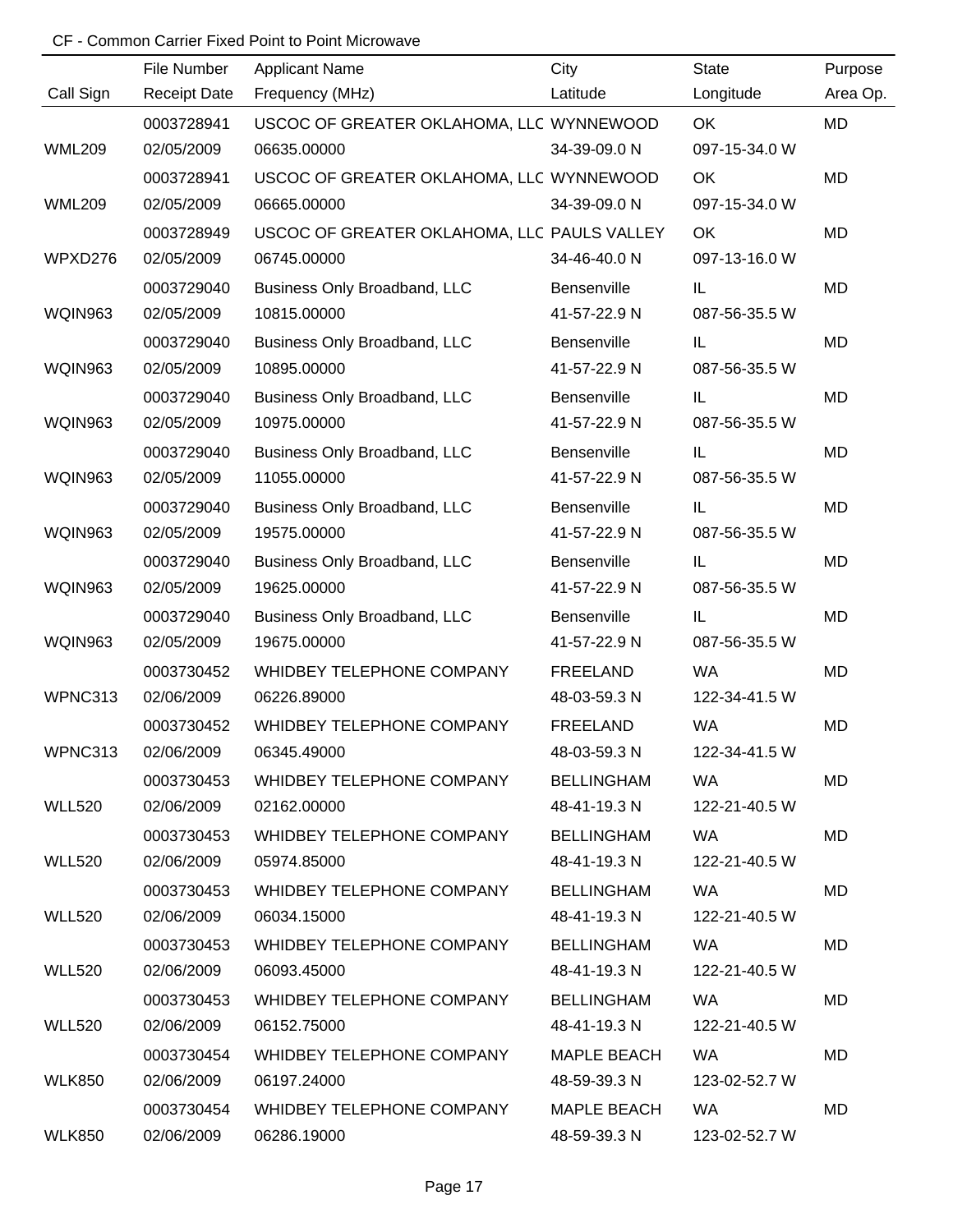|                | File Number         | <b>Applicant Name</b>                 | City               | <b>State</b>   | Purpose   |
|----------------|---------------------|---------------------------------------|--------------------|----------------|-----------|
| Call Sign      | <b>Receipt Date</b> | Frequency (MHz)                       | Latitude           | Longitude      | Area Op.  |
|                | 0003730454          | WHIDBEY TELEPHONE COMPANY             | <b>MAPLE BEACH</b> | <b>WA</b>      | MD        |
| <b>WLK850</b>  | 02/06/2009          | 06345.49000                           | 48-59-39.3 N       | 123-02-52.7 W  |           |
|                | 0003730454          | WHIDBEY TELEPHONE COMPANY             | <b>MAPLE BEACH</b> | <b>WA</b>      | <b>MD</b> |
| <b>WLK850</b>  | 02/06/2009          | 06404.79000                           | 48-59-39.3 N       | 123-02-52.7 W  |           |
|                | 0003730455          | WHIDBEY TELEPHONE COMPANY             | <b>EASTSOUND</b>   | <b>WA</b>      | MD        |
| <b>WLK849</b>  | 02/06/2009          | 05945.20000                           | 48-40-47.3 N       | 122-50-28.6 W  |           |
|                | 0003730455          | WHIDBEY TELEPHONE COMPANY             | <b>EASTSOUND</b>   | <b>WA</b>      | MD        |
| <b>WLK849</b>  | 02/06/2009          | 06063.80000                           | 48-40-47.3 N       | 122-50-28.6 W  |           |
|                | 0003730455          | WHIDBEY TELEPHONE COMPANY             | <b>EASTSOUND</b>   | <b>WA</b>      | MD        |
| <b>WLK849</b>  | 02/06/2009          | 06093.45000                           | 48-40-47.3 N       | 122-50-28.6 W  |           |
|                | 0003730456          | WHIDBEY TELEPHONE COMPANY             | <b>LANGLEY</b>     | <b>WA</b>      | MD        |
| <b>WGX509</b>  | 02/06/2009          | 06197.24000                           | 48-00-27.3 N       | 122-27-00.5 W  |           |
|                | 0003730456          | WHIDBEY TELEPHONE COMPANY             | <b>LANGLEY</b>     | <b>WA</b>      | MD        |
| <b>WGX509</b>  | 02/06/2009          | 06315.84000                           | 48-00-27.3 N       | 122-27-00.5 W  |           |
|                | 0003730922          | <b>Towerstream Corp</b>               | <b>Broadway</b>    | R <sub>l</sub> | MD        |
| WQJW457        | 02/06/2009          | 11445.00000                           | 41-49-15.0 N       | 071-25-08.2 W  |           |
|                | 0003730931          | <b>Towerstream Corp</b>               | Cransto            | R <sub>l</sub> | MD        |
| <b>WQJW807</b> | 02/06/2009          | 11305.00000                           | 41-44-31.3 N       | 071-27-12.2 W  |           |
|                | 0003730978          | <b>Towerstream Corp</b>               | Dallas             | <b>TX</b>      | MD        |
| <b>WQJW820</b> | 02/06/2009          | 17840.00000                           | 32-48-41.7 N       | 096-47-34.7 W  |           |
|                | 0003731008          | <b>Towerstream Corp</b>               | Los Angeles        | CA             | MD        |
| WQHW891        | 02/06/2009          | 17765.00000                           | 34-02-56.6 N       | 118-15-25.6 W  |           |
|                | 0003731524          | USCOC OF GREATER MISSOURI, LLC        | Asbury             | <b>MO</b>      | MD        |
| WPXK592        | 02/06/2009          | 06345.49000                           | 37-17-09.7 N       | 094-35-43.4 W  |           |
|                | 0003731524          | USCOC OF GREATER MISSOURI, LLC Asbury |                    | <b>MO</b>      | MD        |
| WPXK592        | 02/06/2009          | 06755.00000                           | 37-17-09.7 N       | 094-35-43.4 W  |           |
|                | 0003731524          | USCOC OF GREATER MISSOURI, LLC Asbury |                    | MO.            | MD        |
| WPXK592        | 02/06/2009          | 06845.00000                           | 37-17-09.7 N       | 094-35-43.4 W  |           |
|                | 0003731525          | USCOC OF GREATER MISSOURI, LLC JOPLIN |                    | MO.            | MD        |
| <b>WLT301</b>  | 02/06/2009          | 05974.85000                           | 37-02-34.0 N       | 094-26-47.0 W  |           |
|                | 0003731525          | USCOC OF GREATER MISSOURI, LLC JOPLIN |                    | <b>MO</b>      | MD        |
| <b>WLT301</b>  | 02/06/2009          | 06093.45000                           | 37-02-34.0 N       | 094-26-47.0 W  |           |
|                | 0003731525          | USCOC OF GREATER MISSOURI, LLC JOPLIN |                    | <b>MO</b>      | MD        |
| <b>WLT301</b>  | 02/06/2009          | 06605.00000                           | 37-02-34.0 N       | 094-26-47.0 W  |           |
|                | 0003731525          | USCOC OF GREATER MISSOURI, LLC JOPLIN |                    | <b>MO</b>      | MD        |
| <b>WLT301</b>  | 02/06/2009          | 06625.00000                           | 37-02-34.0 N       | 094-26-47.0 W  |           |
|                | 0003731525          | USCOC OF GREATER MISSOURI, LLC JOPLIN |                    | <b>MO</b>      | MD        |
| <b>WLT301</b>  | 02/06/2009          | 06665.00000                           | 37-02-34.0 N       | 094-26-47.0 W  |           |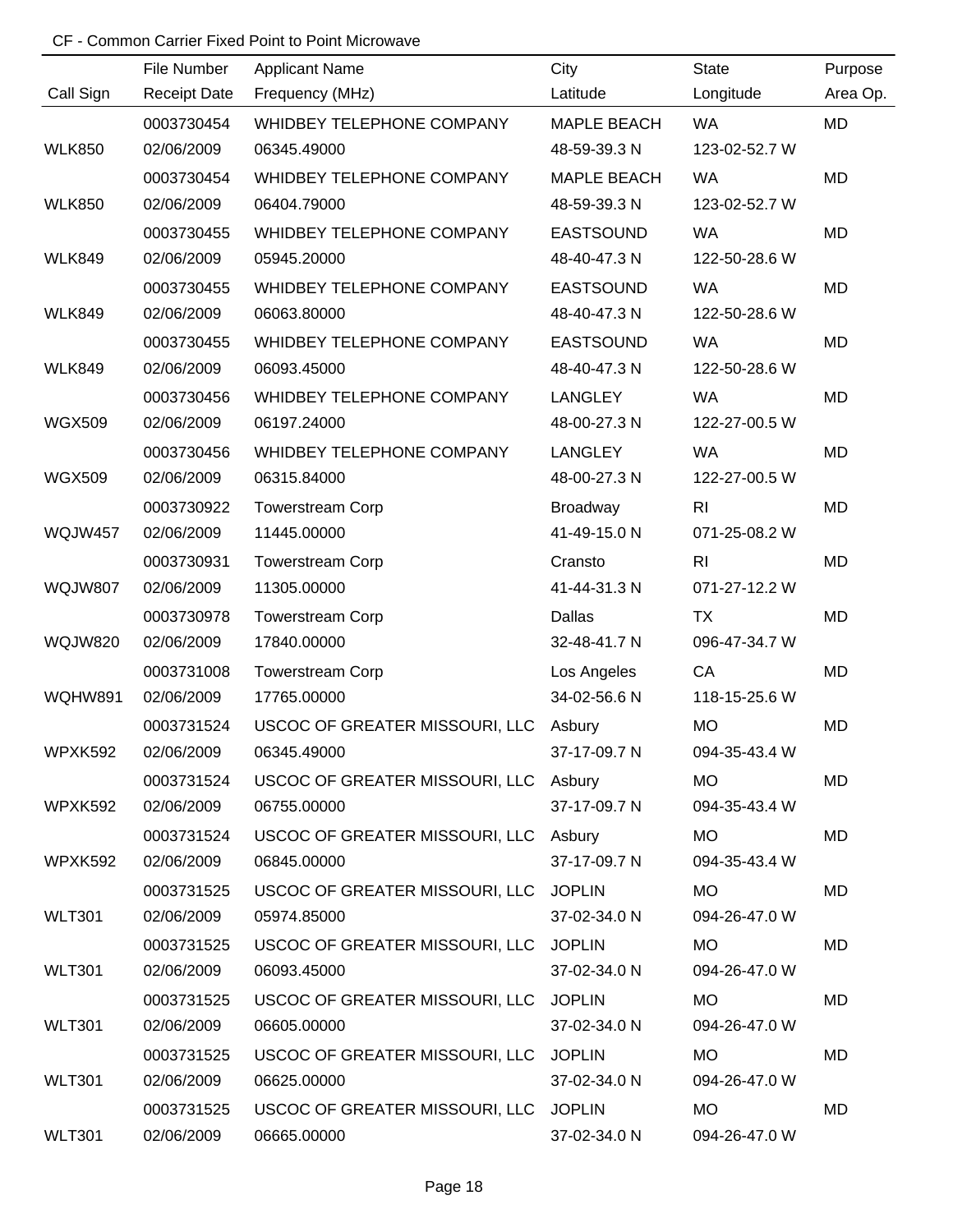|           | File Number         | <b>Applicant Name</b>                                         | City             | <b>State</b>  | Purpose   |
|-----------|---------------------|---------------------------------------------------------------|------------------|---------------|-----------|
| Call Sign | <b>Receipt Date</b> | Frequency (MHz)                                               | Latitude         | Longitude     | Area Op.  |
|           | 0003731526          | USCOC OF GREATER MISSOURI, LLC DIAMOND                        |                  | <b>MO</b>     | MD        |
| WPXK589   | 02/06/2009          | 06745.00000                                                   | 37-01-55.0 N     | 094-19-01.0 W |           |
|           | 0003731526          | USCOC OF GREATER MISSOURI, LLC                                | <b>DIAMOND</b>   | <b>MO</b>     | MD        |
| WPXK589   | 02/06/2009          | 06795.00000                                                   | 37-01-55.0 N     | 094-19-01.0 W |           |
|           | 0003731526          | USCOC OF GREATER MISSOURI, LLC                                | <b>DIAMOND</b>   | <b>MO</b>     | MD        |
| WPXK589   | 02/06/2009          | 06825.00000                                                   | 37-01-55.0 N     | 094-19-01.0 W |           |
|           | 0003731527          | USCOC OF GREATER MISSOURI, LLC                                | <b>GRANBY</b>    | <b>MO</b>     | MD        |
| WPXK588   | 02/06/2009          | 06635.00000                                                   | 36-53-55.0 N     | 094-16-47.0 W |           |
|           | 0003717478          | <b>CCPR SERVICES INC.</b>                                     | <b>CAGUAS</b>    | <b>PR</b>     | <b>NE</b> |
|           | 01/27/2009          | 11147.50000                                                   | 18-13-48.7 N     | 066-03-21.3 W |           |
|           | 0003724236          | Verizon Wireless (VAW) LLC                                    | Dulzura          | CA            | <b>NE</b> |
|           | 02/02/2009          | 06286.19000                                                   | 32-37-34.1 N     | 116-45-23.9 W |           |
|           | 0003725225          | Verizon Wireless (VAW) LLC                                    | <b>SAN DIEGO</b> | CA            | <b>NE</b> |
|           | 02/03/2009          | 10755.00000                                                   | 33-04-44.8 N     | 116-57-42.4 W |           |
|           | 0003725356          | San Antonio MTA, L.P.                                         | Cuero            | TX            | <b>NE</b> |
|           | 02/03/2009          | 06004.50000                                                   | 29-06-25.5 N     | 097-16-25.4 W |           |
|           | 0003725356          | San Antonio MTA, L.P.                                         | Cuero            | TX            | <b>NE</b> |
|           | 02/03/2009          | 06063.80000                                                   | 29-06-25.5 N     | 097-16-25.4 W |           |
|           | 0003725428          | San Antonio MTA, L.P.                                         | Cuero            | <b>TX</b>     | <b>NE</b> |
|           | 02/03/2009          | 06256.54000                                                   | 29-02-07.9 N     | 097-19-19.0 W |           |
|           | 0003725428          | San Antonio MTA, L.P.                                         | Cuero            | <b>TX</b>     | <b>NE</b> |
|           | 02/03/2009          | 06286.19000                                                   | 29-02-07.9 N     | 097-19-19.0 W |           |
|           | 0003725429          | San Antonio MTA, L.P.                                         | <b>GONZALES</b>  | <b>TX</b>     | <b>NE</b> |
|           | 02/03/2009          | 06093.45000                                                   | 29-30-48.6 N     | 097-25-44.4 W |           |
|           | 0003725430          | San Antonio MTA, L.P.                                         | Fordtran         | TX            | <b>NE</b> |
|           | 02/03/2009          | 06226.89000                                                   | 28-59-59.6 N     | 096-58-56.6 W |           |
|           | 0003725430          | San Antonio MTA, L.P.                                         | Fordtran         | TX            | <b>NE</b> |
|           | 02/03/2009          | 06315.84000                                                   | 28-59-59.6 N     | 096-58-56.6 W |           |
|           | 0003725431          | San Antonio MTA, L.P.                                         | Concrete         | TX            | <b>NE</b> |
|           | 02/03/2009          | 06315.84000                                                   | 29-14-45.4 N     | 097-17-07.9 W |           |
|           | 0003725431          | San Antonio MTA, L.P.                                         | Concrete         | TX            | <b>NE</b> |
|           | 02/03/2009          | 06345.49000                                                   | 29-14-45.4 N     | 097-17-07.9 W |           |
|           | 0003725438          | NE Colorado Wireless Technologies, Inc. Mule Creek-Strasbu CO |                  |               | <b>NE</b> |
|           | 02/03/2009          | 06197.24000                                                   | 39-54-44.0 N     | 104-14-33.8 W |           |
|           | 0003725438          | NE Colorado Wireless Technologies, Inc. Mule Creek-Strasbu CO |                  |               | <b>NE</b> |
|           | 02/03/2009          | 06286.19000                                                   | 39-54-44.0 N     | 104-14-33.8 W |           |
|           | 0003725439          | NE Colorado Wireless Technologies, Inc. Sand Creek (BennetCO  |                  |               | <b>NE</b> |
|           | 02/03/2009          | 05945.20000                                                   | 39-53-06.8 N     | 104-28-49.9 W |           |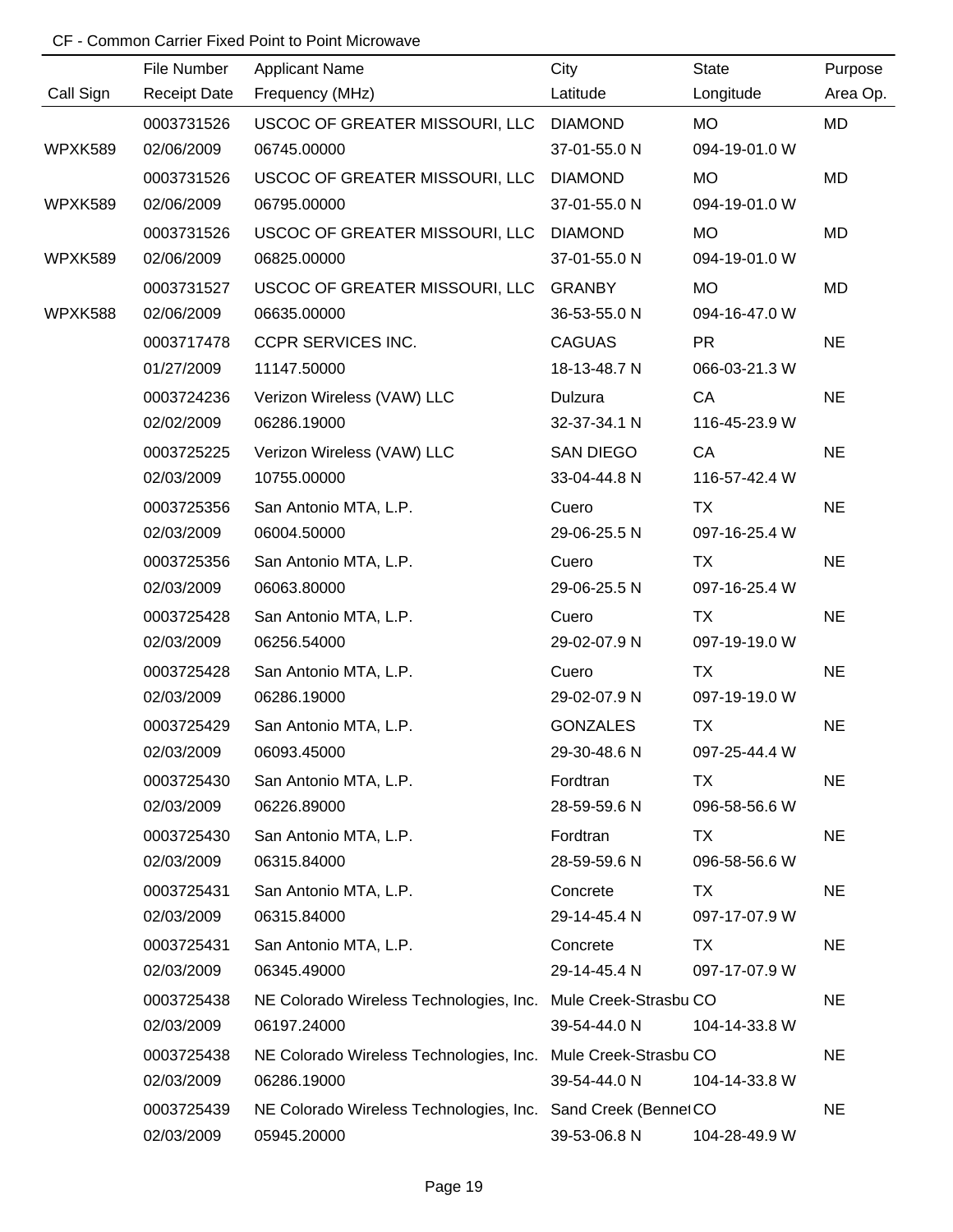|           | File Number         | <b>Applicant Name</b>                                  | City              | State         | Purpose   |
|-----------|---------------------|--------------------------------------------------------|-------------------|---------------|-----------|
| Call Sign | <b>Receipt Date</b> | Frequency (MHz)                                        | Latitude          | Longitude     | Area Op.  |
|           | 0003725441          | NE Colorado Wireless Technologies, Inc. Hoffmans Creek |                   | CO            | <b>NE</b> |
|           | 02/03/2009          | 06404.79000                                            | 39-50-33.2 N      | 103-53-04.8 W |           |
|           | 0003725741          | San Antonio MTA, L.P.                                  | <b>FLATONIA</b>   | <b>TX</b>     | <b>NE</b> |
|           | 02/03/2009          | 06034.15000                                            | 29-42-38.5 N      | 097-06-53.9 W |           |
|           | 0003725741          | San Antonio MTA, L.P.                                  | <b>FLATONIA</b>   | <b>TX</b>     | <b>NE</b> |
|           | 02/03/2009          | 06063.80000                                            | 29-42-38.5 N      | 097-06-53.9 W |           |
|           | 0003726175          | San Antonio MTA, L.P.                                  | Hallettsville     | <b>TX</b>     | <b>NE</b> |
|           | 02/03/2009          | 05945.20000                                            | 29-27-53.4 N      | 096-57-07.9 W |           |
|           | 0003726175          | San Antonio MTA, L.P.                                  | Hallettsville     | <b>TX</b>     | <b>NE</b> |
|           | 02/03/2009          | 06034.15000                                            | 29-27-53.4 N      | 096-57-07.9 W |           |
|           | 0003726176          | San Antonio MTA, L.P.                                  | Victoria          | TX            | <b>NE</b> |
|           | 02/03/2009          | 06063.80000                                            | 28-50-25.9 N      | 097-01-01.5 W |           |
|           | 0003726225          | San Antonio MTA, L.P.                                  | Victoria          | <b>TX</b>     | <b>NE</b> |
|           | 02/03/2009          | 05974.85000                                            | 28-50-25.9 N      | 097-01-01.5 W |           |
|           | 0003726268          | CCPR SERVICES, INC.                                    | <b>CRISTIANED</b> | VI            | <b>NE</b> |
|           | 02/03/2009          | 11657.50000                                            | 17-44-28.2 N      | 064-37-29.1 W |           |
|           | 0003726363          | San Antonio MTA, L.P.                                  | Hope              | <b>TX</b>     | <b>NE</b> |
|           | 02/03/2009          | 05974.85000                                            | 29-09-32.5 N      | 096-59-02.5 W |           |
|           | 0003726363          | San Antonio MTA, L.P.                                  | Hope              | <b>TX</b>     | <b>NE</b> |
|           | 02/03/2009          | 06093.45000                                            | 29-09-32.5 N      | 096-59-02.5 W |           |
|           | 0003726364          | San Antonio MTA, L.P.                                  | Hochheim          | <b>TX</b>     | <b>NE</b> |
|           | 02/03/2009          | 06093.45000                                            | 29-21-07.2 N      | 097-20-03.2 W |           |
|           | 0003726629          | San Antonio MTA, L.P.                                  | Gonzales          | <b>TX</b>     | <b>NE</b> |
|           | 02/04/2009          | 06256.54000                                            | 29-32-48.9 N      | 097-33-37.5 W |           |
|           | 0003726629          | San Antonio MTA, L.P.                                  | Gonzales          | TX            | <b>NE</b> |
|           | 02/04/2009          | 06345.49000                                            | 29-32-48.9 N      | 097-33-37.5 W |           |
|           | 0003727806          | San Antonio MTA, L.P.                                  | Hallettsville     | TX            | <b>NE</b> |
|           | 02/04/2009          | 06286.19000                                            | 29-19-31.9 N      | 096-57-13.4 W |           |
|           | 0003727806          | San Antonio MTA, L.P.                                  | Hallettsville     | TX            | <b>NE</b> |
|           | 02/04/2009          | 06345.49000                                            | 29-19-31.9 N      | 096-57-13.4 W |           |
|           | 0003727809          | San Antonio MTA, L.P.                                  | Thomaston         | TX            | <b>NE</b> |
|           | 02/04/2009          | 05945.20000                                            | 28-57-52.3 N      | 097-08-30.2 W |           |
|           | 0003727809          | San Antonio MTA, L.P.                                  | Thomaston         | TX            | <b>NE</b> |
|           | 02/04/2009          | 06034.15000                                            | 28-57-52.3 N      | 097-08-30.2 W |           |
|           | 0003727960          | San Antonio MTA, L.P.                                  | Schulenburg       | <b>TX</b>     | <b>NE</b> |
|           | 02/04/2009          | 06197.24000                                            | 29-35-48.0 N      | 096-54-58.4 W |           |
|           | 0003727960          | San Antonio MTA, L.P.                                  | Schulenburg       | <b>TX</b>     | <b>NE</b> |
|           | 02/04/2009          | 06315.84000                                            | 29-35-48.0 N      | 096-54-58.4 W |           |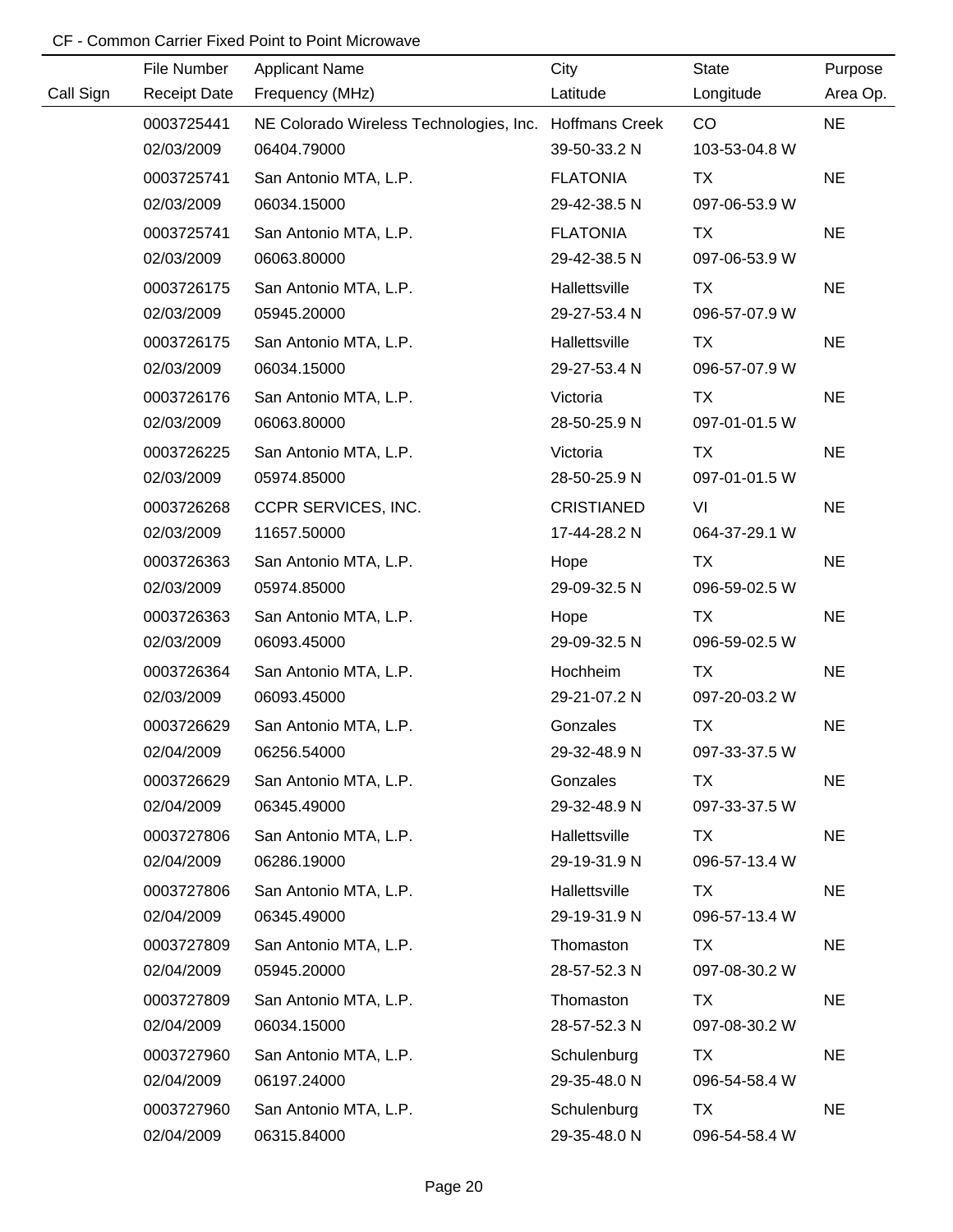|           | File Number         | <b>Applicant Name</b>                | City            | <b>State</b>  | Purpose   |
|-----------|---------------------|--------------------------------------|-----------------|---------------|-----------|
| Call Sign | <b>Receipt Date</b> | Frequency (MHz)                      | Latitude        | Longitude     | Area Op.  |
|           | 0003727964          | San Antonio MTA, L.P.                | <b>VICTORIA</b> | TX            | <b>NE</b> |
|           | 02/04/2009          | 06197.24000                          | 28-51-03.8 N    | 097-08-39.0 W |           |
|           | 0003727964          | San Antonio MTA, L.P.                | <b>VICTORIA</b> | ТX            | <b>NE</b> |
|           | 02/04/2009          | 06226.89000                          | 28-51-03.8 N    | 097-08-39.0 W |           |
|           | 0003728561          | StarTouch Inc                        | <b>BLOME</b>    | <b>WA</b>     | <b>NE</b> |
|           | 02/05/2009          | 10995.00000                          | 48-53-12.8 N    | 122-43-36.2 W |           |
|           | 0003728592          | StarTouch Inc                        | Eastsound       | WA            | <b>NE</b> |
|           | 02/05/2009          | 11225.00000                          | 48-40-49.4 N    | 122-50-26.4 W |           |
|           | 0003728592          | StarTouch Inc                        | Eastsound       | WA            | <b>NE</b> |
|           | 02/05/2009          | 11485.00000                          | 48-40-49.4 N    | 122-50-26.4 W |           |
|           | 0003728830          | HARDY CELLULAR TELEPHONE COMP Sophia |                 | WV            | <b>NE</b> |
|           | 02/05/2009          | 11632.50000                          | 37-42-42.6 N    | 081-15-50.7 W |           |
|           | 0003729105          | BUSINESS ONLY BROADBAND, LLC         | <b>BROOKLYN</b> | <b>NY</b>     | <b>NE</b> |
|           | 02/05/2009          | 19320.00000                          | 40-34-52.7 N    | 073-58-19.7 W |           |
|           | 0003730934          | Telecom Transport Management, Inc.   | Minneapolis     | MN            | <b>NE</b> |
|           | 02/06/2009          | 10995.00000                          | 44-57-41.8 N    | 093-14-33.7 W |           |
|           | 0003730934          | Telecom Transport Management, Inc.   | Minneapolis     | MN            | <b>NE</b> |
|           | 02/06/2009          | 11035.00000                          | 44-57-41.8 N    | 093-14-33.7 W |           |
|           | 0003730934          | Telecom Transport Management, Inc.   | Minneapolis     | <b>MN</b>     | <b>NE</b> |
|           | 02/06/2009          | 17935.00000                          | 44-57-41.8 N    | 093-14-33.7 W |           |
|           | 0003730934          | Telecom Transport Management, Inc.   | Minneapolis     | <b>MN</b>     | <b>NE</b> |
|           | 02/06/2009          | 21280.00000                          | 44-57-41.8 N    | 093-14-33.7 W |           |
|           | 0003730934          | Telecom Transport Management, Inc.   | Minneapolis     | MN            | <b>NE</b> |
|           | 02/06/2009          | 22285.00000                          | 44-57-41.8 N    | 093-14-33.7 W |           |
|           | 0003730947          | AT&T CORP.                           | NEW YORK        | NY            | <b>NE</b> |
|           | 02/06/2009          | 11265.00000                          | 40-42-03.7 N    | 073-53-45.8 W |           |
|           | 0003730948          | AT&T CORP.                           | QUEENS          | NY .          | <b>NE</b> |
|           | 02/06/2009          | 11495.00000                          | 40-45-20.1 N    | 073-49-26.5 W |           |
|           | 0003730949          | AT&T CORP.                           | <b>FLUSHING</b> | NY .          | <b>NE</b> |
|           | 02/06/2009          | 11315.00000                          | 40-45-53.2 N    | 073-49-29.5 W |           |
|           | 0003730950          | AT&T CORP.                           | <b>BROOKLYN</b> | NY            | <b>NE</b> |
|           | 02/06/2009          | 11275.00000                          | 40-39-57.0 N    | 073-54-00.8 W |           |
|           | 0003730951          | AT&T CORP.                           | <b>BROOKLYN</b> | NY.           | <b>NE</b> |
|           | 02/06/2009          | 11285.00000                          | 40-38-35.3 N    | 073-53-53.5 W |           |
|           | 0003730952          | AT&T CORP.                           | <b>BRONX</b>    | NY            | <b>NE</b> |
|           | 02/06/2009          | 11585.00000                          | 40-50-26.4 N    | 073-55-05.1 W |           |
|           | 0003730953          | AT&T CORP.                           | <b>BRONX</b>    | <b>NY</b>     | <b>NE</b> |
|           | 02/06/2009          | 11505.00000                          | 40-50-08.3 N    | 073-53-28.3 W |           |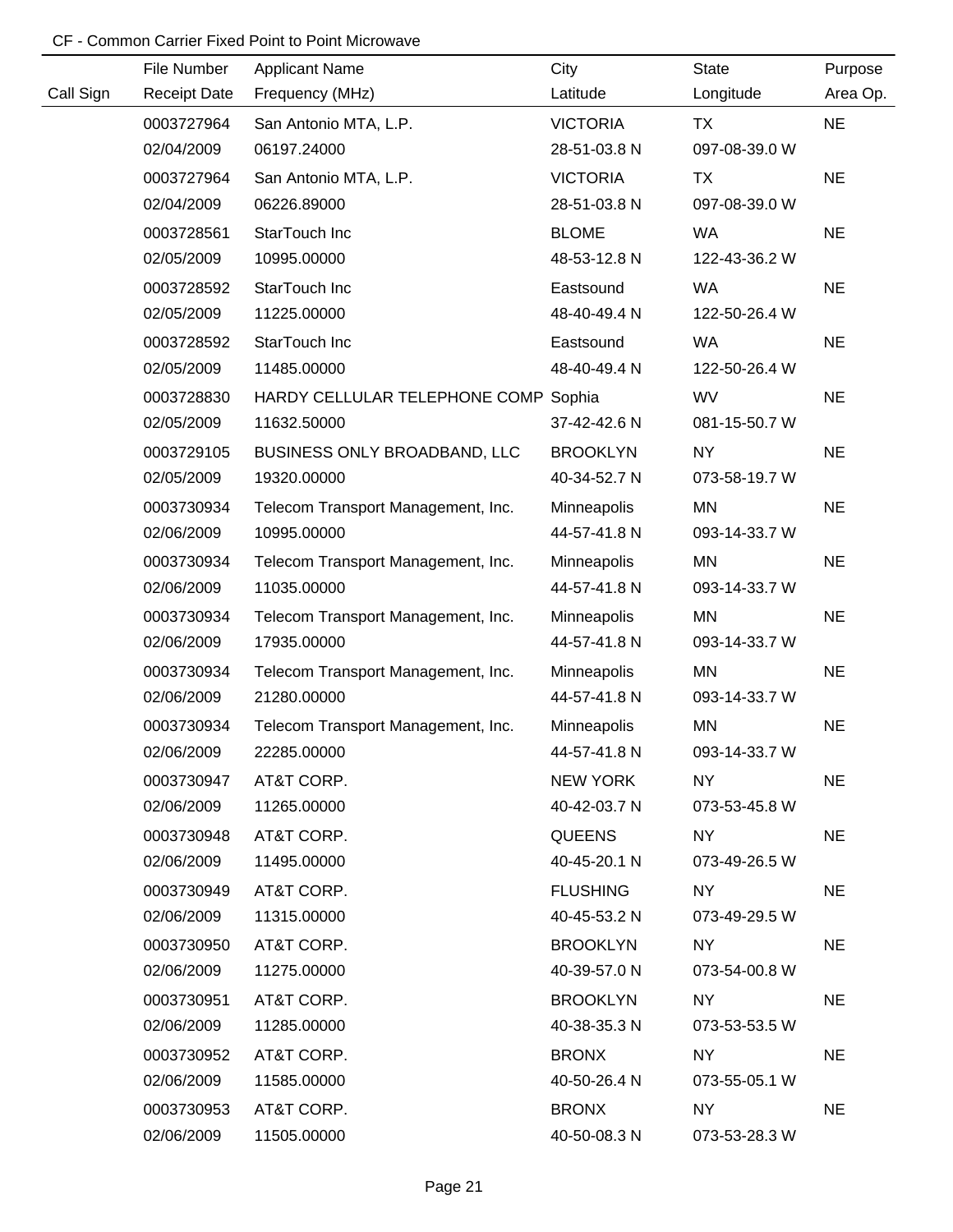|           | File Number         | <b>Applicant Name</b> | City            | <b>State</b>  | Purpose   |
|-----------|---------------------|-----------------------|-----------------|---------------|-----------|
| Call Sign | <b>Receipt Date</b> | Frequency (MHz)       | Latitude        | Longitude     | Area Op.  |
|           | 0003730954          | AT&T CORP.            | <b>BRONX</b>    | NY 1          | <b>NE</b> |
|           | 02/06/2009          | 11335.00000           | 40-49-35.7 N    | 073-55-33.9 W |           |
|           | 0003730955          | AT&T CORP.            | <b>QUEENS</b>   | NY            | <b>NE</b> |
|           | 02/06/2009          | 11345.00000           | 40-45-38.2 N    | 073-50-08.6 W |           |
|           | 0003730956          | AT&T CORP.            | <b>FLUSHING</b> | <b>NY</b>     | <b>NE</b> |
|           | 02/06/2009          | 11375.00000           | 40-45-53.7 N    | 073-48-38.2 W |           |
|           | 0003730957          | AT&T CORP.            | <b>BRONX</b>    | NY            | <b>NE</b> |
|           | 02/06/2009          | 11295.00000           | 40-49-00.9 N    | 073-55-12.2 W |           |
|           | 0003730958          | AT&T CORP.            | <b>BROOKLYN</b> | NY            | <b>NE</b> |
|           | 02/06/2009          | 11405.00000           | 40-37-47.3 N    | 073-55-39.1 W |           |
|           | 0003730959          | AT&T CORP.            | <b>NEW YORK</b> | <b>NY</b>     | <b>NE</b> |
|           | 02/06/2009          | 10735.00000           | 40-45-29.6 N    | 073-58-13.7 W |           |
|           | 0003730959          | AT&T CORP.            | <b>NEW YORK</b> | <b>NY</b>     | <b>NE</b> |
|           | 02/06/2009          | 10775.00000           | 40-45-29.6 N    | 073-58-13.7 W |           |
|           | 0003730959          | AT&T CORP.            | <b>NEW YORK</b> | <b>NY</b>     | <b>NE</b> |
|           | 02/06/2009          | 10785.00000           | 40-45-29.6 N    | 073-58-13.7 W |           |
|           | 0003730959          | AT&T CORP.            | <b>NEW YORK</b> | NY            | <b>NE</b> |
|           | 02/06/2009          | 10795.00000           | 40-45-29.6 N    | 073-58-13.7 W |           |
|           | 0003730959          | AT&T CORP.            | <b>NEW YORK</b> | NY            | <b>NE</b> |
|           | 02/06/2009          | 10805.00000           | 40-45-29.6 N    | 073-58-13.7 W |           |
|           | 0003730959          | AT&T CORP.            | <b>NEW YORK</b> | NY            | <b>NE</b> |
|           | 02/06/2009          | 10825.00000           | 40-45-29.6 N    | 073-58-13.7 W |           |
|           | 0003730959          | AT&T CORP.            | <b>NEW YORK</b> | <b>NY</b>     | <b>NE</b> |
|           | 02/06/2009          | 10845.00000           | 40-45-29.6 N    | 073-58-13.7 W |           |
|           | 0003730959          | AT&T CORP.            | NEW YORK        | NY ·          | <b>NE</b> |
|           | 02/06/2009          | 10855.00000           | 40-45-29.6 N    | 073-58-13.7 W |           |
|           | 0003730959          | AT&T CORP.            | NEW YORK        | NY I          | <b>NE</b> |
|           | 02/06/2009          | 10885.00000           | 40-45-29.6 N    | 073-58-13.7 W |           |
|           | 0003730959          | AT&T CORP.            | <b>NEW YORK</b> | NY I          | <b>NE</b> |
|           | 02/06/2009          | 10915.00000           | 40-45-29.6 N    | 073-58-13.7 W |           |
|           | 0003730959          | AT&T CORP.            | <b>NEW YORK</b> | NY I          | <b>NE</b> |
|           | 02/06/2009          | 11005.00000           | 40-45-29.6 N    | 073-58-13.7 W |           |
|           | 0003730959          | AT&T CORP.            | <b>NEW YORK</b> | NY .          | <b>NE</b> |
|           | 02/06/2009          | 11015.00000           | 40-45-29.6 N    | 073-58-13.7 W |           |
|           | 0003730959          | AT&T CORP.            | <b>NEW YORK</b> | <b>NY</b>     | <b>NE</b> |
|           | 02/06/2009          | 11095.00000           | 40-45-29.6 N    | 073-58-13.7 W |           |
|           | 0003730959          | AT&T CORP.            | NEW YORK        | NY            | <b>NE</b> |
|           | 02/06/2009          | 19510.00000           | 40-45-29.6 N    | 073-58-13.7 W |           |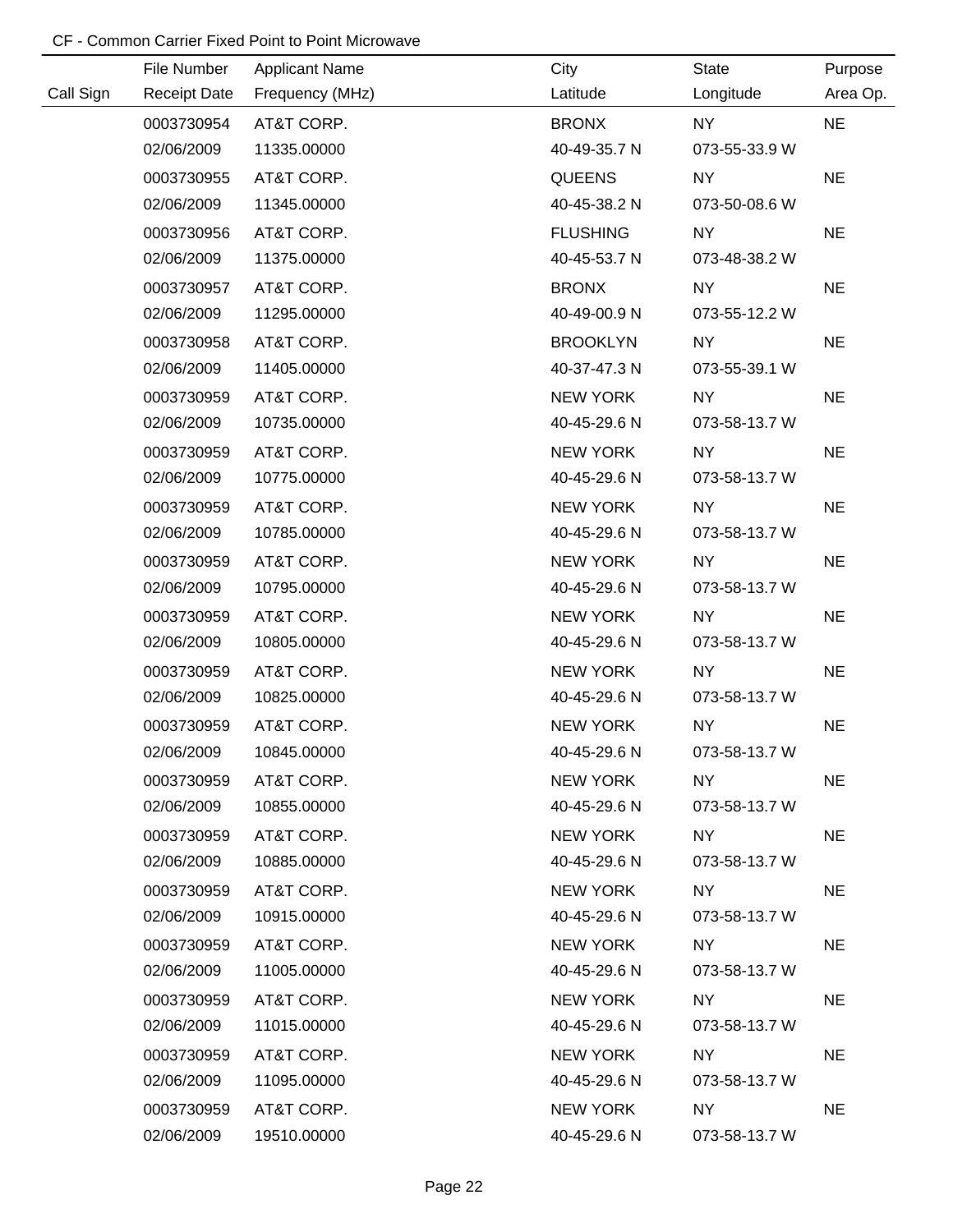|           | File Number         | <b>Applicant Name</b>              | City              | State         | Purpose   |
|-----------|---------------------|------------------------------------|-------------------|---------------|-----------|
| Call Sign | <b>Receipt Date</b> | Frequency (MHz)                    | Latitude          | Longitude     | Area Op.  |
|           | 0003730960          | AT&T CORP.                         | <b>WOODSIDE</b>   | NY            | <b>NE</b> |
|           | 02/06/2009          | 17950.00000                        | 40-45-52.7 N      | 073-54-13.6 W |           |
|           | 0003730961          | AT&T CORP.                         | <b>RIDGEWOOD</b>  | <b>NY</b>     | <b>NE</b> |
|           | 02/06/2009          | 11225.00000                        | 40-41-59.0 N      | 073-54-37.0 W |           |
|           | 0003730967          | Telecom Transport Management, Inc. | Minneapolis       | MN            | <b>NE</b> |
|           | 02/06/2009          | 11585.00000                        | 44-57-55.1 N      | 093-17-22.9 W |           |
|           | 0003730967          | Telecom Transport Management, Inc. | Minneapolis       | MN            | <b>NE</b> |
|           | 02/06/2009          | 19390.00000                        | 44-57-55.1 N      | 093-17-22.9 W |           |
|           | 0003730967          | Telecom Transport Management, Inc. | Minneapolis       | MN            | <b>NE</b> |
|           | 02/06/2009          | 19495.00000                        | 44-57-55.1 N      | 093-17-22.9 W |           |
|           | 0003730967          | Telecom Transport Management, Inc. | Minneapolis       | MN            | <b>NE</b> |
|           | 02/06/2009          | 22560.00000                        | 44-57-55.1 N      | 093-17-22.9 W |           |
|           | 0003730967          | Telecom Transport Management, Inc. | Minneapolis       | MN            | <b>NE</b> |
|           | 02/06/2009          | 22610.00000                        | 44-57-55.1 N      | 093-17-22.9 W |           |
|           | 0003730967          | Telecom Transport Management, Inc. | Minneapolis       | MN            | <b>NE</b> |
|           | 02/06/2009          | 22710.00000                        | 44-57-55.1 N      | 093-17-22.9 W |           |
|           | 0003730967          | Telecom Transport Management, Inc. | Minneapolis       | MN            | <b>NE</b> |
|           | 02/06/2009          | 22730.00000                        | 44-57-55.1 N      | 093-17-22.9 W |           |
|           | 0003730967          | Telecom Transport Management, Inc. | Minneapolis       | MN            | <b>NE</b> |
|           | 02/06/2009          | 23230.00000                        | 44-57-55.1 N      | 093-17-22.9 W |           |
|           | 0003730967          | Telecom Transport Management, Inc. | Minneapolis       | MN            | <b>NE</b> |
|           | 02/06/2009          | 23260.00000                        | 44-57-55.1 N      | 093-17-22.9 W |           |
|           | 0003730967          | Telecom Transport Management, Inc. | Minneapolis       | <b>MN</b>     | <b>NE</b> |
|           | 02/06/2009          | 23280.00000                        | 44-57-55.1 N      | 093-17-22.9 W |           |
|           | 0003730967          | Telecom Transport Management, Inc. | Minneapolis       | <b>MN</b>     | <b>NE</b> |
|           | 02/06/2009          | 23310.00000                        | 44-57-55.1 N      | 093-17-22.9 W |           |
|           | 0003730967          | Telecom Transport Management, Inc. | Minneapolis       | MN            | <b>NE</b> |
|           | 02/06/2009          | 23380.00000                        | 44-57-55.1 N      | 093-17-22.9 W |           |
|           | 0003730967          | Telecom Transport Management, Inc. | Minneapolis       | MN            | <b>NE</b> |
|           | 02/06/2009          | 23480.00000                        | 44-57-55.1 N      | 093-17-22.9 W |           |
|           | 0003730985          | Telecom Transport Management, Inc. | Minneapolis       | MN            | <b>NE</b> |
|           | 02/06/2009          | 23485.00000                        | 44-56-15.0 N      | 093-14-35.1 W |           |
|           | 0003730845          | USCOC OF VIRGINIA RSA #3, INC.     | <b>HUDDLESTON</b> | VA            | <b>RM</b> |
| WPOS869   | 02/06/2009          | 06256.54000                        | 37-12-34.0 N      | 079-29-02.0 W |           |
|           | 0003730845          | USCOC OF VIRGINIA RSA #3, INC.     | <b>HUDDLESTON</b> | VA            | <b>RM</b> |
| WPOS869   | 02/06/2009          | 06375.14000                        | 37-12-34.0 N      | 079-29-02.0 W |           |
|           | 0003727906          | T-Mobile License LLC               |                   |               | <b>RO</b> |
| WPOS308   | 02/04/2009          |                                    |                   |               |           |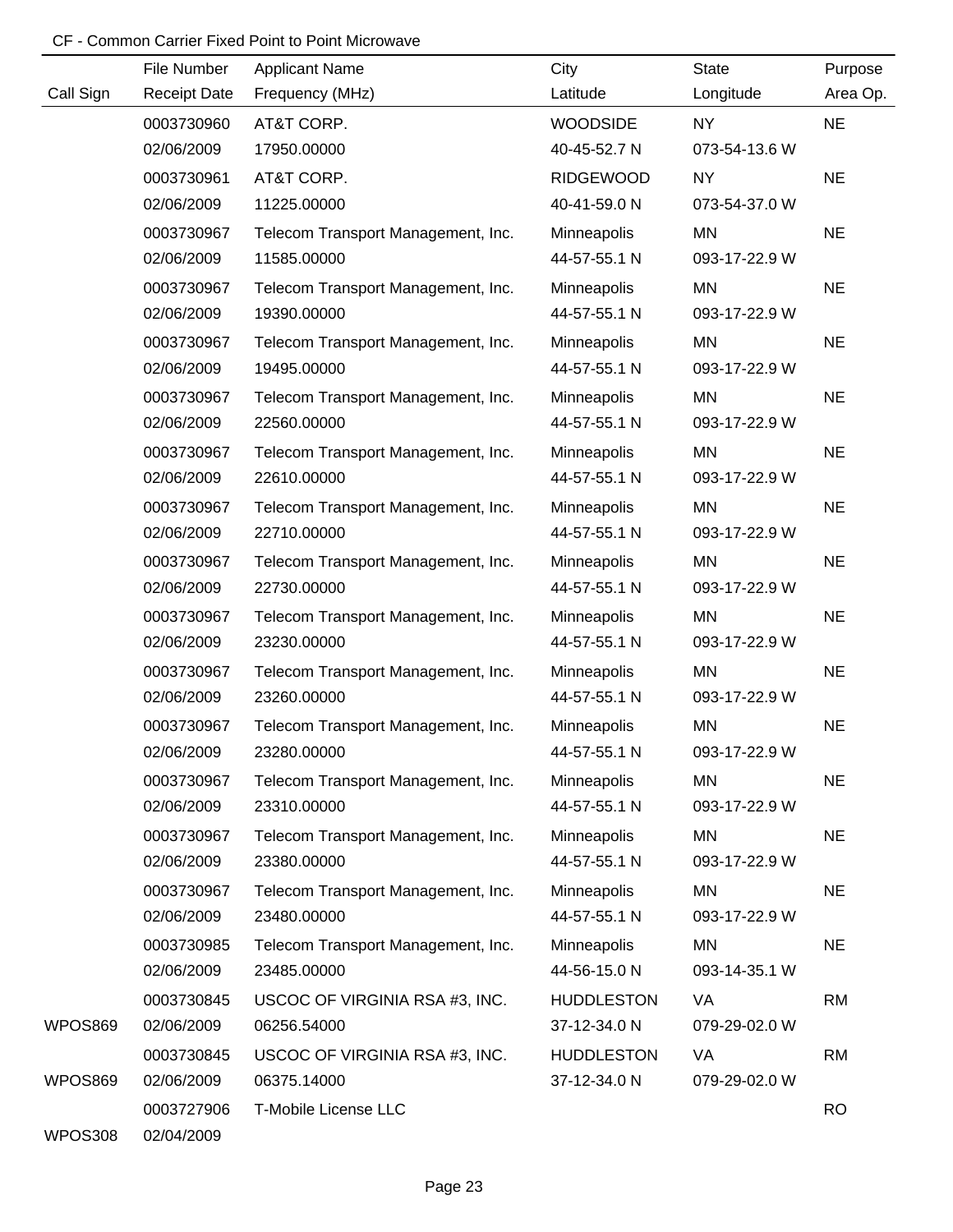|           | File Number              | <b>Applicant Name</b>                   | City     | State     | Purpose   |
|-----------|--------------------------|-----------------------------------------|----------|-----------|-----------|
| Call Sign | <b>Receipt Date</b>      | Frequency (MHz)                         | Latitude | Longitude | Area Op.  |
|           | 0003727907               | T-Mobile License LLC                    |          |           | <b>RO</b> |
| WPOS309   | 02/04/2009               |                                         |          |           |           |
|           | 0003727908               | T-Mobile License LLC                    |          |           | <b>RO</b> |
| WPOS310   | 02/04/2009               |                                         |          |           |           |
|           | 0003727909               | T-Mobile License LLC                    |          |           | <b>RO</b> |
| WPOS311   | 02/04/2009               |                                         |          |           |           |
|           | 0003727910               | T-Mobile License LLC                    |          |           | <b>RO</b> |
| WPOS312   | 02/04/2009               |                                         |          |           |           |
|           | 0003727911               | T-Mobile License LLC                    |          |           | <b>RO</b> |
| WPOS313   | 02/04/2009               |                                         |          |           |           |
|           | 0003727912               | T-Mobile License LLC                    |          |           | <b>RO</b> |
| WPOS314   | 02/04/2009               |                                         |          |           |           |
|           | 0003727913               | T-Mobile License LLC                    |          |           | <b>RO</b> |
| WPOS315   | 02/04/2009               |                                         |          |           |           |
|           | 0003728744               | NE Colorado Wireless Technologies, Inc. |          |           | <b>RO</b> |
| WPOS937   | 02/05/2009               |                                         |          |           |           |
|           | 0003728745               | NE Colorado Wireless Technologies, Inc. |          |           | <b>RO</b> |
| WPOT298   | 02/05/2009               |                                         |          |           |           |
|           | 0003728943               | UNITED STATES CELLULAR TELEPHOI         |          |           | <b>RO</b> |
| WPOT293   | 02/05/2009               |                                         |          |           |           |
|           | 0003728951               | USCOC OF GREATER NORTH CAROLII          |          |           | <b>RO</b> |
| WPOT354   | 02/05/2009               |                                         |          |           |           |
|           | 0003729030               | USCOC OF CENTRAL ILLINOIS, LLC          |          |           | <b>RO</b> |
| WPOS353   | 02/05/2009               |                                         |          |           |           |
| WPOT295   | 0003729034               | USCOC OF CENTRAL ILLINOIS, LLC          |          |           | <b>RO</b> |
|           | 02/05/2009               |                                         |          |           |           |
| WPOT296   | 0003730911<br>02/06/2009 | USCOC OF CUMBERLAND, INC.               |          |           | <b>RO</b> |
|           |                          |                                         |          |           |           |
| WPOR731   | 0003730938<br>02/06/2009 | MAINE RSA #1, INC.                      |          |           | <b>RO</b> |
|           | 0003730940               | USCOC OF VIRGINIA RSA #2, INC.          |          |           | <b>RO</b> |
| WPOS873   | 02/06/2009               |                                         |          |           |           |

## CL - Cellular

|           | File Number  | Applicant Name             | City         | State         | Purpose  |
|-----------|--------------|----------------------------|--------------|---------------|----------|
| Call Sign | Receipt Date | Frequency (MHz)            | Latitude     | Longitude     | Area Op. |
|           | 0003652456   | Alltel Communications, LLC | Almena       | ΚS            | AM       |
| KNKN542   | 02/06/2009   |                            | 39-52-46.9 N | 099-42-14.7 W |          |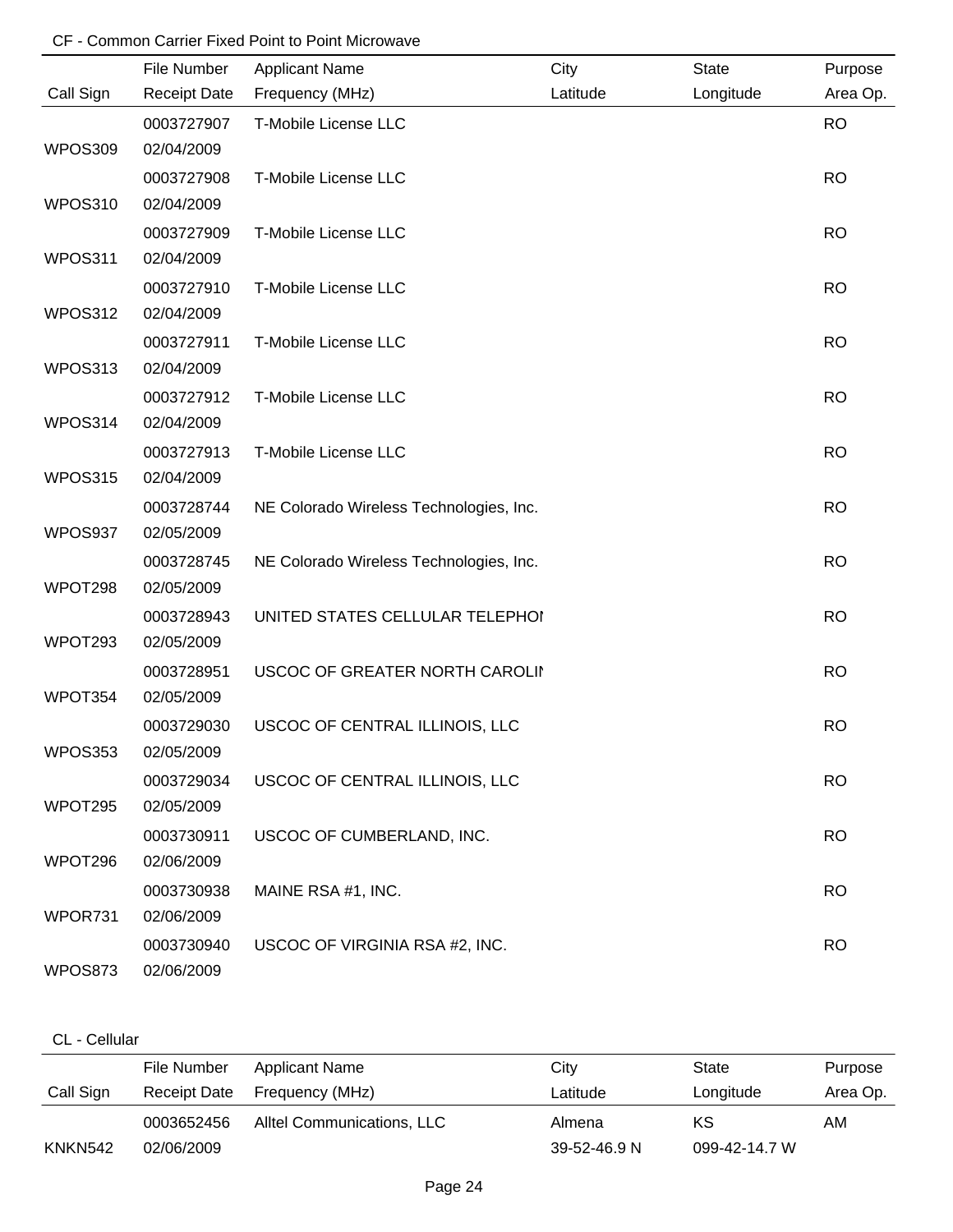### CL - Cellular

|                | File Number         | <b>Applicant Name</b>      | City                | <b>State</b>  | Purpose  |
|----------------|---------------------|----------------------------|---------------------|---------------|----------|
| Call Sign      | <b>Receipt Date</b> | Frequency (MHz)            | Latitude            | Longitude     | Area Op. |
|                | 0003652456          | Alltel Communications, LLC | <b>CAWKER</b>       | <b>KS</b>     | AM       |
| <b>KNKN542</b> | 02/06/2009          |                            | 39-36-45.0 N        | 098-26-27.2 W |          |
|                | 0003652456          | Alltel Communications, LLC | <b>EDMOND</b>       | KS            | AM       |
| <b>KNKN542</b> | 02/06/2009          |                            | 39-34-36.1 N        | 099-50-48.1 W |          |
|                | 0003652456          | Alltel Communications, LLC | <b>HILL CITY</b>    | KS            | AM       |
| <b>KNKN542</b> | 02/06/2009          |                            | 39-21-45.0 N        | 099-51-43.4 W |          |
|                | 0003652456          | Alltel Communications, LLC | <b>HILL CITY</b>    | KS            | AM       |
| <b>KNKN542</b> | 02/06/2009          |                            | 39-24-26.0 N        | 099-51-04.0 W |          |
|                | 0003652456          | Alltel Communications, LLC | <b>HOXIE</b>        | KS            | AM       |
| <b>KNKN542</b> | 02/06/2009          |                            | 39-18-16.7 N        | 100-18-49.0 W |          |
|                | 0003652456          | Alltel Communications, LLC | Lucas               | KS            | AM       |
| <b>KNKN542</b> | 02/06/2009          |                            | 39-05-11.1 N        | 098-32-45.2 W |          |
|                | 0003652456          | Alltel Communications, LLC | <b>NORTON</b>       | KS            | AM       |
| <b>KNKN542</b> | 02/06/2009          |                            | 39-49-41.4 N        | 099-54-25.9 W |          |
|                | 0003652456          | Alltel Communications, LLC | <b>OBERLIN</b>      | KS            | AM       |
| <b>KNKN542</b> | 02/06/2009          |                            | 39-45-13.0 N        | 100-25-33.2 W |          |
|                | 0003652456          | Alltel Communications, LLC | Osborne             | KS            | AM       |
| <b>KNKN542</b> | 02/06/2009          |                            | 39-28-36.1 N        | 098-41-45.2 W |          |
|                | 0003652456          | Alltel Communications, LLC | Park                | KS            | AM       |
| <b>KNKN542</b> | 02/06/2009          |                            | 39-04-34.3 N        | 100-18-59.9 W |          |
|                | 0003652456          | Alltel Communications, LLC | <b>PHILLIPSBURG</b> | KS            | AM       |
| <b>KNKN542</b> | 02/06/2009          |                            | 39-45-56.0 N        | 099-18-21.0 W |          |
|                | 0003652456          | Alltel Communications, LLC | <b>PLAINVILLE</b>   | KS            | AM       |
| <b>KNKN542</b> | 02/06/2009          |                            | 39-13-18.0 N        | 099-16-16.5 W |          |
|                | 0003652456          | Alltel Communications, LLC | <b>RUSSELL</b>      | KS            | AM       |
| <b>KNKN542</b> | 02/06/2009          |                            | 38-54-56.3 N        | 098-51-44.6 W |          |
|                | 0003652456          | Alltel Communications, LLC | <b>SMITH CENTER</b> | KS            | AM       |
| <b>KNKN542</b> | 02/06/2009          |                            | 39-49-39.0 N        | 098-48-23.0 W |          |
|                | 0003652456          | Alltel Communications, LLC | <b>STOCKTON</b>     | KS            | AM       |
| <b>KNKN542</b> | 02/06/2009          |                            | 39-30-02.9 N        | 099-10-35.7 W |          |
|                | 0003652456          | Alltel Communications, LLC | <b>WAKEENEY</b>     | KS            | AM       |
| <b>KNKN542</b> | 02/06/2009          |                            | 39-04-14.0 N        | 099-52-19.7 W |          |
|                | 0003652456          | Alltel Communications, LLC | Wilson              | KS            | AM       |
| <b>KNKN542</b> | 02/06/2009          |                            | 38-51-00.0 N        | 098-20-31.2 W |          |
|                | 0003728379          | Verizon Wireless (VAW) LLC | Oakridge            | <b>OR</b>     | AM       |
| KNKA465        | 02/05/2009          |                            | 43-44-03.1 N        | 122-26-34.2 W |          |
|                | 0003728379          | Verizon Wireless (VAW) LLC | Vida                | <b>OR</b>     | AM       |
| KNKA465        | 02/05/2009          |                            | 44-08-33.0 N        | 122-24-36.3 W |          |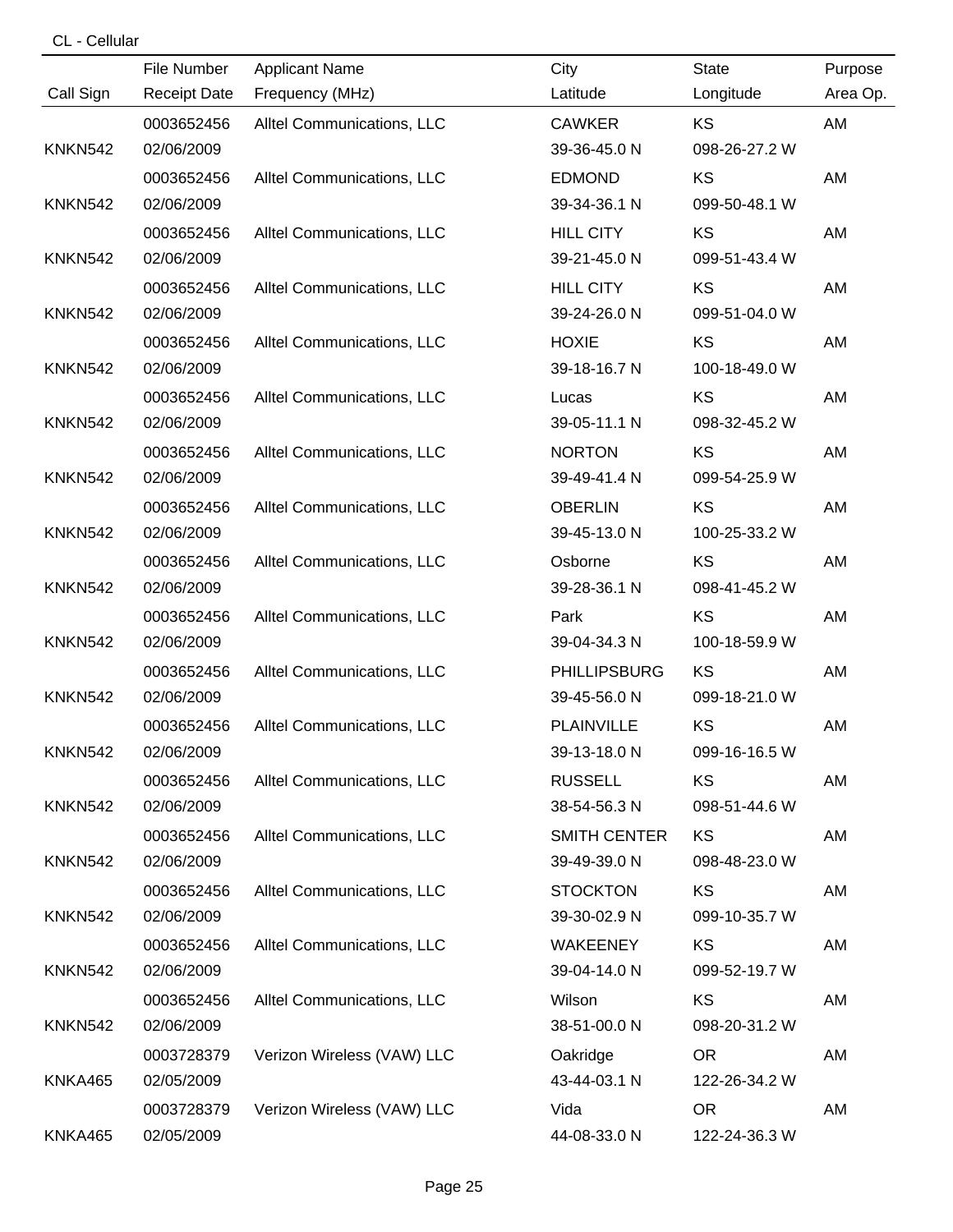| CL - Cellular  |                     |                                             |                   |               |           |
|----------------|---------------------|---------------------------------------------|-------------------|---------------|-----------|
|                | File Number         | <b>Applicant Name</b>                       | City              | <b>State</b>  | Purpose   |
| Call Sign      | <b>Receipt Date</b> | Frequency (MHz)                             | Latitude          | Longitude     | Area Op.  |
|                | 0003723328          | Verizon Wireless (VAW) LLC                  | <b>SNOW FLAKE</b> | AZ            | <b>MD</b> |
| <b>KNKN300</b> | 02/02/2009          |                                             | 34-38-26.1 N      | 110-19-24.4 W |           |
|                | 0003723328          | Verizon Wireless (VAW) LLC                  | St. Johns         | AZ            | <b>MD</b> |
| <b>KNKN300</b> | 02/02/2009          |                                             | 34-30-50.2 N      | 109-31-32.7 W |           |
|                | 0003728101          | Copper Valley Wireless, Inc.                | Lake Mentasta     | AK            | <b>MD</b> |
| <b>KNKQ401</b> | 02/04/2009          |                                             | 62-54-28.0 N      | 143-39-54.7 W |           |
|                | 0003728101          | Copper Valley Wireless, Inc.                | Lake Mentasta     | AK            | <b>MD</b> |
| KNKQ401        | 02/04/2009          |                                             | 62-55-51.1 N      | 143-47-33.4 W |           |
|                | 0003728101          | Copper Valley Wireless, Inc.                | Valdez            | AK            | <b>MD</b> |
| KNKQ401        | 02/04/2009          |                                             | 61-07-43.1 N      | 146-32-51.1 W |           |
|                | 0003728225          | NORTH CENTRAL RSA 2 OF NORTH D/ Ft. Trotten |                   | <b>ND</b>     | <b>MD</b> |
| <b>KNKN367</b> | 02/04/2009          |                                             | 47-59-01.9 N      | 098-56-04.9 W |           |
|                | 0003728379          | Verizon Wireless (VAW) LLC                  | Oakridge          | <b>OR</b>     | <b>MD</b> |
| <b>KNKA465</b> | 02/04/2009          |                                             | 43-44-03.1 N      | 122-26-34.2 W |           |
|                | 0003728379          | Verizon Wireless (VAW) LLC                  | Vida              | <b>OR</b>     | <b>MD</b> |
| KNKA465        | 02/04/2009          |                                             | 44-08-33.0 N      | 122-24-36.3 W |           |
|                | 0003729155          | Cellco Partnership                          | Chemult           | <b>OR</b>     | <b>MD</b> |
| <b>KNKN393</b> | 02/05/2009          |                                             | 43-14-26.3 N      | 122-06-36.2 W |           |
|                | 0003729155          | Cellco Partnership                          | <b>HUGO</b>       | <b>OR</b>     | <b>MD</b> |
| <b>KNKN393</b> | 02/05/2009          |                                             | 42-35-58.0 N      | 123-21-58.0 W |           |
|                | 0003730458          | Tisdale Telephone Company LLC               | Hanksville        | UT            | <b>NE</b> |
|                | 02/06/2009          |                                             | 38-22-23.4 N      | 110-41-55.3 W |           |
|                |                     |                                             |                   |               |           |

## IK - Industrial/Business Pool - Commercial, Conventional

|                | File Number         | <b>Applicant Name</b>         | City     | State     | Purpose   |
|----------------|---------------------|-------------------------------|----------|-----------|-----------|
| Call Sign      | <b>Receipt Date</b> | Frequency (MHz)               | Latitude | Longitude | Area Op.  |
|                | 0003722894          | MC VEY, MARK A                |          |           | <b>RO</b> |
| WPNP233        | 02/02/2009          |                               |          |           |           |
|                | 0003725194          | <b>TOUCHDOWN PRODUCTIONS</b>  |          |           | RO.       |
| WPEQ585        | 02/03/2009          |                               |          |           |           |
|                | 0003725195          | TOUCHDOWN PRODUCTIONS         |          |           | RO.       |
| WPEQ594        | 02/03/2009          |                               |          |           |           |
|                | 0003726296          | ADVANCED RADIO COMMUNICATIONS |          |           | <b>RO</b> |
| WPNQ412        | 02/03/2009          |                               |          |           |           |
|                | 0003728899          | Mid-States Wireless, Inc.     |          |           | RO.       |
| WPEF687        | 02/05/2009          |                               |          |           |           |
|                | 0003728903          | MID-STATE WIRELESS, INC       |          |           | RO.       |
| <b>WNIV239</b> | 02/05/2009          |                               |          |           |           |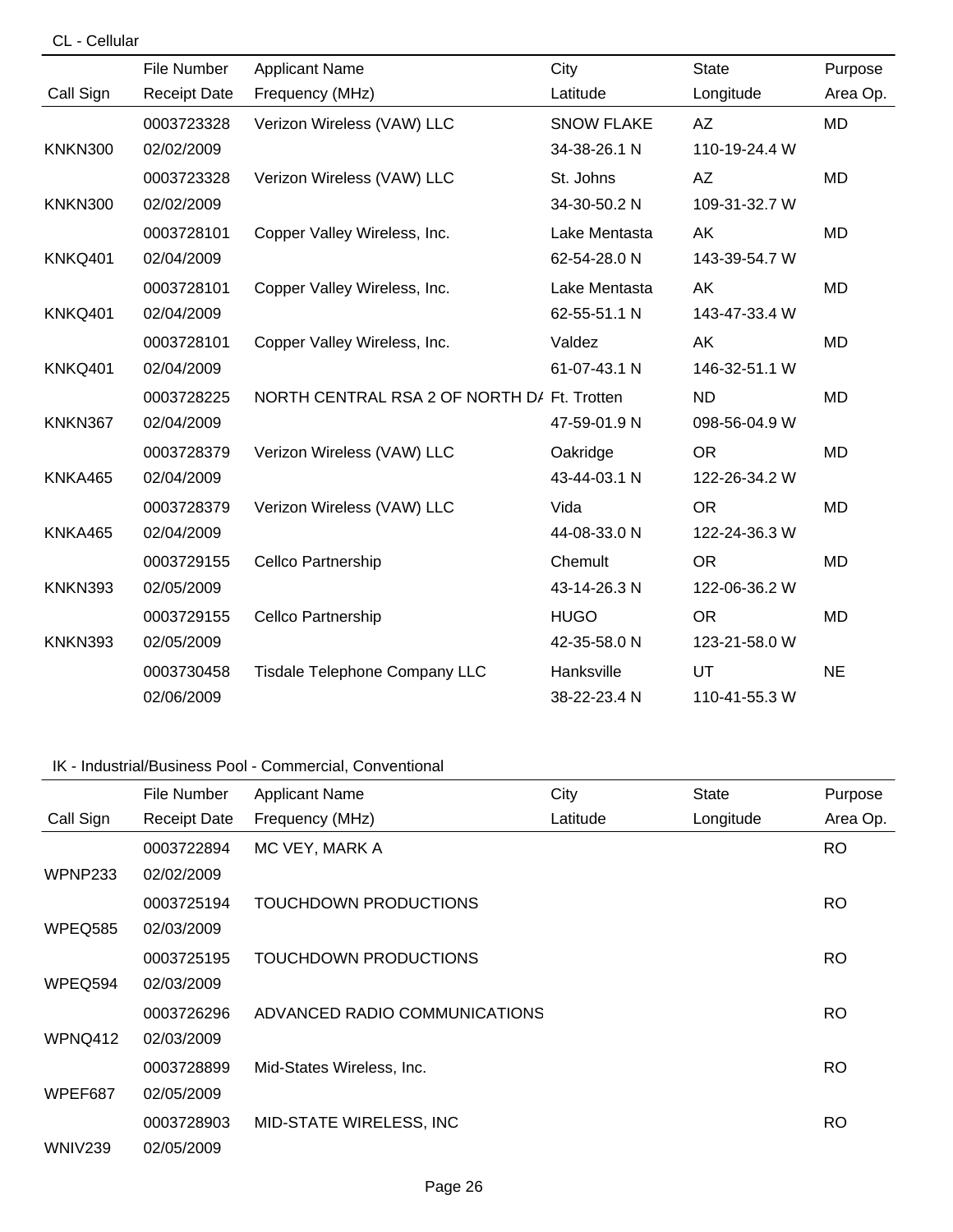# IK - Industrial/Business Pool - Commercial, Conventional

|           | File Number         | <b>Applicant Name</b>           | City     | <b>State</b> | Purpose   |
|-----------|---------------------|---------------------------------|----------|--------------|-----------|
| Call Sign | <b>Receipt Date</b> | Frequency (MHz)                 | Latitude | Longitude    | Area Op.  |
|           | 0003730212          | ALL WIRELESS COMMUNICATIONS LLO |          |              | <b>RO</b> |
| WPEE454   | 02/05/2009          |                                 |          |              |           |
|           | 0003730213          | ALL WIRELESS COMMUNICATIONS LLO |          |              | RO.       |
| WPEE453   | 02/05/2009          |                                 |          |              |           |
|           | 0003730214          | All Wireless Communications LLC |          |              | <b>RO</b> |
| WPNP981   | 02/05/2009          |                                 |          |              |           |
|           | 0003730240          | <b>SEARLE, KENT</b>             |          |              | <b>RO</b> |
| WPMY493   | 02/05/2009          |                                 |          |              |           |
|           | 0003730984          | BILLINGSLEY, MURRAY V           |          |              | <b>RO</b> |
| WNRE391   | 02/06/2009          |                                 |          |              |           |

# LP - Broadcast Auxiliary Low Power

|                 | File Number         | <b>Applicant Name</b>                        | City         | <b>State</b>  | Purpose      |
|-----------------|---------------------|----------------------------------------------|--------------|---------------|--------------|
| Call Sign       | <b>Receipt Date</b> | Frequency (MHz)                              | Latitude     | Longitude     | Area Op.     |
|                 | 0003726492          | WTAE HEARST-ARGYLE TV, INC. (CA C Pittsburgh |              | <b>PA</b>     | MD           |
| <b>BLP00698</b> | 02/04/2009          | 00054.00000 - 00072.00000                    | 40-16-49.0 N | 079-48-10.0 W | P            |
|                 | 0003726492          | WTAE HEARST-ARGYLE TV, INC. (CA C Pittsburgh |              | <b>PA</b>     | MD           |
| <b>BLP00698</b> | 02/04/2009          | 00076.00000 - 00078.00000                    | 40-16-49.0 N | 079-48-10.0 W | $\mathsf{P}$ |
|                 | 0003726492          | WTAE HEARST-ARGYLE TV, INC. (CA C Pittsburgh |              | PA.           | MD           |
| <b>BLP00698</b> | 02/04/2009          | 00174.00000 - 00216.00000                    | 40-16-49.0 N | 079-48-10.0 W | P            |
|                 | 0003726492          | WTAE HEARST-ARGYLE TV, INC. (CA C Pittsburgh |              | <b>PA</b>     | MD.          |
| <b>BLP00698</b> | 02/04/2009          | 00476.00000 - 00488.00000                    | 40-16-49.0 N | 079-48-10.0 W | P            |
|                 | 0003726492          | WTAE HEARST-ARGYLE TV, INC. (CA C Pittsburgh |              | PA.           | MD.          |
| <b>BLP00698</b> | 02/04/2009          | 00488.00000 - 00494.00000                    | 40-16-49.0 N | 079-48-10.0 W | P            |
|                 | 0003726492          | WTAE HEARST-ARGYLE TV, INC. (CA C Pittsburgh |              | PA.           | MD           |
| <b>BLP00698</b> | 02/04/2009          | 00500.00000 - 00608.00000                    | 40-16-49.0 N | 079-48-10.0 W | P            |
|                 | 0003726492          | WTAE HEARST-ARGYLE TV, INC. (CA C Pittsburgh |              | <b>PA</b>     | MD.          |
| <b>BLP00698</b> | 02/04/2009          | 00614.00000 - 00698.00000                    | 40-16-49.0 N | 079-48-10.0 W | $\mathsf{P}$ |

|           | File Number         | <b>Applicant Name</b>                           | City         | State         | Purpose  |
|-----------|---------------------|-------------------------------------------------|--------------|---------------|----------|
| Call Sign | <b>Receipt Date</b> | Frequency (MHz)                                 | Latitude     | Longitude     | Area Op. |
|           | 0003544696          | Northrop Grumman Information Technolo( Brooklyn |              | ΝY            | AM       |
|           | 02/06/2009          | 21875.00000                                     | 40-38-35.5 N | 073-52-36.1 W |          |
|           | 0003544696          | Northrop Grumman Information Technolog Brooklyn |              | ΝY            | AM       |
|           | 02/06/2009          | 22025.00000                                     | 40-38-35.5 N | 073-52-36.1 W |          |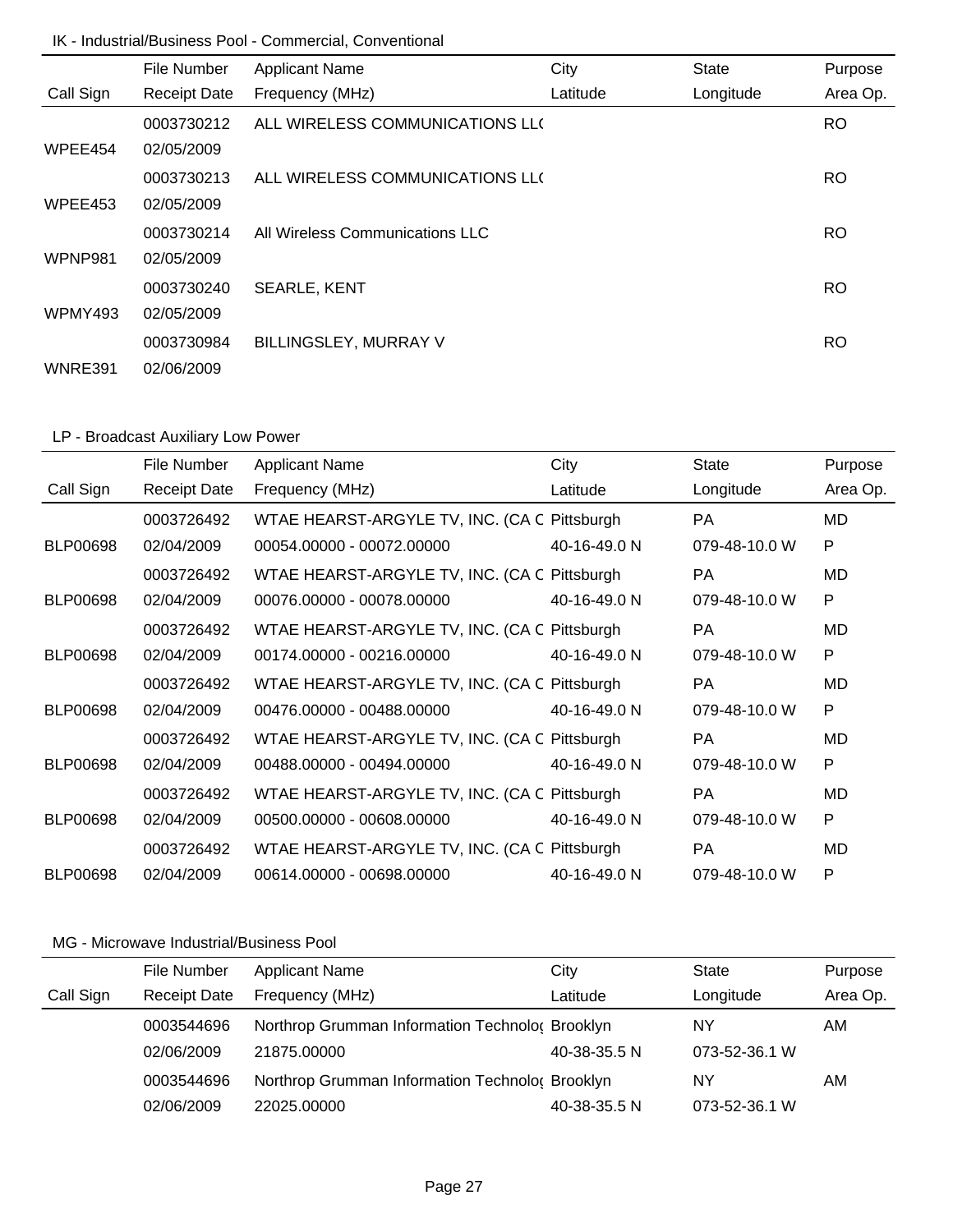|                | File Number         | <b>Applicant Name</b>                           | City         | <b>State</b>  | Purpose  |
|----------------|---------------------|-------------------------------------------------|--------------|---------------|----------|
| Call Sign      | <b>Receipt Date</b> | Frequency (MHz)                                 | Latitude     | Longitude     | Area Op. |
|                | 0003608822          | Northrop Grumman Information Technolo( New York |              | <b>NY</b>     | AM       |
| WQIR658        | 02/06/2009          | 21825.00000                                     | 40-48-00.2 N | 073-57-38.7 W |          |
|                | 0003608822          | Northrop Grumman Information Technolo( New York |              | <b>NY</b>     | AM       |
| WQIR658        | 02/06/2009          | 21875.00000                                     | 40-48-00.2 N | 073-57-38.7 W |          |
|                | 0003608822          | Northrop Grumman Information Technolo( New York |              | <b>NY</b>     | AM       |
| WQIR658        | 02/06/2009          | 21925.00000                                     | 40-48-00.2 N | 073-57-38.7 W |          |
|                | 0003608822          | Northrop Grumman Information Technolo( New York |              | <b>NY</b>     | AM       |
| <b>WQIR658</b> | 02/06/2009          | 22025.00000                                     | 40-48-00.2 N | 073-57-38.7 W |          |
|                | 0003656985          | NORTHWESTERN CORPORATION - UT TURKEY RIDGE      |              | <b>SD</b>     | AM       |
| WQJX851        | 02/05/2009          | 00928.10625                                     | 43-14-52.0 N | 097-22-38.2 W |          |
|                | 0003656985          | NORTHWESTERN CORPORATION - UT TURKEY RIDGE      |              | <b>SD</b>     | AM       |
| WQJX851        | 02/05/2009          | 00952.10625                                     | 43-14-52.0 N | 097-22-38.2 W |          |
|                | 0003667889          | Northrop Grumman Information Technolo( Brooklyn |              | <b>NY</b>     | AM       |
| WQID651        | 02/02/2009          | 23025.00000                                     | 40-38-21.3 N | 074-01-48.1 W |          |
|                | 0003667889          | Northrop Grumman Information Technolo( Brooklyn |              | <b>NY</b>     | AM       |
| WQID651        | 02/02/2009          | 23175.00000                                     | 40-38-21.3 N | 074-01-48.1 W |          |
|                | 0003681019          | Northrop Grumman Information Technolo( New York |              | NY.           | AM       |
| <b>WQIR288</b> | 02/06/2009          | 23125.00000                                     | 40-45-27.0 N | 073-58-18.2 W |          |
|                | 0003681019          | Northrop Grumman Information Technolo( New York |              | <b>NY</b>     | AM       |
| <b>WQIR288</b> | 02/06/2009          | 23225.00000                                     | 40-45-27.0 N | 073-58-18.2 W |          |
|                | 0003681019          | Northrop Grumman Information Technolo( New York |              | <b>NY</b>     | AM       |
| <b>WQIR288</b> | 02/06/2009          | 23275.00000                                     | 40-45-27.0 N | 073-58-18.2 W |          |
|                | 0003681048          | Northrop Grumman Information Technolo( New York |              | <b>NY</b>     | AM       |
| WQIX391        | 02/06/2009          | 21875.00000                                     | 40-45-01.6 N | 073-58-37.8 W |          |
|                | 0003681048          | Northrop Grumman Information Technolo( New York |              | NY            | AM       |
| WQIX391        | 02/06/2009          | 21925.00000                                     | 40-45-01.6 N | 073-58-37.8 W |          |
|                | 0003681048          | Northrop Grumman Information Technolo( New York |              | NY            | AM       |
| WQIX391        | 02/06/2009          | 22025.00000                                     | 40-45-01.6 N | 073-58-37.8 W |          |
|                | 0003681048          | Northrop Grumman Information Technolog New York |              | NY            | AM       |
| WQIX391        | 02/06/2009          | 22125.00000                                     | 40-45-01.6 N | 073-58-37.8 W |          |
|                | 0003692358          | SOUTH MISSISSIPPI ELECTRIC POWEI WIGGINS        |              | MS            | AM       |
|                | 02/04/2009          | 06610.00000                                     | 30-45-08.4 N | 089-06-56.4 W |          |
|                | 0003692358          | SOUTH MISSISSIPPI ELECTRIC POWEI WIGGINS        |              | MS            | AM       |
|                | 02/04/2009          | 06640.00000                                     | 30-45-08.4 N | 089-06-56.4 W |          |
|                | 0003692359          | SOUTH MISSISSIPPI ELECTRIC POWEI NECAISE        |              | MS            | AM       |
|                | 02/04/2009          | 06800.00000                                     | 30-38-10.6 N | 089-24-41.6 W |          |
|                | 0003710095          | Aeronet Wireless Broadband Corp                 | San Juan     | <b>PR</b>     | AM       |
|                | 02/05/2009          | 11425.00000                                     | 18-24-30.6 N | 066-03-26.0 W |          |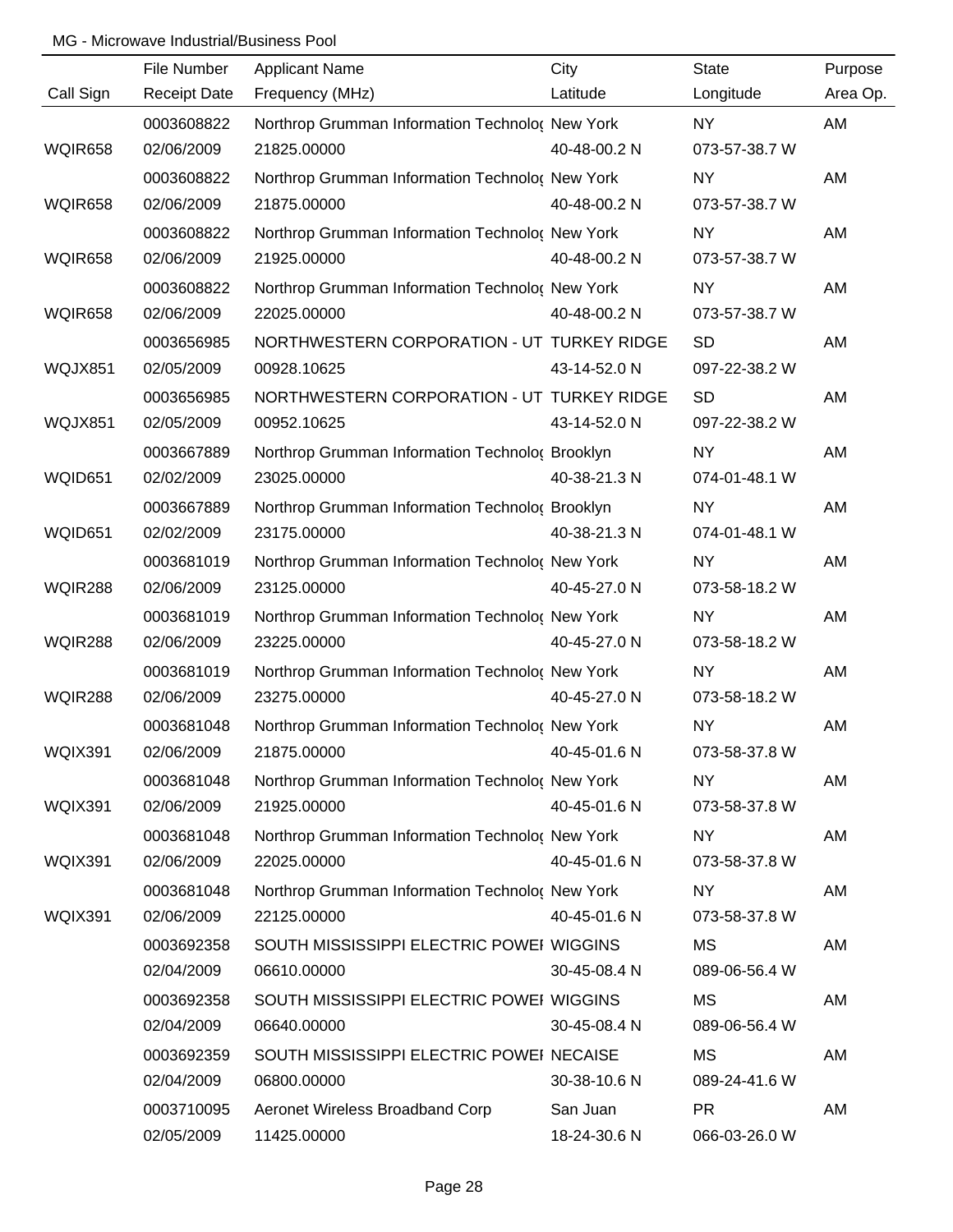|                | File Number         | <b>Applicant Name</b>                             | City         | <b>State</b>  | Purpose  |
|----------------|---------------------|---------------------------------------------------|--------------|---------------|----------|
| Call Sign      | <b>Receipt Date</b> | Frequency (MHz)                                   | Latitude     | Longitude     | Area Op. |
|                | 0003710095          | Aeronet Wireless Broadband Corp                   | San Juan     | <b>PR</b>     | AM       |
|                | 02/05/2009          | 19540.00000                                       | 18-24-30.6 N | 066-03-26.0 W |          |
|                | 0003722761          | New York Presbyterian Hospital - Data Ne New York |              | <b>NY</b>     | AM       |
|                | 02/03/2009          | 21975.00000                                       | 40-50-23.8 N | 073-56-26.8 W |          |
|                | 0003726308          | Aeronet Wireless Broadband Corp                   | San Juan     | <b>PR</b>     | AM       |
|                | 02/05/2009          | 17980.00000                                       | 18-25-27.6 N | 066-03-32.3 W |          |
|                | 0003726309          | Aeronet Wireless Broadband Corp                   | Gurabo       | <b>PR</b>     | AM       |
|                | 02/05/2009          | 11385.00000                                       | 18-16-55.0 N | 065-57-03.1 W |          |
|                | 0003726309          | Aeronet Wireless Broadband Corp                   | Gurabo       | <b>PR</b>     | AM       |
|                | 02/05/2009          | 11505.00000                                       | 18-16-55.0 N | 065-57-03.1 W |          |
|                | 0003726310          | Aeronet Wireless Broadband Corp                   | Canovanas    | <b>PR</b>     | AM       |
|                | 02/05/2009          | 10895.00000                                       | 18-16-41.6 N | 065-51-09.5 W |          |
|                | 0003726310          | Aeronet Wireless Broadband Corp                   | Canovanas    | <b>PR</b>     | AM       |
|                | 02/05/2009          | 11015.00000                                       | 18-16-41.6 N | 065-51-09.5 W |          |
|                | 0003726310          | Aeronet Wireless Broadband Corp                   | Canovanas    | <b>PR</b>     | AM       |
|                | 02/05/2009          | 11305.00000                                       | 18-16-41.6 N | 065-51-09.5 W |          |
|                | 0003726311          | Aeronet Wireless Broadband Corp                   | Las Piedras  | <b>PR</b>     | AM       |
|                | 02/05/2009          | 10815.00000                                       | 18-11-28.0 N | 065-50-17.5 W |          |
|                | 0003722998          | Northrop Grumman Information Technolo( Brooklyn   |              | <b>NY</b>     | MD       |
| WQIY632        | 02/02/2009          | 23025.00000                                       | 40-36-18.0 N | 074-01-22.8 W |          |
|                | 0003722998          | Northrop Grumman Information Technolo( Brooklyn   |              | <b>NY</b>     | MD       |
| WQIY632        | 02/02/2009          | 23125.00000                                       | 40-36-18.0 N | 074-01-22.8 W |          |
|                | 0003722998          | Northrop Grumman Information Technolog Brooklyn   |              | <b>NY</b>     | MD       |
| WQIY632        | 02/02/2009          | 23225.00000                                       | 40-36-18.0 N | 074-01-22.8 W |          |
|                | 0003722999          | Northrop Grumman Information Technolo( Brooklyn   |              | <b>NY</b>     | MD       |
| <b>WQHQ575</b> | 02/02/2009          | 21975.00000                                       | 40-36-23.6 N | 074-00-01.2 W |          |
|                | 0003722999          | Northrop Grumman Information Technolo( Brooklyn   |              | <b>NY</b>     | MD       |
| <b>WQHQ575</b> | 02/02/2009          | 23075.00000                                       | 40-36-23.6 N | 074-00-01.2 W |          |
|                | 0003723002          | Northrop Grumman Information Technolo( Brooklyn   |              | <b>NY</b>     | MD       |
| WQHT483        | 02/02/2009          | 23025.00000                                       | 40-36-23.6 N | 074-00-01.2 W |          |
|                | 0003723008          | Northrop Grumman Information Technolo( Brooklyn   |              | <b>NY</b>     | MD       |
| WQHQ576        | 02/02/2009          | 21875.00000                                       | 40-36-21.0 N | 073-59-00.3 W |          |
|                | 0003723008          | Northrop Grumman Information Technolo( Brooklyn   |              | <b>NY</b>     | MD       |
| WQHQ576        | 02/02/2009          | 23175.00000                                       | 40-36-21.0 N | 073-59-00.3 W |          |
|                | 0003723011          | Northrop Grumman Information Technolo( Brooklyn   |              | <b>NY</b>     | MD       |
| WQHQ573        | 02/02/2009          | 21975.00000                                       | 40-36-22.3 N | 073-57-58.3 W |          |
|                | 0003723011          | Northrop Grumman Information Technolo( Brooklyn   |              | <b>NY</b>     | MD       |
| WQHQ573        | 02/02/2009          | 23025.00000                                       | 40-36-22.3 N | 073-57-58.3 W |          |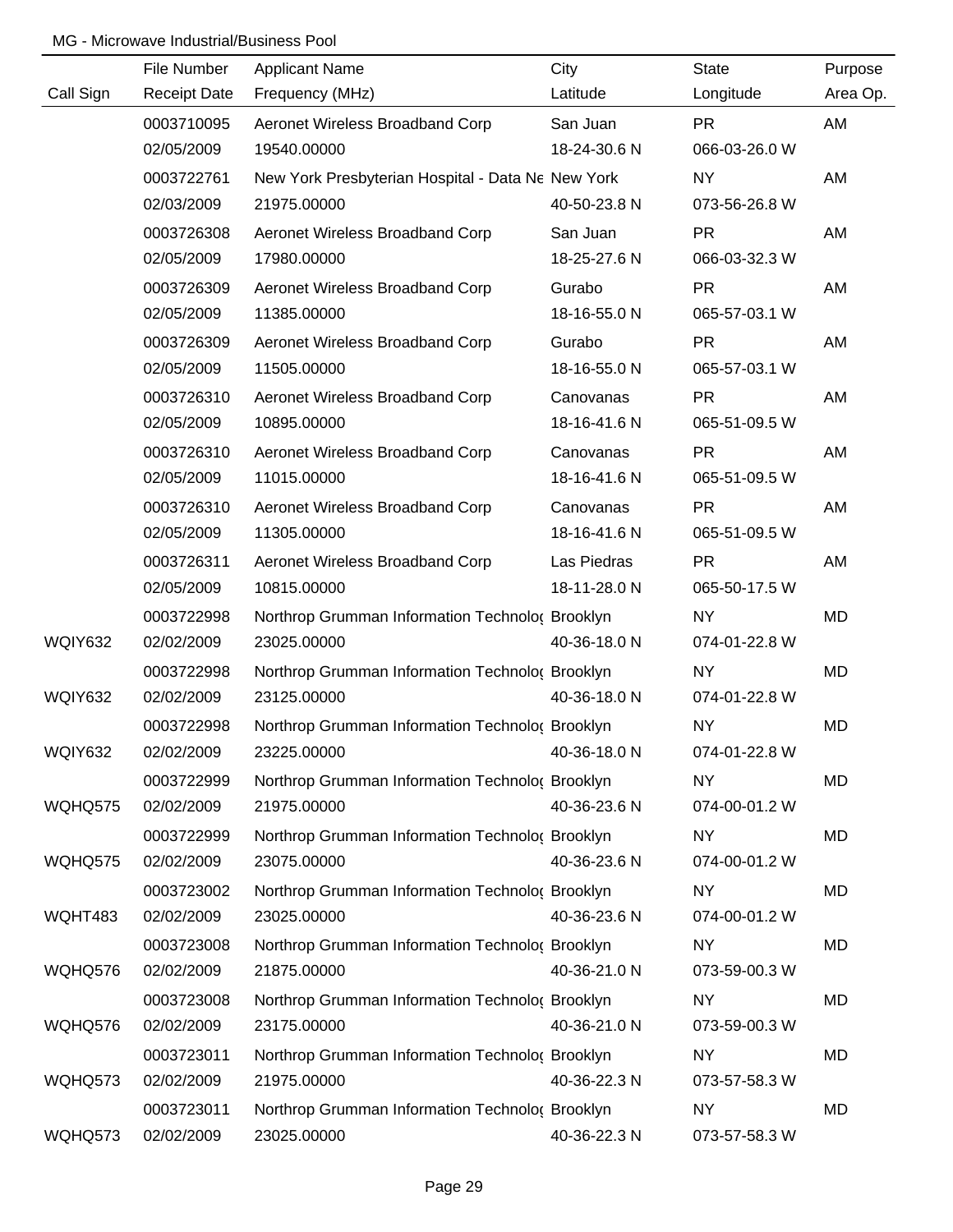|                | File Number         | <b>Applicant Name</b>                           | City             | <b>State</b>  | Purpose   |
|----------------|---------------------|-------------------------------------------------|------------------|---------------|-----------|
| Call Sign      | <b>Receipt Date</b> | Frequency (MHz)                                 | Latitude         | Longitude     | Area Op.  |
|                | 0003723015          | Northrop Grumman Information Technolo( Brooklyn |                  | <b>NY</b>     | <b>MD</b> |
| WQHS747        | 02/02/2009          | 21875.00000                                     | 40-36-23.9 N     | 073-56-36.2 W |           |
|                | 0003723015          | Northrop Grumman Information Technolo( Brooklyn |                  | <b>NY</b>     | <b>MD</b> |
| WQHS747        | 02/02/2009          | 23175.00000                                     | 40-36-23.9 N     | 073-56-36.2 W |           |
|                | 0003723015          | Northrop Grumman Information Technolo( Brooklyn |                  | <b>NY</b>     | MD        |
| WQHS747        | 02/02/2009          | 23275.00000                                     | 40-36-23.9 N     | 073-56-36.2 W |           |
|                | 0003723129          | Norfolk Southern Railway Company                | <b>CHICAGO</b>   | IL            | MD        |
| WPNL533        | 02/02/2009          | 06226.89000                                     | 41-39-54.1 N     | 087-33-53.1 W |           |
|                | 0003723129          | Norfolk Southern Railway Company                | <b>CHICAGO</b>   | IL            | MD        |
| WPNL533        | 02/02/2009          | 06596.25000                                     | 41-39-54.1 N     | 087-33-53.1 W |           |
|                | 0003723141          | Norfolk Southern Railway Company                | <b>CHICAGO</b>   | IL            | <b>MD</b> |
| <b>WAZ552</b>  | 02/02/2009          | 05945.20000                                     | 41-45-24.1 N     | 087-41-15.1 W |           |
|                | 0003723141          | Norfolk Southern Railway Company                | <b>CHICAGO</b>   | IL            | MD        |
| <b>WAZ552</b>  | 02/02/2009          | 05974.85000                                     | 41-45-24.1 N     | 087-41-15.1 W |           |
|                | 0003723141          | Norfolk Southern Railway Company                | <b>CHICAGO</b>   | IL            | MD        |
| <b>WAZ552</b>  | 02/02/2009          | 06636.25000                                     | 41-45-24.1 N     | 087-41-15.1 W |           |
|                | 0003723141          | Norfolk Southern Railway Company                | <b>CHICAGO</b>   | IL            | MD        |
| <b>WAZ552</b>  | 02/02/2009          | 06685.00000                                     | 41-45-24.1 N     | 087-41-15.1 W |           |
|                | 0003723152          | PUBLIC SERVICE COMPANY OF OKLAI Idabel          |                  | OK            | MD        |
| <b>WNEQ200</b> | 02/02/2009          | 02186.40000                                     | 33-55-31.2 N     | 094-46-40.4 W |           |
|                | 0003723152          | PUBLIC SERVICE COMPANY OF OKLAI Idabel          |                  | OK            | MD        |
| <b>WNEQ200</b> | 02/02/2009          | 02191.20000                                     | 33-55-31.2 N     | 094-46-40.4 W |           |
|                | 0003723152          | PUBLIC SERVICE COMPANY OF OKLAI Idabel          |                  | OK            | MD        |
| WNEQ200        | 02/02/2009          | 05974.85000                                     | 33-55-31.2 N     | 094-46-40.4 W |           |
|                | 0003723152          | PUBLIC SERVICE COMPANY OF OKLAI Idabel          |                  | OK            | MD        |
| <b>WNEQ200</b> | 02/02/2009          | 06063.80000                                     | 33-55-31.2 N     | 094-46-40.4 W |           |
|                | 0003723152          | PUBLIC SERVICE COMPANY OF OKLAI Idabel          |                  | OK            | MD        |
| <b>WNEQ200</b> | 02/02/2009          | 06123.10000                                     | 33-55-31.2 N     | 094-46-40.4 W |           |
|                | 0003723244          | Clearwire Spectrum Holdings II, LLC             | <b>BREMERTON</b> | <b>WA</b>     | MD        |
| WQFT574        | 02/02/2009          | 11215.00000                                     | 47-35-26.6 N     | 122-37-11.3 W |           |
|                | 0003723244          | Clearwire Spectrum Holdings II, LLC             | <b>BREMERTON</b> | <b>WA</b>     | MD        |
| WQFT574        | 02/02/2009          | 23075.00000                                     | 47-35-26.6 N     | 122-37-11.3 W |           |
|                | 0003723244          | Clearwire Spectrum Holdings II, LLC             | <b>BREMERTON</b> | <b>WA</b>     | MD        |
| WQFT574        | 02/02/2009          | 23175.00000                                     | 47-35-26.6 N     | 122-37-11.3 W |           |
|                | 0003723297          | Northrop Grumman Information Technolo( Brooklyn |                  | <b>NY</b>     | MD        |
| WQHT561        | 02/02/2009          | 21825.00000                                     | 40-37-01.6 N     | 074-00-24.0 W |           |
|                | 0003723297          | Northrop Grumman Information Technolo( Brooklyn |                  | <b>NY</b>     | MD        |
| WQHT561        | 02/02/2009          | 21925.00000                                     | 40-37-01.6 N     | 074-00-24.0 W |           |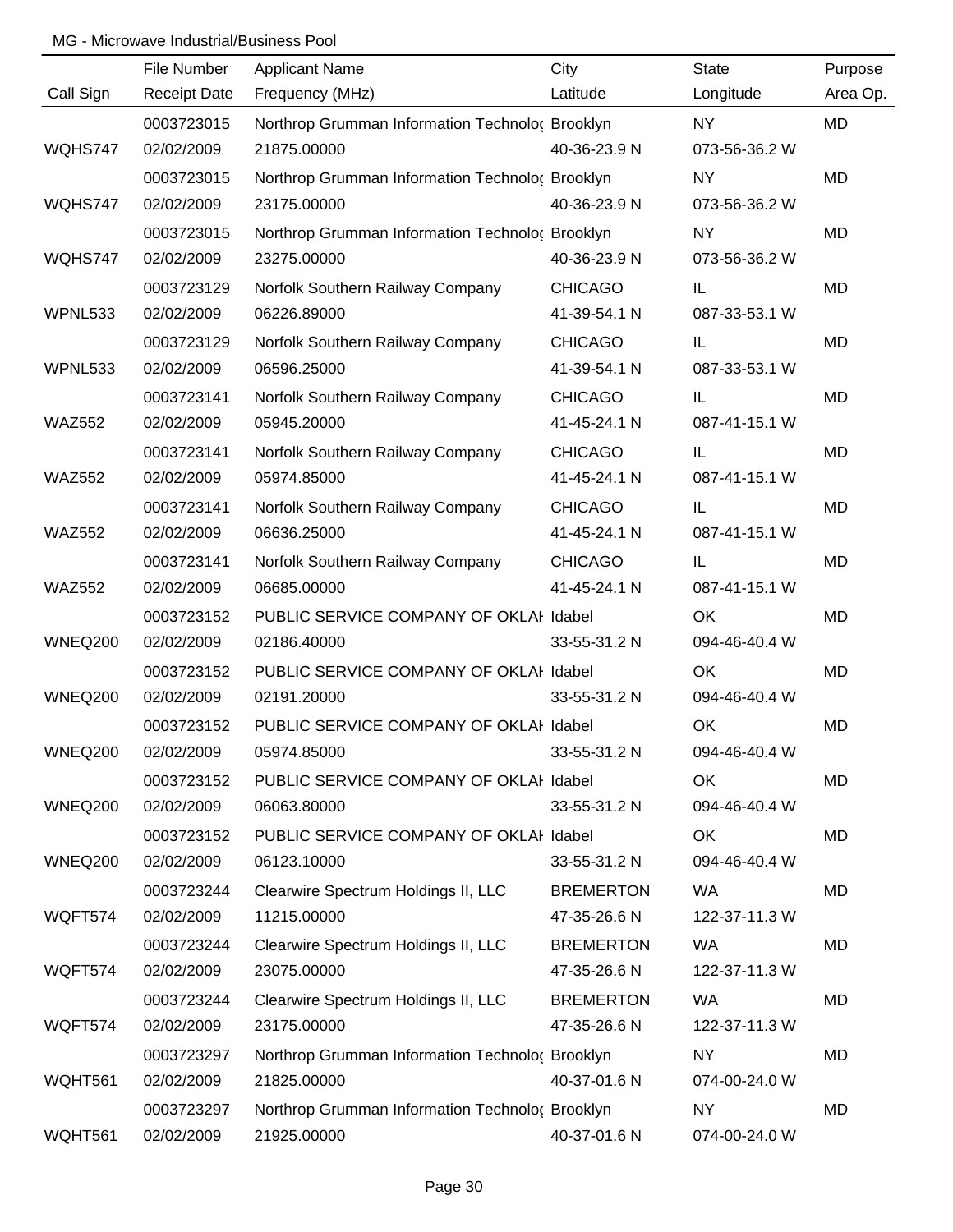|                | File Number         | <b>Applicant Name</b>                           | City         | <b>State</b>  | Purpose   |
|----------------|---------------------|-------------------------------------------------|--------------|---------------|-----------|
| Call Sign      | <b>Receipt Date</b> | Frequency (MHz)                                 | Latitude     | Longitude     | Area Op.  |
|                | 0003723330          | Northrop Grumman Information Technolo( Brooklyn |              | <b>NY</b>     | <b>MD</b> |
| <b>WQHS385</b> | 02/02/2009          | 23025.00000                                     | 40-37-05.8 N | 073-59-30.8 W |           |
|                | 0003723330          | Northrop Grumman Information Technolo( Brooklyn |              | <b>NY</b>     | <b>MD</b> |
| WQHS385        | 02/02/2009          | 23125.00000                                     | 40-37-05.8 N | 073-59-30.8 W |           |
|                | 0003723334          | Northrop Grumman Information Technolo( Brooklyn |              | <b>NY</b>     | MD        |
| WQHQ571        | 02/02/2009          | 23075.00000                                     | 40-37-12.4 N | 073-58-13.9 W |           |
|                | 0003723334          | Northrop Grumman Information Technolo( Brooklyn |              | <b>NY</b>     | MD        |
| WQHQ571        | 02/02/2009          | 23125.00000                                     | 40-37-12.4 N | 073-58-13.9 W |           |
|                | 0003723339          | Northrop Grumman Information Technolo( Brooklyn |              | <b>NY</b>     | MD        |
| WQHQ572        | 02/02/2009          | 21825.00000                                     | 40-37-10.5 N | 073-57-22.1 W |           |
|                | 0003723339          | Northrop Grumman Information Technolo( Brooklyn |              | <b>NY</b>     | <b>MD</b> |
| WQHQ572        | 02/02/2009          | 21925.00000                                     | 40-37-10.5 N | 073-57-22.1 W |           |
|                | 0003723341          | Appalachian Power Company                       | <b>LOGAN</b> | <b>WV</b>     | MD        |
| KSJ20          | 02/02/2009          | 06363.40400                                     | 37-51-45.3 N | 081-57-58.4 W |           |
|                | 0003723341          | Appalachian Power Company                       | <b>LOGAN</b> | WV            | MD        |
| KSJ20          | 02/02/2009          | 06417.76200                                     | 37-51-45.3 N | 081-57-58.4 W |           |
|                | 0003723348          | Northrop Grumman Information Technolo( Brooklyn |              | <b>NY</b>     | MD        |
| WQHS746        | 02/02/2009          | 21825.00000                                     | 40-37-12.1 N | 073-56-29.3 W |           |
|                | 0003723348          | Northrop Grumman Information Technolo( Brooklyn |              | <b>NY</b>     | MD        |
| WQHS746        | 02/02/2009          | 21975.00000                                     | 40-37-12.1 N | 073-56-29.3 W |           |
|                | 0003723362          | Northrop Grumman Information Technolo( Brooklyn |              | <b>NY</b>     | MD        |
| WQIN826        | 02/02/2009          | 23175.00000                                     | 40-35-52.8 N | 073-54-36.0 W |           |
|                | 0003723362          | Northrop Grumman Information Technolo( Brooklyn |              | <b>NY</b>     | MD        |
| WQIN826        | 02/02/2009          | 23275.00000                                     | 40-35-52.8 N | 073-54-36.0 W |           |
|                | 0003723369          | Northrop Grumman Information Technolo( Brooklyn |              | <b>NY</b>     | MD        |
| <b>WQIN210</b> | 02/02/2009          | 23125.00000                                     | 40-37-07.6 N | 073-54-30.2 W |           |
|                | 0003723369          | Northrop Grumman Information Technolo( Brooklyn |              | <b>NY</b>     | MD        |
| <b>WQIN210</b> | 02/02/2009          | 23175.00000                                     | 40-37-07.6 N | 073-54-30.2 W |           |
|                | 0003723382          | Northrop Grumman Information Technolo( Brooklyn |              | <b>NY</b>     | MD        |
| WQHR995        | 02/02/2009          | 23025.00000                                     | 40-37-55.6 N | 074-01-49.7 W |           |
|                | 0003723382          | Northrop Grumman Information Technolo( Brooklyn |              | <b>NY</b>     | MD        |
| WQHR995        | 02/02/2009          | 23125.00000                                     | 40-37-55.6 N | 074-01-49.7 W |           |
|                | 0003723388          | Northrop Grumman Information Technolo( Brooklyn |              | <b>NY</b>     | MD        |
| WQHR996        | 02/02/2009          | 21825.00000                                     | 40-37-53.2 N | 074-00-50.7 W |           |
|                | 0003723388          | Northrop Grumman Information Technolo( Brooklyn |              | <b>NY</b>     | MD        |
| WQHR996        | 02/02/2009          | 21925.00000                                     | 40-37-53.2 N | 074-00-50.7 W |           |
|                | 0003723388          | Northrop Grumman Information Technolo( Brooklyn |              | <b>NY</b>     | MD        |
| WQHR996        | 02/02/2009          | 23425.00000                                     | 40-37-53.2 N | 074-00-50.7 W |           |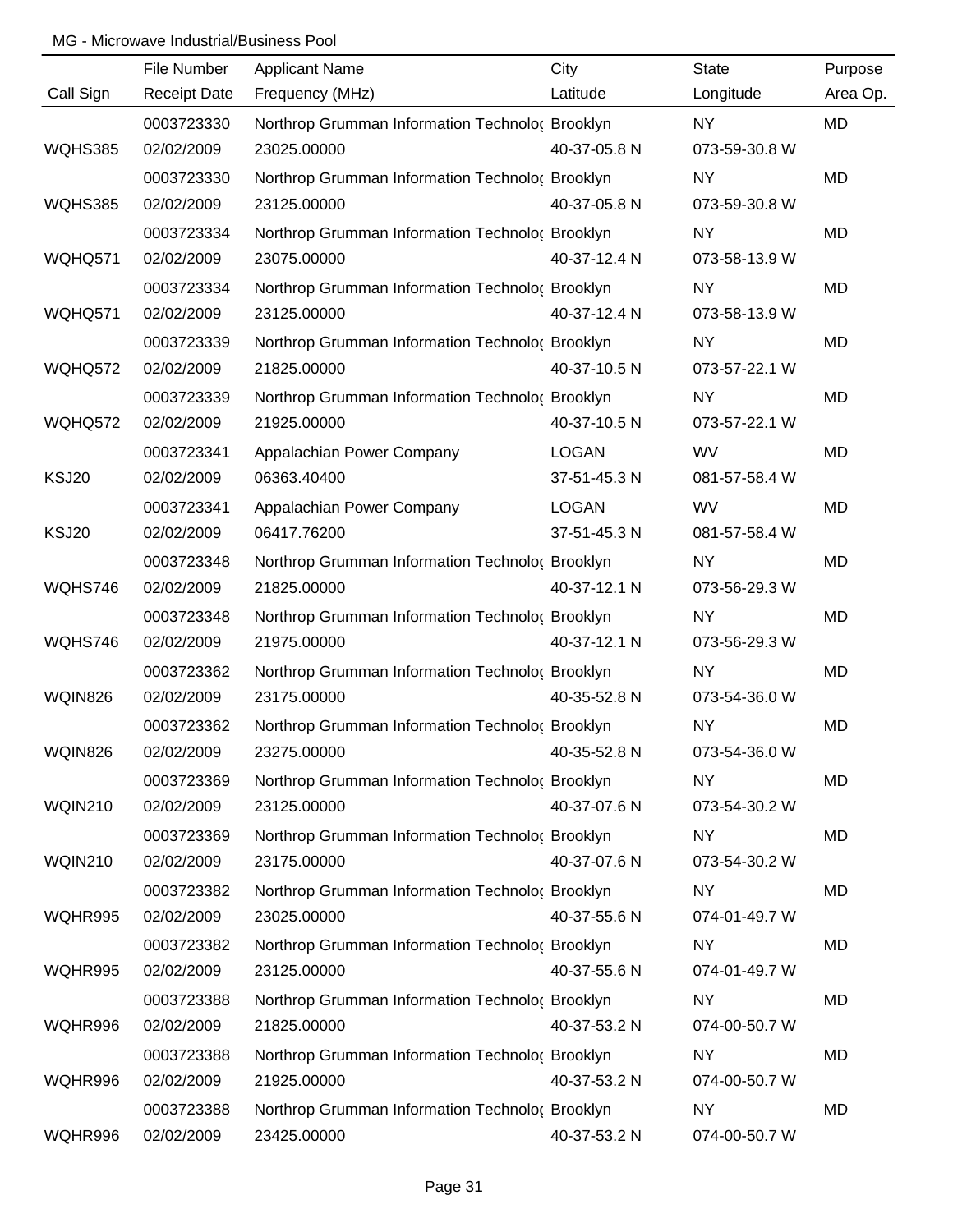|                | File Number         | <b>Applicant Name</b>                                      | City              | <b>State</b>  | Purpose   |
|----------------|---------------------|------------------------------------------------------------|-------------------|---------------|-----------|
| Call Sign      | <b>Receipt Date</b> | Frequency (MHz)                                            | Latitude          | Longitude     | Area Op.  |
|                | 0003723515          | Northrop Grumman Information Technolo( Brooklyn            |                   | <b>NY</b>     | MD        |
| WQHR992        | 02/02/2009          | 21825.00000                                                | 40-37-25.2 N      | 074-02-25.5 W |           |
|                | 0003723515          | Northrop Grumman Information Technolo( Brooklyn            |                   | <b>NY</b>     | <b>MD</b> |
| WQHR992        | 02/02/2009          | 21925.00000                                                | 40-37-25.2 N      | 074-02-25.5 W |           |
|                | 0003723515          | Northrop Grumman Information Technolo( Brooklyn            |                   | <b>NY</b>     | MD        |
| WQHR992        | 02/02/2009          | 22025.00000                                                | 40-37-25.2 N      | 074-02-25.5 W |           |
|                | 0003723520          | Norfolk Southern Railway Company                           | <b>CHICAGO</b>    | IL            | MD        |
| WNEK440        | 02/02/2009          | 06004.50000                                                | 41-42-27.1 N      | 087-34-37.1 W |           |
|                | 0003723520          | Norfolk Southern Railway Company                           | <b>CHICAGO</b>    | IL            | MD        |
| WNEK440        | 02/02/2009          | 11245.00000                                                | 41-42-27.1 N      | 087-34-37.1 W |           |
|                | 0003723542          | Norfolk Southern Railway Company                           | Chicago           | IL            | MD        |
| <b>WQFM529</b> | 02/02/2009          | 10755.00000                                                | 41-39-15.3 N      | 087-33-31.0 W |           |
|                | 0003724435          | Tri State Generation & Transmission Assc CABALLO           |                   | <b>NM</b>     | MD        |
| <b>WED667</b>  | 02/02/2009          | 10618.12500                                                | 32-58-11.2 N      | 107-13-32.0 W |           |
|                | 0003724443          | Tri State Generation & Transmission Assc ELEPHANT BUTTE NM |                   |               | MD        |
| WNEO352        | 02/02/2009          | 10553.12500                                                | 33-09-05.2 N      | 107-11-22.1 W |           |
|                | 0003724455          | Clearwire Spectrum Holdings II, LLC                        | <b>SILVERDALE</b> | <b>WA</b>     | MD        |
| WQGH593        | 02/02/2009          | 11345.00000                                                | 47-39-25.2 N      | 122-41-55.3 W |           |
|                | 0003724455          | Clearwire Spectrum Holdings II, LLC                        | <b>SILVERDALE</b> | <b>WA</b>     | MD        |
| WQGH593        | 02/02/2009          | 11425.00000                                                | 47-39-25.2 N      | 122-41-55.3 W |           |
|                | 0003724455          | Clearwire Spectrum Holdings II, LLC                        | <b>SILVERDALE</b> | <b>WA</b>     | MD        |
| WQGH593        | 02/02/2009          | 18000.00000                                                | 47-39-25.2 N      | 122-41-55.3 W |           |
|                | 0003724456          | Clearwire Spectrum Holdings, LLC                           | <b>POULSBO</b>    | <b>WA</b>     | MD        |
| WQFQ357        | 02/02/2009          | 11585.00000                                                | 47-41-03.0 N      | 122-38-53.0 W |           |
|                | 0003724456          | Clearwire Spectrum Holdings, LLC                           | <b>POULSBO</b>    | <b>WA</b>     | MD        |
| WQFQ357        | 02/02/2009          | 11665.00000                                                | 47-41-03.0 N      | 122-38-53.0 W |           |
|                | 0003724456          | Clearwire Spectrum Holdings, LLC                           | <b>POULSBO</b>    | <b>WA</b>     | MD        |
| WQFQ357        | 02/02/2009          | 17800.00000                                                | 47-41-03.0 N      | 122-38-53.0 W |           |
|                | 0003725174          | Duke Energy Carolinas, LLC                                 |                   |               | MD        |
| KMY40          | 02/03/2009          |                                                            |                   |               |           |
|                | 0003725204          | Duke Energy Carolinas, LLC                                 |                   |               | MD        |
| <b>WIA442</b>  | 02/03/2009          |                                                            |                   |               |           |
|                | 0003725352          | <b>Sunflower Electric Power Corporation</b>                | <b>TENNIS</b>     | KS            | MD        |
| WQDJ893        | 02/03/2009          | 06226.89000                                                | 38-09-49.0 N      | 100-48-03.0 W |           |
|                | 0003725352          | <b>Sunflower Electric Power Corporation</b>                | <b>TENNIS</b>     | KS            | MD        |
| WQDJ893        | 02/03/2009          | 06256.54000                                                | 38-09-49.0 N      | 100-48-03.0 W |           |
|                | 0003725352          | <b>Sunflower Electric Power Corporation</b>                | <b>TENNIS</b>     | KS            | MD        |
| WQDJ893        | 02/03/2009          | 06345.49000                                                | 38-09-49.0 N      | 100-48-03.0 W |           |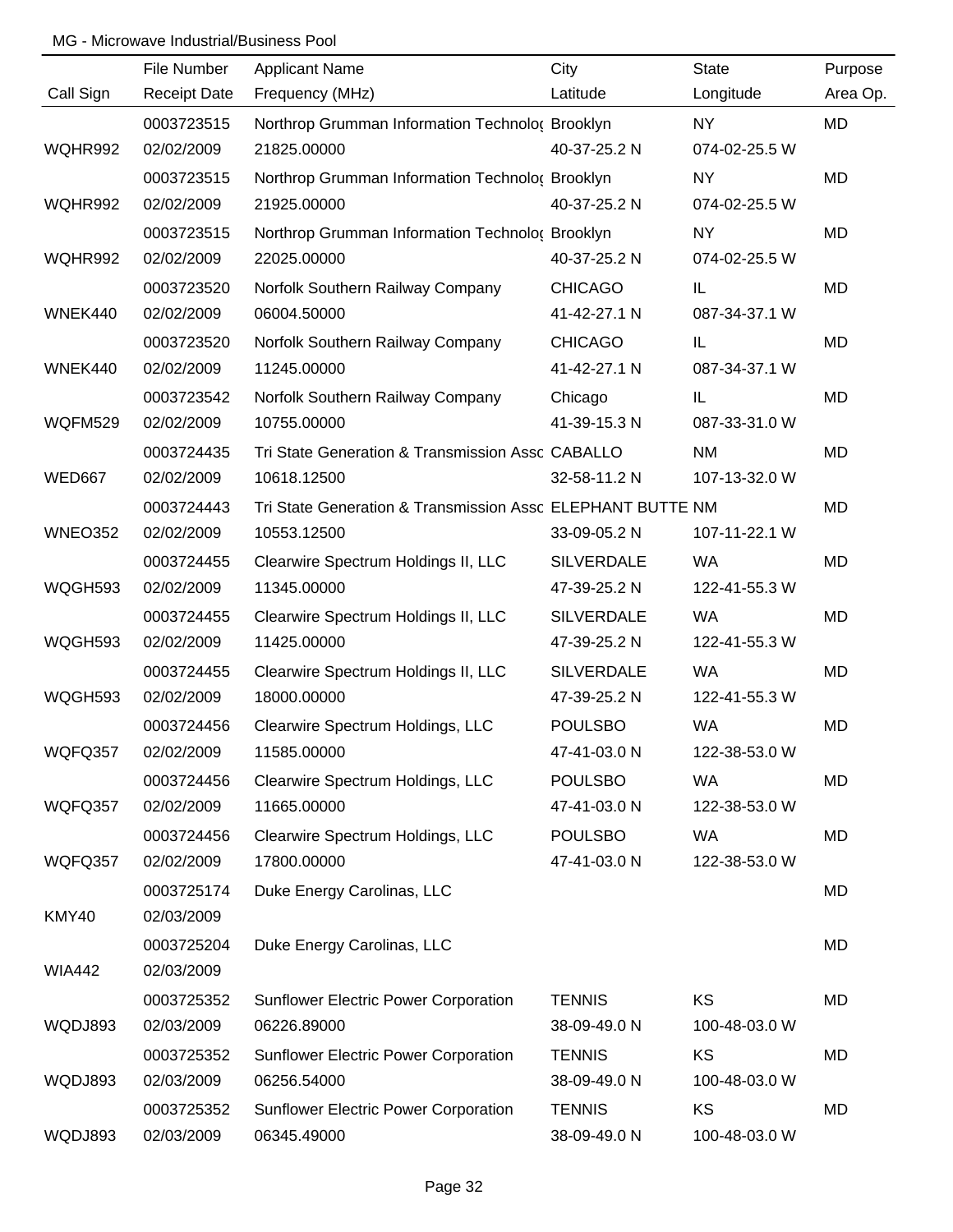|                | File Number         | <b>Applicant Name</b>                              | City                  | <b>State</b>  | Purpose   |
|----------------|---------------------|----------------------------------------------------|-----------------------|---------------|-----------|
| Call Sign      | <b>Receipt Date</b> | Frequency (MHz)                                    | Latitude              | Longitude     | Area Op.  |
|                | 0003725354          | <b>Sunflower Electric Power Corporation</b>        | <b>GARDEN CITY</b>    | KS            | MD        |
| WQDJ891        | 02/03/2009          | 06197.24000                                        | 37-48-34.0 N          | 100-53-50.0 W |           |
|                | 0003725354          | <b>Sunflower Electric Power Corporation</b>        | <b>GARDEN CITY</b>    | KS            | <b>MD</b> |
| WQDJ891        | 02/03/2009          | 06286.19000                                        | 37-48-34.0 N          | 100-53-50.0 W |           |
|                | 0003725354          | <b>Sunflower Electric Power Corporation</b>        | <b>GARDEN CITY</b>    | KS            | <b>MD</b> |
| WQDJ891        | 02/03/2009          | 06345.49000                                        | 37-48-34.0 N          | 100-53-50.0 W |           |
|                | 0003725357          | Intermountain Health Care                          | SALT LAKE CITY        | UT            | <b>MD</b> |
| WQJV641        | 02/03/2009          | 19380.00000                                        | 40-46-41.2 N          | 111-52-49.9 W |           |
|                | 0003725357          | Intermountain Health Care                          | <b>SALT LAKE CITY</b> | UT            | MD        |
| WQJV641        | 02/03/2009          | 19460.00000                                        | 40-46-41.2 N          | 111-52-49.9 W |           |
|                | 0003725357          | Intermountain Health Care                          | <b>SALT LAKE CITY</b> | UT            | MD        |
| WQJV641        | 02/03/2009          | 19540.00000                                        | 40-46-41.2 N          | 111-52-49.9 W |           |
|                | 0003725357          | Intermountain Health Care                          | SALT LAKE CITY        | UT            | MD        |
| WQJV641        | 02/03/2009          | 19620.00000                                        | 40-46-41.2 N          | 111-52-49.9 W |           |
|                | 0003728784          | Clearwire Hawaii Partners Spectrum LLC Honolulu    |                       | HI            | <b>MD</b> |
| WQDT864        | 02/05/2009          | 17840.00000                                        | 21-16-00.1 N          | 157-42-07.2 W |           |
|                | 0003728784          | Clearwire Hawaii Partners Spectrum LLC Honolulu    |                       | HI            | MD        |
| WQDT864        | 02/05/2009          | 17965.00000                                        | 21-16-00.1 N          | 157-42-07.2 W |           |
|                | 0003728784          | Clearwire Hawaii Partners Spectrum LLC Honolulu    |                       | HI            | MD        |
| WQDT864        | 02/05/2009          | 18065.00000                                        | 21-16-00.1 N          | 157-42-07.2 W |           |
|                | 0003728784          | Clearwire Hawaii Partners Spectrum LLC Honolulu    |                       | HI.           | MD        |
| WQDT864        | 02/05/2009          | 18115.00000                                        | 21-16-00.1 N          | 157-42-07.2 W |           |
|                | 0003728937          | PALM SPRINGS UNIFIED SCHOOL DIST CATHEDRAL CITY CA |                       |               | MD        |
| WPNL893        | 02/05/2009          | 21875.00000                                        | 33-48-12.0 N          | 116-27-04.0 W |           |
|                | 0003728937          | PALM SPRINGS UNIFIED SCHOOL DIST CATHEDRAL CITY CA |                       |               | MD        |
| WPNL893        | 02/05/2009          | 22125.00000                                        | 33-48-12.0 N          | 116-27-04.0 W |           |
|                | 0003730873          | Northrop Grumman Information Technolo( Brooklyn    |                       | <b>NY</b>     | MD        |
| WQHS394        | 02/06/2009          | 21825.00000                                        | 40-37-37.6 N          | 074-00-13.2 W |           |
|                | 0003730873          | Northrop Grumman Information Technolo( Brooklyn    |                       | <b>NY</b>     | MD        |
| WQHS394        | 02/06/2009          | 21875.00000                                        | 40-37-37.6 N          | 074-00-13.2 W |           |
|                | 0003730885          | Northrop Grumman Information Technolo( Brooklyn    |                       | <b>NY</b>     | MD        |
| WQHS392        | 02/06/2009          | 21825.00000                                        | 40-37-46.4 N          | 073-59-00.3 W |           |
|                | 0003730885          | Northrop Grumman Information Technolo( Brooklyn    |                       | <b>NY</b>     | MD        |
| WQHS392        | 02/06/2009          | 21875.00000                                        | 40-37-46.4 N          | 073-59-00.3 W |           |
|                | 0003730941          | Northrop Grumman Information Technolo( Brooklyn    |                       | <b>NY</b>     | MD        |
| <b>WQHS202</b> | 02/06/2009          | 23075.00000                                        | 40-37-46.6 N          | 073-57-46.4 W |           |
|                | 0003730941          | Northrop Grumman Information Technolo( Brooklyn    |                       | <b>NY</b>     | MD        |
| WQHS202        | 02/06/2009          | 23125.00000                                        | 40-37-46.6 N          | 073-57-46.4 W |           |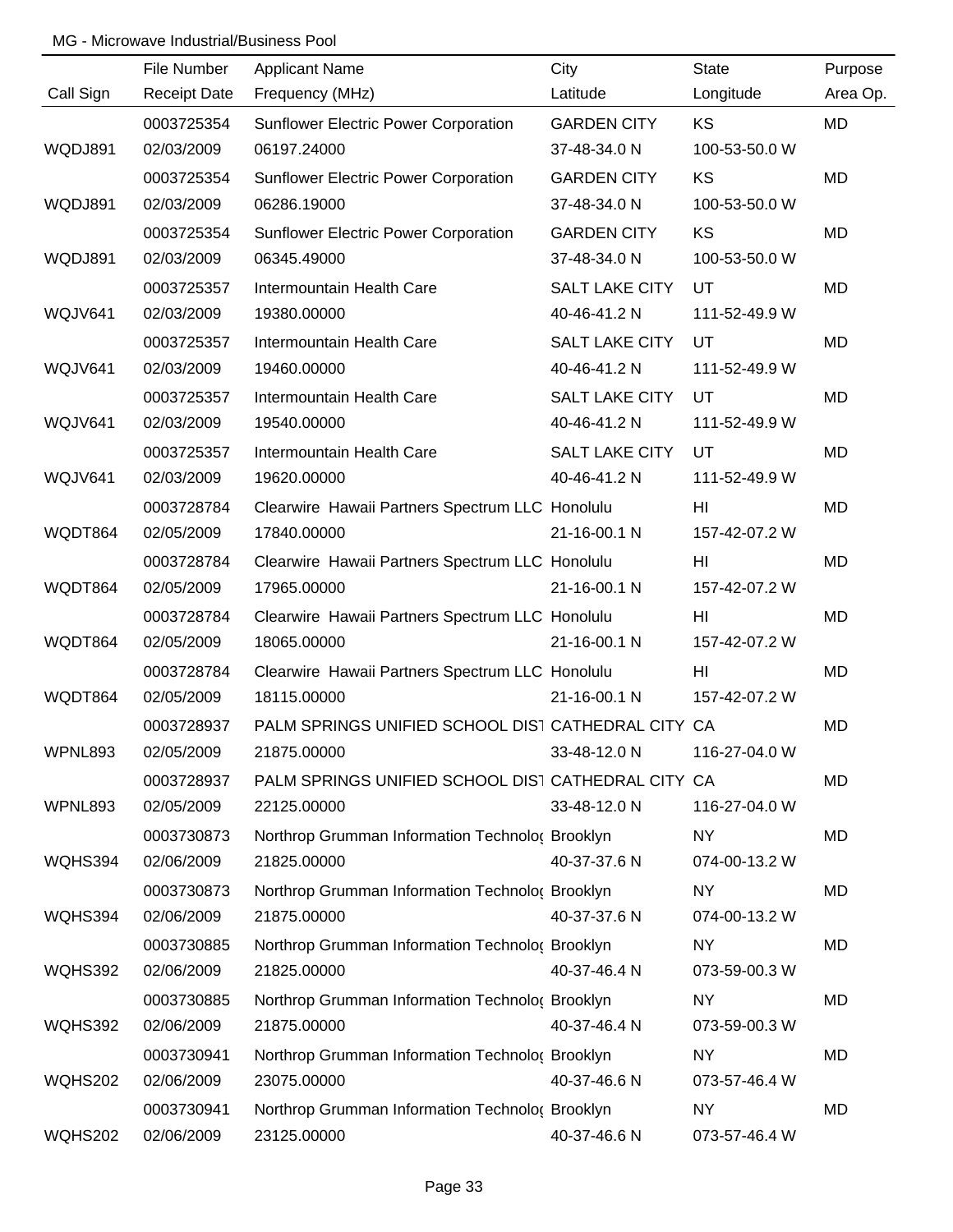|                | File Number         | <b>Applicant Name</b>                             | City                    | <b>State</b>  | Purpose   |
|----------------|---------------------|---------------------------------------------------|-------------------------|---------------|-----------|
| Call Sign      | <b>Receipt Date</b> | Frequency (MHz)                                   | Latitude                | Longitude     | Area Op.  |
|                | 0003730987          | Northrop Grumman Information Technolo( Brooklyn   |                         | <b>NY</b>     | MD        |
| <b>WQIN209</b> | 02/06/2009          | 23025.00000                                       | 40-37-55.7 N            | 073-56-34.8 W |           |
|                | 0003730987          | Northrop Grumman Information Technolo( Brooklyn   |                         | <b>NY</b>     | <b>MD</b> |
| WQIN209        | 02/06/2009          | 23175.00000                                       | 40-37-55.7 N            | 073-56-34.8 W |           |
|                | 0003730995          | Northrop Grumman Information Technolo( Brooklyn   |                         | <b>NY</b>     | <b>MD</b> |
| WQIN207        | 02/06/2009          | 21925.00000                                       | 40-37-48.1 N            | 073-55-37.6 W |           |
|                | 0003730995          | Northrop Grumman Information Technolo( Brooklyn   |                         | <b>NY</b>     | MD        |
| WQIN207        | 02/06/2009          | 21975.00000                                       | 40-37-48.1 N            | 073-55-37.6 W |           |
|                | 0003730996          | <b>COLORADO SPRINGS UTILITIES</b>                 | <b>COLORADO SPRINCO</b> |               | MD        |
| WPOS221        | 02/06/2009          | 00928.53125                                       | 38-45-37.9 N            | 104-51-09.1 W |           |
|                | 0003730996          | <b>COLORADO SPRINGS UTILITIES</b>                 | <b>COLORADO SPRINCO</b> |               | MD        |
| WPOS221        | 02/06/2009          | 00952.53125                                       | 38-45-37.9 N            | 104-51-09.1 W |           |
|                | 0003731007          | Northrop Grumman Information Technolo( Brooklyn   |                         | <b>NY</b>     | MD        |
| WQID650        | 02/06/2009          | 21975.00000                                       | 40-38-33.2 N            | 074-00-35.2 W |           |
|                | 0003731007          | Northrop Grumman Information Technolo( Brooklyn   |                         | <b>NY</b>     | MD        |
| WQID650        | 02/06/2009          | 22225.00000                                       | 40-38-33.2 N            | 074-00-35.2 W |           |
|                | 0003731014          | Northrop Grumman Information Technolo( Brooklyn   |                         | <b>NY</b>     | MD        |
| WQHS393        | 02/06/2009          | 23025.00000                                       | 40-38-19.4 N            | 073-59-31.2 W |           |
|                | 0003731014          | Northrop Grumman Information Technolo( Brooklyn   |                         | <b>NY</b>     | MD        |
| WQHS393        | 02/06/2009          | 23075.00000                                       | 40-38-19.4 N            | 073-59-31.2 W |           |
|                | 0003731038          | <b>COLORADO SPRINGS UTILITIES</b>                 | <b>COLORADO SPRINCO</b> |               | MD        |
| WPOQ755        | 02/06/2009          | 00928.56875                                       | 38-58-08.6 N            | 104-53-32.4 W |           |
|                | 0003731038          | <b>COLORADO SPRINGS UTILITIES</b>                 | <b>COLORADO SPRINCO</b> |               | <b>MD</b> |
| WPOQ755        | 02/06/2009          | 00952.56875                                       | 38-58-08.6 N            | 104-53-32.4 W |           |
|                | 0003731102          | Northrop Grumman Information Technolo( Brooklyn   |                         | <b>NY</b>     | MD        |
| WQHR998        | 02/06/2009          | 21875.00000                                       | 40-38-23.6 N            | 073-58-26.6 W |           |
|                | 0003731102          | Northrop Grumman Information Technolo( Brooklyn   |                         | <b>NY</b>     | MD        |
| WQHR998        | 02/06/2009          | 21925.00000                                       | 40-38-23.6 N            | 073-58-26.6 W |           |
|                | 0003731102          | Northrop Grumman Information Technolo; Brooklyn   |                         | <b>NY</b>     | MD        |
| WQHR998        | 02/06/2009          | 21975.00000                                       | 40-38-23.6 N            | 073-58-26.6 W |           |
|                | 0003731425          | SkyWerx Industries, LLC                           | Durango, CO             | CO            | MD        |
| WQJA758        | 02/06/2009          | 10895.00000                                       | 37-15-41.4 N            | 107-54-13.4 W |           |
|                | 0003722687          | Partners HealthCare Systems, Inc.                 | <b>Brookline</b>        | MA            | <b>NE</b> |
|                | 02/02/2009          | 21975.00000                                       | 42-20-00.1 N            | 071-07-06.4 W |           |
|                | 0003722761          | New York Presbyterian Hospital - Data Ne New York |                         | <b>NY</b>     | <b>NE</b> |
|                | 02/02/2009          | 21975.00000                                       | 40-50-23.8 N            | 073-56-26.8 W |           |
|                | 0003722771          | New York Presbyterian Hospital - Data Ne New York |                         | <b>NY</b>     | <b>NE</b> |
|                | 02/02/2009          | 23175.00000                                       | 40-50-21.6 N            | 073-56-18.9 W |           |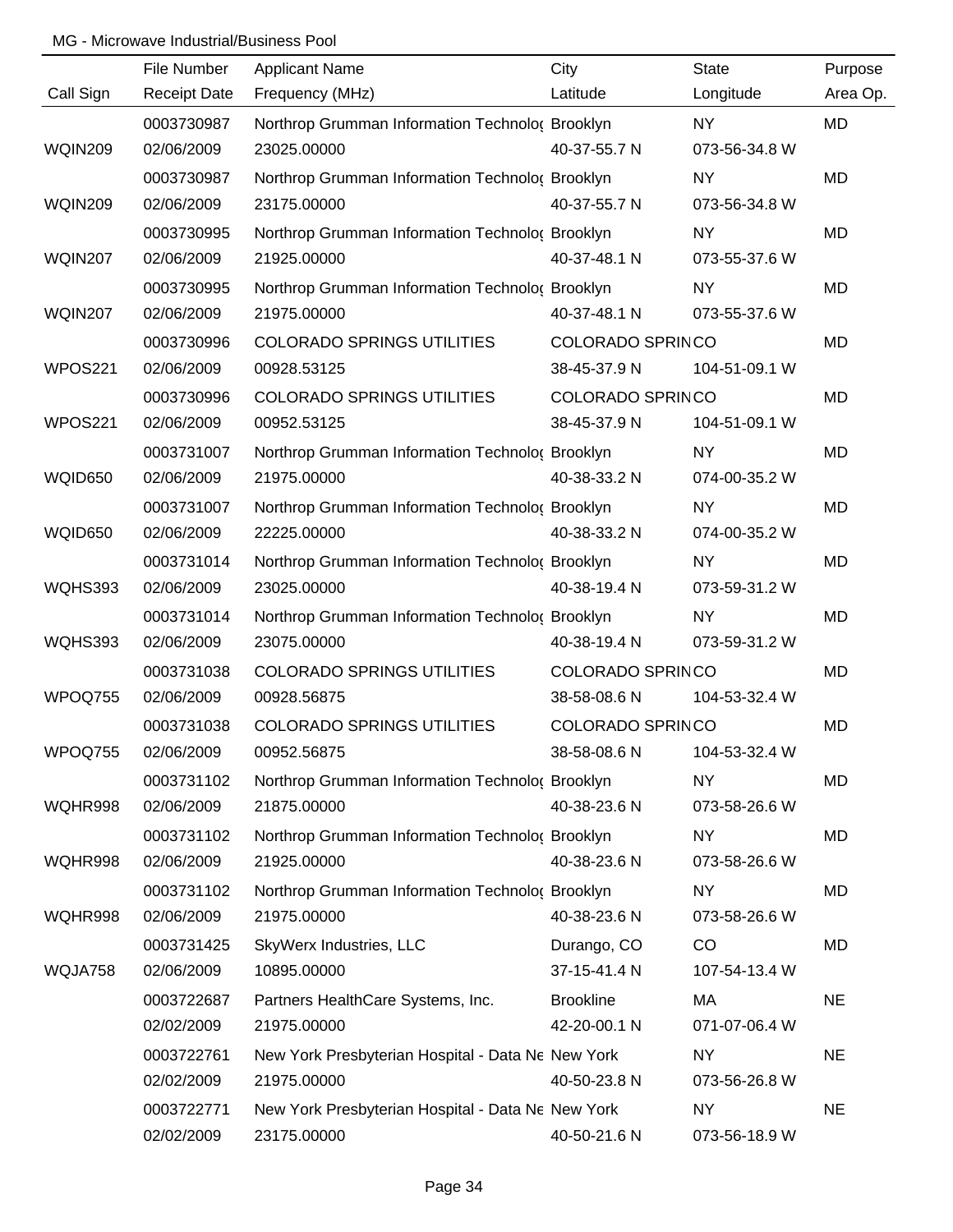|           | File Number         | <b>Applicant Name</b>                               | City              | <b>State</b>  | Purpose   |
|-----------|---------------------|-----------------------------------------------------|-------------------|---------------|-----------|
| Call Sign | <b>Receipt Date</b> | Frequency (MHz)                                     | Latitude          | Longitude     | Area Op.  |
|           | 0003723187          | Norfolk Southern Railway Company                    | Chicago           | IL.           | <b>NE</b> |
|           | 02/02/2009          | 06197.24000                                         | 41-49-14.7 N      | 087-40-03.2 W |           |
|           | 0003723187          | Norfolk Southern Railway Company                    | Chicago           | IL            | <b>NE</b> |
|           | 02/02/2009          | 06256.54000                                         | 41-49-14.7 N      | 087-40-03.2 W |           |
|           | 0003723203          | TOWN OF PINEVILLE MUNICIPAL WATI PINEVILLE          |                   | WV            | <b>NE</b> |
|           | 02/02/2009          | 00956.33125                                         | 37-36-01.8 N      | 081-33-33.6 W | P         |
|           | 0003723215          | Norfolk Southern Railway Company                    | Chicago           | IL.           | <b>NE</b> |
|           | 02/02/2009          | 05974.85000                                         | 41-47-41.1 N      | 087-38-10.4 W |           |
|           | 0003723215          | Norfolk Southern Railway Company                    | Chicago           | IL            | <b>NE</b> |
|           | 02/02/2009          | 06004.50000                                         | 41-47-41.1 N      | 087-38-10.4 W |           |
|           | 0003723295          | Norfolk Southern Railway Company                    | Chicago           | IL.           | <b>NE</b> |
|           | 02/02/2009          | 06226.89000                                         | 41-46-22.0 N      | 087-36-58.0 W |           |
|           | 0003723295          | Norfolk Southern Railway Company                    | Chicago           | IL            | <b>NE</b> |
|           | 02/02/2009          | 06256.54000                                         | 41-46-22.0 N      | 087-36-58.0 W |           |
|           | 0003723364          | Appalachian Power Company                           | Mountain View     | WV            | <b>NE</b> |
|           | 02/02/2009          | 06175.00000                                         | 37-38-26.0 N      | 081-59-35.0 W |           |
|           | 0003723568          | Appalachian Power Company                           | Logan             | WV            | <b>NE</b> |
|           | 02/02/2009          | 06111.36400                                         | 38-02-40.4 N      | 082-00-44.5 W |           |
|           | 0003724651          | <b>CITY OF DALY CITY</b>                            | <b>OFFSHORE</b>   | CA            | <b>NE</b> |
|           | 02/03/2009          | 00952.21875                                         | 37-27-45.5 N      | 122-37-15.0 W | P         |
|           | 0003725278          | METROPOLITAN AREA NETWORKS, IN EL PASO COUNTY CO    |                   |               | <b>NE</b> |
|           | 02/03/2009          | 05945.20000                                         | 39-04-16.2 N      | 104-44-35.2 W |           |
|           | 0003725278          | METROPOLITAN AREA NETWORKS, IN EL PASO COUNTY CO    |                   |               | <b>NE</b> |
|           | 02/03/2009          | 05974.85000                                         | 39-04-16.2 N      | 104-44-35.2 W |           |
|           | 0003725353          | SUNFLOWER ELECTRIC POWER CORF GARDEN CITY           |                   | <b>KS</b>     | <b>NE</b> |
|           | 02/03/2009          | 06004.50000                                         | 38-01-18.2 N      | 100-57-23.9 W |           |
|           | 0003725353          | SUNFLOWER ELECTRIC POWER CORF GARDEN CITY           |                   | <b>KS</b>     | <b>NE</b> |
|           | 02/03/2009          | 06093.45000                                         | 38-01-18.2 N      | 100-57-23.9 W |           |
|           | 0003725358          | INTERMOUNTAIN HEALTH CARE                           | SALT LAKE CITY    | UT            | <b>NE</b> |
|           | 02/03/2009          | 17820.00000                                         | 40-43-20.3 N      | 111-55-47.3 W |           |
|           | 0003725364          | Application Data Systems, Inc dba Firenet Southaven |                   | <b>MS</b>     | <b>NE</b> |
|           | 02/03/2009          | 11365.00000                                         | 34-59-22.3 N      | 090-01-28.9 W |           |
|           | 0003725365          | Application Data Systems, Inc dba Firenet HERNANDO  |                   | MS            | <b>NE</b> |
|           | 02/03/2009          | 10875.00000                                         | 34-46-45.0 N      | 089-58-01.0 W |           |
|           | 0003726198          | <b>Williamson County</b>                            | <b>GEORGETOWN</b> | TX            | <b>NE</b> |
|           | 02/03/2009          | 11095.00000 - 11585.00000                           | 30-35-12.0 N      | 097-40-59.0 W |           |
|           | 0003726308          | Aeronet Wireless Broadband Corp                     | San Juan          | <b>PR</b>     | <b>NE</b> |
|           | 02/03/2009          | 17980.00000                                         | 18-25-27.6 N      | 066-03-32.3 W |           |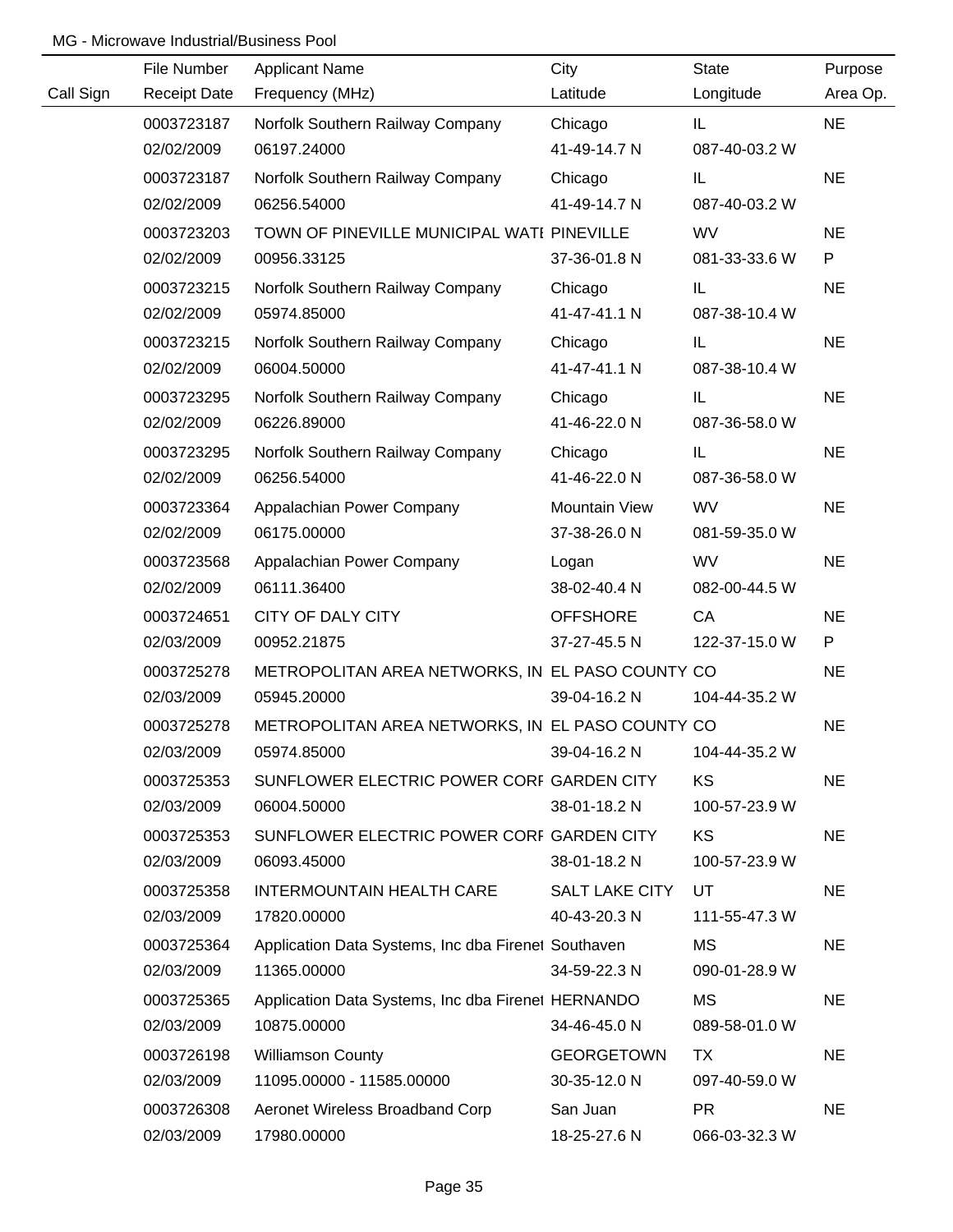|           | File Number         | <b>Applicant Name</b>                          | City              | <b>State</b>  | Purpose   |
|-----------|---------------------|------------------------------------------------|-------------------|---------------|-----------|
| Call Sign | <b>Receipt Date</b> | Frequency (MHz)                                | Latitude          | Longitude     | Area Op.  |
|           | 0003726309          | Aeronet Wireless Broadband Corp                | Gurabo            | <b>PR</b>     | <b>NE</b> |
|           | 02/03/2009          | 11385.00000                                    | 18-16-55.0 N      | 065-57-03.1 W |           |
|           | 0003726309          | Aeronet Wireless Broadband Corp                | Gurabo            | <b>PR</b>     | <b>NE</b> |
|           | 02/03/2009          | 11505.00000                                    | 18-16-55.0 N      | 065-57-03.1 W |           |
|           | 0003726310          | Aeronet Wireless Broadband Corp                | Canovanas         | <b>PR</b>     | <b>NE</b> |
|           | 02/03/2009          | 10895.00000                                    | 18-16-41.6 N      | 065-51-09.5 W |           |
|           | 0003726310          | Aeronet Wireless Broadband Corp                | Canovanas         | <b>PR</b>     | <b>NE</b> |
|           | 02/03/2009          | 11015.00000                                    | 18-16-41.6 N      | 065-51-09.5 W |           |
|           | 0003726310          | Aeronet Wireless Broadband Corp                | Canovanas         | <b>PR</b>     | <b>NE</b> |
|           | 02/03/2009          | 11305.00000                                    | 18-16-41.6 N      | 065-51-09.5 W |           |
|           | 0003726311          | Aeronet Wireless Broadband Corp                | Las Piedras       | <b>PR</b>     | <b>NE</b> |
|           | 02/03/2009          | 10815.00000                                    | 18-11-28.0 N      | 065-50-17.5 W |           |
|           | 0003728145          | The Timken Communications Company              | <b>CANTON</b>     | OH            | <b>NE</b> |
|           | 02/04/2009          | 19425.00000                                    | 40-45-15.3 N      | 081-26-21.1 W |           |
|           | 0003728197          | The Timken Communications Company              | <b>CANTON</b>     | <b>OH</b>     | <b>NE</b> |
|           | 02/04/2009          | 19325.00000                                    | 40-46-05.6 N      | 081-24-23.4 W |           |
|           | 0003728197          | The Timken Communications Company              | <b>CANTON</b>     | OH            | <b>NE</b> |
|           | 02/04/2009          | 19375.00000                                    | 40-46-05.6 N      | 081-24-23.4 W |           |
|           | 0003728197          | The Timken Communications Company              | <b>CANTON</b>     | OH            | <b>NE</b> |
|           | 02/04/2009          | 19575.00000                                    | 40-46-05.6 N      | 081-24-23.4 W |           |
|           | 0003728214          | The Timken Communications Company              | <b>CANTON</b>     | OH            | <b>NE</b> |
|           | 02/04/2009          | 17815.00000                                    | 40-46-47.1 N      | 081-23-54.9 W |           |
|           | 0003728221          | The Timken Communications Company              | <b>CANTON</b>     | OH            | <b>NE</b> |
|           | 02/04/2009          | 17765.00000                                    | 40-46-07.1 N      | 081-25-17.2 W |           |
|           | 0003728223          | The Timken Communications Company              | <b>CANTON</b>     | OH            | <b>NE</b> |
|           | 02/04/2009          | 17865.00000                                    | 40-45-31.9 N      | 081-26-29.6 W |           |
|           | 0003728223          | The Timken Communications Company              | <b>CANTON</b>     | OH.           | <b>NE</b> |
|           | 02/04/2009          | 18015.00000                                    | 40-45-31.9 N      | 081-26-29.6 W |           |
|           | 0003728504          | <b>CITY OF SHERIDAN</b>                        | <b>BRIDGEPORT</b> | OR.           | <b>NE</b> |
|           | 02/05/2009          | 00956.39375                                    | 44-49-27.7 N      | 123-23-06.0 W | P         |
|           | 0003728783          | CLEARWIRE HAWAII PARTNERS SPEC Kailua          |                   | HI            | <b>NE</b> |
|           | 02/05/2009          | 11545.00000                                    | 21-23-28.0 N      | 157-44-16.3 W |           |
|           | 0003728783          | <b>CLEARWIRE HAWAII PARTNERS SPEC Kailua</b>   |                   | HI            | <b>NE</b> |
|           | 02/05/2009          | 11665.00000                                    | 21-23-28.0 N      | 157-44-16.3 W |           |
|           | 0003728785          | <b>CLEARWIRE HAWAII PARTNERS SPEC Honolulu</b> |                   | HI            | <b>NE</b> |
|           | 02/05/2009          | 11055.00000                                    | 21-19-12.2 N      | 157-40-45.0 W |           |
|           | 0003728785          | <b>CLEARWIRE HAWAII PARTNERS SPEC Honolulu</b> |                   | HI            | <b>NE</b> |
|           | 02/05/2009          | 11175.00000                                    | 21-19-12.2 N      | 157-40-45.0 W |           |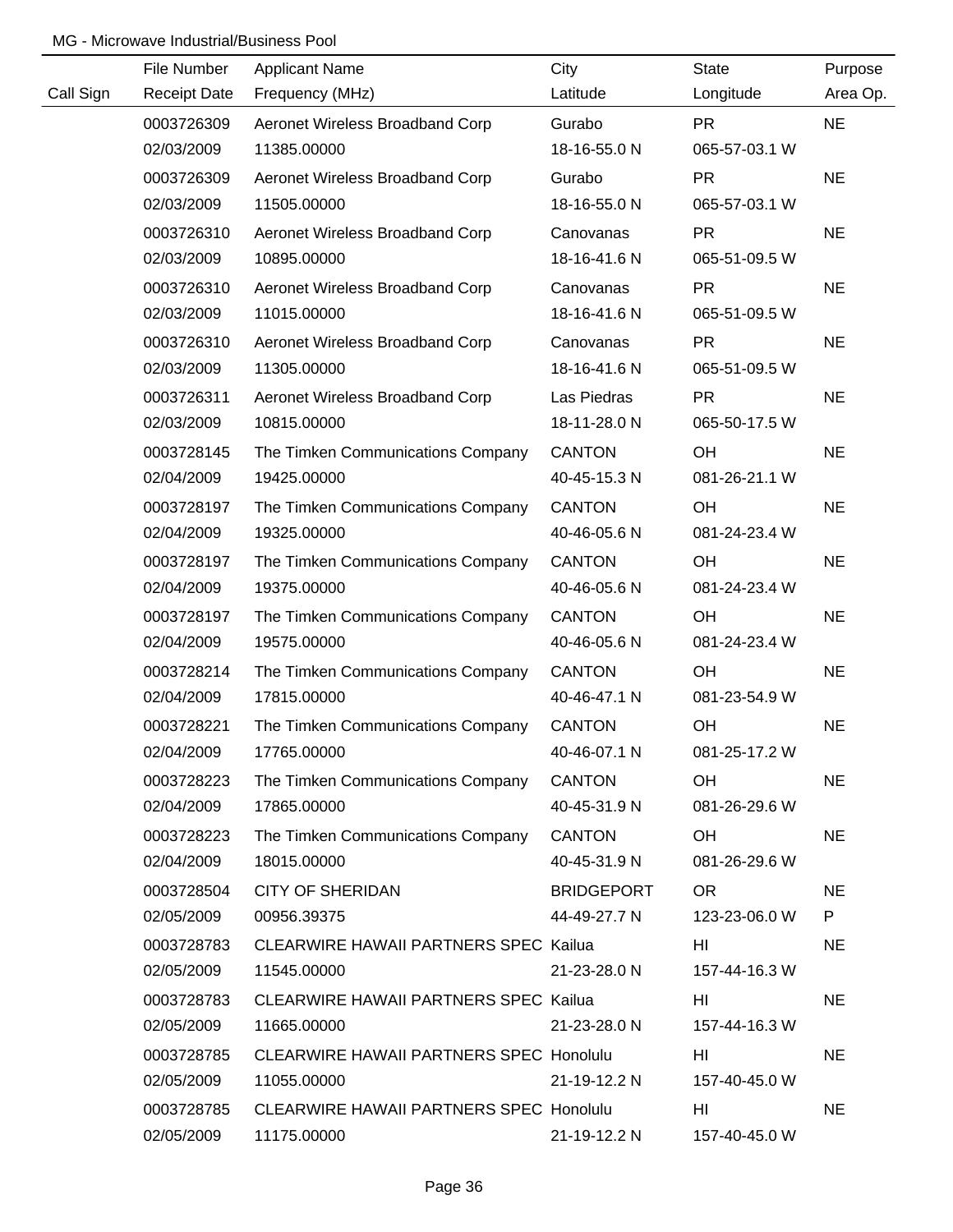|                | File Number         | <b>Applicant Name</b>                           | City         | <b>State</b>  | Purpose   |
|----------------|---------------------|-------------------------------------------------|--------------|---------------|-----------|
| Call Sign      | <b>Receipt Date</b> | Frequency (MHz)                                 | Latitude     | Longitude     | Area Op.  |
|                | 0003728785          | <b>CLEARWIRE HAWAII PARTNERS SPEC Honolulu</b>  |              | HI            | <b>NE</b> |
|                | 02/05/2009          | 19375.00000                                     | 21-19-12.2 N | 157-40-45.0 W |           |
|                | 0003728785          | <b>CLEARWIRE HAWAII PARTNERS SPEC Honolulu</b>  |              | HI            | <b>NE</b> |
|                | 02/05/2009          | 19475.00000                                     | 21-19-12.2 N | 157-40-45.0 W |           |
|                | 0003728786          | <b>CLEARWIRE HAWAII PARTNERS SPEC Honolulu</b>  |              | HI            | <b>NE</b> |
|                | 02/05/2009          | 17815.00000                                     | 21-17-09.7 N | 157-42-20.2 W |           |
|                | 0003728786          | CLEARWIRE HAWAII PARTNERS SPEC Honolulu         |              | HI            | <b>NE</b> |
|                | 02/05/2009          | 17915.00000                                     | 21-17-09.7 N | 157-42-20.2 W |           |
|                | 0003728786          | CLEARWIRE HAWAII PARTNERS SPEC Honolulu         |              | HI            | <b>NE</b> |
|                | 02/05/2009          | 19525.00000                                     | 21-17-09.7 N | 157-42-20.2 W |           |
|                | 0003728786          | <b>CLEARWIRE HAWAII PARTNERS SPEC Honolulu</b>  |              | HI            | <b>NE</b> |
|                | 02/05/2009          | 19625.00000                                     | 21-17-09.7 N | 157-42-20.2 W |           |
|                | 0003731039          | MUSKINGUM COUNTY WATER DEPT     ZANESVILLE      |              | <b>OH</b>     | <b>NE</b> |
|                | 02/06/2009          | 00956.34375                                     | 39-56-03.9 N | 081-58-37.2 W | P         |
|                | 0003724574          | SOUTHERN ILLINOIS POWER COOPER REEVESVILLE      |              | IL.           | <b>RM</b> |
| <b>WIA548</b>  | 02/02/2009          | 02130.80000                                     | 37-20-43.1 N | 088-41-24.1 W |           |
|                | 0003724574          | SOUTHERN ILLINOIS POWER COOPER REEVESVILLE      |              | IL.           | <b>RM</b> |
| <b>WIA548</b>  | 02/02/2009          | 06550.62500                                     | 37-20-43.1 N | 088-41-24.1 W |           |
|                | 0003729153          | YOLO COUNTY FLOOD CONTROL AND WILBER SPRINGS CA |              |               | <b>RM</b> |
| WQU72          | 02/05/2009          | 02133.20000                                     | 39-03-09.6 N | 122-29-31.9 W |           |
|                | 0003729153          | YOLO COUNTY FLOOD CONTROL AND WILBER SPRINGS CA |              |               | <b>RM</b> |
| WQU72          | 02/05/2009          | 02138.80000                                     | 39-03-09.6 N | 122-29-31.9 W |           |
|                | 0003729249          | YOLO COUNTY FLOOD CONTROL AND CLEARLAKE OAKS CA |              |               | <b>RM</b> |
| WQU73          | 02/05/2009          | 02188.80000                                     | 39-04-50.6 N | 122-31-52.9 W |           |
|                | 0003722703          | Transwestern Pipeline Company, LLC              |              |               | <b>RO</b> |
| WNTU634        | 02/02/2009          |                                                 |              |               |           |
|                | 0003723121          | <b>Gulf South Pipeline Company</b>              |              |               | <b>RO</b> |
| WNEU273        | 02/02/2009          |                                                 |              |               |           |
|                | 0003723122          | <b>Gulf South Pipeline Company</b>              |              |               | <b>RO</b> |
| WNEX679        | 02/02/2009          |                                                 |              |               |           |
|                | 0003723123          | <b>Gulf South Pipeline Company</b>              |              |               | <b>RO</b> |
| WNTA670        | 02/02/2009          |                                                 |              |               |           |
|                | 0003723124          | <b>Gulf South Pipeline Company</b>              |              |               | <b>RO</b> |
| <b>WNTJ789</b> | 02/02/2009          |                                                 |              |               |           |
|                | 0003723143          | Atmos MID - TEX Division                        |              |               | <b>RO</b> |
| WNEY747        | 02/02/2009          |                                                 |              |               |           |
|                | 0003723144          | <b>OXY USA INC</b>                              |              |               | <b>RO</b> |
| WNEY783        | 02/02/2009          |                                                 |              |               |           |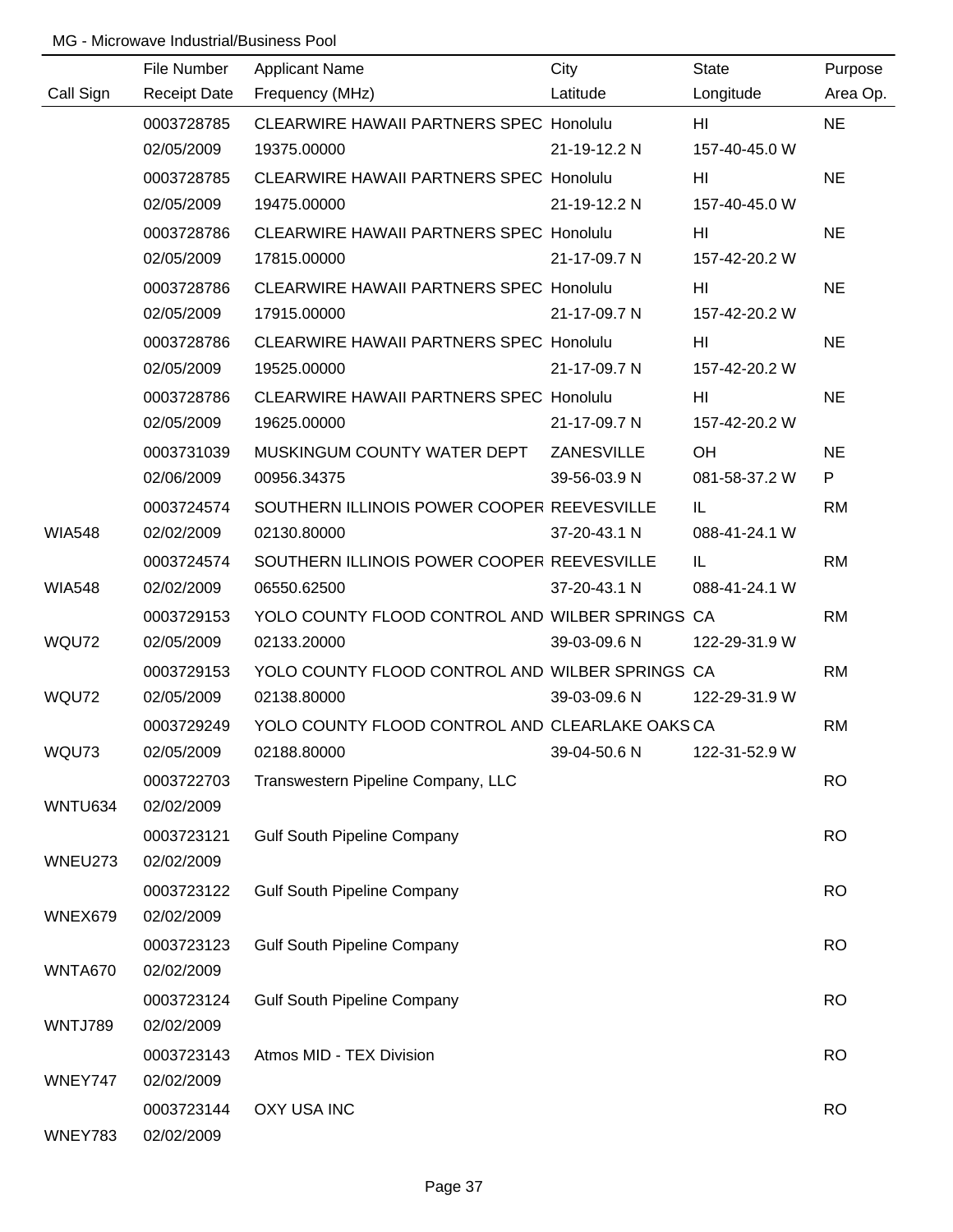|                | File Number              | <b>Applicant Name</b>         | City     | <b>State</b> | Purpose   |
|----------------|--------------------------|-------------------------------|----------|--------------|-----------|
| Call Sign      | <b>Receipt Date</b>      | Frequency (MHz)               | Latitude | Longitude    | Area Op.  |
|                | 0003723285               | WOODRUFF ELECTRIC COOPERATIVE |          |              | <b>RO</b> |
| WNEY724        | 02/02/2009               |                               |          |              |           |
|                | 0003724210               | <b>AVISTA CORPORATION</b>     |          |              | <b>RO</b> |
| <b>WNTU828</b> | 02/02/2009               |                               |          |              |           |
|                | 0003724211               | <b>AVISTA CORPORATION</b>     |          |              | <b>RO</b> |
| <b>WNTU829</b> | 02/02/2009               |                               |          |              |           |
|                | 0003724212               | <b>AVISTA CORPORATION</b>     |          |              | <b>RO</b> |
| <b>WNTU830</b> | 02/02/2009               |                               |          |              |           |
|                | 0003724213               | <b>AVISTA CORPORATION</b>     |          |              | <b>RO</b> |
| <b>WNTU831</b> | 02/02/2009               |                               |          |              |           |
|                | 0003724214               | <b>AVISTA CORPORATION</b>     |          |              | <b>RO</b> |
| <b>WNTU832</b> | 02/02/2009               |                               |          |              |           |
|                | 0003724215               | <b>AVISTA CORPORATION</b>     |          |              | <b>RO</b> |
| <b>WNTU833</b> | 02/02/2009               |                               |          |              |           |
|                | 0003724216               | <b>AVISTA CORPORATION</b>     |          |              | <b>RO</b> |
| <b>WNTU390</b> | 02/02/2009               |                               |          |              |           |
|                | 0003724217               | <b>AVISTA CORPORATION</b>     |          |              | <b>RO</b> |
| WNTU694        | 02/02/2009               |                               |          |              |           |
|                | 0003724218               | <b>AVISTA CORPORATION</b>     |          |              | <b>RO</b> |
| <b>WNTU825</b> | 02/02/2009               |                               |          |              |           |
|                | 0003724219               | <b>AVISTA CORPORATION</b>     |          |              | <b>RO</b> |
| <b>WNTU826</b> | 02/02/2009               |                               |          |              |           |
|                | 0003724220               | <b>AVISTA CORPORATION</b>     |          |              | <b>RO</b> |
| WNTU827        | 02/02/2009               |                               |          |              |           |
|                | 0003724656               | SOUTH BRUNSWICK, TOWNSHIP OF  |          |              | <b>RO</b> |
| WPOR497        | 02/03/2009               |                               |          |              |           |
| WNEX597        | 0003725107<br>02/03/2009 | FELHC, Inc.                   |          |              | <b>RO</b> |
|                | 0003725108               |                               |          |              | <b>RO</b> |
| WNEX598        | 02/03/2009               | FELHC, Inc.                   |          |              |           |
|                | 0003725109               | FELHC, Inc.                   |          |              | <b>RO</b> |
| KEO83          | 02/03/2009               |                               |          |              |           |
|                | 0003725110               | FELHC, Inc.                   |          |              | <b>RO</b> |
| KEO84          | 02/03/2009               |                               |          |              |           |
|                | 0003725111               | FELHC, Inc.                   |          |              | <b>RO</b> |
| KHX74          | 02/03/2009               |                               |          |              |           |
|                | 0003725112               | FELHC, Inc.                   |          |              | <b>RO</b> |
| <b>WAA526</b>  | 02/03/2009               |                               |          |              |           |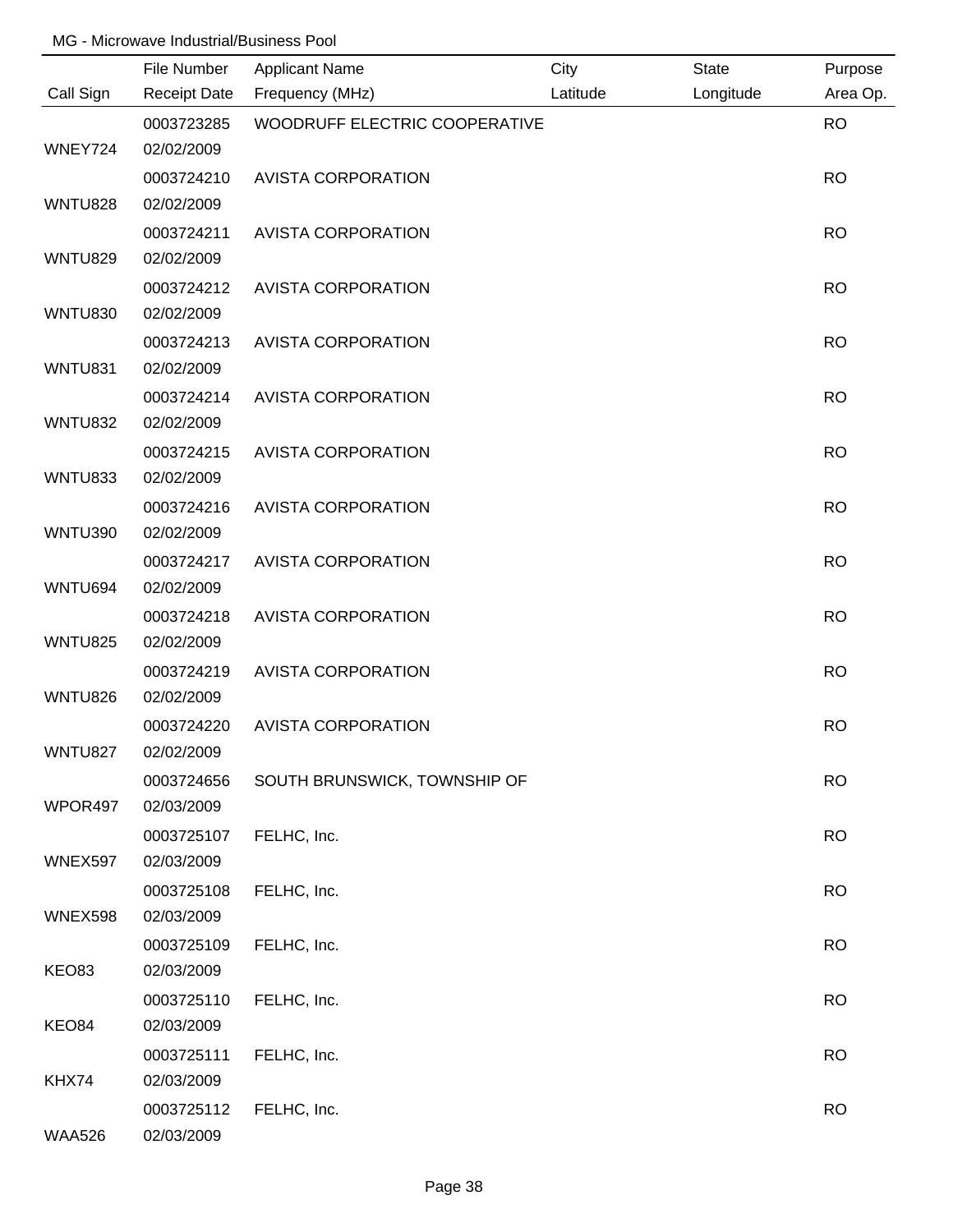|                   | File Number         | <b>Applicant Name</b>                    | City     | <b>State</b> | Purpose   |
|-------------------|---------------------|------------------------------------------|----------|--------------|-----------|
| Call Sign         | <b>Receipt Date</b> | Frequency (MHz)                          | Latitude | Longitude    | Area Op.  |
|                   | 0003725113          | FELHC, Inc.                              |          |              | <b>RO</b> |
| <b>WAV692</b>     | 02/03/2009          |                                          |          |              |           |
|                   | 0003725126          | LONG BEACH, CITY OF                      |          |              | <b>RO</b> |
| WPOT378           | 02/03/2009          |                                          |          |              |           |
|                   | 0003725160          | Panhandle Eastern Pipe Line Company, L   |          |              | <b>RO</b> |
| <b>WNEI884</b>    | 02/03/2009          |                                          |          |              |           |
|                   | 0003725161          | Panhandle Eastern Pipe Line Company, L   |          |              | <b>RO</b> |
| WNEK966           | 02/03/2009          |                                          |          |              |           |
|                   | 0003725162          | Panhandle Eastern Pipe Line Company, L   |          |              | <b>RO</b> |
| WNEV295           | 02/03/2009          |                                          |          |              |           |
|                   | 0003725163          | Panhandle Eastern Pipe Line Company, L   |          |              | <b>RO</b> |
| WNEZ476           | 02/03/2009          |                                          |          |              |           |
|                   | 0003725164          | Panhandle Eastern Pipe Line Company, L   |          |              | <b>RO</b> |
| KYK83             | 02/03/2009          |                                          |          |              |           |
|                   | 0003725338          | San Diego Gas & Electric Company         |          |              | <b>RO</b> |
| KMT <sub>23</sub> | 02/03/2009          |                                          |          |              |           |
|                   | 0003725339          | San Diego Gas & Electric Company         |          |              | <b>RO</b> |
| <b>KKV50</b>      | 02/03/2009          |                                          |          |              |           |
|                   | 0003725340          | San Diego Gas & Electric Company         |          |              | <b>RO</b> |
| KKW75             | 02/03/2009          |                                          |          |              |           |
|                   | 0003725341          | San Diego Gas & Electric Company         |          |              | <b>RO</b> |
| KKX45             | 02/03/2009          |                                          |          |              |           |
|                   | 0003725404          | SOUTHERN CALIFORNIA GAS COMPAI           |          |              | <b>RO</b> |
| <b>WAJ999</b>     | 02/03/2009          |                                          |          |              |           |
|                   | 0003725405          | SOUTHERN CALIFORNIA GAS COMPAI           |          |              | <b>RO</b> |
| <b>WAK200</b>     | 02/03/2009          |                                          |          |              |           |
|                   | 0003725406          | <b>IDAHO STATE BOARD OF EDUCATION</b>    |          |              | <b>RO</b> |
| WNTV204           | 02/03/2009          |                                          |          |              |           |
|                   | 0003726135          | <b>IDAHO POWER COMPANY</b>               |          |              | <b>RO</b> |
| WNTU618           | 02/03/2009          |                                          |          |              |           |
|                   | 0003726136          | <b>IDAHO POWER COMPANY</b>               |          |              | <b>RO</b> |
| <b>WNTV262</b>    | 02/03/2009          |                                          |          |              |           |
|                   | 0003726137          | <b>IDAHO POWER COMPANY</b>               |          |              | <b>RO</b> |
| KPB72             | 02/03/2009          |                                          |          |              |           |
|                   | 0003726196          | <b>WILLISTON BASIN INTERSTATE PIPELI</b> |          |              | <b>RO</b> |
| WPOT403           | 02/03/2009          |                                          |          |              |           |
|                   | 0003726486          | <b>EAST KENTUCKY POWER COOPERATI</b>     |          |              | <b>RO</b> |
| WNTT690           | 02/04/2009          |                                          |          |              |           |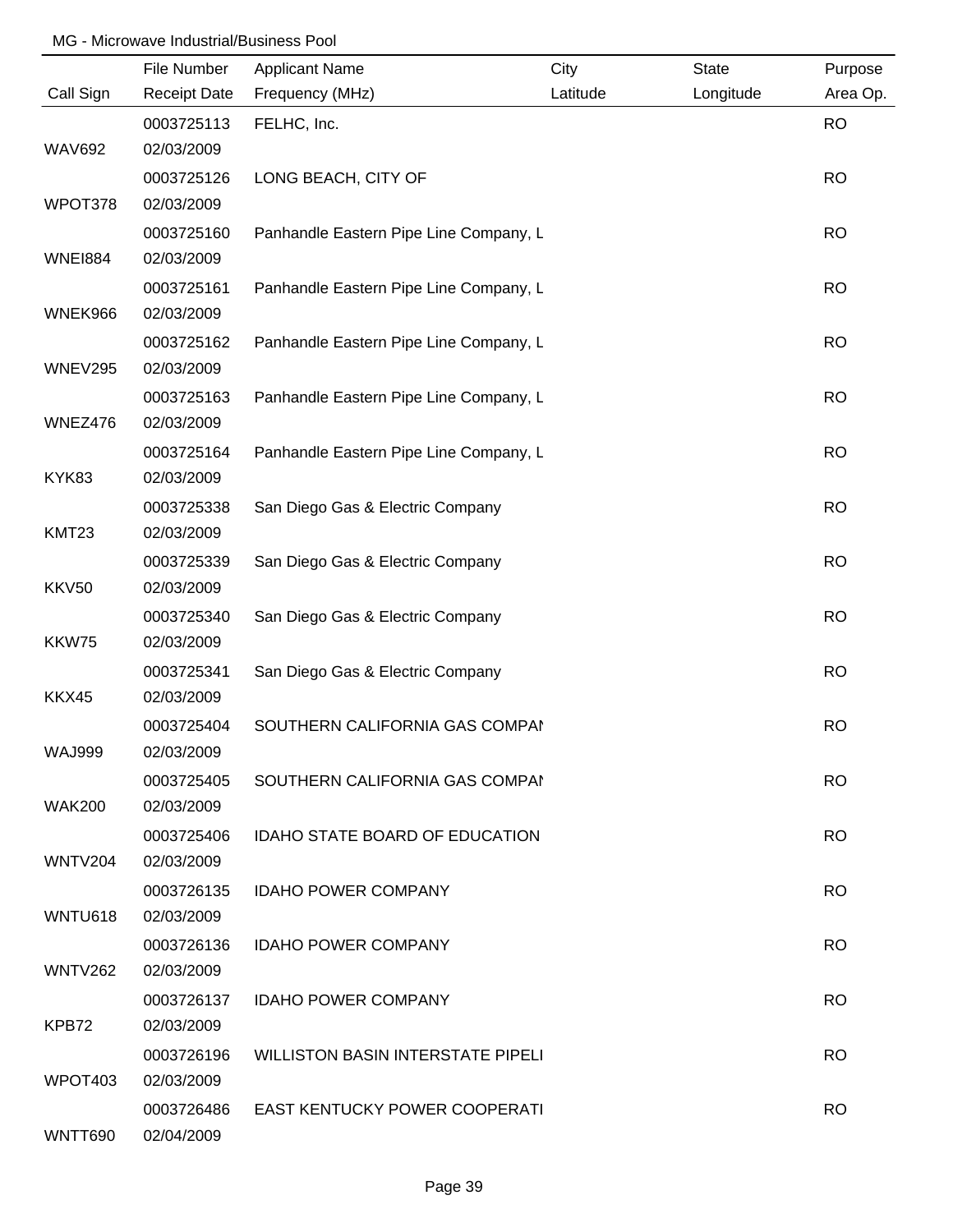|                | File Number         | <b>Applicant Name</b>                 | City     | <b>State</b> | Purpose   |
|----------------|---------------------|---------------------------------------|----------|--------------|-----------|
| Call Sign      | <b>Receipt Date</b> | Frequency (MHz)                       | Latitude | Longitude    | Area Op.  |
|                | 0003726556          | SLC PUBLIC UTILITIES                  |          |              | <b>RO</b> |
| <b>WNTV208</b> | 02/04/2009          |                                       |          |              |           |
|                | 0003726565          | Texas Gas Transmission, LLC           |          |              | <b>RO</b> |
| <b>WNTV266</b> | 02/04/2009          |                                       |          |              |           |
|                | 0003726582          | Chevron USA Inc.                      |          |              | <b>RO</b> |
| WPOR500        | 02/04/2009          |                                       |          |              |           |
|                | 0003726602          | NORTHEAST UTILITIES SERVICE COMI      |          |              | <b>RO</b> |
| <b>WNTT211</b> | 02/04/2009          |                                       |          |              |           |
|                | 0003726603          | NORTHEAST UTILITIES SERVICE COMI      |          |              | <b>RO</b> |
| KYX94          | 02/04/2009          |                                       |          |              |           |
|                | 0003726658          | <b>MARATHON OIL COMPANY</b>           |          |              | <b>RO</b> |
| WNTL746        | 02/04/2009          |                                       |          |              |           |
|                | 0003727052          | MOUNTAIN VIEW, CITY OF                |          |              | <b>RO</b> |
| WPOT526        | 02/04/2009          |                                       |          |              |           |
|                | 0003727080          | MILE HIGH INC                         |          |              | <b>RO</b> |
| WNTC249        | 02/04/2009          |                                       |          |              |           |
|                | 0003727737          | MILE HIGH INC                         |          |              | <b>RO</b> |
| <b>WNTC250</b> | 02/04/2009          |                                       |          |              |           |
|                | 0003727840          | MILE HIGH INC                         |          |              | <b>RO</b> |
| <b>WNTC251</b> | 02/04/2009          |                                       |          |              |           |
|                | 0003727900          | <b>COMMUNITY MEDICAL CENTER</b>       |          |              | <b>RO</b> |
| WNEX463        | 02/04/2009          |                                       |          |              |           |
|                | 0003728238          | Union Electric Membership Corporation |          |              | <b>RO</b> |
| WPOS442        | 02/04/2009          |                                       |          |              |           |
|                | 0003728239          | Union Electric Membership Corporation |          |              | <b>RO</b> |
| WPOS443        | 02/04/2009          |                                       |          |              |           |
|                | 0003728322          | REGENTS OF THE UNIVERSITY OF CAI      |          |              | <b>RO</b> |
| WNTT997        | 02/04/2009          |                                       |          |              |           |
|                | 0003728323          | REGENTS OF THE UNIVERSITY OF CAI      |          |              | <b>RO</b> |
| WNTT998        | 02/04/2009          |                                       |          |              |           |
|                | 0003728324          | REGENTS OF THE UNIVERSITY OF CAI      |          |              | <b>RO</b> |
| WNTT999        | 02/04/2009          |                                       |          |              |           |
|                | 0003728372          | SAINT GEORGE, CITY OF                 |          |              | <b>RO</b> |
| WPOS695        | 02/04/2009          |                                       |          |              |           |
|                | 0003728374          | SAINT GEORGE, CITY OF                 |          |              | <b>RO</b> |
| WPOS696        | 02/04/2009          |                                       |          |              |           |
|                | 0003728507          | PALMETTO ELECTRIC COOPERATIVE         |          |              | <b>RO</b> |
| WNTU772        | 02/05/2009          |                                       |          |              |           |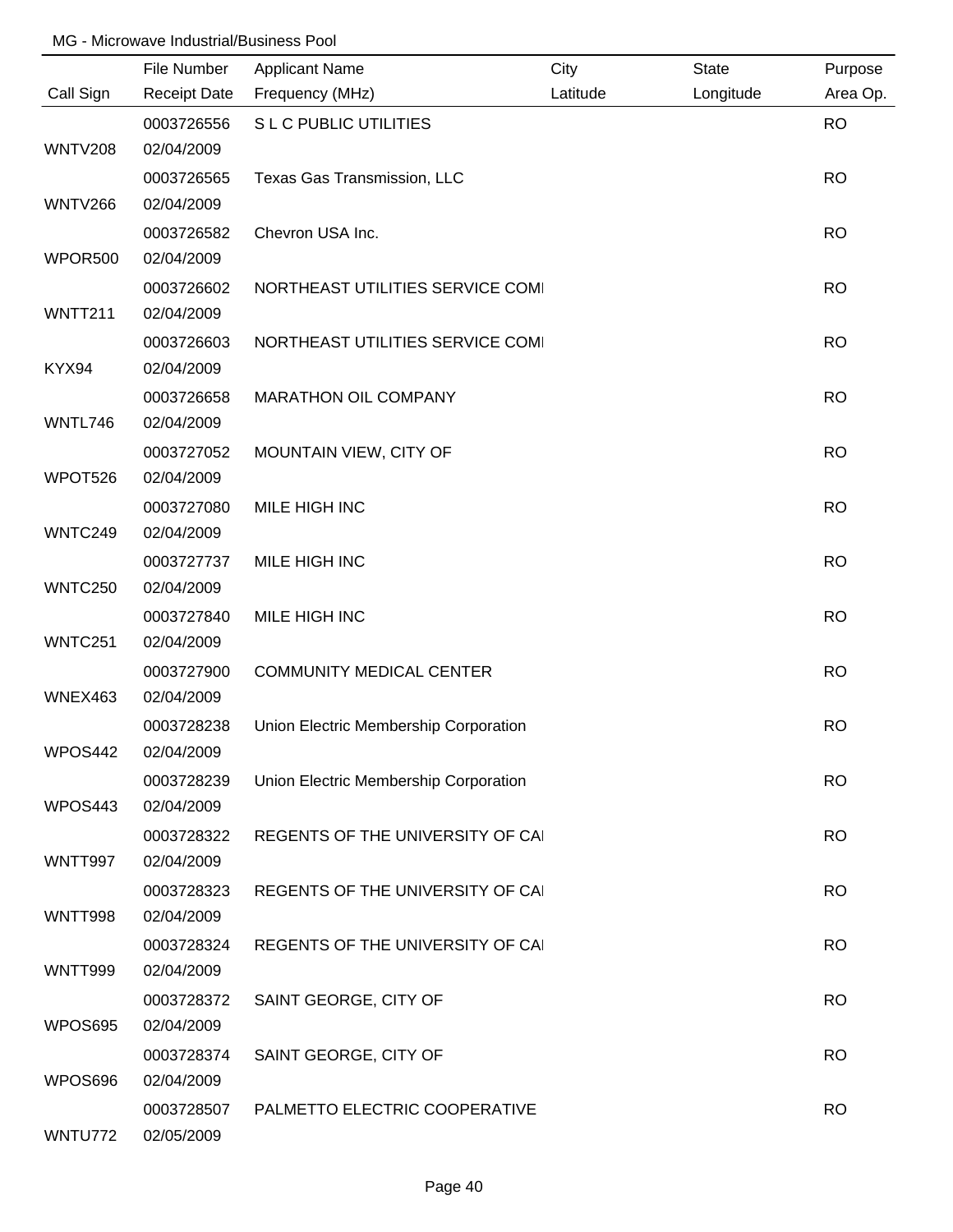|                | File Number         | <b>Applicant Name</b>                     | City     | <b>State</b> | Purpose   |
|----------------|---------------------|-------------------------------------------|----------|--------------|-----------|
| Call Sign      | <b>Receipt Date</b> | Frequency (MHz)                           | Latitude | Longitude    | Area Op.  |
|                | 0003728586          | MEMPHIS, CITY OF                          |          |              | <b>RO</b> |
| WPJC760        | 02/05/2009          |                                           |          |              |           |
|                | 0003728661          | DETROIT EDISON COMPANY                    |          |              | <b>RO</b> |
| <b>WNTS957</b> | 02/05/2009          |                                           |          |              |           |
|                | 0003728662          | DETROIT EDISON COMPANY                    |          |              | <b>RO</b> |
| <b>WNTS958</b> | 02/05/2009          |                                           |          |              |           |
|                | 0003728663          | DETROIT EDISON COMPANY                    |          |              | <b>RO</b> |
| <b>WNTS959</b> | 02/05/2009          |                                           |          |              |           |
|                | 0003728664          | DETROIT EDISON COMPANY                    |          |              | <b>RO</b> |
| <b>WNTS960</b> | 02/05/2009          |                                           |          |              |           |
|                | 0003728665          | DETROIT EDISON COMPANY                    |          |              | <b>RO</b> |
| <b>WNTS961</b> | 02/05/2009          |                                           |          |              |           |
|                | 0003728666          | DETROIT EDISON COMPANY                    |          |              | <b>RO</b> |
| <b>WNTS963</b> | 02/05/2009          |                                           |          |              |           |
|                | 0003728667          | Detroit Edison Company                    |          |              | <b>RO</b> |
| <b>WNTS956</b> | 02/05/2009          |                                           |          |              |           |
|                | 0003728668          | Detroit Edison Company                    |          |              | <b>RO</b> |
| <b>WNTS962</b> | 02/05/2009          |                                           |          |              |           |
|                | 0003728669          | Detroit Edison Company                    |          |              | <b>RO</b> |
| KBR90          | 02/05/2009          |                                           |          |              |           |
|                | 0003728670          | Detroit Edison Company                    |          |              | <b>RO</b> |
| KQK88          | 02/05/2009          |                                           |          |              |           |
|                | 0003728826          | Algonquin Gas Transmission, LLC           |          |              | <b>RO</b> |
| WNTU391        | 02/05/2009          |                                           |          |              |           |
|                | 0003728827          | Algonquin Gas Transmission, LLC           |          |              | <b>RO</b> |
| KWB52          | 02/05/2009          |                                           |          |              |           |
|                | 0003728847          | TEXAS EASTERN COMMUNICATIONS I            |          |              | <b>RO</b> |
| <b>WNEV980</b> | 02/05/2009          |                                           |          |              |           |
|                | 0003728913          | <b>Enterprise Products Operating, LLC</b> |          |              | <b>RO</b> |
| WNEK333        | 02/05/2009          |                                           |          |              |           |
|                | 0003728914          | <b>Enterprise Products Operating, LLC</b> |          |              | <b>RO</b> |
| WNEK334        | 02/05/2009          |                                           |          |              |           |
|                | 0003728915          | <b>Enterprise Products Operating, LLC</b> |          |              | <b>RO</b> |
| <b>WNES669</b> | 02/05/2009          |                                           |          |              |           |
|                | 0003728916          | <b>Enterprise Products Operating, LLC</b> |          |              | <b>RO</b> |
| WNES670        | 02/05/2009          |                                           |          |              |           |
|                | 0003728917          | <b>Enterprise Products Operating, LLC</b> |          |              | <b>RO</b> |
| WNEU972        | 02/05/2009          |                                           |          |              |           |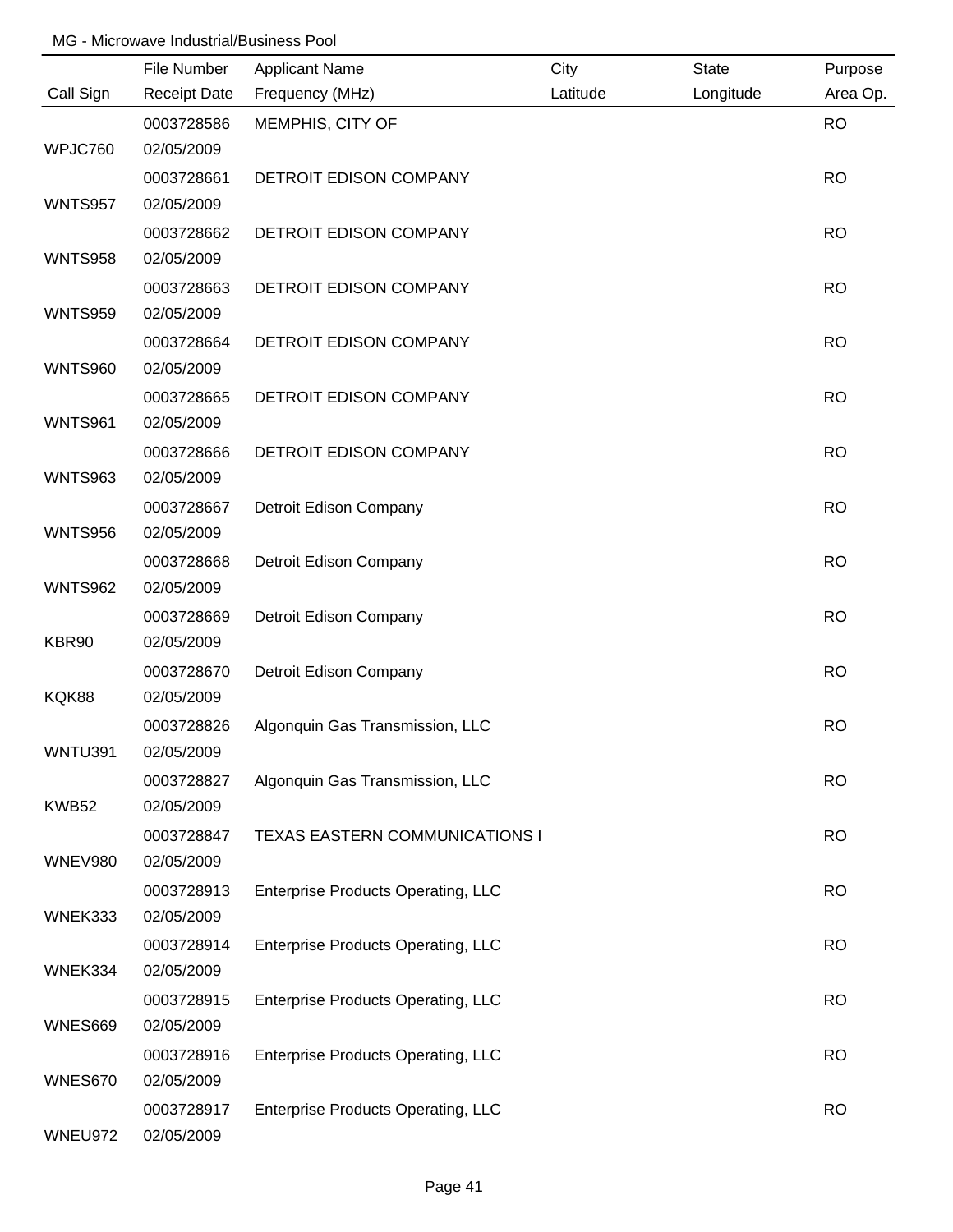|                | File Number         | <b>Applicant Name</b>                     | City     | <b>State</b> | Purpose   |
|----------------|---------------------|-------------------------------------------|----------|--------------|-----------|
| Call Sign      | <b>Receipt Date</b> | Frequency (MHz)                           | Latitude | Longitude    | Area Op.  |
|                | 0003728918          | <b>Enterprise Products Operating, LLC</b> |          |              | <b>RO</b> |
| WNEU973        | 02/05/2009          |                                           |          |              |           |
|                | 0003728919          | <b>Enterprise Products Operating, LLC</b> |          |              | <b>RO</b> |
| WNTL345        | 02/05/2009          |                                           |          |              |           |
|                | 0003728920          | <b>Enterprise Products Operating, LLC</b> |          |              | <b>RO</b> |
| WNTR636        | 02/05/2009          |                                           |          |              |           |
|                | 0003728921          | <b>Enterprise Products Operating, LLC</b> |          |              | <b>RO</b> |
| WOP56          | 02/05/2009          |                                           |          |              |           |
|                | 0003728922          | <b>Enterprise Products Operating, LLC</b> |          |              | <b>RO</b> |
| WNEE896        | 02/05/2009          |                                           |          |              |           |
|                | 0003729049          | <b>BURBANK, CITY OF</b>                   |          |              | <b>RO</b> |
| WPOT369        | 02/05/2009          |                                           |          |              |           |
|                | 0003729135          | FRAZER MEMORIAL UNITED METHODI            |          |              | <b>RO</b> |
| <b>WNTU549</b> | 02/05/2009          |                                           |          |              |           |
|                | 0003729140          | Interstate Power and Light Company        |          |              | <b>RO</b> |
| WPOR889        | 02/05/2009          |                                           |          |              |           |
|                | 0003729141          | Interstate Power and Light Company        |          |              | <b>RO</b> |
| WQW44          | 02/05/2009          |                                           |          |              |           |
|                | 0003729142          | Interstate Power and Light Company        |          |              | <b>RO</b> |
| <b>WEH739</b>  | 02/05/2009          |                                           |          |              |           |
|                | 0003729143          | Interstate Power and Light Company        |          |              | <b>RO</b> |
| WNEW976        | 02/05/2009          |                                           |          |              |           |
|                | 0003730232          | SEARLES VALLEY MINERALS, INC.             |          |              | <b>RO</b> |
| <b>WNTU380</b> | 02/05/2009          |                                           |          |              |           |
|                | 0003730908          | LINCOLN BROADCASTING COMPANY              |          |              | <b>RO</b> |
| <b>WNES855</b> | 02/06/2009          |                                           |          |              |           |
|                | 0003731001          | METROPOLITAN GOVERNMENT OF NA             |          |              | <b>RO</b> |
| WPOR457        | 02/06/2009          |                                           |          |              |           |
|                | 0003731002          | METROPOLITAN GOVERNMENT OF NA             |          |              | <b>RO</b> |
| WPOR458        | 02/06/2009          |                                           |          |              |           |
|                | 0003731003          | METROPOLITAN GOVERNMENT OF NA             |          |              | <b>RO</b> |
| WPOR459        | 02/06/2009          |                                           |          |              |           |
|                | 0003731004          | METROPOLITAN GOVERNMENT OF NA             |          |              | <b>RO</b> |
| WPOR460        | 02/06/2009          |                                           |          |              |           |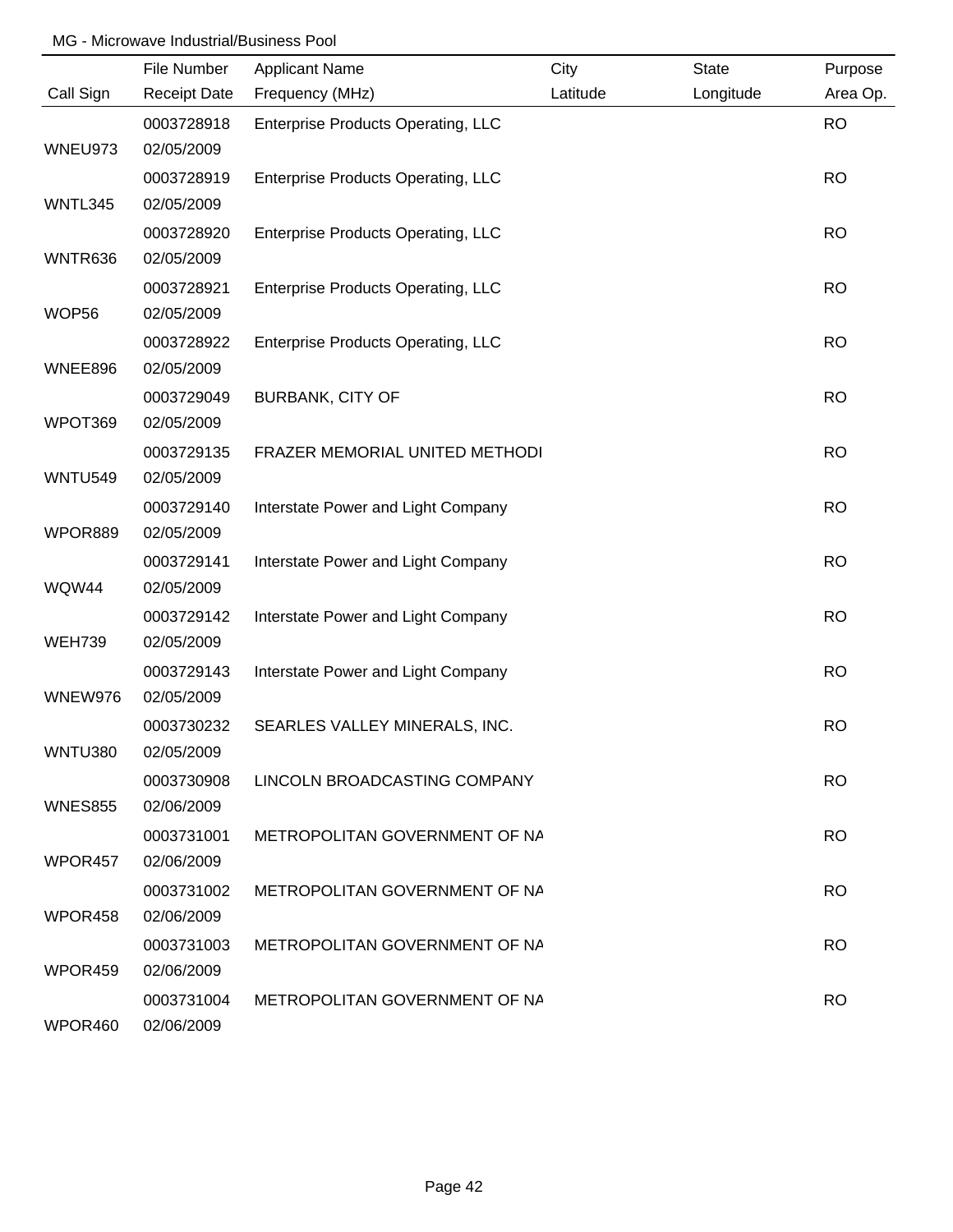#### NN - 3650-3700 MHz

|           | File Number         | <b>Applicant Name</b>                         | City     | <b>State</b> | Purpose   |
|-----------|---------------------|-----------------------------------------------|----------|--------------|-----------|
| Call Sign | <b>Receipt Date</b> | Frequency (MHz)                               | Latitude | Longitude    | Area Op.  |
|           | 0003722628          | WINNEBAGO COOPERATIVE TELECON                 |          |              | <b>NE</b> |
|           | 02/02/2009          | 03650.00000 - 03700.00000                     |          |              |           |
|           | 0003722750          | MURPHY, THOMAS H                              |          |              | <b>NE</b> |
| WQJX413   | 02/02/2009          | 03650.00000 - 03700.00000                     |          |              |           |
|           | 0003722805          | <b>Kellin Communications</b>                  |          |              | <b>NE</b> |
| WQJX418   | 02/02/2009          | 03650.00000 - 03700.00000                     |          |              |           |
|           | 0003723130          | Civitium, LLC.                                |          |              | <b>NE</b> |
| WQJX437   | 02/02/2009          | 03650.00000 - 03700.00000                     |          |              |           |
|           | 0003723519          | Harrison, Mark E                              |          |              | <b>NE</b> |
| WQJX441   | 02/02/2009          | 03650.00000 - 03700.00000                     |          |              |           |
|           | 0003724354          | JLD Tech Services, Inc                        |          |              | <b>NE</b> |
|           | 02/02/2009          | 03650.00000 - 03700.00000                     |          |              |           |
|           | 0003724368          | <b>RF Consulting Services Inc</b>             |          |              | <b>NE</b> |
| WQJX447   | 02/02/2009          | 03650.00000 - 03700.00000                     |          |              |           |
|           | 0003724407          | PURE FOOD GROCERY COMPANY                     |          |              | <b>NE</b> |
|           | 02/02/2009          | 03650.00000 - 03700.00000                     |          |              |           |
|           | 0003725251          | Florida Mobile Telecom, Inc.                  |          |              | <b>NE</b> |
| WQJX579   | 02/03/2009          | 03650.00000 - 03700.00000                     |          |              |           |
|           | 0003725655          | Clermont County, Ohio                         |          |              | <b>NE</b> |
| WQJX578   | 02/03/2009          | 03650.00000 - 03700.00000                     |          |              |           |
|           | 0003726292          | Cascade Link LLC                              |          |              | <b>NE</b> |
|           | 02/03/2009          | 03650.00000 - 03700.00000                     |          |              |           |
|           | 0003727870          | LT-WR, LLC                                    |          |              | <b>NE</b> |
| WQJX664   | 02/04/2009          | 03650.00000 - 03700.00000                     |          |              |           |
|           | 0003727890          | <b>Woolstock Mutual Telephone Association</b> |          |              | <b>NE</b> |
|           | 02/04/2009          | 03650.00000 - 03700.00000                     |          |              |           |
|           | 0003728099          | Minnesota Valley Communications, Inc          |          |              | <b>NE</b> |
|           | 02/04/2009          | 03650.00000 - 03700.00000                     |          |              |           |
|           | 0003728135          | Northern Telephone and Data                   |          |              | <b>NE</b> |
|           | 02/04/2009          | 03650.00000 - 03700.00000                     |          |              |           |
|           | 0003728328          | City of Corona Department of Water and F      |          |              | <b>NE</b> |
| WQJX671   | 02/04/2009          | 03650.00000 - 03700.00000                     |          |              |           |
|           | 0003728337          | America Internet & Communications INC         |          |              | <b>NE</b> |
| WQJX672   | 02/04/2009          | 03650.00000 - 03700.00000                     |          |              |           |
|           | 0003728466          | <b>Emmix Communicaions Inc</b>                |          |              | <b>NE</b> |
|           | 02/05/2009          | 03650.00000 - 03700.00000                     |          |              |           |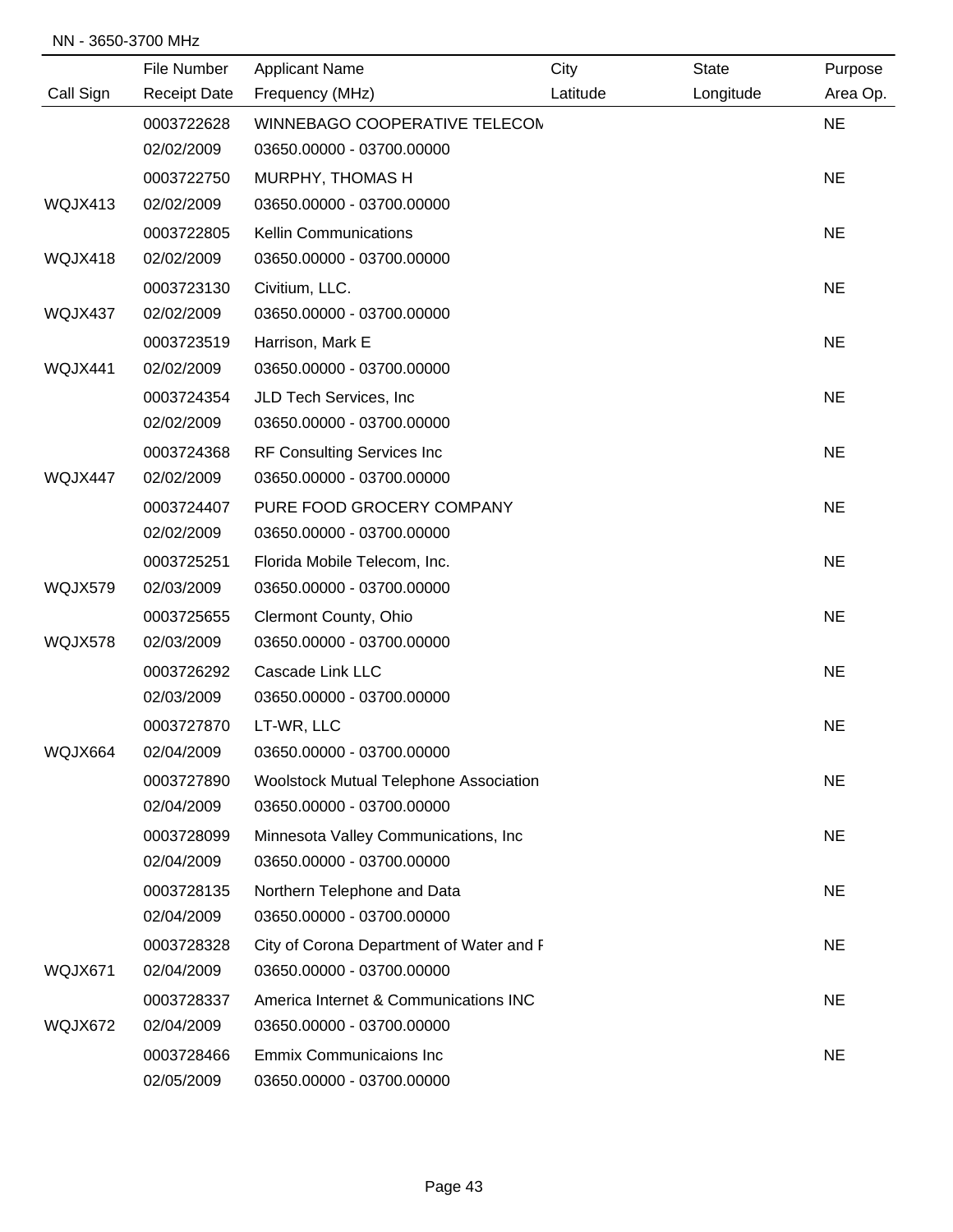NN - 3650-3700 MHz

|           | File Number  | <b>Applicant Name</b>     | City     | State     | Purpose  |
|-----------|--------------|---------------------------|----------|-----------|----------|
| Call Sign | Receipt Date | Frequency (MHz)           | Latitude | Longitude | Area Op. |
|           | 0003728829   | Todd E. Snyder LLC        |          |           | NE.      |
|           | 02/05/2009   | 03650.00000 - 03700.00000 |          |           |          |

# RP - Broadcast Auxiliary Remote Pickup

|               | File Number         | <b>Applicant Name</b>                     | City             | <b>State</b>  | Purpose   |
|---------------|---------------------|-------------------------------------------|------------------|---------------|-----------|
| Call Sign     | <b>Receipt Date</b> | Frequency (MHz)                           | Latitude         | Longitude     | Area Op.  |
|               | 0003658492          | MEREDITH COMMUNICATIONS L.C.              |                  |               | AM        |
|               | 02/03/2009          | 00170.15000                               |                  |               | A         |
|               | 0003658492          | MEREDITH COMMUNICATIONS L.C.              | <b>ANITA</b>     | IA            | AM        |
|               | 02/03/2009          | 00450.45313                               | 41-26-07.0 N     | 094-50-01.0 W |           |
|               | 0003729160          | MIDWEST TELEVISION, INC.                  | <b>SAN DIEGO</b> | CA            | MD        |
| <b>KMK258</b> | 02/05/2009          | 00161.64000                               | 32-41-48.9 N     | 116-56-09.1 W |           |
|               | 0003729160          | MIDWEST TELEVISION, INC.                  | <b>SAN DIEGO</b> | CA            | <b>MD</b> |
| <b>KMK258</b> | 02/05/2009          | 00161.67000                               | 32-41-48.9 N     | 116-56-09.1 W |           |
|               | 0003729556          | MIDWEST TELEVISION, INC.                  | <b>SAN DIEGO</b> | CA            | <b>MD</b> |
| <b>KEH335</b> | 02/05/2009          | 00450.33750                               | 32-41-48.9 N     | 116-56-09.1 W |           |
|               | 0003729728          | MIDWEST TELEVISION, INC.                  | San Diego        | CA            | <b>MD</b> |
| WPZB944       | 02/05/2009          | 00450.26250                               | 32-41-48.9 N     | 116-56-09.1 W |           |
|               | 0003729728          | MIDWEST TELEVISION, INC.                  | San Diego        | CA            | <b>MD</b> |
| WPZB944       | 02/05/2009          | 00450.33750                               | 32-41-48.9 N     | 116-56-09.1 W |           |
|               | 0003729728          | MIDWEST TELEVISION, INC.                  | San Diego        | CA            | <b>MD</b> |
| WPZB944       | 02/05/2009          | 00450.41250                               | 32-41-48.9 N     | 116-56-09.1 W |           |
|               | 0003729728          | MIDWEST TELEVISION, INC.                  | San Diego        | CA            | <b>MD</b> |
| WPZB944       | 02/05/2009          | 00450.76250                               | 32-41-48.9 N     | 116-56-09.1 W |           |
|               | 0003729728          | MIDWEST TELEVISION, INC.                  | San Diego        | CA            | <b>MD</b> |
| WPZB944       | 02/05/2009          | 00455.26250                               | 32-41-48.9 N     | 116-56-09.1 W |           |
|               | 0003729728          | MIDWEST TELEVISION, INC.                  | San Diego        | CA            | MD        |
| WPZB944       | 02/05/2009          | 00455.33750                               | 32-41-48.9 N     | 116-56-09.1 W |           |
|               | 0003729728          | MIDWEST TELEVISION, INC.                  | San Diego        | CA            | <b>MD</b> |
| WPZB944       | 02/05/2009          | 00455.41250                               | 32-41-48.9 N     | 116-56-09.1 W |           |
|               | 0003729728          | MIDWEST TELEVISION, INC.                  | San Diego        | CA            | MD        |
| WPZB944       | 02/05/2009          | 00455.76250                               | 32-41-48.9 N     | 116-56-09.1 W |           |
|               | 0003724260          | SAGA COMMUNICATIONS OF SOUTH I Mt. Vernon |                  | <b>SD</b>     | <b>NE</b> |
|               | 02/02/2009          | 00450.98438                               | 43-44-16.2 N     | 098-14-40.2 W |           |
|               | 0003724260          | SAGA COMMUNICATIONS OF SOUTH I Mt. Vernon |                  | <b>SD</b>     | <b>NE</b> |
|               | 02/02/2009          | 00455.98438                               | 43-44-16.2 N     | 098-14-40.2 W |           |
|               | 0003724342          | SAGA COMMUNICATIONS OF SOUTH I PLANKINTON |                  | <b>SD</b>     | <b>NE</b> |
|               | 02/02/2009          | 00450.02188                               | 43-45-33.0 N     | 098-24-45.0 W |           |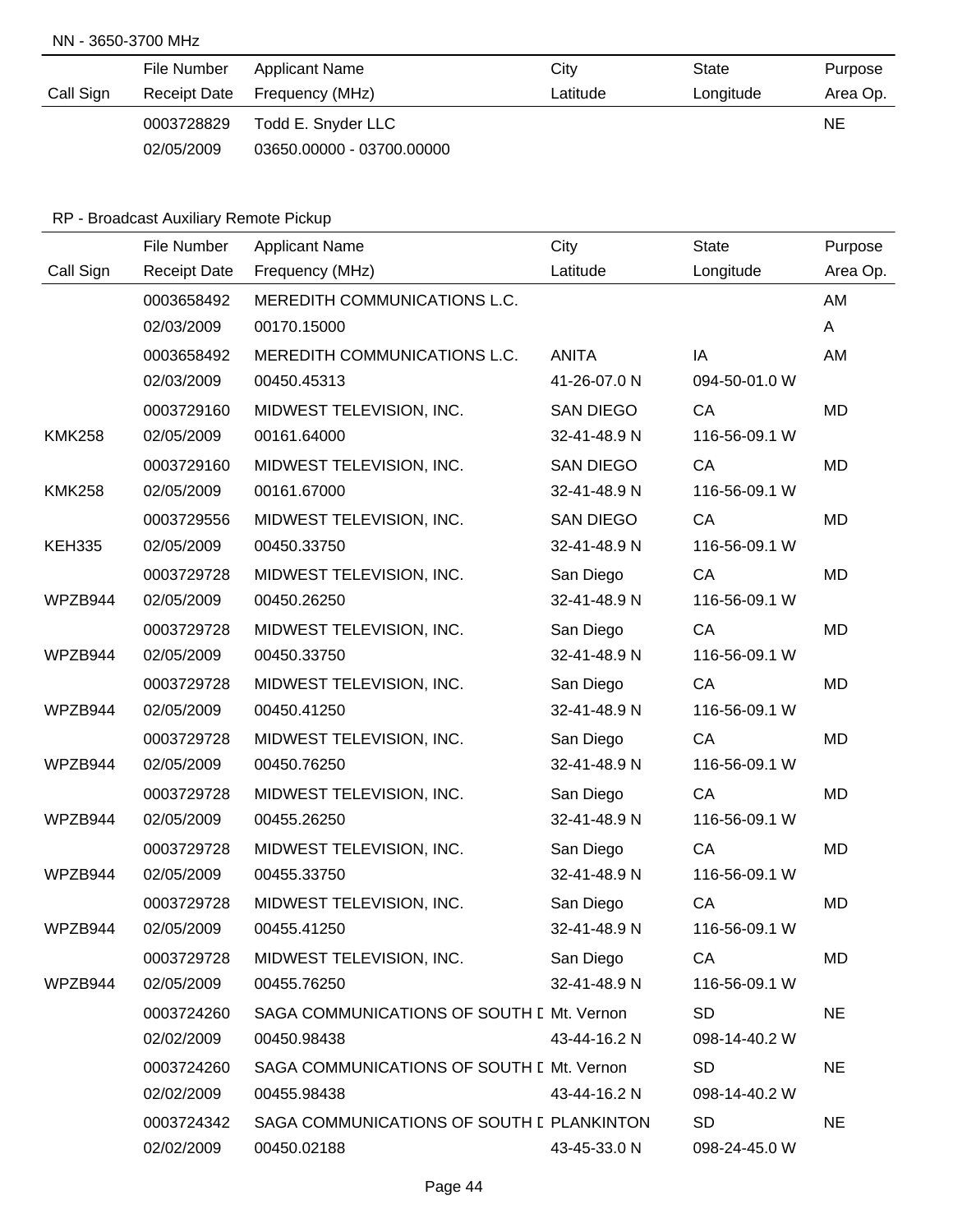# RP - Broadcast Auxiliary Remote Pickup

|           | File Number  | Applicant Name                            | City         | State         | Purpose  |
|-----------|--------------|-------------------------------------------|--------------|---------------|----------|
| Call Sign | Receipt Date | Frequency (MHz)                           | Latitude     | Longitude     | Area Op. |
|           | 0003724342   | SAGA COMMUNICATIONS OF SOUTH I PLANKINTON |              | SD            | NE       |
|           | 02/02/2009   | 00455.02188                               | 43-45-33.0 N | 098-24-45.0 W |          |

# TI - TV Intercity Relay

|                     | File Number         | <b>Applicant Name</b>            | City               | <b>State</b>  | Purpose  |
|---------------------|---------------------|----------------------------------|--------------------|---------------|----------|
| Call Sign           | <b>Receipt Date</b> | Frequency (MHz)                  | Latitude           | Longitude     | Area Op. |
|                     | 0003672006          | CBS TELEVISION STATIONS INC.     | <b>SWEET WATER</b> | FL.           | AM       |
| WPNH <sub>501</sub> | 02/03/2009          | 02059.00000 - 02076.00000        | 25-45-36.9 N       | 080-47-49.0 W |          |
|                     | 0003672006          | CBS TELEVISION STATIONS INC.     | <b>SWEET WATER</b> | FL            | AM       |
| WPNH <sub>501</sub> | 02/03/2009          | 02073.50000 - 02085.50000        | 25-45-36.9 N       | 080-47-49.0 W |          |
|                     | 0003723497          | FLINT LICENSE SUBSIDIARY CORP.   | <b>SAGINAW</b>     | MI            | MD       |
| WLJ676              | 02/02/2009          | 02049.50000 - 02061.50000        | 43-26-15.7 N       | 083-59-01.9 W |          |
|                     | 0003727807          | HOAK MEDIA OF DAKOTA LICENSE, LL | <b>DICKINSON</b>   | <b>ND</b>     | MD       |
| <b>WGH995</b>       | 02/04/2009          | 06925.00000 - 06950.00000        | 46-54-19.0 N       | 102-47-03.6 W |          |
|                     | 0003727844          | HOAK MEDIA OF DAKOTA LICENSE, LL | <b>WILLISTON</b>   | <b>ND</b>     | MD       |
| <b>WHS235</b>       | 02/04/2009          | 06950.00000 - 06975.00000        | 48-09-00.0 N       | 103-37-14.7 W |          |
|                     | 0003729990          | MIDWEST TELEVISION, INC.         | <b>SAN DIEGO</b>   | CA            | MD       |
| <b>WBK251</b>       | 02/05/2009          | 13050.00000 - 13075.00000        | 32-41-48.9 N       | 116-56-09.1 W |          |
|                     | 0003726563          | SAINTE SEPULVEDA, INC.           | Scotia             | CA            | NE.      |
|                     | 02/04/2009          | 06875.00000 - 06900.00000        | 40-25-23.4 N       | 124-06-21.1 W |          |

## TP - TV Pickup

|           | File Number         | <b>Applicant Name</b>       | City         | <b>State</b>  | Purpose      |
|-----------|---------------------|-----------------------------|--------------|---------------|--------------|
| Call Sign | <b>Receipt Date</b> | Frequency (MHz)             | Latitude     | Longitude     | Area Op.     |
|           | 0003653140          | <b>MEREDITH CORPORATION</b> | Flint        | MI            | AM           |
| KW6014    | 02/02/2009          | 01999.00000                 | 43-01-16.2 N | 083-42-20.0 W | $\mathsf{P}$ |
|           | 0003653140          | <b>MEREDITH CORPORATION</b> | Flint        | MI            | AM           |
| KW6014    | 02/02/2009          | 02016.50000                 | 43-01-16.2 N | 083-42-20.0 W | $\mathsf{P}$ |
|           | 0003653140          | <b>MEREDITH CORPORATION</b> | Flint        | MI            | AM           |
| KW6014    | 02/02/2009          | 02031.50000                 | 43-01-16.2 N | 083-42-20.0 W | P            |
|           | 0003653140          | <b>MEREDITH CORPORATION</b> | Flint        | MI            | AM           |
| KW6014    | 02/02/2009          | 02033.50000                 | 43-01-16.2 N | 083-42-20.0 W | $\mathsf{P}$ |
|           | 0003653140          | <b>MEREDITH CORPORATION</b> | Flint        | MI            | AM           |
| KW6014    | 02/02/2009          | 02043.50000                 | 43-01-16.2 N | 083-42-20.0 W | P            |
|           | 0003653140          | <b>MEREDITH CORPORATION</b> | Flint        | MI            | AM           |
| KW6014    | 02/02/2009          | 02050.50000                 | 43-01-16.2 N | 083-42-20.0 W | P            |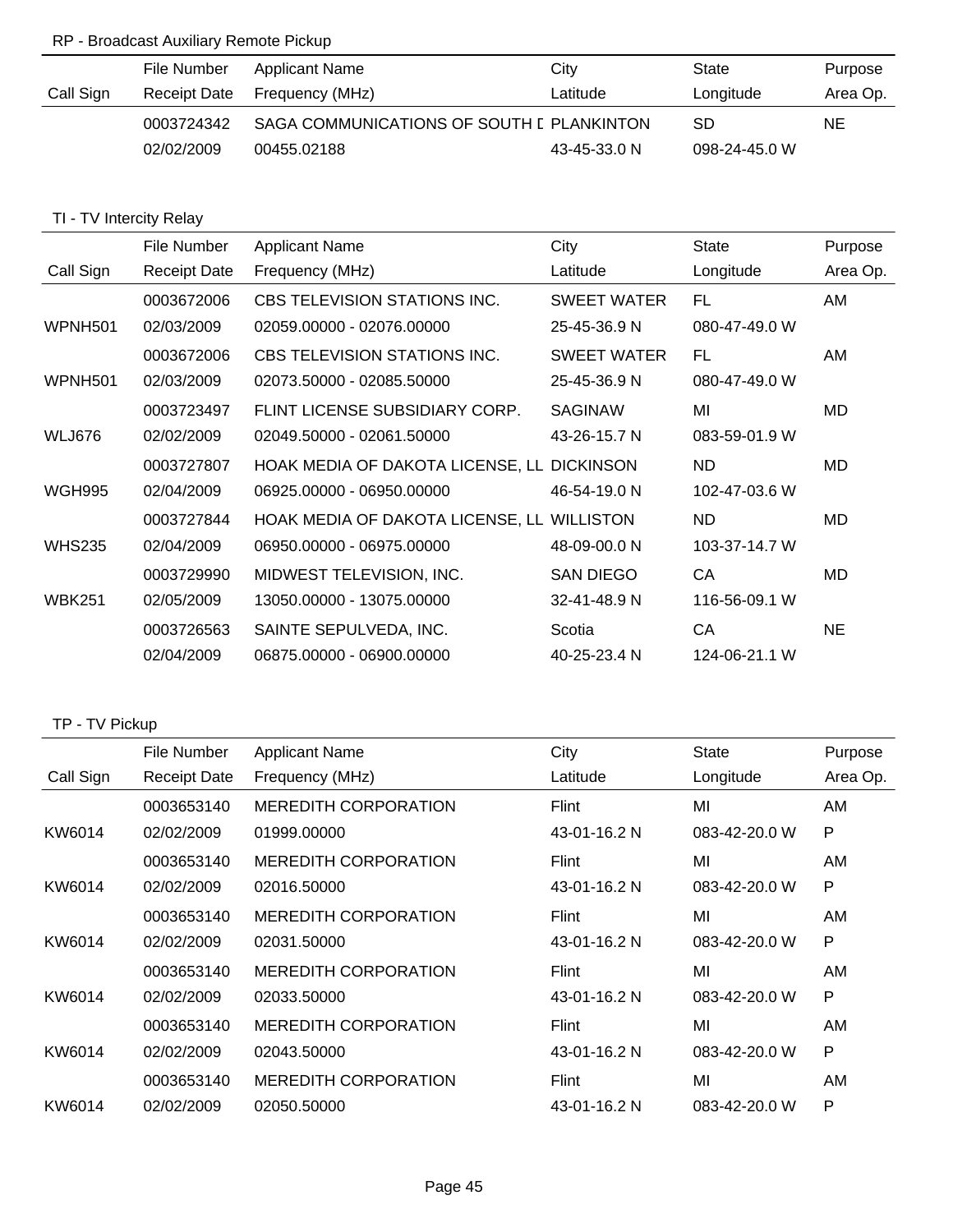|           | File Number         | <b>Applicant Name</b>       | City              | State         | Purpose   |
|-----------|---------------------|-----------------------------|-------------------|---------------|-----------|
| Call Sign | <b>Receipt Date</b> | Frequency (MHz)             | Latitude          | Longitude     | Area Op.  |
|           | 0003653140          | <b>MEREDITH CORPORATION</b> | Flint             | MI            | AM        |
| KW6014    | 02/02/2009          | 02055.50000                 | 43-01-16.2 N      | 083-42-20.0 W | P         |
|           | 0003653140          | <b>MEREDITH CORPORATION</b> | Flint             | MI            | AM        |
| KW6014    | 02/02/2009          | 02067.50000                 | 43-01-16.2 N      | 083-42-20.0 W | P         |
|           | 0003653140          | <b>MEREDITH CORPORATION</b> | Flint             | MI            | AM        |
| KW6014    | 02/02/2009          | 02079.50000                 | 43-01-16.2 N      | 083-42-20.0 W | P         |
|           | 0003653140          | <b>MEREDITH CORPORATION</b> | Flint             | MI            | AM        |
| KW6014    | 02/02/2009          | 02084.50000                 | 43-01-16.2 N      | 083-42-20.0 W | P         |
|           | 0003653140          | <b>MEREDITH CORPORATION</b> | Flint             | MI            | AM        |
| KW6014    | 02/02/2009          | 02091.50000                 | 43-01-16.2 N      | 083-42-20.0 W | P         |
|           | 0003653140          | <b>MEREDITH CORPORATION</b> | Flint             | MI            | AM        |
| KW6014    | 02/02/2009          | 02101.50000                 | 43-01-16.2 N      | 083-42-20.0 W | P         |
|           | 0003653140          | <b>MEREDITH CORPORATION</b> | Flint             | MI            | AM        |
| KW6014    | 02/02/2009          | 02103.50000                 | 43-01-16.2 N      | 083-42-20.0 W | P         |
|           | 0003725964          | WPXI, INC.                  | Pittsburgh        | PA            | MD        |
| WPWH440   | 02/03/2009          | 02016.50000                 | 40-27-48.0 N      | 080-00-15.0 W | P         |
|           | 0003725964          | WPXI, INC.                  | Pittsburgh        | <b>PA</b>     | MD        |
| WPWH440   | 02/03/2009          | 02025.00000 - 02025.50000   | 40-27-48.0 N      | 080-00-15.0 W | P         |
|           | 0003725964          | WPXI, INC.                  | Pittsburgh        | PA            | MD        |
| WPWH440   | 02/03/2009          | 02025.50000 - 02109.50000   | 40-27-48.0 N      | 080-00-15.0 W | P         |
|           | 0003725964          | WPXI, INC.                  | Pittsburgh        | PA            | MD        |
| WPWH440   | 02/03/2009          | 02033.50000                 | 40-27-48.0 N      | 080-00-15.0 W | P         |
|           | 0003725964          | WPXI, INC.                  | Pittsburgh        | PA            | <b>MD</b> |
| WPWH440   | 02/03/2009          | 02050.50000                 | 40-27-48.0 N      | 080-00-15.0 W | P         |
|           | 0003725964          | WPXI, INC.                  | Pittsburgh        | <b>PA</b>     | MD        |
| WPWH440   | 02/03/2009          | 02067.50000                 | 40-27-48.0 N      | 080-00-15.0 W | P         |
|           | 0003725964          | WPXI, INC.                  | Pittsburgh        | <b>PA</b>     | MD        |
| WPWH440   | 02/03/2009          | 02084.50000                 | 40-27-48.0 N      | 080-00-15.0 W | P         |
|           | 0003725964          | WPXI, INC.                  | Pittsburgh        | <b>PA</b>     | MD        |
| WPWH440   | 02/03/2009          | 02101.50000                 | 40-27-48.0 N      | 080-00-15.0 W | P         |
|           | 0003725964          | WPXI, INC.                  | Pittsburgh        | PA            | MD        |
| WPWH440   | 02/03/2009          | 02109.50000 - 02110.00000   | 40-27-48.0 N      | 080-00-15.0 W | P         |
|           | 0003725964          | WPXI, INC.                  | Pittsburgh        | PA            | MD        |
| WPWH440   | 02/03/2009          | 02458.50000                 | 40-27-48.0 N      | 080-00-15.0 W | P         |
|           | 0003725964          | WPXI, INC.                  | Pittsburgh        | <b>PA</b>     | MD        |
| WPWH440   | 02/03/2009          | 02475.25000                 | 40-27-48.0 N      | 080-00-15.0 W | P         |
|           | 0003726002          | WPXI, INC.                  | <b>PITTSBURGH</b> | <b>PA</b>     | MD        |
| KB55248   | 02/03/2009          | 01990.00000 - 02008.00000   | 40-27-00.2 N      | 079-59-59.1 W | P         |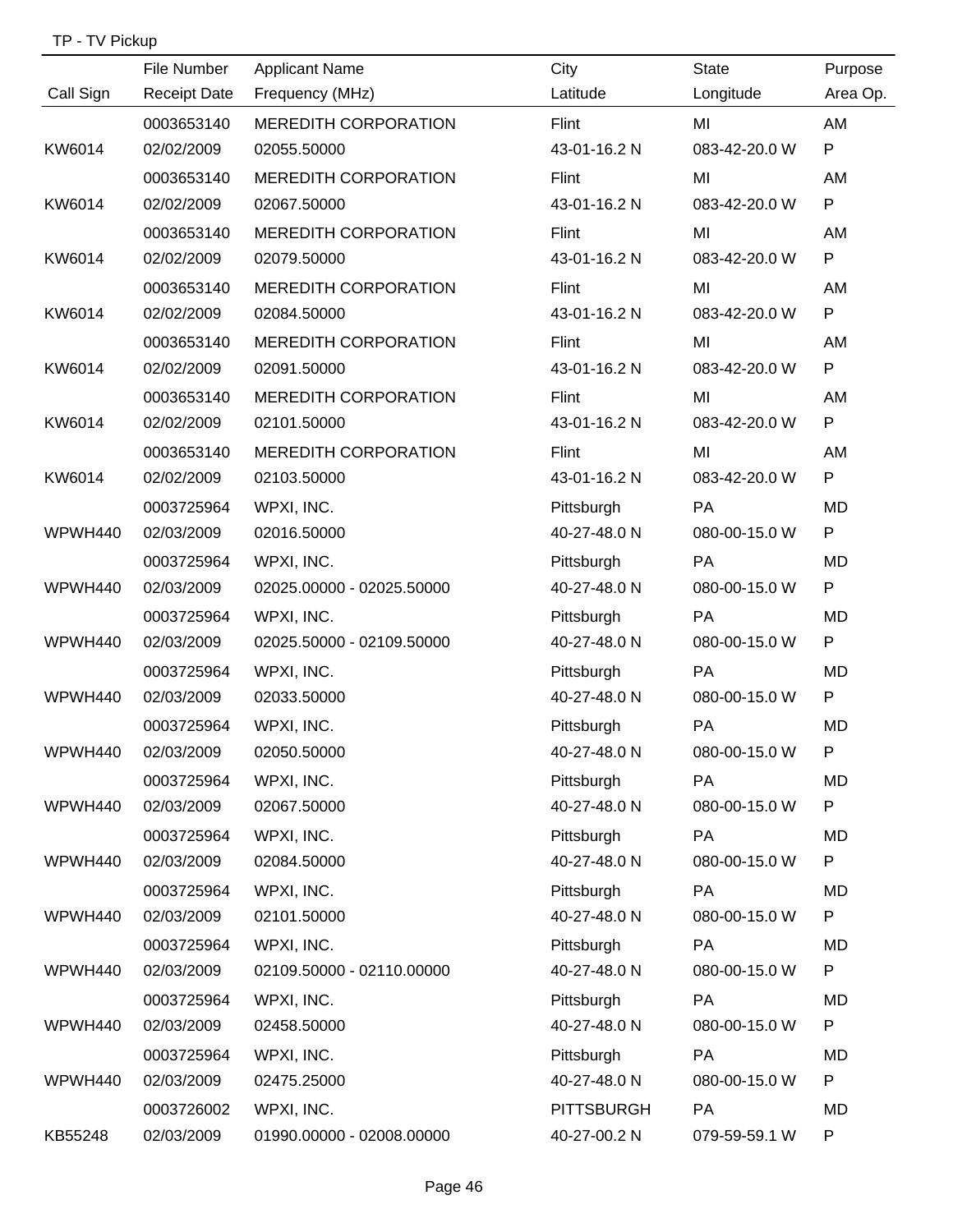# TP - TV Pickup

|           | File Number         | <b>Applicant Name</b>                     | City              | State         | Purpose   |
|-----------|---------------------|-------------------------------------------|-------------------|---------------|-----------|
| Call Sign | <b>Receipt Date</b> | Frequency (MHz)                           | Latitude          | Longitude     | Area Op.  |
|           | 0003726002          | WPXI, INC.                                | PITTSBURGH        | <b>PA</b>     | <b>MD</b> |
| KB55248   | 02/03/2009          | 02008.00000 - 02110.00000                 | 40-27-00.2 N      | 079-59-59.1 W | P         |
|           | 0003726002          | WPXI, INC.                                | <b>PITTSBURGH</b> | <b>PA</b>     | MD        |
| KB55248   | 02/03/2009          | 02025.00000 - 02025.50000                 | 40-27-00.2 N      | 079-59-59.1 W | P         |
|           | 0003726002          | WPXI, INC.                                | <b>PITTSBURGH</b> | <b>PA</b>     | MD        |
| KB55248   | 02/03/2009          | 02025.50000 - 02109.50000                 | 40-27-00.2 N      | 079-59-59.1 W | P         |
|           | 0003726002          | WPXI, INC.                                | <b>PITTSBURGH</b> | <b>PA</b>     | MD        |
| KB55248   | 02/03/2009          | 02109.50000 - 02110.00000                 | 40-27-00.2 N      | 079-59-59.1 W | P         |
|           | 0003729031          | KTVU PARTNERSHIP                          | SAN JOSE          | CA            | MD        |
| KA55536   | 02/05/2009          | 01990.00000 - 02008.00000                 | 37-23-38.8 N      | 121-53-22.8 W | P         |
|           | 0003729031          | <b>KTVU PARTNERSHIP</b>                   | SAN JOSE          | CA            | MD        |
| KA55536   | 02/05/2009          | 02008.00000 - 02025.00000                 | 37-23-38.8 N      | 121-53-22.8 W | P         |
|           | 0003729031          | KTVU PARTNERSHIP                          | SAN JOSE          | CA            | MD        |
| KA55536   | 02/05/2009          | 02025.00000 - 02025.50000                 | 37-23-38.8 N      | 121-53-22.8 W | P         |
|           | 0003729031          | <b>KTVU PARTNERSHIP</b>                   | SAN JOSE          | CA            | MD        |
| KA55536   | 02/05/2009          | 02025.00000 - 02042.00000                 | 37-23-38.8 N      | 121-53-22.8 W | P         |
|           | 0003729031          | <b>KTVU PARTNERSHIP</b>                   | SAN JOSE          | CA            | MD        |
| KA55536   | 02/05/2009          | 02025.50000 - 02109.50000                 | 37-23-38.8 N      | 121-53-22.8 W | P         |
|           | 0003729031          | KTVU PARTNERSHIP                          | SAN JOSE          | CA            | MD        |
| KA55536   | 02/05/2009          | 02042.00000 - 02059.00000                 | 37-23-38.8 N      | 121-53-22.8 W | P         |
|           | 0003729031          | <b>KTVU PARTNERSHIP</b>                   | SAN JOSE          | CA            | MD        |
| KA55536   | 02/05/2009          | 02059.00000 - 02076.00000                 | 37-23-38.8 N      | 121-53-22.8 W | P         |
|           | 0003729031          | <b>KTVU PARTNERSHIP</b>                   | SAN JOSE          | CA            | MD        |
| KA55536   | 02/05/2009          | 02076.00000 - 02093.00000                 | 37-23-38.8 N      | 121-53-22.8 W | P.        |
|           | 0003729031          | KTVU PARTNERSHIP                          | <b>SAN JOSE</b>   | CA            | MD        |
| KA55536   | 02/05/2009          | 02093.00000 - 02110.00000                 | 37-23-38.8 N      | 121-53-22.8 W | P         |
|           | 0003729031          | <b>KTVU PARTNERSHIP</b>                   | SAN JOSE          | <b>CA</b>     | MD        |
| KA55536   | 02/05/2009          | 02109.50000 - 02110.00000                 | 37-23-38.8 N      | 121-53-22.8 W | P.        |
|           | 0003730425          | BARRINGTON JEFFERSON CITY LICEN JEFFERSPM |                   | MO.           | MD        |
| KB97113   | 02/06/2009          | 01990.00000 - 02008.00000                 | 38-41-28.1 N      | 092-05-43.6 W | P.        |
|           | 0003730425          | BARRINGTON JEFFERSON CITY LICEN JEFFERSPM |                   | <b>MO</b>     | MD        |
| KB97113   | 02/06/2009          | 02008.00000 - 02110.00000                 | 38-41-28.1 N      | 092-05-43.6 W | P.        |
|           | 0003730425          | BARRINGTON JEFFERSON CITY LICEN JEFFERSPM |                   | MO.           | MD        |
| KB97113   | 02/06/2009          | 02025.50000 - 02109.50000                 | 38-41-28.1 N      | 092-05-43.6 W | P.        |
|           | 0003730425          | BARRINGTON JEFFERSON CITY LICEN JEFFERSPM |                   | <b>MO</b>     | MD        |
| KB97113   | 02/06/2009          | 02450.00000 - 02467.00000                 | 38-41-28.1 N      | 092-05-43.6 W | P         |
|           | 0003730425          | BARRINGTON JEFFERSON CITY LICEN JEFFERSPM |                   | <b>MO</b>     | MD        |
| KB97113   | 02/06/2009          | 02467.00000 - 02483.50000 38-41-28.1 N    |                   | 092-05-43.6 W | P.        |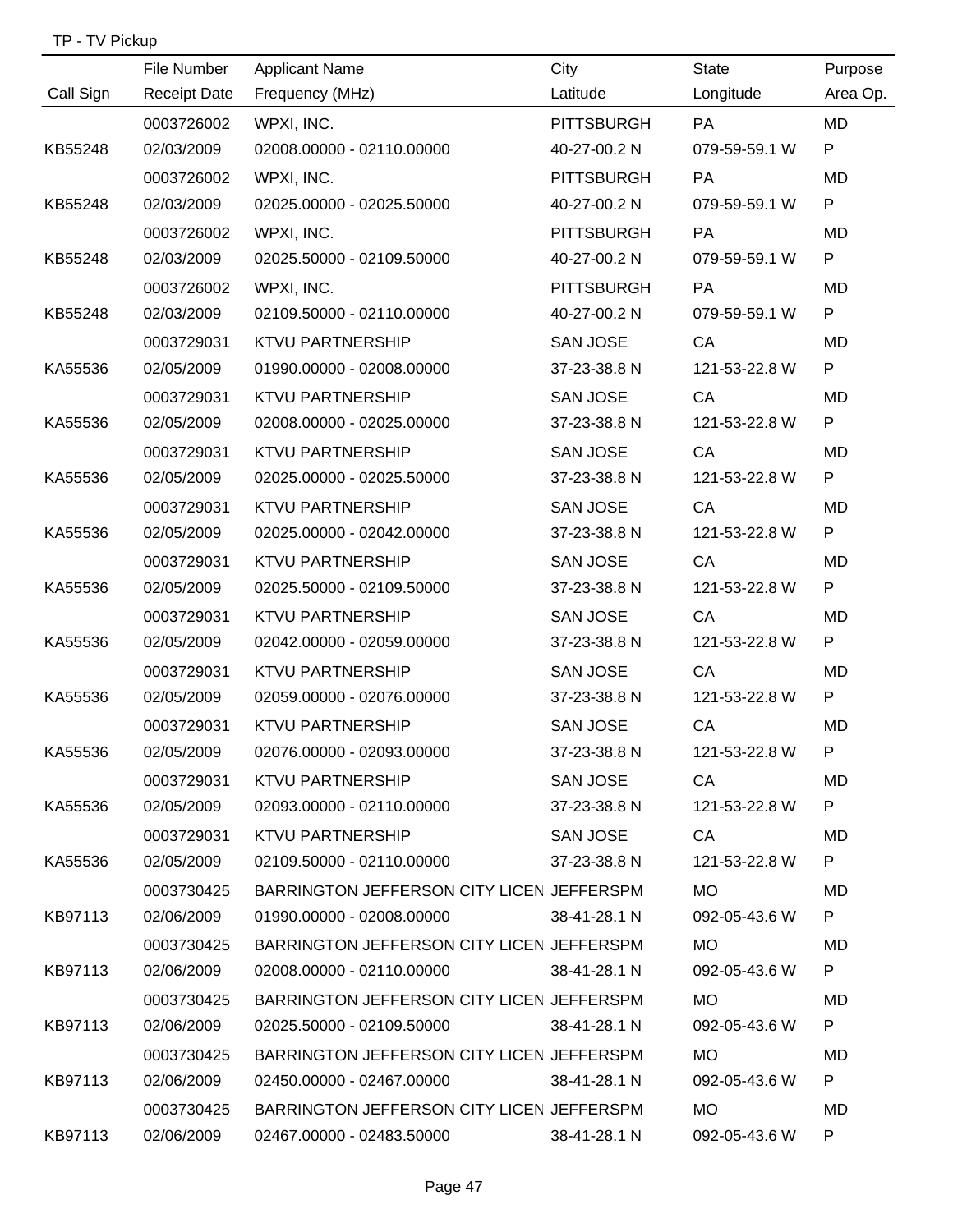| TP - TV Pickup |                     |                                           |              |               |           |
|----------------|---------------------|-------------------------------------------|--------------|---------------|-----------|
|                | File Number         | <b>Applicant Name</b>                     | City         | <b>State</b>  | Purpose   |
| Call Sign      | <b>Receipt Date</b> | Frequency (MHz)                           | Latitude     | Longitude     | Area Op.  |
|                | 0003730427          | <b>Barrington Quincy License LLC</b>      |              | <b>MO</b>     | <b>MD</b> |
| KB55804        | 02/06/2009          | 01990.00000 - 02008.00000                 | 39-42-12.1 N | 091-22-00.5 W | P         |
|                | 0003730427          | Barrington Quincy License LLC             |              | <b>MO</b>     | <b>MD</b> |
| KB55804        | 02/06/2009          | 02008.00000 - 02025.00000                 | 39-42-12.1 N | 091-22-00.5 W | P         |
|                | 0003730427          | Barrington Quincy License LLC             |              | <b>MO</b>     | MD        |
| KB55804        | 02/06/2009          | 02025.00000 - 02042.00000                 | 39-42-12.1 N | 091-22-00.5 W | P         |
|                | 0003730427          | Barrington Quincy License LLC             |              | <b>MO</b>     | MD        |
| KB55804        | 02/06/2009          | 02025.50000 - 02109.50000                 | 39-42-12.1 N | 091-22-00.5 W | P         |
|                | 0003730427          | Barrington Quincy License LLC             |              | <b>MO</b>     | MD        |
| KB55804        | 02/06/2009          | 02042.00000 - 02059.00000                 | 39-42-12.1 N | 091-22-00.5 W | P         |
|                | 0003730427          | Barrington Quincy License LLC             |              | <b>MO</b>     | MD        |
| KB55804        | 02/06/2009          | 02059.00000 - 02076.00000                 | 39-42-12.1 N | 091-22-00.5 W | ${\sf P}$ |
|                | 0003730427          | Barrington Quincy License LLC             |              | <b>MO</b>     | MD        |
| KB55804        | 02/06/2009          | 02076.00000 - 02093.00000                 | 39-42-12.1 N | 091-22-00.5 W | P         |
|                | 0003730427          | Barrington Quincy License LLC             |              | <b>MO</b>     | MD        |
| KB55804        | 02/06/2009          | 02093.00000 - 02110.00000                 | 39-42-12.1 N | 091-22-00.5 W | ${\sf P}$ |
|                | 0003730427          | Barrington Quincy License LLC             |              | <b>MO</b>     | <b>MD</b> |
| KB55804        | 02/06/2009          | 02450.00000 - 02467.00000                 | 39-42-12.1 N | 091-22-00.5 W | P         |
|                | 0003730427          | <b>Barrington Quincy License LLC</b>      |              | <b>MO</b>     | <b>MD</b> |
| KB55804        | 02/06/2009          | 02467.00000 - 02483.50000                 | 39-42-12.1 N | 091-22-00.5 W | P         |
|                | 0003730467          | DES MOINES HEARST-ARGYLE TELEV DES MOINES |              | IA            | MD        |
| KA74921        | 02/06/2009          | 01990.00000 - 02008.00000                 | 41-35-34.9 N | 093-37-49.5 W | P         |
|                | 0003730467          | DES MOINES HEARST-ARGYLE TELEV DES MOINES |              | ΙA            | MD        |
| KA74921        | 02/06/2009          | 02008.00000 - 02110.00000  41-35-34.9 N   |              | 093-37-49.5 W | P.        |
|                | 0003730467          | DES MOINES HEARST-ARGYLE TELEV DES MOINES |              | IA            | MD        |
| KA74921        | 02/06/2009          | 02025.50000 - 02109.50000                 | 41-35-34.9 N | 093-37-49.5 W | P         |
|                | 0003726620          | TELEVICENTRO OF PUERTO RICO, LL( CAYEY    |              | <b>PR</b>     | <b>NE</b> |
|                | 02/04/2009          | 06875.00000 - 07125.00000                 | 18-06-35.0 N | 066-03-04.0 W | P         |
|                | 0003731466          | TELEVICENTRO OF PUERTO RICO, LL( CAYEY    |              | <b>PR</b>     | <b>NE</b> |
|                | 02/06/2009          | 06425.00000 - 06525.00000 18-06-35.0 N    |              | 066-03-04.0 W | P.        |

#### TS - TV Studio Transmitter Link

|           | File Number  | Applicant Name               | City               | State         | Purpose  |
|-----------|--------------|------------------------------|--------------------|---------------|----------|
| Call Sign | Receipt Date | Frequency (MHz)              | Latitude           | Longitude     | Area Op. |
|           | 0003730975   | WDFX LICENSE SUBSIDIARY, LLC | <b>DOTHAN</b>      | AL            | MD       |
| WPJA641   | 02/06/2009   | 02042.00000 - 02059.00000    | $31 - 11 - 27.6$ N | 085-24-16.7 W |          |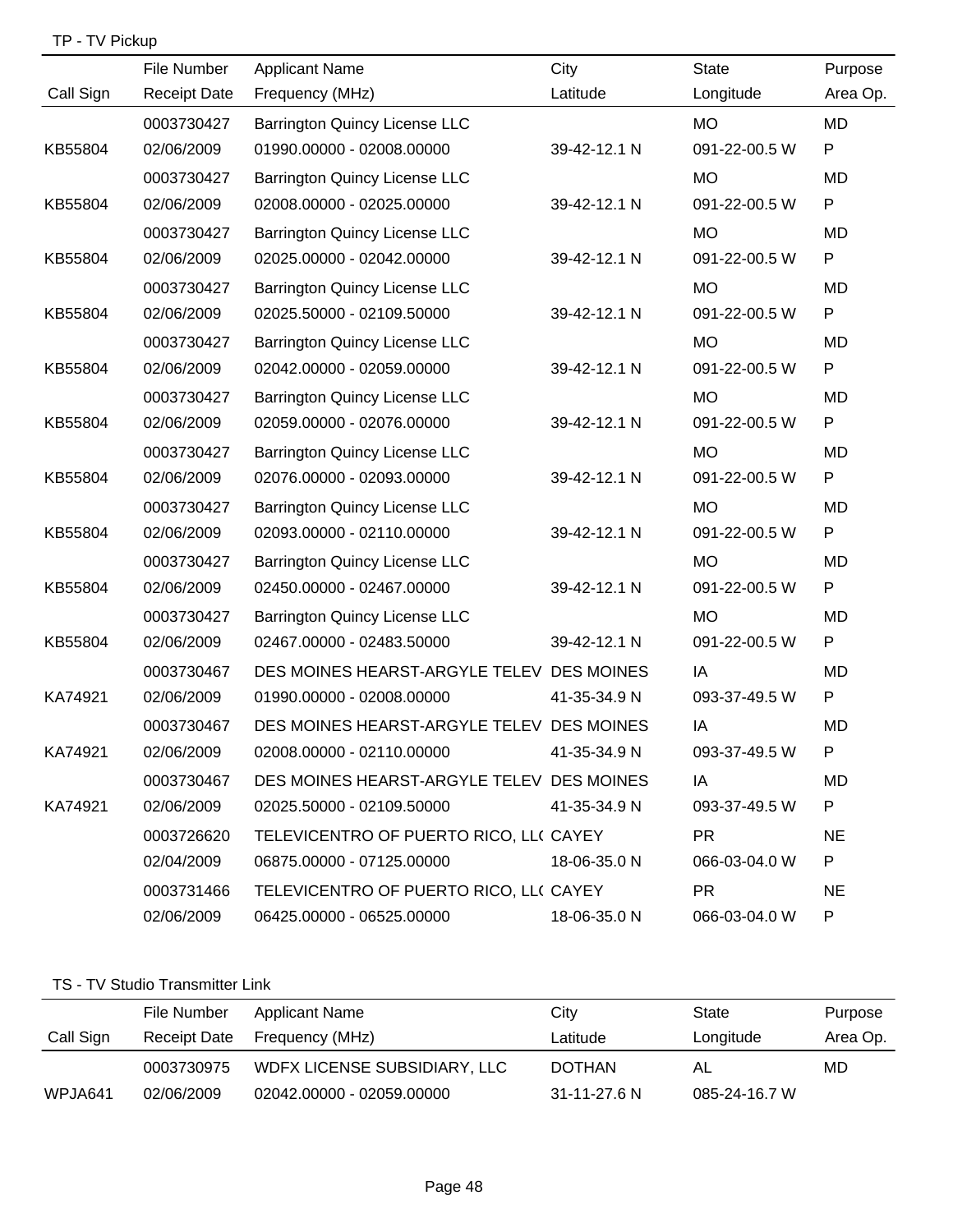#### TS - TV Studio Transmitter Link

|           | File Number  | Applicant Name               | Citv               | State         | Purpose  |
|-----------|--------------|------------------------------|--------------------|---------------|----------|
| Call Sign | Receipt Date | Frequency (MHz)              | Latitude           | Longitude     | Area Op. |
|           | 0003730975   | WDFX LICENSE SUBSIDIARY, LLC | <b>DOTHAN</b>      | AL            | MD       |
| WPJA641   | 02/06/2009   | 02061.50000 - 02073.50000    | $31 - 11 - 27.6$ N | 085-24-16.7 W |          |

# TT - TV Translator Relay

|           | File Number  | Applicant Name             | City           | State         | Purpose  |
|-----------|--------------|----------------------------|----------------|---------------|----------|
| Call Sign | Receipt Date | Frequency (MHz)            | Latitude       | Longitude     | Area Op. |
|           | 0003728286   | BONNEVILLE HOLDING COMPANY | <b>MILFORD</b> | UT            | MD       |
| WLD918    | 02/04/2009   | 02450.00000 - 02467.00000  | $38-31-10.0 N$ | 113-17-10.0 W |          |

|           | File Number         | <b>Applicant Name</b>          | City     | <b>State</b> | Purpose   |
|-----------|---------------------|--------------------------------|----------|--------------|-----------|
| Call Sign | <b>Receipt Date</b> | Frequency (MHz)                | Latitude | Longitude    | Area Op.  |
|           | 0003692065          | <b>Net Wave Communications</b> |          |              | AM        |
| WPLU555   | 02/02/2009          | 00483.11250                    |          |              | A         |
|           | 0003692065          | <b>Net Wave Communications</b> |          |              | AM        |
| WPLU555   | 02/02/2009          | 00483.63750                    |          |              | A         |
|           | 0003692065          | <b>Net Wave Communications</b> |          |              | AM        |
| WPLU555   | 02/02/2009          | 00483.93750                    |          |              | A         |
|           | 0003692065          | <b>Net Wave Communications</b> |          |              | AM        |
| WPLU555   | 02/02/2009          | 00484.36250                    |          |              | A         |
|           | 0003692065          | Net Wave Communications        |          |              | AM        |
| WPLU555   | 02/02/2009          | 00484.66250                    |          |              | A         |
|           | 0003692065          | <b>Net Wave Communications</b> |          |              | AM        |
| WPLU555   | 02/02/2009          | 00486.11250                    |          |              | A         |
|           | 0003692065          | <b>Net Wave Communications</b> |          |              | AM        |
| WPLU555   | 02/02/2009          | 00486.63750                    |          |              | A         |
|           | 0003692065          | Net Wave Communications        |          |              | AM        |
| WPLU555   | 02/02/2009          | 00486.93750                    |          |              | A         |
|           | 0003692065          | <b>Net Wave Communications</b> |          |              | AM        |
| WPLU555   | 02/02/2009          | 00487.36250                    |          |              | A         |
|           | 0003692065          | <b>Net Wave Communications</b> |          |              | AM        |
| WPLU555   | 02/02/2009          | 00487.66250                    |          |              | A         |
|           | 0003692065          | <b>Net Wave Communications</b> |          |              | AM        |
| WPLU555   | 02/02/2009          | 00488.96250                    |          |              | A         |
|           | 0003692065          | <b>Net Wave Communications</b> |          |              | <b>AM</b> |
| WPLU555   | 02/02/2009          | 00490.08750                    |          |              | A         |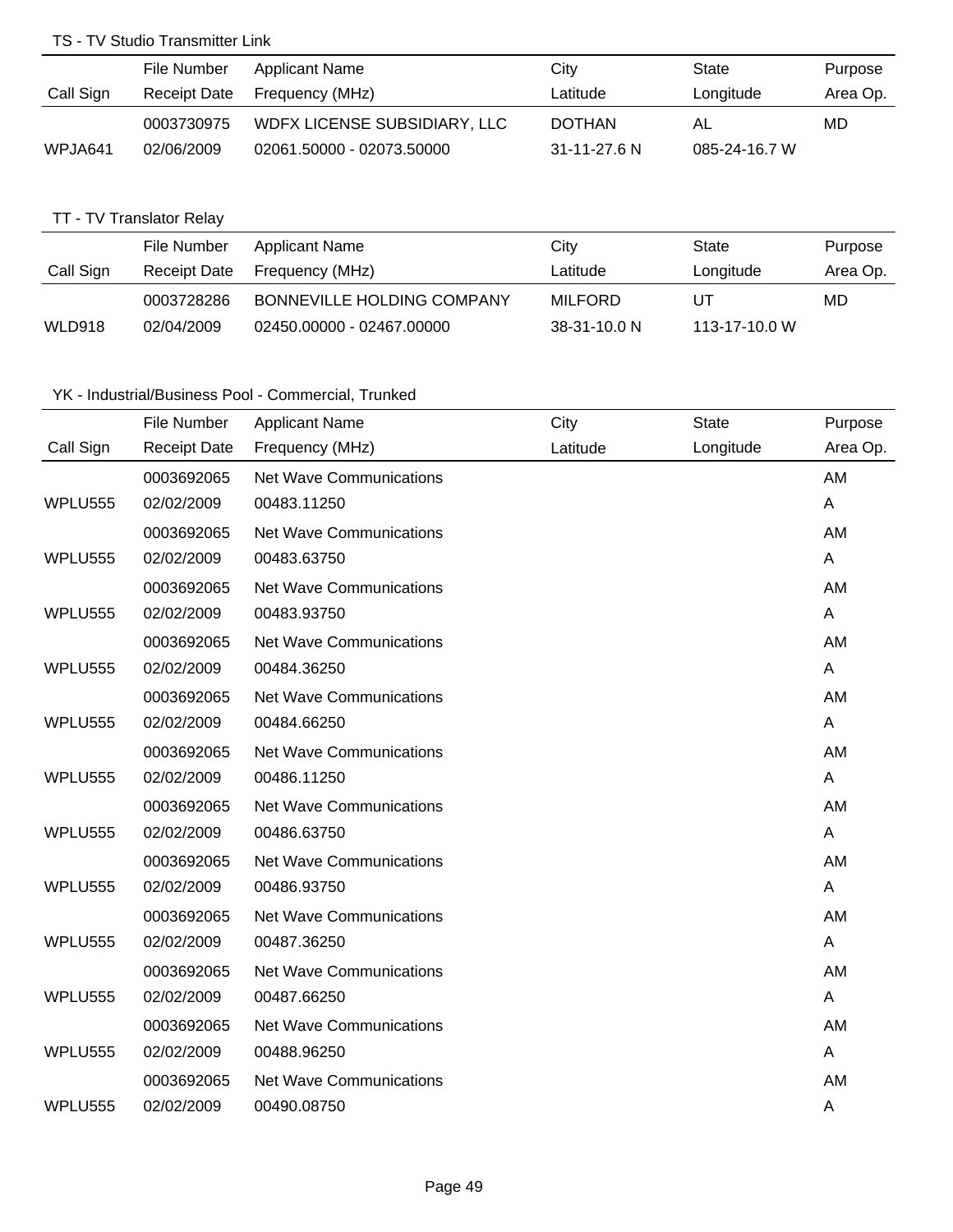|                | File Number         | <b>Applicant Name</b>          | City           | <b>State</b>  | Purpose   |
|----------------|---------------------|--------------------------------|----------------|---------------|-----------|
| Call Sign      | <b>Receipt Date</b> | Frequency (MHz)                | Latitude       | Longitude     | Area Op.  |
|                | 0003692065          | <b>Net Wave Communications</b> |                |               | AM        |
| <b>WPLU555</b> | 02/02/2009          | 00491.96250                    |                |               | A         |
|                | 0003692065          | <b>Net Wave Communications</b> |                |               | AM        |
| WPLU555        | 02/02/2009          | 00493.08750                    |                |               | A         |
|                | 0003692065          | Net Wave Communications        | <b>HOUSTON</b> | TX            | AM        |
| <b>WPLU555</b> | 02/02/2009          | 00488.96250                    | 29-45-38.8 N   | 095-22-14.8 W |           |
|                | 0003692065          | Net Wave Communications        | <b>HOUSTON</b> | TX            | AM        |
| <b>WPLU555</b> | 02/02/2009          | 00490.08750                    | 29-45-38.8 N   | 095-22-14.8 W |           |
|                | 0003692065          | Net Wave Communications        | <b>RHOME</b>   | TX            | AM        |
| WPLU555        | 02/02/2009          | 00483.11250                    | 33-04-20.0 N   | 097-27-43.6 W |           |
|                | 0003692065          | Net Wave Communications        | <b>RHOME</b>   | TX            | AM        |
| WPLU555        | 02/02/2009          | 00483.63750                    | 33-04-20.0 N   | 097-27-43.6 W |           |
|                | 0003692065          | Net Wave Communications        | <b>RHOME</b>   | <b>TX</b>     | AM        |
| WPLU555        | 02/02/2009          | 00483.93750                    | 33-04-20.0 N   | 097-27-43.6 W |           |
|                | 0003692065          | Net Wave Communications        | <b>RHOME</b>   | <b>TX</b>     | AM        |
| WPLU555        | 02/02/2009          | 00484.36250                    | 33-04-20.0 N   | 097-27-43.6 W |           |
|                | 0003692065          | Net Wave Communications        | <b>RHOME</b>   | <b>TX</b>     | AM        |
| WPLU555        | 02/02/2009          | 00484.66250                    | 33-04-20.0 N   | 097-27-43.6 W |           |
|                | 0003707769          | Fisher Wireless Services, Inc. |                | CA            | AM        |
| WPMA470        | 02/03/2009          | 00456.92500                    |                |               | X         |
|                | 0003707769          | Fisher Wireless Services, Inc. |                | CA            | AM        |
| WPMA470        | 02/03/2009          | 00457.07500                    |                |               | X         |
|                | 0003707769          | Fisher Wireless Services, Inc. |                | CA            | AM        |
| WPMA470        | 02/03/2009          | 00457.12500                    |                |               | X         |
|                | 0003707769          | Fisher Wireless Services, Inc. |                | CA            | AM        |
| WPMA470        | 02/03/2009          | 00465.75000                    |                |               | X         |
|                | 0003707769          | Fisher Wireless Services, Inc. |                | CA            | <b>AM</b> |
| WPMA470        | 02/03/2009          | 00466.15000                    |                |               | X         |
|                | 0003707769          | Fisher Wireless Services, Inc. |                | CA            | AM        |
| WPMA470        | 02/03/2009          | 00466.30000                    |                |               | X         |
|                | 0003707769          | Fisher Wireless Services, Inc. |                | CA            | AM        |
| WPMA470        | 02/03/2009          | 00466.45000                    |                |               | X         |
|                | 0003707769          | Fisher Wireless Services, Inc. |                | CA            | AM        |
| WPMA470        | 02/03/2009          | 00466.62500                    |                |               | X         |
|                | 0003707769          | Fisher Wireless Services, Inc. |                | CA            | AM        |
| WPMA470        | 02/03/2009          | 00466.75000                    |                |               | X.        |
|                | 0003707769          | Fisher Wireless Services, Inc. |                | CA            | AM        |
| WPMA470        | 02/03/2009          | 00467.07500                    |                |               | X         |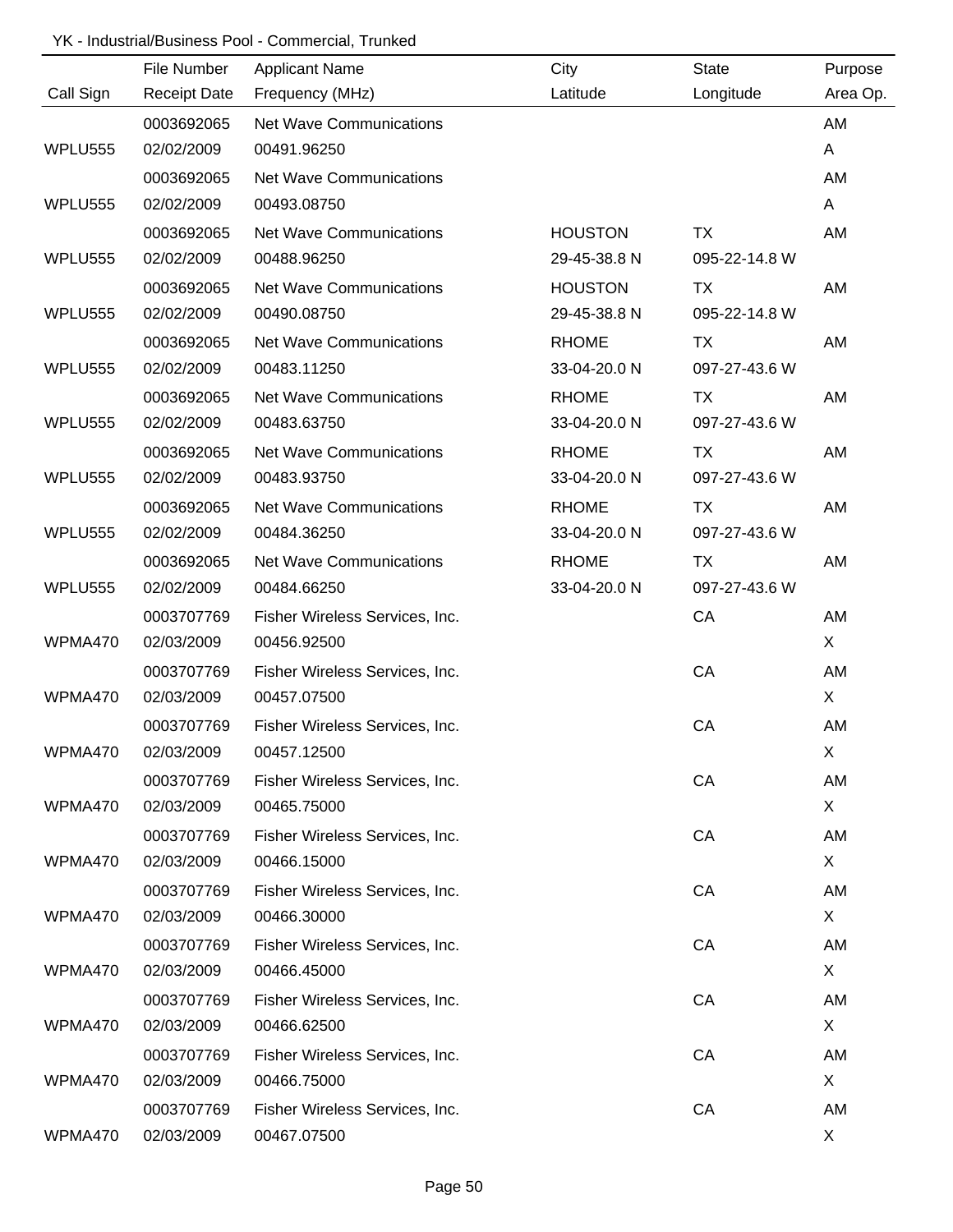|           | File Number         | <b>Applicant Name</b>          | City         | <b>State</b>  | Purpose  |
|-----------|---------------------|--------------------------------|--------------|---------------|----------|
| Call Sign | <b>Receipt Date</b> | Frequency (MHz)                | Latitude     | Longitude     | Area Op. |
|           | 0003707769          | Fisher Wireless Services, Inc. |              | CA            | AM       |
| WPMA470   | 02/03/2009          | 00468.40000                    |              |               | X        |
|           | 0003707769          | Fisher Wireless Services, Inc. |              | CA            | AM       |
| WPMA470   | 02/03/2009          | 00469.05000                    |              |               | X        |
|           | 0003707769          | Fisher Wireless Services, Inc. |              | CA            | AM       |
| WPMA470   | 02/03/2009          | 00469.10000                    |              |               | X        |
|           | 0003707769          | Fisher Wireless Services, Inc. | <b>LEBEC</b> | CA            | AM       |
| WPMA470   | 02/03/2009          | 00451.92500                    | 34-54-09.9 N | 118-54-04.4 W |          |
|           | 0003707769          | Fisher Wireless Services, Inc. | <b>LEBEC</b> | CA            | AM       |
| WPMA470   | 02/03/2009          | 00452.07500                    | 34-54-09.9 N | 118-54-04.4 W |          |
|           | 0003707769          | Fisher Wireless Services, Inc. | <b>LEBEC</b> | CA            | AM       |
| WPMA470   | 02/03/2009          | 00452.12500                    | 34-54-09.9 N | 118-54-04.4 W |          |
|           | 0003707769          | Fisher Wireless Services, Inc. | <b>LEBEC</b> | CA            | AM       |
| WPMA470   | 02/03/2009          | 00456.92500                    | 34-54-09.9 N | 118-54-04.4 W | P        |
|           | 0003707769          | Fisher Wireless Services, Inc. | <b>LEBEC</b> | CA            | AM       |
| WPMA470   | 02/03/2009          | 00457.07500                    | 34-54-09.9 N | 118-54-04.4 W | P        |
|           | 0003707769          | Fisher Wireless Services, Inc. | <b>LEBEC</b> | CA            | AM       |
| WPMA470   | 02/03/2009          | 00457.12500                    | 34-54-09.9 N | 118-54-04.4 W | P        |
|           | 0003707769          | Fisher Wireless Services, Inc. | <b>LEBEC</b> | CA            | AM       |
| WPMA470   | 02/03/2009          | 00460.75000                    | 34-54-09.9 N | 118-54-04.4 W |          |
|           | 0003707769          | Fisher Wireless Services, Inc. | <b>LEBEC</b> | CA            | AM       |
| WPMA470   | 02/03/2009          | 00461.15000                    | 34-54-09.9 N | 118-54-04.4 W |          |
|           | 0003707769          | Fisher Wireless Services, Inc. | <b>LEBEC</b> | CA            | AM       |
| WPMA470   | 02/03/2009          | 00461.30000                    | 34-54-09.9 N | 118-54-04.4 W |          |
|           | 0003707769          | Fisher Wireless Services, Inc. | <b>LEBEC</b> | CA            | AM       |
| WPMA470   | 02/03/2009          | 00461.45000                    | 34-54-09.9 N | 118-54-04.4 W |          |
|           | 0003707769          | Fisher Wireless Services, Inc. | <b>LEBEC</b> | CA            | AM       |
| WPMA470   | 02/03/2009          | 00461.62500                    | 34-54-09.9 N | 118-54-04.4 W |          |
|           | 0003707769          | Fisher Wireless Services, Inc. | <b>LEBEC</b> | CA            | AM       |
| WPMA470   | 02/03/2009          | 00461.75000                    | 34-54-09.9 N | 118-54-04.4 W |          |
|           | 0003707769          | Fisher Wireless Services, Inc. | LEBEC        | CA            | AM       |
| WPMA470   | 02/03/2009          | 00462.07500                    | 34-54-09.9 N | 118-54-04.4 W |          |
|           | 0003707769          | Fisher Wireless Services, Inc. | <b>LEBEC</b> | CA            | AM       |
| WPMA470   | 02/03/2009          | 00463.40000                    | 34-54-09.9 N | 118-54-04.4 W |          |
|           | 0003707769          | Fisher Wireless Services, Inc. | <b>LEBEC</b> | CA            | AM       |
| WPMA470   | 02/03/2009          | 00464.05000                    | 34-54-09.9 N | 118-54-04.4 W |          |
|           | 0003707769          | Fisher Wireless Services, Inc. | <b>LEBEC</b> | CA            | AM       |
| WPMA470   | 02/03/2009          | 00464.10000                    | 34-54-09.9 N | 118-54-04.4 W |          |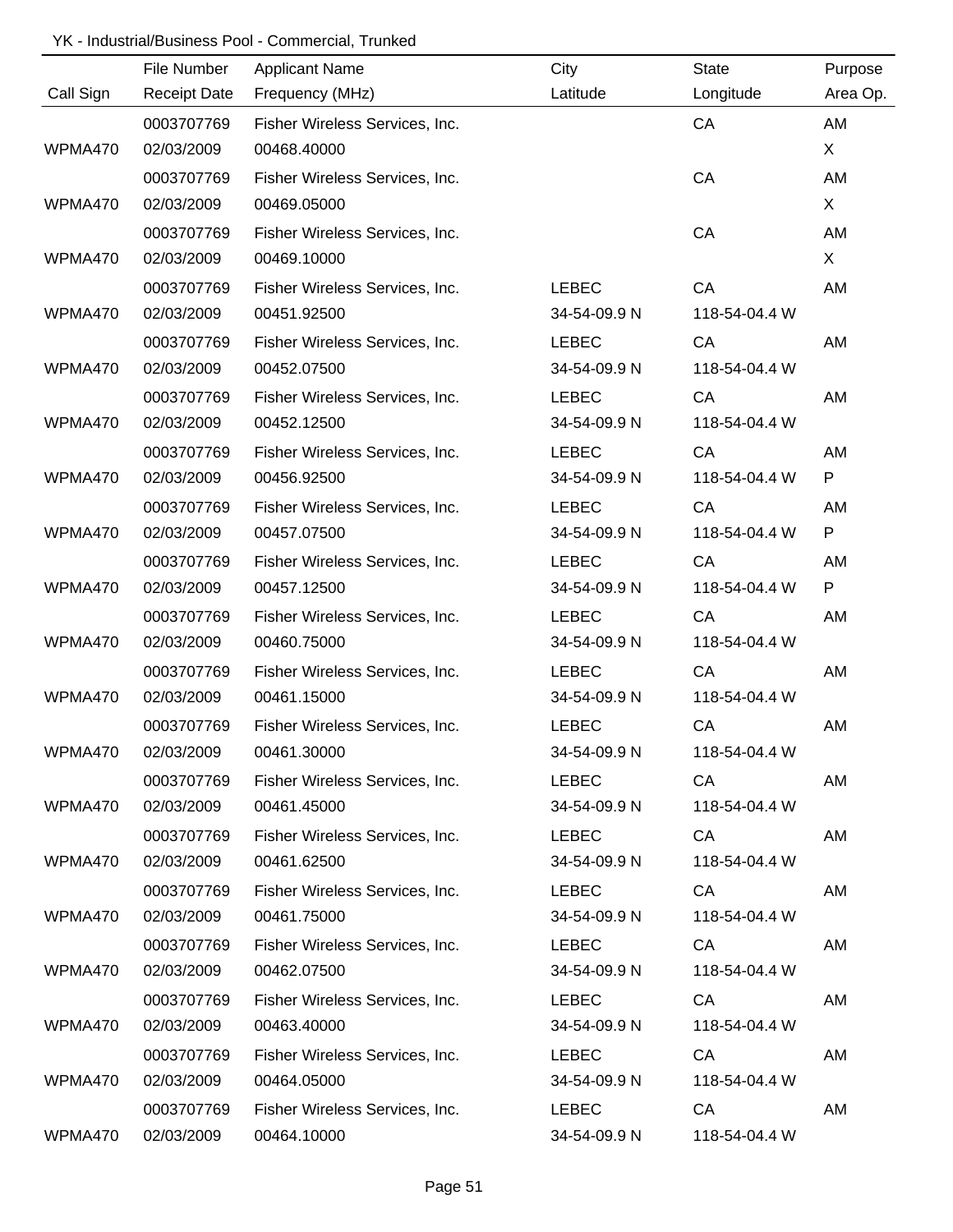|           | File Number         | <b>Applicant Name</b>          | City            | <b>State</b>  | Purpose  |
|-----------|---------------------|--------------------------------|-----------------|---------------|----------|
| Call Sign | <b>Receipt Date</b> | Frequency (MHz)                | Latitude        | Longitude     | Area Op. |
|           | 0003707769          | Fisher Wireless Services, Inc. | <b>LEBEC</b>    | CA            | AM       |
| WPMA470   | 02/03/2009          | 00465.75000                    | 34-54-09.9 N    | 118-54-04.4 W | P        |
|           | 0003707769          | Fisher Wireless Services, Inc. | <b>LEBEC</b>    | CA            | AM       |
| WPMA470   | 02/03/2009          | 00466.15000                    | 34-54-09.9 N    | 118-54-04.4 W | P        |
|           | 0003707769          | Fisher Wireless Services, Inc. | <b>LEBEC</b>    | CA            | AM       |
| WPMA470   | 02/03/2009          | 00466.30000                    | 34-54-09.9 N    | 118-54-04.4 W | P        |
|           | 0003707769          | Fisher Wireless Services, Inc. | <b>LEBEC</b>    | CA            | AM       |
| WPMA470   | 02/03/2009          | 00466.45000                    | 34-54-09.9 N    | 118-54-04.4 W | P        |
|           | 0003707769          | Fisher Wireless Services, Inc. | <b>LEBEC</b>    | CA            | AM       |
| WPMA470   | 02/03/2009          | 00466.62500                    | 34-54-09.9 N    | 118-54-04.4 W | P        |
|           | 0003707769          | Fisher Wireless Services, Inc. | <b>LEBEC</b>    | CA            | AM       |
| WPMA470   | 02/03/2009          | 00466.75000                    | 34-54-09.9 N    | 118-54-04.4 W | P        |
|           | 0003707769          | Fisher Wireless Services, Inc. | <b>LEBEC</b>    | CA            | AM       |
| WPMA470   | 02/03/2009          | 00467.07500                    | 34-54-09.9 N    | 118-54-04.4 W | P        |
|           | 0003707769          | Fisher Wireless Services, Inc. | <b>LEBEC</b>    | CA            | AM       |
| WPMA470   | 02/03/2009          | 00468.40000                    | 34-54-09.9 N    | 118-54-04.4 W | P        |
|           | 0003707769          | Fisher Wireless Services, Inc. | <b>LEBEC</b>    | CA            | AM       |
| WPMA470   | 02/03/2009          | 00469.05000                    | 34-54-09.9 N    | 118-54-04.4 W | P        |
|           | 0003707769          | Fisher Wireless Services, Inc. | <b>LEBEC</b>    | CA            | AM       |
| WPMA470   | 02/03/2009          | 00469.10000                    | 34-54-09.9 N    | 118-54-04.4 W | P        |
|           | 0003707770          | Fisher Wireless Services, Inc. |                 | CA            | AM       |
| WPMA473   | 02/03/2009          | 00466.10000                    |                 |               | X        |
|           | 0003707770          | Fisher Wireless Services, Inc. |                 | CA            | AM       |
| WPMA473   | 02/03/2009          | 00466.37500                    |                 |               | X        |
|           | 0003707770          | Fisher Wireless Services, Inc. |                 | CA            | AM       |
| WPMA473   | 02/03/2009          | 00466.75000                    |                 |               | X        |
|           | 0003707770          | Fisher Wireless Services, Inc. |                 | CA            | AM       |
| WPMA473   | 02/03/2009          | 00466.95000                    |                 |               | X        |
|           | 0003707770          | Fisher Wireless Services, Inc. |                 | CA            | AM       |
| WPMA473   | 02/03/2009          | 00467.15000                    |                 |               | X        |
|           | 0003707770          | Fisher Wireless Services, Inc. |                 | CA            | AM       |
| WPMA473   | 02/03/2009          | 00468.57500                    |                 |               | X        |
|           | 0003707770          | Fisher Wireless Services, Inc. |                 | CA            | AM       |
| WPMA473   | 02/03/2009          | 00468.87500                    |                 |               | X.       |
|           | 0003707770          | Fisher Wireless Services, Inc. | <b>SAN JOSE</b> | CA            | AM       |
| WPMA473   | 02/03/2009          | 00461.10000                    | 37-06-38.8 N    | 121-50-34.8 W |          |
|           | 0003707770          | Fisher Wireless Services, Inc. | <b>SAN JOSE</b> | CA            | AM       |
| WPMA473   | 02/03/2009          | 00461.37500                    | 37-06-38.8 N    | 121-50-34.8 W |          |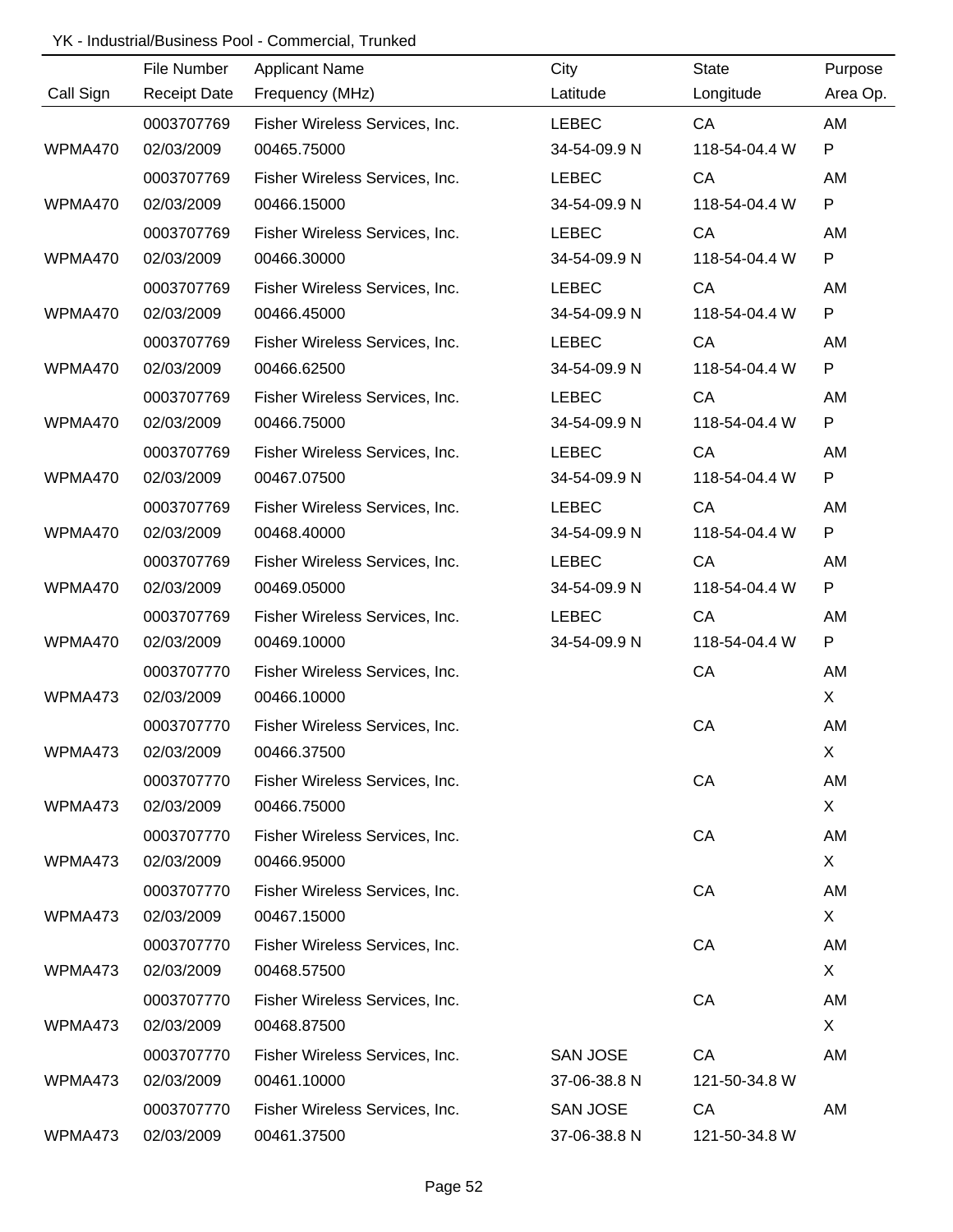|           | File Number         | <b>Applicant Name</b>          | City            | <b>State</b>  | Purpose      |
|-----------|---------------------|--------------------------------|-----------------|---------------|--------------|
| Call Sign | <b>Receipt Date</b> | Frequency (MHz)                | Latitude        | Longitude     | Area Op.     |
|           | 0003707770          | Fisher Wireless Services, Inc. | <b>SAN JOSE</b> | CA            | AM           |
| WPMA473   | 02/03/2009          | 00461.75000                    | 37-06-38.8 N    | 121-50-34.8 W |              |
|           | 0003707770          | Fisher Wireless Services, Inc. | <b>SAN JOSE</b> | CA            | AM           |
| WPMA473   | 02/03/2009          | 00461.95000                    | 37-06-38.8 N    | 121-50-34.8 W |              |
|           | 0003707770          | Fisher Wireless Services, Inc. | <b>SAN JOSE</b> | CA            | AM           |
| WPMA473   | 02/03/2009          | 00462.15000                    | 37-06-38.8 N    | 121-50-34.8 W |              |
|           | 0003707770          | Fisher Wireless Services, Inc. | <b>SAN JOSE</b> | CA            | AM           |
| WPMA473   | 02/03/2009          | 00463.57500                    | 37-06-38.8 N    | 121-50-34.8 W |              |
|           | 0003707770          | Fisher Wireless Services, Inc. | <b>SAN JOSE</b> | CA            | AM           |
| WPMA473   | 02/03/2009          | 00463.87500                    | 37-06-38.8 N    | 121-50-34.8 W |              |
|           | 0003707770          | Fisher Wireless Services, Inc. | <b>SAN JOSE</b> | CA            | AM           |
| WPMA473   | 02/03/2009          | 00466.10000                    | 37-06-38.8 N    | 121-50-34.8 W | P            |
|           | 0003707770          | Fisher Wireless Services, Inc. | <b>SAN JOSE</b> | CA            | AM           |
| WPMA473   | 02/03/2009          | 00466.37500                    | 37-06-38.8 N    | 121-50-34.8 W | P            |
|           | 0003707770          | Fisher Wireless Services, Inc. | <b>SAN JOSE</b> | CA            | AM           |
| WPMA473   | 02/03/2009          | 00466.75000                    | 37-06-38.8 N    | 121-50-34.8 W | P            |
|           | 0003707770          | Fisher Wireless Services, Inc. | <b>SAN JOSE</b> | CA            | AM           |
| WPMA473   | 02/03/2009          | 00466.95000                    | 37-06-38.8 N    | 121-50-34.8 W | P            |
|           | 0003707770          | Fisher Wireless Services, Inc. | <b>SAN JOSE</b> | CA            | AM           |
| WPMA473   | 02/03/2009          | 00467.15000                    | 37-06-38.8 N    | 121-50-34.8 W | P            |
|           | 0003707770          | Fisher Wireless Services, Inc. | <b>SAN JOSE</b> | CA            | AM           |
| WPMA473   | 02/03/2009          | 00468.57500                    | 37-06-38.8 N    | 121-50-34.8 W | P            |
|           | 0003707770          | Fisher Wireless Services, Inc. | <b>SAN JOSE</b> | CA            | AM           |
| WPMA473   | 02/03/2009          | 00468.87500                    | 37-06-38.8 N    | 121-50-34.8 W |              |
|           | 0003707771          | Fisher Wireless Services, Inc. |                 | <b>NV</b>     | AM           |
| WPMA475   | 02/03/2009          | 00456.92500                    |                 |               | $\mathsf{X}$ |
|           | 0003707771          | Fisher Wireless Services, Inc. |                 | <b>NV</b>     | AM           |
| WPMA475   | 02/03/2009          | 00456.97500                    |                 |               | X            |
|           | 0003707771          | Fisher Wireless Services, Inc. |                 | <b>NV</b>     | AM           |
| WPMA475   | 02/03/2009          | 00466.50000                    |                 |               | X            |
|           | 0003707771          | Fisher Wireless Services, Inc. |                 | <b>NV</b>     | AM           |
| WPMA475   | 02/03/2009          | 00468.45000                    |                 |               | X            |
|           | 0003707771          | Fisher Wireless Services, Inc. |                 | <b>NV</b>     | AM           |
| WPMA475   | 02/03/2009          | 00469.05000                    |                 |               | X            |
|           | 0003707771          | Fisher Wireless Services, Inc. |                 | <b>NV</b>     | AM           |
| WPMA475   | 02/03/2009          | 00469.20000                    |                 |               | X            |
|           | 0003707771          | Fisher Wireless Services, Inc. | <b>RENO</b>     | <b>NV</b>     | AM           |
| WPMA475   | 02/03/2009          | 00451.92500                    | 39-35-11.7 N    | 119-55-55.7 W |              |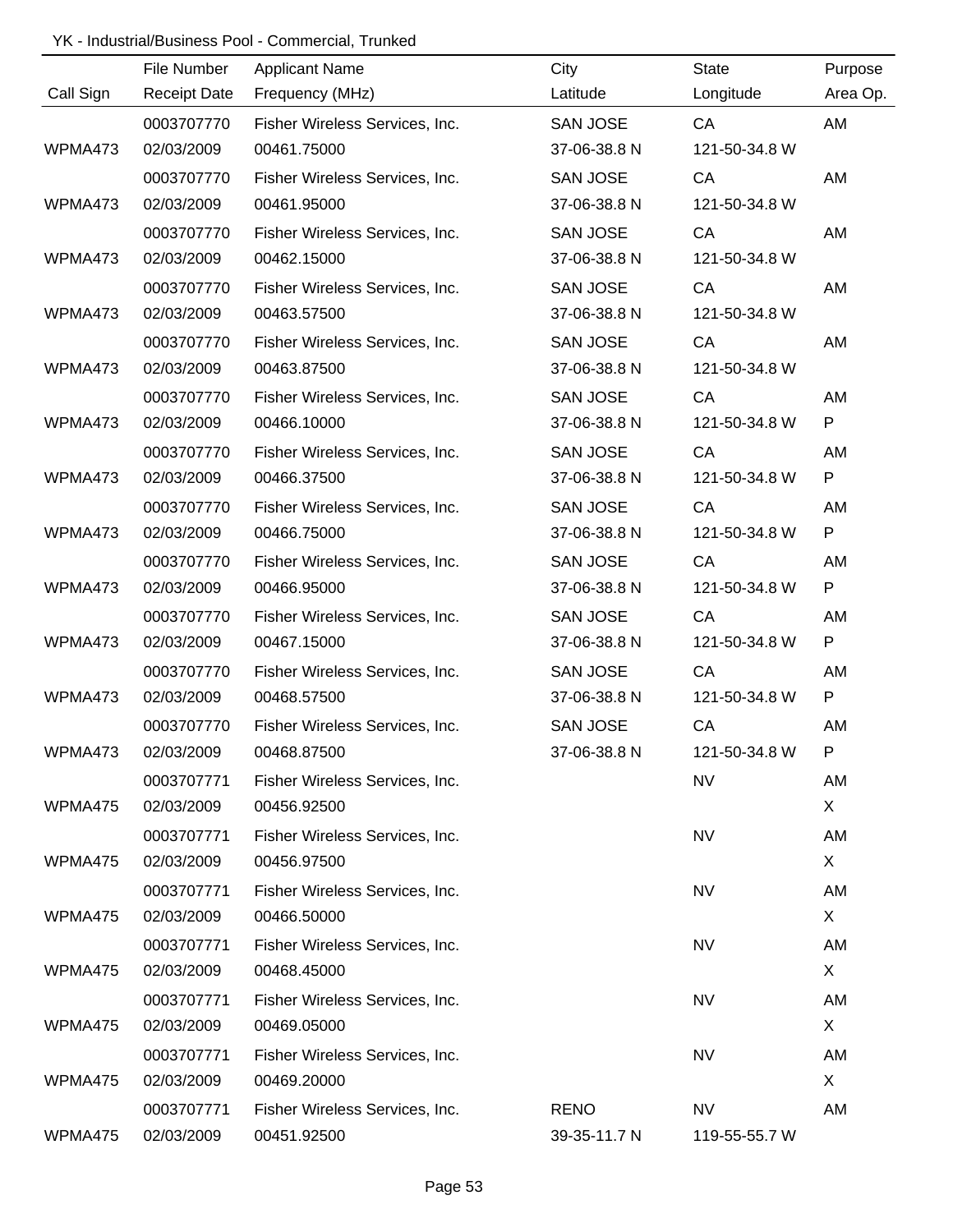|                | File Number         | <b>Applicant Name</b>                | City         | <b>State</b>  | Purpose      |
|----------------|---------------------|--------------------------------------|--------------|---------------|--------------|
| Call Sign      | <b>Receipt Date</b> | Frequency (MHz)                      | Latitude     | Longitude     | Area Op.     |
|                | 0003707771          | Fisher Wireless Services, Inc.       | <b>RENO</b>  | <b>NV</b>     | AM           |
| WPMA475        | 02/03/2009          | 00451.97500                          | 39-35-11.7 N | 119-55-55.7 W |              |
|                | 0003707771          | Fisher Wireless Services, Inc.       | <b>RENO</b>  | <b>NV</b>     | AM           |
| WPMA475        | 02/03/2009          | 00456.92500                          | 39-35-11.7 N | 119-55-55.7 W | P            |
|                | 0003707771          | Fisher Wireless Services, Inc.       | <b>RENO</b>  | <b>NV</b>     | AM           |
| WPMA475        | 02/03/2009          | 00456.97500                          | 39-35-11.7 N | 119-55-55.7 W | P            |
|                | 0003707771          | Fisher Wireless Services, Inc.       | <b>RENO</b>  | <b>NV</b>     | AM           |
| WPMA475        | 02/03/2009          | 00461.50000                          | 39-35-11.7 N | 119-55-55.7 W |              |
|                | 0003707771          | Fisher Wireless Services, Inc.       | <b>RENO</b>  | <b>NV</b>     | AM           |
| WPMA475        | 02/03/2009          | 00463.45000                          | 39-35-11.7 N | 119-55-55.7 W |              |
|                | 0003707771          | Fisher Wireless Services, Inc.       | <b>RENO</b>  | <b>NV</b>     | AM           |
| WPMA475        | 02/03/2009          | 00464.05000                          | 39-35-11.7 N | 119-55-55.7 W |              |
|                | 0003707771          | Fisher Wireless Services, Inc.       | <b>RENO</b>  | <b>NV</b>     | AM           |
| WPMA475        | 02/03/2009          | 00464.20000                          | 39-35-11.7 N | 119-55-55.7 W |              |
|                | 0003707771          | Fisher Wireless Services, Inc.       | <b>RENO</b>  | <b>NV</b>     | AM           |
| WPMA475        | 02/03/2009          | 00466.50000                          | 39-35-11.7 N | 119-55-55.7 W | P            |
|                | 0003707771          | Fisher Wireless Services, Inc.       | <b>RENO</b>  | <b>NV</b>     | AM           |
| WPMA475        | 02/03/2009          | 00468.45000                          | 39-35-11.7 N | 119-55-55.7 W | $\mathsf{P}$ |
|                | 0003707771          | Fisher Wireless Services, Inc.       | <b>RENO</b>  | <b>NV</b>     | AM           |
| WPMA475        | 02/03/2009          | 00469.05000                          | 39-35-11.7 N | 119-55-55.7 W | P            |
|                | 0003707771          | Fisher Wireless Services, Inc.       | <b>RENO</b>  | <b>NV</b>     | AM           |
| WPMA475        | 02/03/2009          | 00469.20000                          | 39-35-11.7 N | 119-55-55.7 W | P            |
|                | 0003707774          | FISHER WIRELESS SERVICES INC         |              |               | AM           |
| <b>WPRJ551</b> | 02/02/2009          | 00461.40000                          |              |               | A            |
|                | 0003707774          | <b>FISHER WIRELESS SERVICES INC</b>  |              |               | AM           |
| WPRJ551        | 02/02/2009          | 00462.02500 - 00462.02500            |              |               | A            |
|                | 0003707774          | FISHER WIRELESS SERVICES INC         |              |               | AM           |
| <b>WPRJ551</b> | 02/02/2009          | 00464.20000 - 00464.20000            |              |               | A            |
|                | 0003707774          | <b>FISHER WIRELESS SERVICES INC.</b> |              |               | AM           |
| WPRJ551        | 02/02/2009          | 00464.47500 - 00464.47500            |              |               | A            |
|                | 0003707774          | FISHER WIRELESS SERVICES INC         |              |               | AM           |
| WPRJ551        | 02/02/2009          | 00464.97500 - 00464.97500            |              |               | A            |
|                | 0003707774          | FISHER WIRELESS SERVICES INC.        |              |               | AM           |
| WPRJ551        | 02/02/2009          | 00466.40000 - 00466.40000            |              |               | A            |
|                | 0003707774          | FISHER WIRELESS SERVICES INC         |              |               | AM           |
| WPRJ551        | 02/02/2009          | 00467.02500 - 00467.02500            |              |               | A            |
|                | 0003707774          | FISHER WIRELESS SERVICES INC         |              |               | AM           |
| WPRJ551        | 02/02/2009          | 00469.20000 - 00469.20000            |              |               | A            |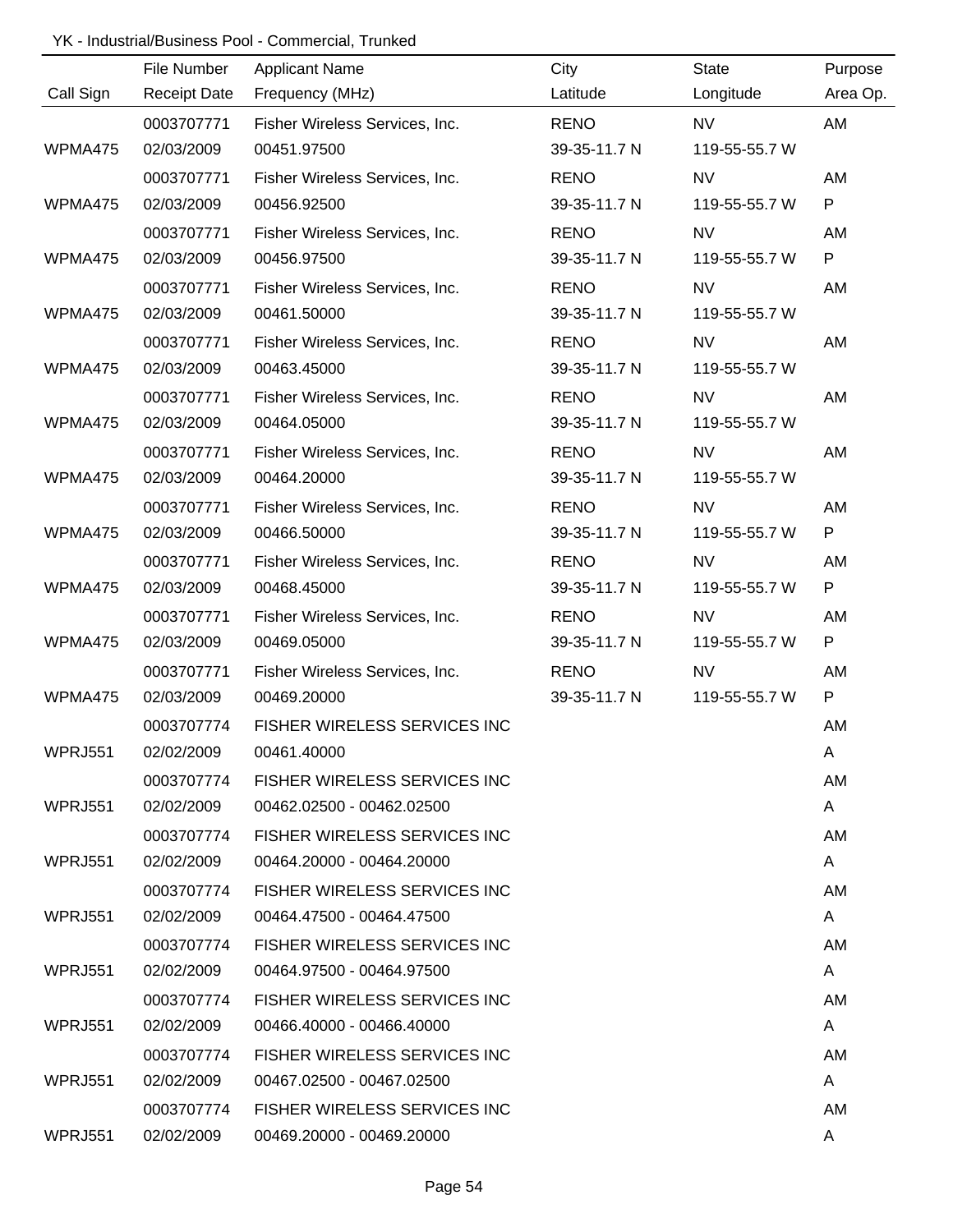|                | File Number         | <b>Applicant Name</b>               | City            | <b>State</b>  | Purpose   |
|----------------|---------------------|-------------------------------------|-----------------|---------------|-----------|
| Call Sign      | <b>Receipt Date</b> | Frequency (MHz)                     | Latitude        | Longitude     | Area Op.  |
|                | 0003707774          | FISHER WIRELESS SERVICES INC        |                 |               | AM        |
| <b>WPRJ551</b> | 02/02/2009          | 00469.47500 - 00469.47500           |                 |               | A         |
|                | 0003707774          | FISHER WIRELESS SERVICES INC        |                 |               | AM        |
| <b>WPRJ551</b> | 02/02/2009          | 00469.97500 - 00469.97500           |                 |               | A         |
|                | 0003707774          | FISHER WIRELESS SERVICES INC        | SAN JOSE        | CA            | AM        |
| <b>WPRJ551</b> | 02/02/2009          | 00461.40000                         | 37-06-38.8 N    | 121-50-34.8 W |           |
|                | 0003707774          | FISHER WIRELESS SERVICES INC        | <b>SAN JOSE</b> | <b>CA</b>     | AM        |
| WPRJ551        | 02/02/2009          | 00462.02500 - 00462.02500           | 37-06-38.8 N    | 121-50-34.8 W |           |
|                | 0003707774          | <b>FISHER WIRELESS SERVICES INC</b> | <b>SAN JOSE</b> | <b>CA</b>     | AM        |
| WPRJ551        | 02/02/2009          | 00464.20000 - 00464.20000           | 37-06-38.8 N    | 121-50-34.8 W |           |
|                | 0003707774          | FISHER WIRELESS SERVICES INC        | SAN JOSE        | CA            | AM        |
| <b>WPRJ551</b> | 02/02/2009          | 00464.47500 - 00464.47500           | 37-06-38.8 N    | 121-50-34.8 W |           |
|                | 0003707774          | FISHER WIRELESS SERVICES INC        | <b>SAN JOSE</b> | CA            | AM        |
| <b>WPRJ551</b> | 02/02/2009          | 00464.97500 - 00464.97500           | 37-06-38.8 N    | 121-50-34.8 W |           |
|                | 0003724458          | FISHER WIRELESS SERVICES INC        |                 |               | <b>MD</b> |
| WNLR422        | 02/02/2009          | 00463.20000                         |                 |               | A         |
|                | 0003724458          | FISHER WIRELESS SERVICES INC        |                 |               | <b>MD</b> |
| WNLR422        | 02/02/2009          | 00468.20000                         |                 |               | A         |
|                | 0003724458          | FISHER WIRELESS SERVICES INC        |                 | CA            | <b>MD</b> |
| <b>WNLR422</b> | 02/02/2009          | 00468.20000                         |                 |               | X         |
|                | 0003724458          | FISHER WIRELESS SERVICES INC        | <b>HOPLAND</b>  | CA            | <b>MD</b> |
| WNLR422        | 02/02/2009          | 00463.20000                         | 38-56-53.6 N    | 123-12-04.0 W |           |
|                | 0003726209          | FISHER WIRELESS SERVICES INC        |                 |               | <b>RO</b> |
| WPNQ342        | 02/03/2009          |                                     |                 |               |           |

## YM - 800 MHz Trunked SMR (SMR, Site-specific)

|           | File Number              | <b>Applicant Name</b>                   | City     | <b>State</b> | Purpose  |
|-----------|--------------------------|-----------------------------------------|----------|--------------|----------|
| Call Sign | <b>Receipt Date</b>      | Frequency (MHz)                         | Latitude | Longitude    | Area Op. |
| WPFD825   | 0003723366<br>02/02/2009 | 21ST CENTURY WIRELESS GROUP INC         |          |              | RO.      |
| WPEF428   | 0003726144<br>02/03/2009 | TOWER COMMUNICATIONS INC                |          |              | RO.      |
| WQHL348   | 0003730675<br>02/06/2009 | Southern Communications Services, Inc d |          |              | RO       |